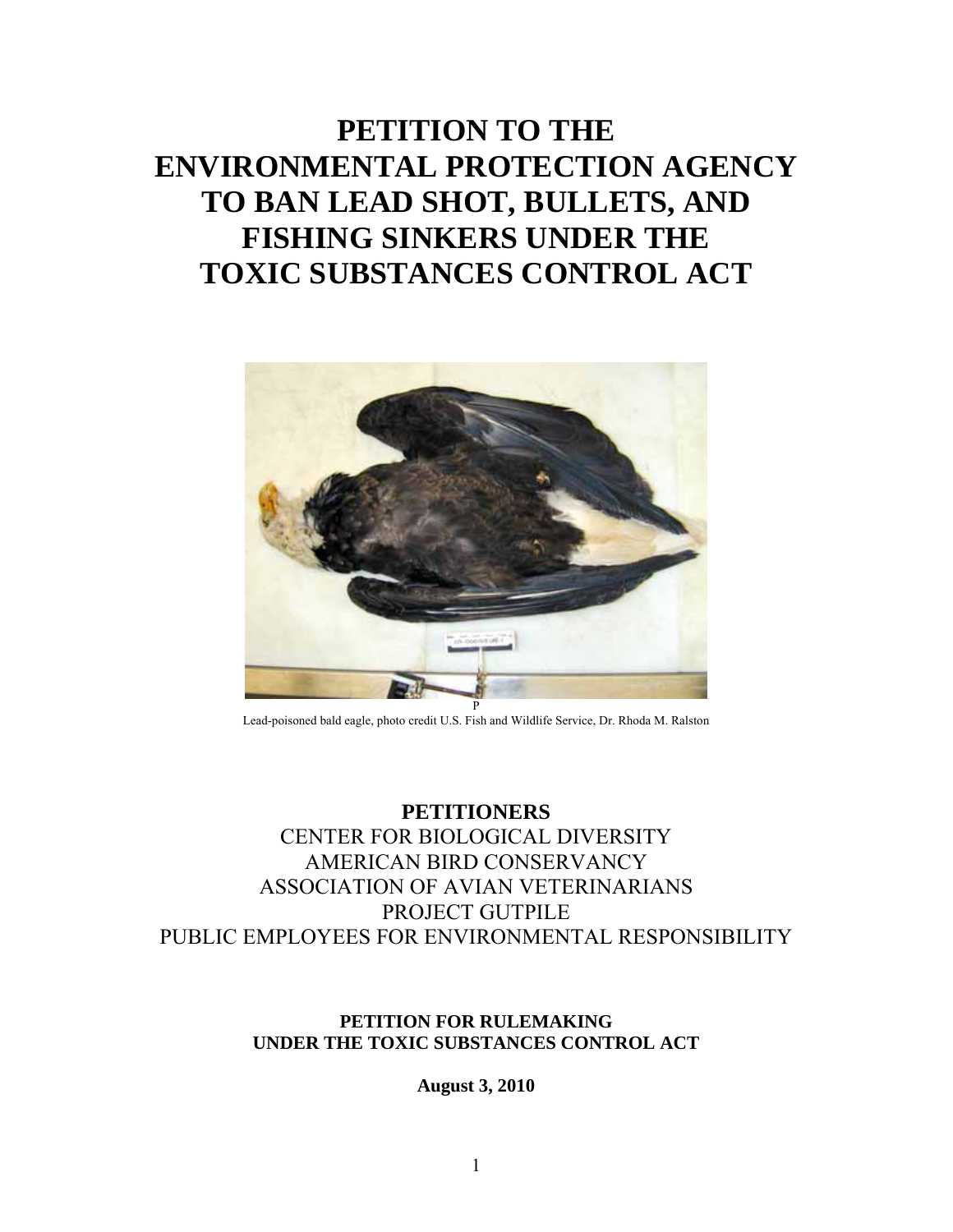#### **EXECUTIVE SUMMARY**

Pursuant to the Toxic Substances Control Act ("TSCA", 15 U.S.C. § 2601 *et seq.*), Petitioners Center for Biological Diversity, American Bird Conservancy, Association of Avian Veterinarians, Project Gutpile and Public Employees for Environmental Responsibility hereby petition the Environmental Protection Agency ("EPA") to revise rules governing toxic substances to ban the manufacture, processing and distribution in commerce of lead shot, bullets, and fishing sinkers. Petitioners request that the EPA consider this rulemaking pursuant to section 6(a) of TSCA.

Based on information extending back to Roman times more than 2,000 years ago, lead has long been identified as a highly toxic substance with lethal properties and numerous pathological effects on living organisms. Health effects from lead exposure can run the gamut from acute, paralytic poisoning and seizures to subtle, long-term mental impairment, miscarriage and impotence. Lead is a cumulative metabolic poison affecting a large number of biological functions including reproduction, growth, development, behavior and survival. Even low levels of exposure to lead can cause neurological damage, and there may be no safe level of lead in the body tissues of fetuses and young. Despite this knowledge, lead continues to be used in manufactured products, many of which are sources of toxic lead exposure to wildlife and to human beings.

In recent decades the federal government has begun to implement regulations to reduce the exposure of human beings to lead in drinking water, paint, gasoline, toys, toxic dumps, lead wheel balancing weights and both indoor and outdoor shooting ranges. Strict recycling regulations have been imposed on disposal of lead-acid batteries. However, spent lead ammunition and lost lead fishing tackle are uncontrolled and lead remains widely encountered and distributed in the environment from these sources. The continued availability of traditional lead bullets and shot exposes any animal that preys or scavenges on targeted wildlife to lead's toxic effects. Particularly susceptible are avian scavengers that encounter lead in carcasses left in the wild, in gut piles (viscera) from animals cleaned in the wild, and in wounded prey species that survive hunting and carry lead ammunition in their bodies. Sensitive species such as bald and golden eagles and endangered California condors are frequently killed by lead poisoning or suffer chronic sublethal effects of lead poisoning from scavenging meat containing lead fragments from ammunition. Lead shotgun pellets and lead fishing tackle accumulate in both aquatic and terrestrial habitats, where animals encounter and ingest these lead items, often mistaking them for food, grit or bone fragments. More than 130 species of animals (including mammals, upland birds, raptors, waterfowl, amphibians and reptiles) have been reported in scientific literature as being exposed or killed by ingesting lead shot, bullets, bullet fragments, fishing tackle or prey contaminated with lead ammunition.

Ducks, geese and swans have received protection from hunting sources of lead poisoning since 1991 by a federal requirement to use only nontoxic shot for hunting waterfowl, but similar restrictions in terrestrial habitats are scattered and localized. Data now show that over 75 terrestrial species of birds are known to be poisoned by spent lead from ammunition. Mourning doves are particularly susceptible to ingesting lead shot pellets,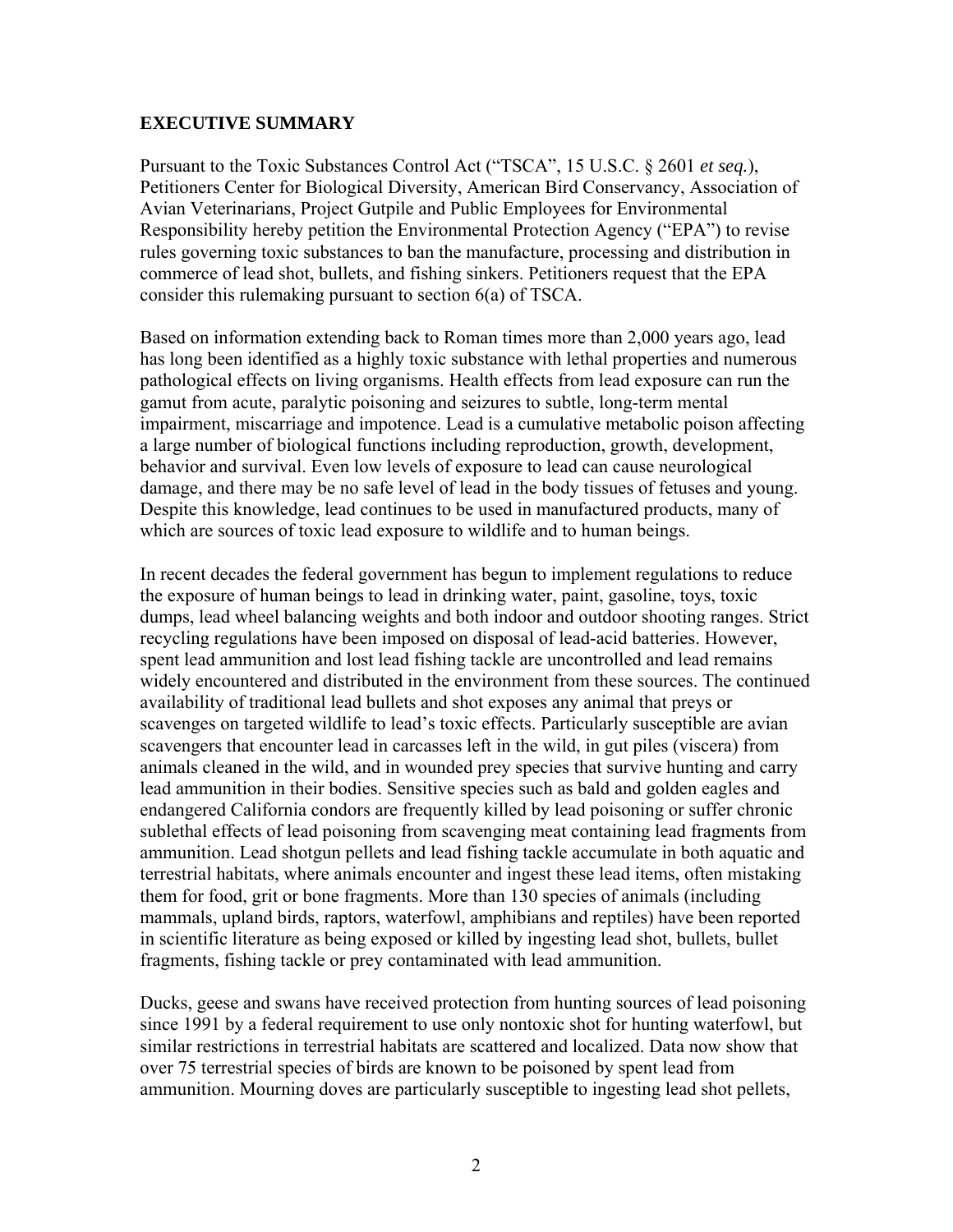and lead poisoning may kill as many as 20 million doves per year in the United States. Lead fishing sinkers and jigs continue to cause the needless deaths of waterfowl species such as trumpeter swans, ducks, geese and loons.

Ammunition and tackle manufacturers now market a wide variety of non-lead, nontoxic bullets, shotgun pellets and fishing tackle that can replace lead projectiles and weights. There is no technological or commercial reason why nontoxic ammunition and fishing tackle with comparable effectiveness should not be substituted for their lead counterparts. Several states have mandated nontoxic shotgun ammunition for upland game bird hunting, and states in the Northeast have begun to require non-lead fishing weights and lures in an effort to protect loons and other wildlife. Those states with only a partial ban, such as California's requirement for big game hunting with nontoxic ammunition within the eight-county range of California condors, continue to have high rates of lead poisoning in wildlife.

The EPA has long held that whenever a toxic substance customarily used in the manufacture of commercial products can be replaced by a nontoxic substitute, articles made of the toxic substance should be removed from the market. All hunting and fishing gear containing lead could economically be replaced with effective, nontoxic alternatives, thus making a strong argument for EPA regulatory action.

TSCA grants the EPA the broad authority to regulate chemical substances that "present an unreasonable risk of injury to health or the environment" (15 U.S.C. § 2061). The EPA may regulate the manufacture, processing, distribution, use or disposal of such chemical substances. Specific control mechanisms include: prohibitions on an entire or certain use of a chemical substance; limitations on allowable concentration levels; labeling or recordkeeping requirements; and obligations to issue notice of risks of injury (15 U.S.C. § 2605(a)). The EPA has already declared that lead is a toxic substance, and has removed nearly all products containing lead from the market. The requirement for nontoxic shotgun shot, bullets, and fishing gear may be achieved with the EPA prohibiting the manufacture, processing, or distribution in commerce of a chemical substance for a particular use (15 U.S.C.  $\S$  2605(a)(2)(A)(i)). The EPA is specifically prohibited from regulating ammunition or firearms under TSCA, but toxic components of ammunition can be regulated if nontoxic alternatives are commercially available. The petitioners have waited until nontoxic alternatives have become available to submit this petition in an effort to clearly indicate that this petition is not an attempt to regulate ammunition or firearms.

States that have mandated nontoxic shotgun ammunition for upland game bird hunting and nontoxic fishing gear continue to have active hunting and fishing communities that have successfully transitioned away from lead products. Market forces in these states have caused a full line of nontoxic replacement products to be made available to the public, demonstrating that commercially available alternatives exist and the economic consequences of removing lead from the environment will be minimal. The EPA is compelled under TSCA to grant this petition and develop regulations to require nontoxic alternatives to lead sporting products.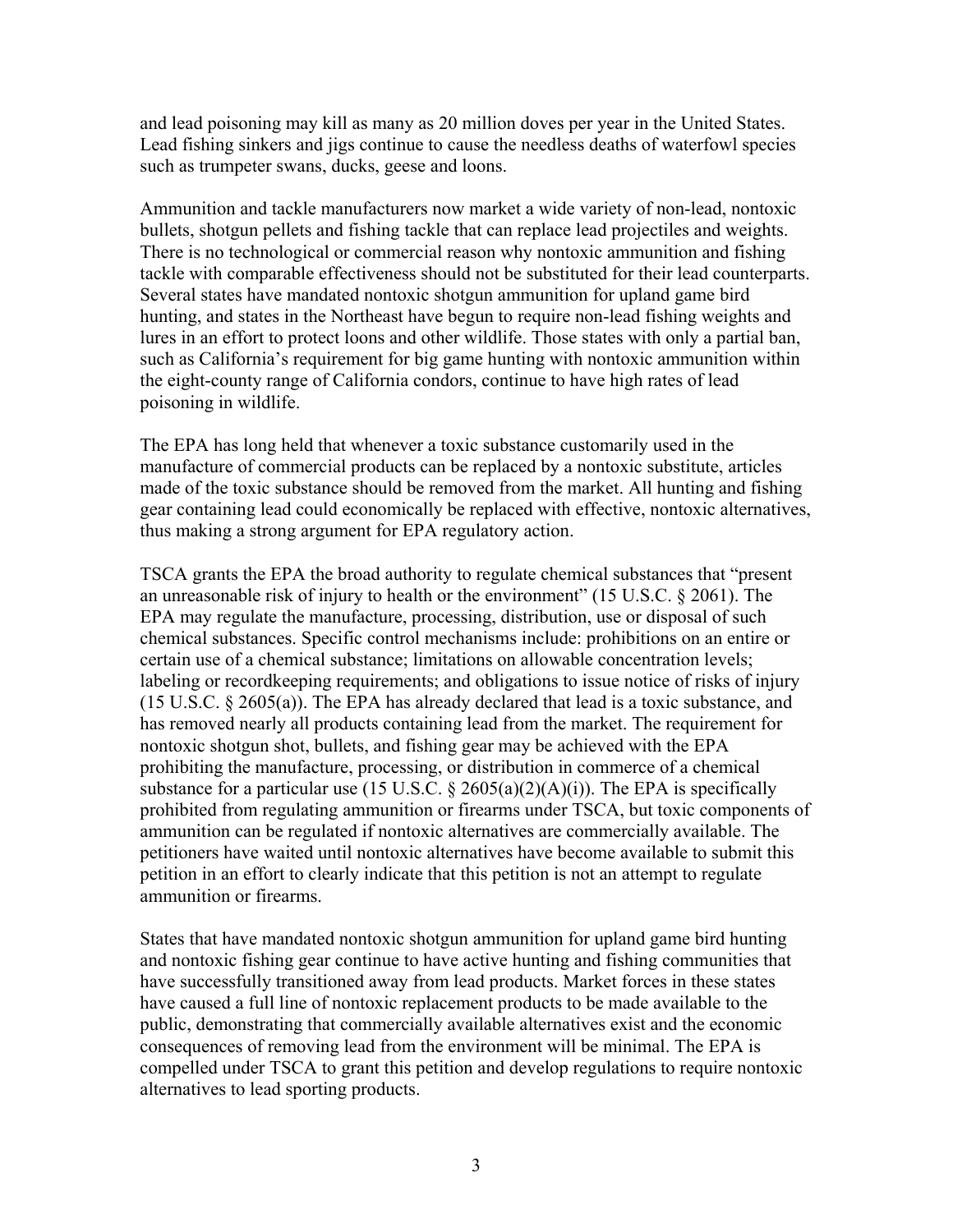# **TABLE OF CONTENTS**

| I.    |                                                |                                                                          |  |
|-------|------------------------------------------------|--------------------------------------------------------------------------|--|
| П.    |                                                |                                                                          |  |
| Ш.    |                                                |                                                                          |  |
|       | $\mathbf{A}$ .                                 |                                                                          |  |
|       | <b>B.</b>                                      | Sources and Quantities of Lead in the Environment From Hunting,          |  |
|       |                                                |                                                                          |  |
|       | $\mathbf{C}$ .                                 |                                                                          |  |
|       | D.                                             |                                                                          |  |
|       | E.                                             |                                                                          |  |
|       |                                                | 1.                                                                       |  |
|       |                                                | 2.                                                                       |  |
|       |                                                | 3.                                                                       |  |
|       |                                                | 4.                                                                       |  |
|       |                                                | 5.                                                                       |  |
|       |                                                | 6.                                                                       |  |
|       |                                                | 7.                                                                       |  |
|       |                                                | 8.                                                                       |  |
|       |                                                | 9.                                                                       |  |
|       |                                                | 10.                                                                      |  |
|       |                                                | 11.                                                                      |  |
|       | F.                                             | Toxic Effects of Lead Sinkers and Fishing Tackle on Wildlife39           |  |
|       | G.                                             | Toxic Effects of Lead Ammunition and Fishing Tackle on Humans42          |  |
|       | H.                                             |                                                                          |  |
|       |                                                | <b>Availability, Performance, and Toxicity of Non-Lead Bullets</b><br>1. |  |
|       |                                                | <b>Availability, Performance, and Toxicity of Non-Lead Fishing</b><br>2. |  |
|       |                                                |                                                                          |  |
| IV.   |                                                |                                                                          |  |
|       | A.                                             | <b>Existing Federal and State Lead Ammunition Regulations53</b>          |  |
|       | <b>B.</b>                                      | <b>Existing State Lead Sinkers and Fishing Tackle Regulations 55</b>     |  |
| V.    |                                                |                                                                          |  |
|       | A.                                             |                                                                          |  |
|       | <b>B.</b>                                      | <b>Authority to Regulate Lead Sinkers and Fishing Tackle58</b>           |  |
| VI.   | DESCRIPTION OF FEDERAL REGULATIONS REQUESTED59 |                                                                          |  |
| VII.  |                                                |                                                                          |  |
| VIII. |                                                |                                                                          |  |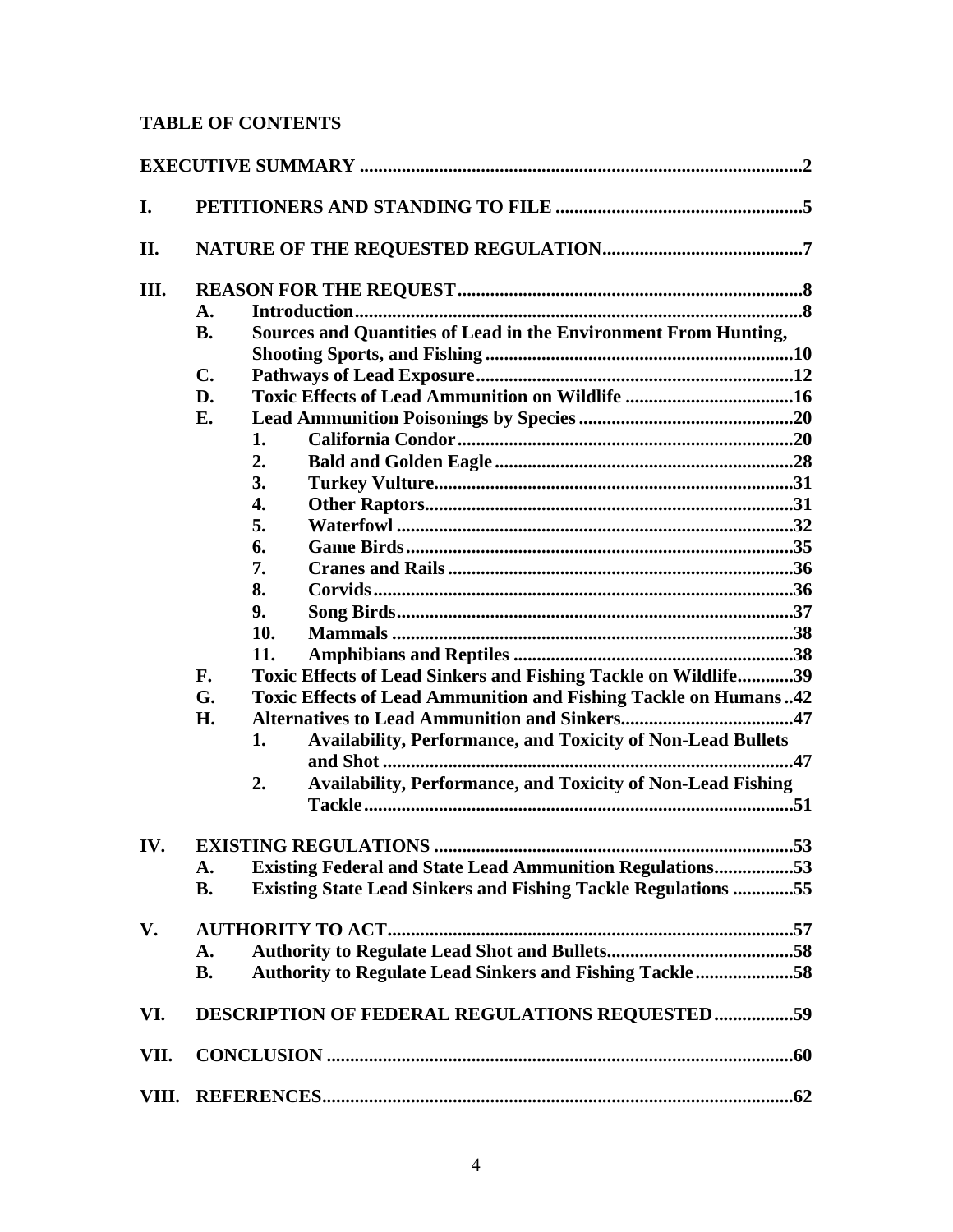#### **1. PETITIONERS AND STANDING TO FILE**

Section 21 of the Toxic Substances Control Act ("TSCA" or the "Act", 15 U.S.C. § 2601 *et seq.*) provides that "any person" may petition the Environmental Protection Agency Administrator ("EPA") to initiate a proceeding for the "issuance, amendment, or repeal of a rule" (15 U.S.C.  $\S$  2620(b)(3)). Petitioners therefore have standing to petition the EPA to initiate proceedings to ban lead shot, bullets, and fishing sinkers under section 2605 of TSCA.

Petitioner Center for Biological Diversity ("Center") is a non-profit organization that works to protect endangered species and wild places through science, policy, education, citizen activism, and environmental law. The Center and its 255,000 online activists and members have an ongoing interest in protecting wildlife from lead poisoning. Since 2004, the Center has taken action through a "Get the Lead Out" campaign to change policies to regulating lead to prevent toxic lead from entering the food chain. The Center has been a leading proponent of regulations on lead ammunition to protect endangered California condors, bald and golden eagles, and other wildlife species at risk from lead poisoning.

Center for Biological Diversity 351 California Street, Suite 600 San Francisco, CA 94104 Contact: Jeff Miller E-mail: jmiller@biologicaldiversity.org

Petitioner American Bird Conservancy conserves native wild birds and their habitats throughout the Americas, and acts to safeguard the rarest bird species, restore habitats, and reduce threats to bird species. The American Bird Conservancy has been a leading organization working to reduce all mortality threats to birds from habitat destruction, collisions with buildings and wind turbines, and from toxins such as hazardous pesticides and lead.

American Bird Conservancy 1731 Connecticut Ave., NW Washington, DC 20009 Contact: Michael Fry, Director of Conservation Advocacy E-mail: mfry@abcbirds.org

Petitioner Association of Avian Veterinarians is an international professional organization of practitioners advancing and promoting avian medicine, stewardship, and conservation through education of its members, the veterinary community and those they serve.

Association of Avian Veterinarians P.O. Box 811720 Boca Raton, FL 33841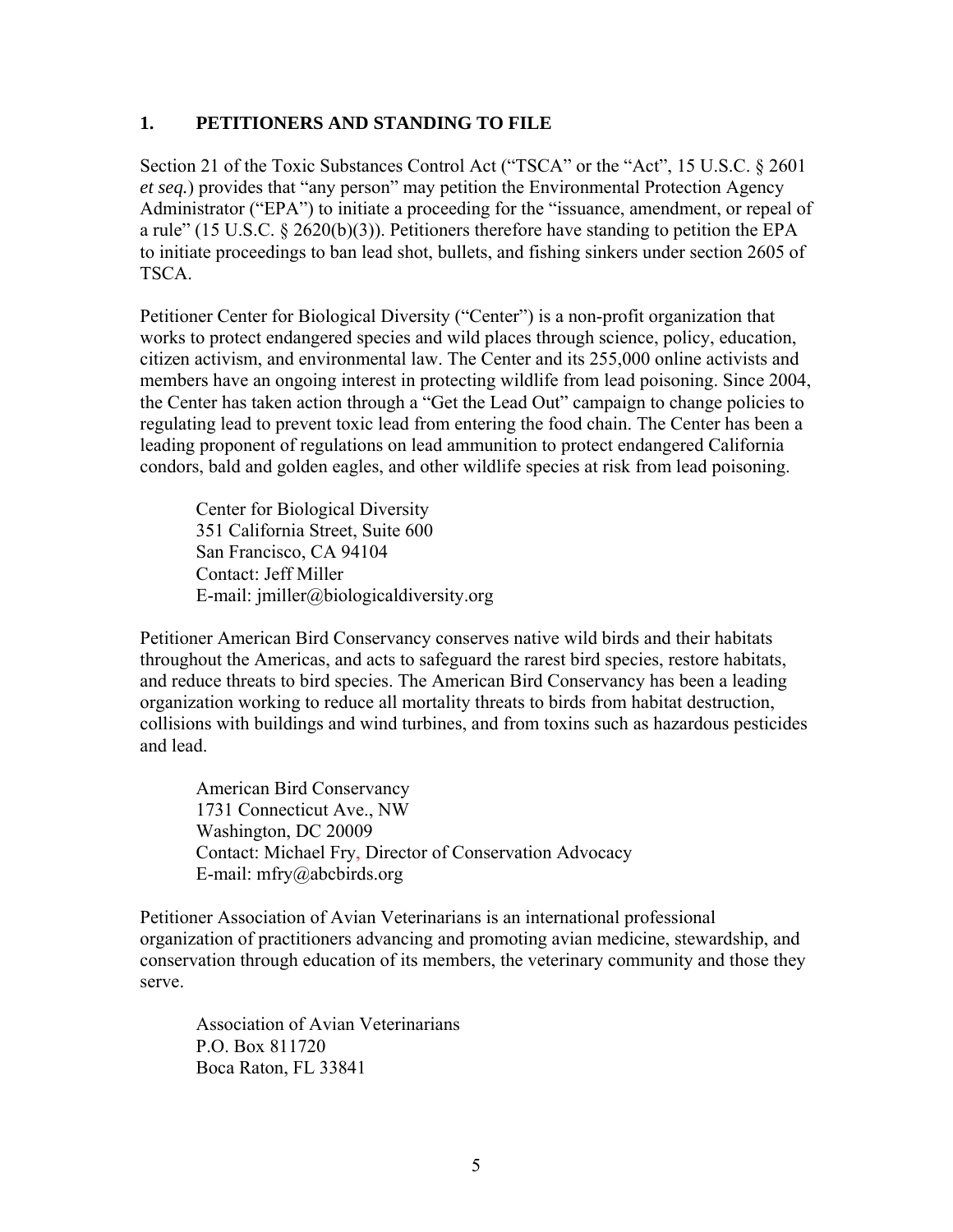Contact: Adina Rae Freedman, Executive Director E-mail: aavcentraloffice@gmail.com

Petitioner Project Gutpile is an educational organization comprised of hunters that provides educational resources for lead-free hunters and anglers. Project Gutpile has been promoting non-lead ammunition and raising lead awareness in the hunting community since 2002.

Project Gutpile Contact: Anthony Prieto E-mail: projectgutpile@gmail.com

Petitioner Public Employees for Environmental Responsibility ("PEER") is a 10,000 member national alliance of local, state and federal resource professionals working to protect the environment. PEER members include government scientists, land managers, environmental law enforcement agents, field specialists, and other resource professionals committed to responsible management of America's public resources.

Public Employees for Environmental Responsibility P.O. Box 4057 Georgetown, CA 95634 Contact: Karen Schambach, California Field Director E-mail: capeer@peer.org

TSCA requires that within 90 days after filing of a petition, the EPA shall either grant or deny the petition (15 U.S.C. § 2620(b)(3)). If the Administrator grants the petition, the Administrator shall promptly commence an appropriate proceeding. If the Administrator denies the petition, the Administrator shall publish in the Federal Register the Administrator's reasons for such denial (15 U.S.C. § 2620(b)(3)).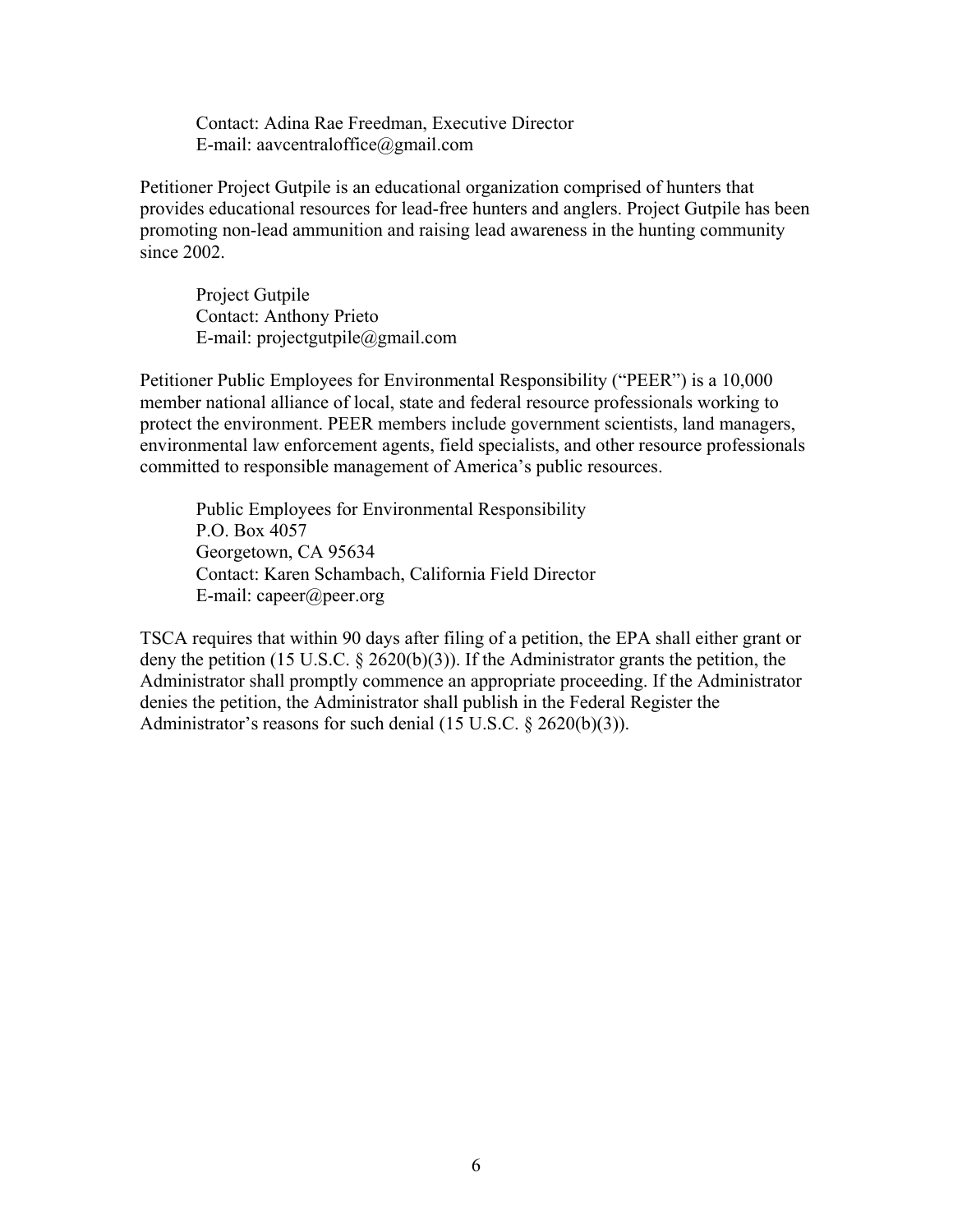# **II. NATURE OF THE REQUESTED ACTION**

Petitioners Center for Biological Diversity, American Bird Conservancy, Association of Avian Veterinarians, Project Gutpile and Public Employees for Environmental Responsibility request that the EPA adopt regulations prohibiting the manufacture, processing, and distribution in commerce of lead shot, lead bullets, lead fishing sinkers, and other lead-containing fishing gear, pursuant to TSCA (15 U.S.C. § 2605(a)(2)(A)(i)). Such regulations are needed to protect vulnerable wildlife species from the ongoing threat of lead poisoning, as well as to safeguard human health.

TSCA mandates that the EPA must regulate chemical substances where there is a "reasonable basis to conclude" that such substances "present an unreasonable risk of injury to health and or the environment" (15 U.S.C. § 2605(a)). TSCA authorizes the EPA to prohibit "the manufacturing, processing, or distribution in commerce" of a chemical substance for a particular use or uses  $(15 \text{ U.S.C.} \& 2605(a)(2)(\text{A})(i))$ .

Lead used in shot, bullets, and fishing sinkers is a "chemical substance" falling within the scope of TSCA. As defined by the Act, "Except as provided in subparagraph (B), the term "chemical substance" means any organic or inorganic substance of a particular molecular identity, including (i) any combination of such substances occurring in whole or in part as a result of a chemical reaction or occurring in nature and (ii) any element or uncombined radical" (15 U.S.C. § 2602(2)(A)).

Most other uses of lead, such as lead-based paints, plumbing pipe and fixtures, and leaded gasoline, are already subject to strict regulation (15 U.S.C. §§ 2681-2692). In January 2008, lead and lead compounds were added to the Priority Testing List (40 C.F.R. 716.120; *see also* 15 U.S.C. § 2603(e)), requiring certain lead manufacturers to submit unpublished health and safety reports to the EPA (73 Fed. Reg. 5109-5115; Jan. 29, 2008). Automobile wheel balancing weights will be phased out with an EPA proposed rule scheduled for 2011. Manufacturers of consumer products intended for use by children who also manufacture lead or lead compounds are required to report certain health and safety data to the EPA. However, there is currently no specific regulation of lead shot, bullets or fishing sinkers under TSCA.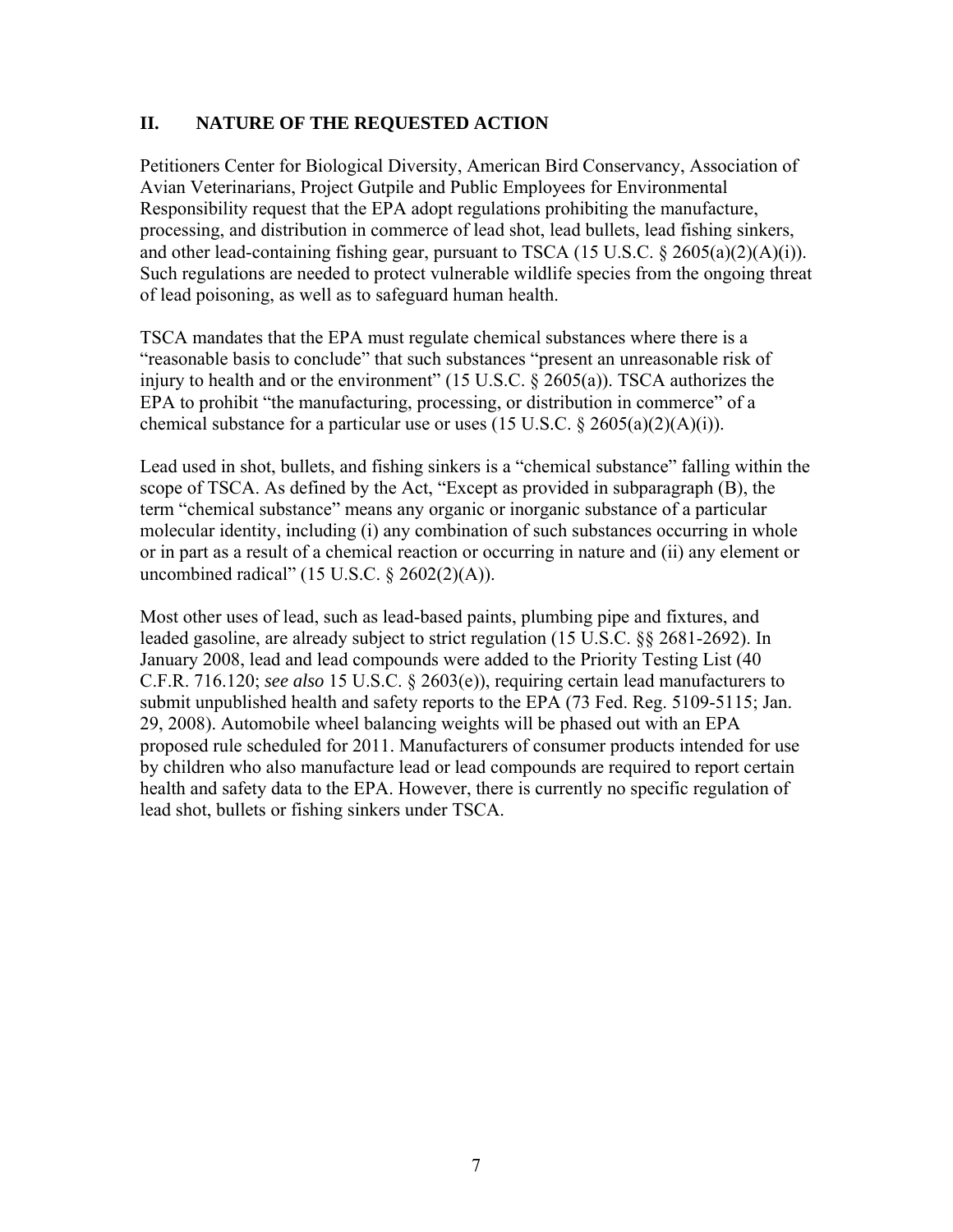# **III. REASON FOR THE REQUEST**

# **A. INTRODUCTION**

Lead has been used by humankind for millennia. Lead had numerous uses in ancient Egypt and it is believed that toxicity arising from the use of lead in water pipes, pottery, cosmetics, food and wine may have contributed to the fall of the Roman Empire (Hernberg 2000). The properties of lead as a biocide have been well known for hundreds of years. It is now unquestioned scientific knowledge that lead is a toxic substance with potentially lethal as well as numerous pathological effects on living organisms of all sorts. Despite this knowledge, lead has continued to be used in a wide variety of manufactured products, many of which are continued sources of toxic lead exposure to human beings and to wildlife.

The use of lead for hunting dates back hundreds of years, and lead has been used in fishing activities for thousands of years. The effects of lead in modern shot, bullets, and fishing sinkers on fish and wildlife have been well documented and reviewed (e.g. Pain 1992; Fisher et al. 2006; Rattner et al. 2007). Recognizing these threats, some jurisdictions began placing restrictions on the use of lead ammunition and tackle in the 1970s and 1980s. Despite restrictions, significant amounts of lead continue to be deposited in aquatic and upland habitats and enter the food chain from hunting and fishing activities. Legal and illegal hunting using lead ammunition may directly or secondarily expose wildlife to lead and deposit bioavailable lead into the environment. Skeet/trap shooting and target practice activities also deposit significant amounts of lead in geographically localized areas. Significant amounts of lead end up in aquatic environments from lost or discarded fishing tackle, including lures, sinkers, lead core fishing line, downrigger cannonballs, weights, and a variety of fishing traps and nets that employ the use of lead.

Lead can remain in the environment relatively intact and stable for decades, and, under some environmental conditions it can be readily released and taken up by plants or animals (ATSDR 2007). Absorbed or ingested lead can cause a range of biochemical, physiological, and behavioral effects in species of invertebrates, fish, amphibians, reptiles, birds, and mammals. Wildlife can be exposed to lead through feeding in aquatic environments and ingesting contaminated vegetation and sediments, feeding on invertebrates or vertebrates containing lead, or ingesting lead pellets or fragments directly, mistaking them for food, grit, or bone. Although lead is a naturally occurring metal in the environment, for biological systems it is a nonessential metal with no functional or beneficial role at the molecular or cellular level. Ingested lead substitutes in dysfunctional ways for calcium in biochemical interactions, with harmful effects on neurological functions, bone structure, renal function, reproductive functions, pancreatic functions, and muscular functions, among others.

Lead is toxic to organisms at very low levels, and has lethal and severe sublethal effects at higher levels (IPCS 1989; Nordic Council of Ministers 2003). Lead can act as a neurotoxin, and numerous studies indicate that blood lead concentrations even below 10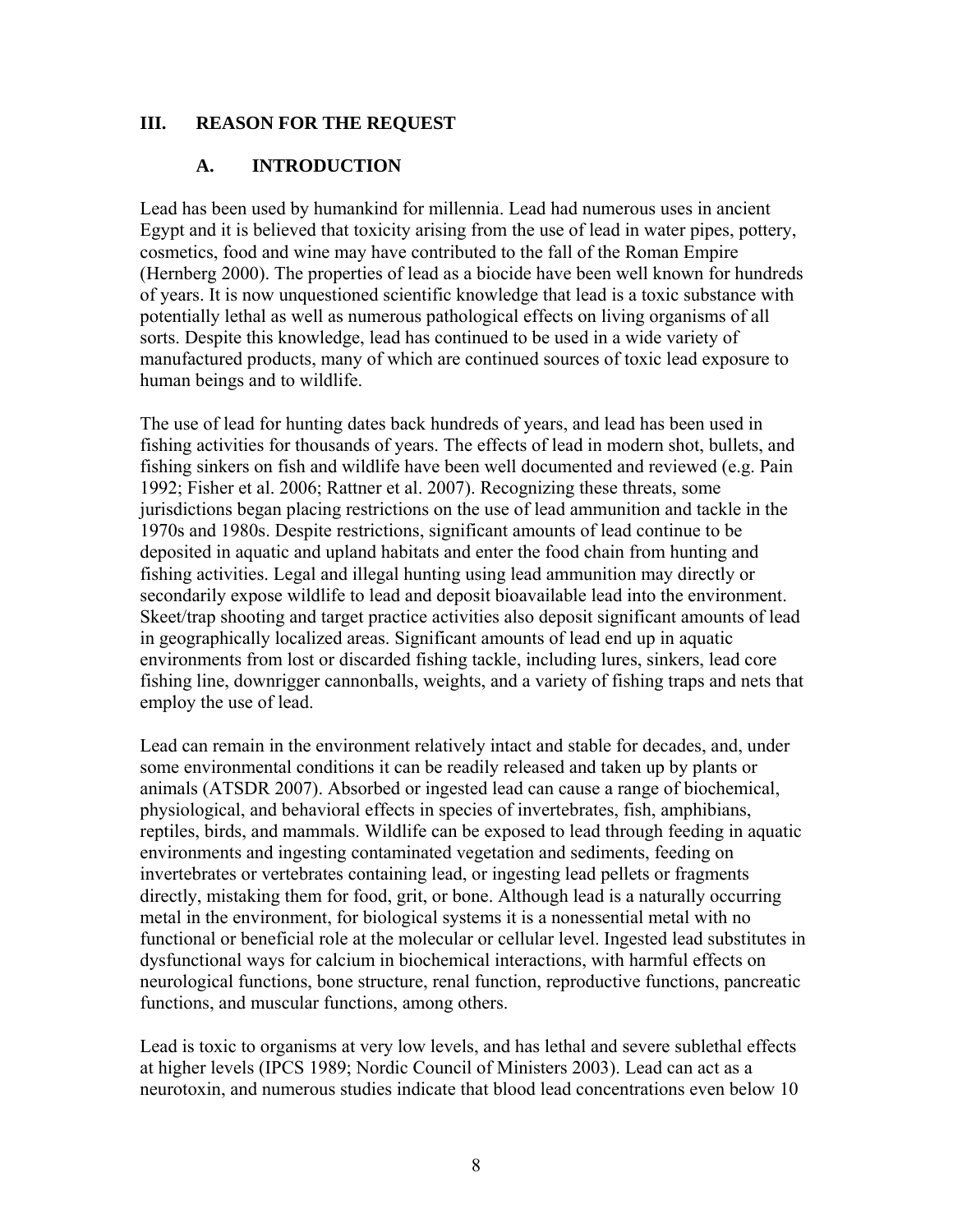micrograms per deciliter can have adverse developmental effects on intellectual functioning and social-behavioral conduct in humans (Needleman et al. 1990; Canfield et al. 2003; Ris et al. 2004). Human fetuses and young children are particularly sensitive to even low levels of lead exposure and can easily suffer permanent neurological damage. Clinicians now assert that there is no safe level of lead in the body tissues for fetuses and young children (e.g. Canfield et al. 2003; Lanphear et al. 2005, 2006; Carlisle et al. 2009).

In recent decades the federal government has taken various regulatory actions to reduce the exposure of humans to lead in drinking water, paint, gasoline, toys, toxic dumps, automobile wheel balancing weights, and indoor and outdoor shooting ranges. However, other lead sources causing significant contamination are still uncontrolled, and lead exposure to wildlife has recently been widely documented and is not adequately regulated.

Toxic lead shotgun pellets and bullet fragments from hunting accumulate in both aquatic and terrestrial habitats, where animals often eat them because they are mistaken for grit or food (seeds). Birds frequently ingest spent lead shotgun pellets as grit normally consumed to aid grinding of foods in the gizzard during digestion. Ducks, geese, and swans have received much protection from this source of lead poisoning since 1991 through the federal requirement to use only nontoxic shot for hunting waterfowl, but similar restrictions in terrestrial habitats are few, scattered, and localized. Research has shown that over 75 terrestrial species of birds are known to be poisoned by spent lead ammunition (Eisler 1988; Fisher et al. 2006).

Evidence has accumulated over the past century and it is now incontrovertible fact that lead fragments in the bodies of animals shot with lead bullets or lead shotgun pellets are a serious source of lead exposure to scavenging animals that eat meat containing lead fragments and residue (Calvert 1876; Holland 1882; Grinnell 1894; Bowles 1908). Lead fragments in meat also pose potential health risks to humans who eat lead-tainted game, especially subsistence hunters dependent upon hunted game for food. Critically endangered California condors, bald and golden eagles, ravens, and other scavenging birds are frequently killed or harmed by this source of lead poisoning. Spent lead shotgun pellets on the ground in fields where upland game birds are hunted are also ingested by birds as grit making herbivorous birds as well as carnivorous birds victims of lead poisoning. Mourning doves are particularly sensitive to this, as they are hunted in fields where they congregate to feed, and spent lead pellets are the appropriate sized grit for doves.

More than 130 species of animals (including upland birds, raptors, waterfowl, mammals and reptiles) have been documented being exposed or killed by ingesting lead shot, bullets, bullet fragments, or prey contaminated with lead ammunition (Environment Canada 1995; Tranel and Kimmel 2009). As long as ammunition manufactured with lead projectiles and lead fishing tackle remains available for purchase and use, numerous species of wildlife will continue to be poisoned by lead and human health will be threatened, posing an unreasonable risk of injury to human health and the environment.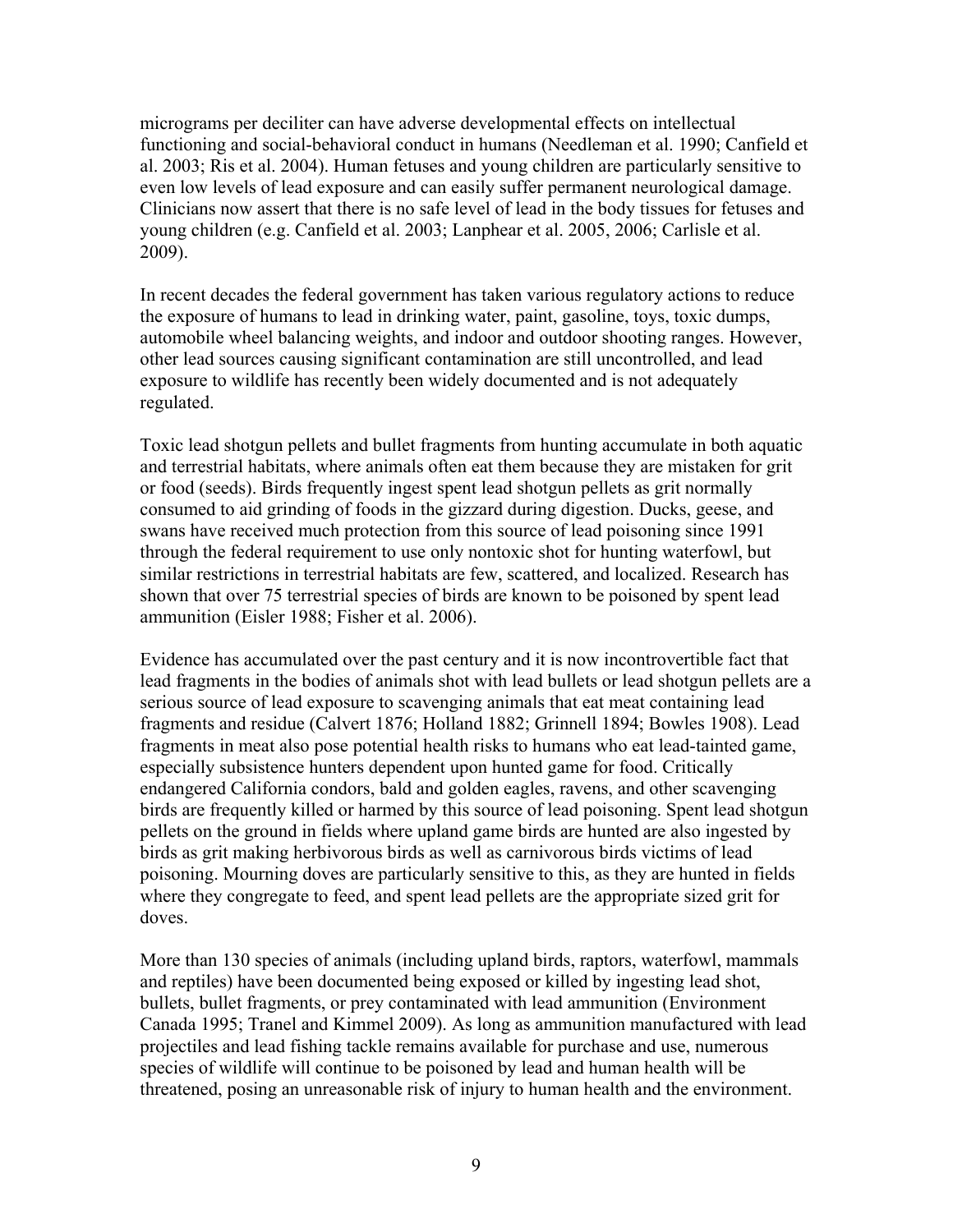## **B. Sources and Quantities of Lead in the Environment from Hunting, Shooting Sports, and Fishing Activities**

## *Hunting*

The density of spent lead shot in wetlands or fields is related to hunting intensity. In waterfowl hunting areas, prior to the national requirement for nontoxic shot, densities of spent shot have been reported from about 50,000 pellets to over 2 million pellets per acre (Bellrose 1959; Pain 1992; Rocke et al. 1997). Areas with regular hunting from fixed position blinds or pits resulted in significant accumulation of spent lead. Prior to the banning of lead shot for waterfowl hunting, an estimated 2,721 metric tons of spent lead shot were deposited in U.S. wetlands each year (Pain 1992), and spent shot accumulated near the surface of sediments in aquatic settings, increasing the amount of lead shot available to waterfowl over time (Pain 1992). The depth of lead fragments in soil and their availability can be influenced by land management practices such as cultivation, and lead shot and bullets can persist for decades to hundreds of years (Fredrickson et al. 1977; Jorgensen and Willems 1987; Kendall et al. 1996).

Significant lead shot deposition continues today in upland fields used for hunting and densities of spent lead shot can reach over 400,000 pellets per acre (Schulz et al. 2002). Castrale (1989) estimated densities of 11,000 pellets/acre in a field managed for dove hunting in Indiana. Lewis and Legler (1968) estimated 43,600 pellets/acre in a field managed for dove hunting in Tennessee. Esslinger and Klimstra (1983) estimated 44,000 pellets/acre in a field managed for goose hunting in Illinois. Fredrickson et al. (1977) estimated 122,800 pellets/acre in uncultivated fields near duck blinds in Missouri. Best et al. (1992a) estimated 344,000 pellets/acre in an area frequented by dove and quail hunters in New Mexico. The Washington Fish and Wildlife Nontoxic Shot Working Group in 2001 estimated densities of 188,000 and 344,000 pellets/acre at two pheasant release sites in Washington.

Despite the ban on lead shot for waterfowl hunting, large amounts of spent lead ammunition continue to be deposited in the environment through hunting of big game, upland species, furbearers, and from predator control activities (Scheuhammer and Norris 1995; Schulz et al. 2002). Lead from shot, bullets and bullet fragments in tissue or entrails of wounded or dead animals has been increasingly recognized as a threat to many avian species (Jannsen et al. 1986; Hunt et al. 2006; Knopper et al. 2006).

To give an idea of the quantity of potentially lead-tainted carcasses available to scavengers, Fry and Maurer (2003) quantified hunter-shot carcasses available to condors in their California range before the California lead ammunition ban went into effect, and concluded that gut piles and whole carcasses left in the field by hunters were a highly significant source of lead within the condor range. From hunting survey data for the eight counties encompassing the condor range in California, Fry and Maurer (2003) estimated an annual average of 36,000 big game animals (17,000 wild pigs, 11,000 coyotes and 8,000 deer) were taken each year by sport hunters in this area. Fry and Maurer (2003)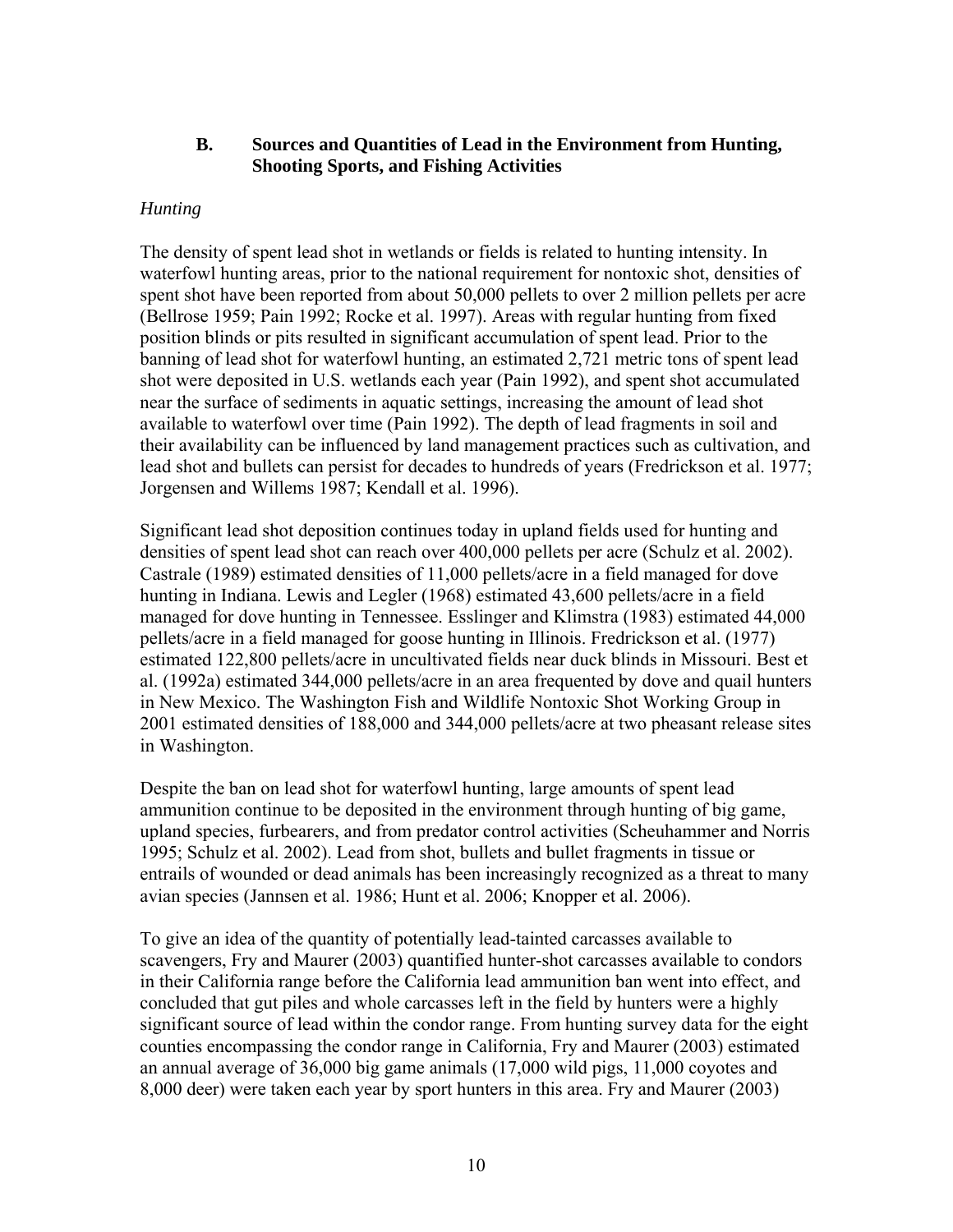assumed that only a very few gut piles are actually buried, hidden successfully, or removed from the field. Deer and pigs are generally field dressed and gut piles discarded in the field; coyotes are generally left in the field intact. The Fry and Maurer (2003) figures do not account for poaching, which likely significantly increases the number of deer carcasses available. The data also do not account for the take of thousands of permitted depredated pigs and deer shot by ranchers, and do not account for small game such as ground squirrels shot by varmint hunters. The carcasses of these large animals left in the field would be the primary source of hunter-shot food for condors. Fry and Maurer (2003) estimated that almost 28,000 tree squirrel, rabbit, and ground squirrel carcasses are left in the field within the condor range annually. Even animals as small as ground squirrels shot with .22 caliber bullets can contain lead fragments at biologically relevant levels that may constitute a lead-hazard for other scavenging birds of prey (Harmata and Restani 1995: Knopper et al. 2006).

#### *Shooting Sports*

Target, trap and skeet shooting can result in substantial accumulation of spent lead in localized areas, and lead from spent shot at shooting ranges can become bioavailable to terrestrial and aquatic plants, invertebrates, and vertebrates (Scheuhammer and Norris 1995). Individual shooting ranges can deposit as much as from 1.4 to 15 tons of lead shot and bullets each year; estimates of the annual amount of lead shot and bullets deposited at the roughly 9,000 outdoor shooting ranges in the U.S. range from 72,600 to 80,000 metric tons (Tanskanen et al. 1991; USEPA 2001; Craig et al. 2002; USGS 2008). Kendall et al. (1996) estimated mean densities of spent lead shot at trap, skeet, and sporting clay ranges in the United States at 3.7 billion pellets/acre. Large concentrations of lead at shooting ranges (up to 17,000 grams per square meter) cluster in small areas because of stationary targets, trajectories of launched targets, and concentration of shooters (Darling and Thomas 2003). Significant amounts of fine particulate lead can concentrate near shooting stations.

Studies of the dissolution of lead from shot at terrestrial shooting ranges suggest that onehalf of a lead shot pellet would release into the soil within 40 to 70 years and that the entire lead shot would transform in 100 to 300 years, with mechanical disturbance of soil enhancing transformation rates (Jorgensen and Willems 1987; Scheuhammer and Norris 1995; Hardison et al. 2004). Lead concentrations in soil at shooting ranges have been shown to be up to 55,000 mg/kg, over 10,000 times background levels (Scheuhammer and Norris 1995). Lead leaching into soil or sediment exceeding criteria for hazardous waste and dissolved lead entering surface water and ground water exceeding water quality criteria has been documented at many U.S. shooting ranges (Murray et al. 1997; Bruell et al. 1999; Craig et al. 1999; Rooney et al. 1999; Chen et al. 2002; Cao et al. 2003a, 2003b; Soeder and Miller 2003; Sorvai et al. 2006). A study of shooting ranges over water showed high shot density in the soil/sediment fall zone and lead concentrations in water samples two orders of magnitude above EPA water quality criteria (Stansley et al. 1992).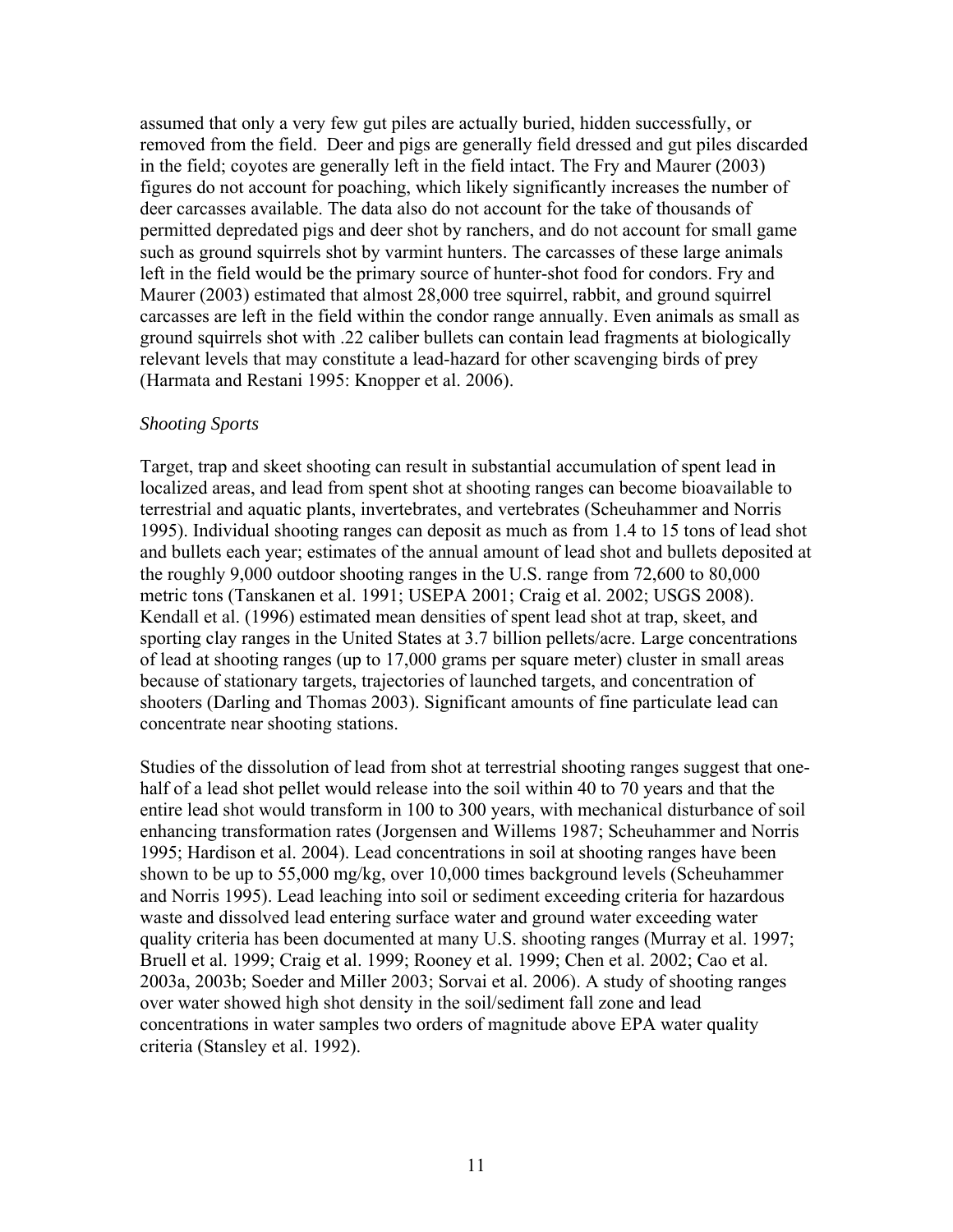# *Fishing*

Accurate quantitative information on how much lead is entering the environment from lead fishing weights and tackle sinkers is not available, but approximations can be made from the quantities of lead fishing tackle sold in the U.S., assuming most or many sinkers are purchased to replace those lost while fishing (Scheuhammer et al 2003), and from studies of sinker and tackle loss by anglers. Roughly 4,000 metric tons of lead fishing sinkers are sold annually in the U.S. (Scheuhammer et al 2003; USGS 2008). Studies of sinker and tackle loss rates among recreational anglers vary - a variety of factors can influence whether lead will be lost, including the type of fishing activity, the location of the activity, the time of year, and the skill of the angler. Fishers lost 2-3 sinkers per angling day in the United Kingdom (Bell et al. 1985). Anglers in the U.S. reported losing 0.18 sinkers/hour, and 0.23 hooks and lures/hour, with 2% of anglers reporting losing a fish with tackle still attached (Duerr 1999). Radomski et al. (2006) reported average loss rates on Minnesota lakes of 0.0127 lures per hour, 0.0081 large sinkers per hour, 0.0057 split shot sinkers per hour, 0.0247 jigs per hour, and 0.0257 hooks per hour; for a estimated total of one metric ton of lead lost for 6,000 anglers in 2004. Assessments of lead fishing tackle along U.S shorelines have found 0.01 sinkers/square meter of shoreline in areas of low angling pressure up to 0.47 sinkers/ $m^2$  in areas of high angling pressure (Duerr and DeStefano 1999), with much higher densities (up to 190 sinkers/m<sup>2</sup>) in studies in Europe (Cryer et al. 1987; Sears 1988). Amounts of lead fishing weights produced and approximations of lost tackle indicate that fishing can introduce significant amounts of lead into aquatic environments. The USEPA (1994) estimated in 1994 that 450 million toxic fishing sinkers containing lead or zinc are produced each year and potentially entering the environment.

The fate of elemental lead in aquatic environments is influenced by water chemistry, wave action, water flow, and pH (see Scheuhammer and Norris 1995). In lakes, lead particles may be adsorbed onto sediment and soil particles. The bioavailability of lead is related to the presence of organic matter and sediments and acidity. In coastal ocean waters, lead sinkers may easily be abraded by wave action against rocks, releasing small fragments into the water column.

# **C. Pathways of Lead Exposure**

Lead has been widely dispersed throughout the environment from activities such as mining, smelting, manufacturing, and engine combustion. Many historical documented instances of lead exposure among terrestrial wildlife species have been associated with small contaminated areas, such as around metal smelters, shooting ranges, lead paint contaminated buildings, or locations with intense hunting pressure (Blus et al. 1991, Henny et al. 1991; Blus et al. 1995; Sileo et al. 2001; Lewis et al. 2001). Manufacture of leaded gasoline, lead-based paints and pesticides, and use of lead solder in cans has now been nearly eliminated in the U.S. The EPA recently granted a petition to ban lead automobile wheel balancing weights, and will produce regulations requiring non-lead wheel weight alternatives in 2011 (USEPA 2009). A petition to phase out the largest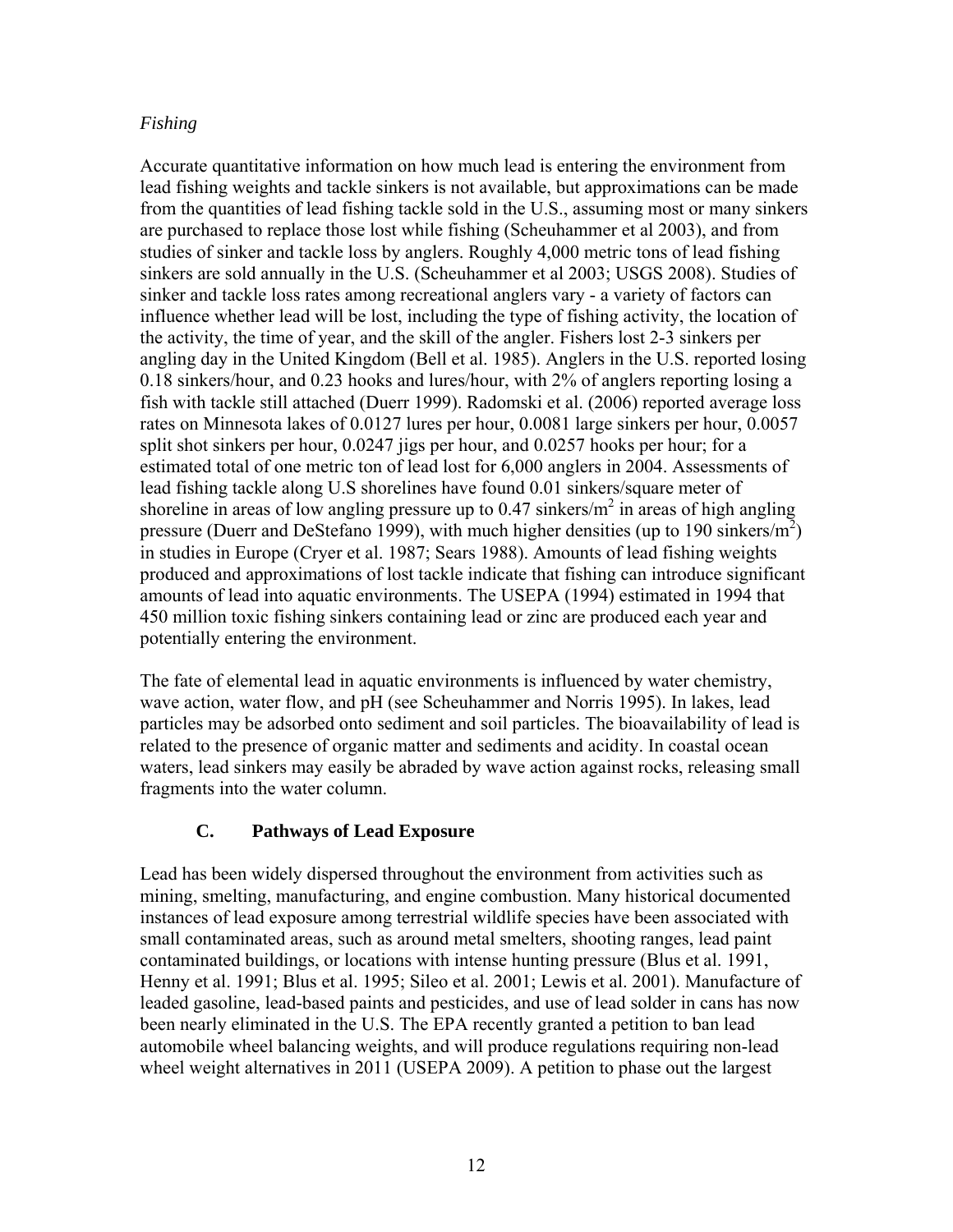remaining permitted use of leaded gasoline, that for piston-driven aircraft, was filed with the EPA in 2010, and EPA recently solicited comments on that petition (USEPA 2010).

Environmental distribution of lead from hunting and fishing is widespread, although it is difficult to estimate the magnitude of lead exposure compared to other sources, such as legacy residues of leaded gasoline exhaust deposition, emissions from smelters, improper disposal of paint chips and dust, and lead ground to dust from lead wheel weights falling off vehicles. Lead from shot, bullets and fragments in heavily hunted fields, wetlands, and shooting areas can be directly ingested or solubilized and biologically incorporated into food items (Ma 1989; Stansley and Roscoe 1996; Hui 2002). Studies at shooting ranges have shown increased lead levels in terrestrial and aquatic plants (Manninen and Tanskaanen 1993; Peterson et al. 2993; Mellor and McCartney 1994; Rooney et al. 1999; Hui 2002), and lead concentrations in invertebrates have been shown to be elevated due to uptake of lead near shooting ranges (Hui 2002; Labare et al. 2004). There has been increasing evidence documenting significant deposition of spent lead shot and bullets and lost fishing sinkers and tackle, and subsequent ingestion by numerous bird and mammals species, as discussed below.

#### *Aquatic Environments*

There is extensive documentation of direct ingestion of lead shot, bullet fragments, sinkers, and jigs by dabbling and diving ducks, swans, loons and other water birds.

There is very little information on lead released from spent shot or fishing weights in aquatic habitats which could be solubilized and taken up by invertebrates or fish (Stansley et al. 1992; Hui 2002). For reptiles and amphibians near heavily hunted wetlands and shooting ranges, consumption of waterborne lead and ingestion of leadcontaminated sediments and food items are likely exposure pathways (Stansley and Roscoe 1996; Borkowski 1997; Camus et al. 1998; Hammerton et al. 2003; Pattee and Pain 2003; Lance et al. 2006). Although direct ingestion of lead shot or ammunition fragments by aquatic invertebrates, reptiles, and amphibians seems unlikely, numerous studies describe injuries to fish incurred by tackle (often containing lead) and small fragments passing through fish digestive track could release lead. Although there is no documentation of such lead uptake or poisoning in fish, there are reported cases of lead poisoning of turtles that have ingested lead fishing tackle (Borkowski 1997; Scheuhammer et al. 2003b). Hooked fish can ingest or retain attached lead fishing tackle such as hooks and jigs, and become a potential pathway of lead exposure for predatory birds consuming fish containing such lead fishing gear. Marsh birds feeding in wetland areas that are hunted with lead ammunition ingest lead, which has been documented in flamingoes, rails, shorebirds, terns, and herons (Artman and Martin 1975; Kaiser et al. 1980; Maedgen et al. 1982; Custer and Mulhern 1983; Hall and Fisher 1985; Locke et al. 1991; Beck 1997; Mateo et al. 1997; Acora 2005).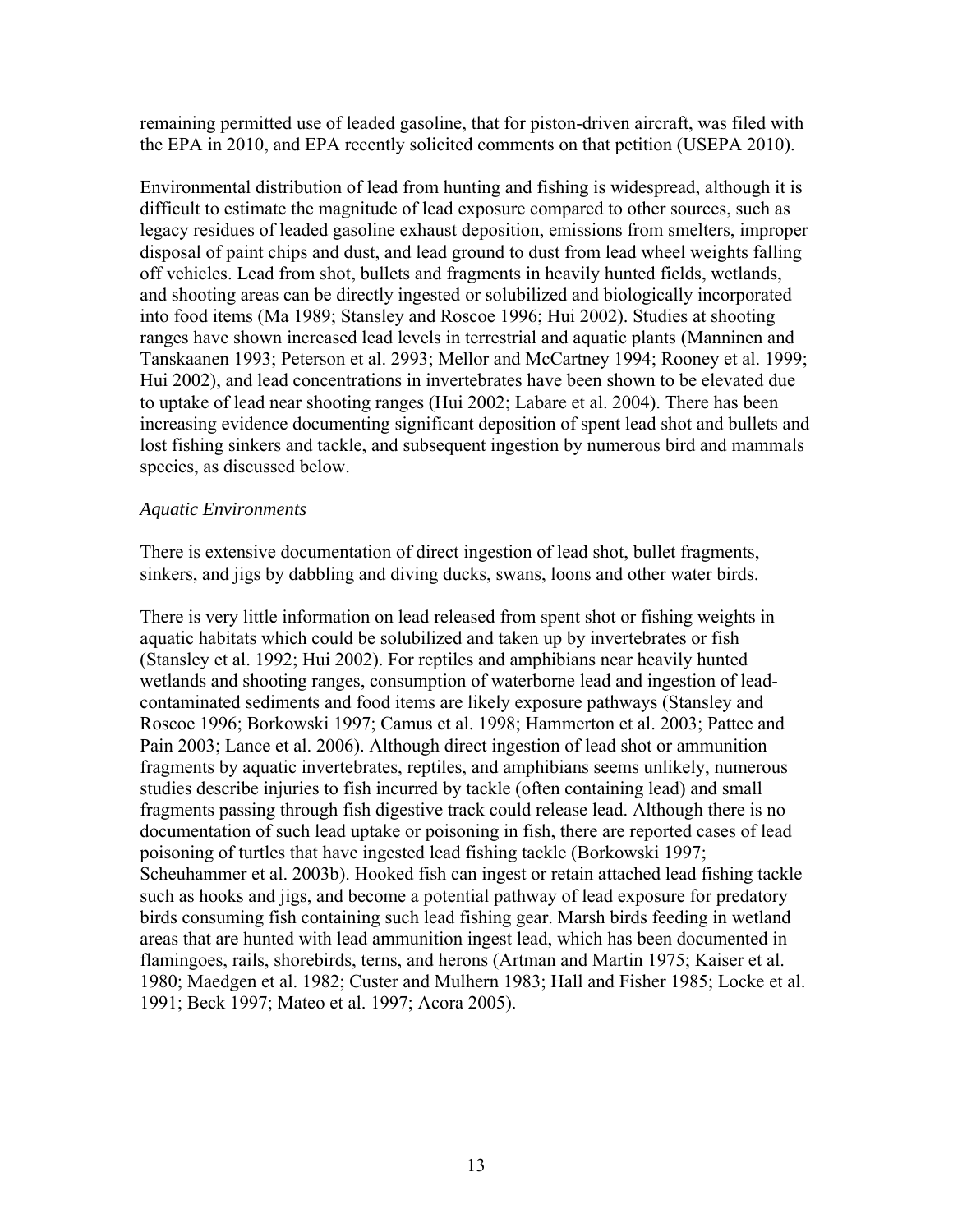#### *Terrestrial Environments*

The most significant lead exposures and effects are due to direct ingestion of spent lead shot and bullet fragments by waterfowl (Sanderson and Bellrose 1986) and certain upland game species (Kendall et al. 1996, Schulz et al. 2006). Secondary poisoning of birds consuming wounded or dead prey contaminated with lead ammunition and scavenging of gut piles with spent lead ammunition or fragments is a significant source of toxic exposure to predatory and scavenging birds, with particularly deadly effects on bald eagles and California condors (Pattee and Hennes 1983; Kramer and Redig 1997; Meretsky et al. 2000; Church et al. 2006; Hunt et al. 2006; Pauli and Buskirk 2007). The recent use of stable lead isotope ratios has provided evidence that ammunition sources are responsible for lead exposure in wild birds (Scheuhammer and Templeton 1998; Scheuhammer et al. 2003a; Church et al. 2006, Finkelstein et al. 2010).

Granivorous (seed-eating) bird species may ingest lead shot as grit, or perhaps mistaking it for berries, which may be similar in appearance after drying and falling (Calvert 1876; Campbell 1950; Hunter and Rosen 1965; Fimreite 1984; Best 1992; Scheuhammer et al. 1999; Lewis et al. 2001; Potts 2004; Butler 2005a, 2005b; Rodrigue et al. 2005). Lead exposure has been documented in doves foraging at intensive hunting or target-shooting areas (Fisher et al. 2006 Schulz et al. 2002). Species that forage primarily on seeds on the ground may have higher risk, but even bird species with very different foraging strategies, such as woodpeckers, can acquire lead - presumably by ingesting lead fragments embedded in trees or on the ground (Mörner and Peterson 1999). Of birds and mammals examined in a firearm shooting field, 33% were found to have elevated lead tissue levels and 17% to have potential subclinical or clinical lead exposure (Lewis et al. 2001). Deer are thought to ingest lead fragments on the ground at shooting ranges because of the taste of lead salts on oxidized fragment surfaces (Lewis et al. 2001).

Animals that scavenge hunter-killed carcasses are at the highest risk of encountering severely toxic concentrations of lead. A recent study by Hunt et al. (2006, 2009) evaluated radiographic evidence of lead fragments in 38 deer killed by licensed hunters using center fire rifles with lead-based copper jacketed, soft point bullets in Arizona from 2002 to 2004. Metal fragments were found to be broadly distributed along wound channels, 94% of samples of deer killed with lead-based bullets contained fragments and 18 out of 20 (90%) offal piles contained lead fragments. The authors concluded that the data demonstrated a high potential for scavenger exposure to lead. Meanwhile, the carcasses and gut piles from deer killed by non-lead copper expanding bullets (or "Xbullets") showed little evidence of fragmentation (Hunt et al. 2006, 2009).

Reports from experimental and field observations conclude that all bird species would be susceptible to lead poisoning after ingesting and retaining shot in the gastrointestinal system (Fisher et al. 2006). Raptor and scavenger species that feed on animals killed with lead ammunition would be at high risk for exposure to lead in this way. Animals that consume lead particles that have fragmented in hunter-killed carcasses may be at particular risk because the small size and irregular shape of fragments make them more absorbable in the digestive process.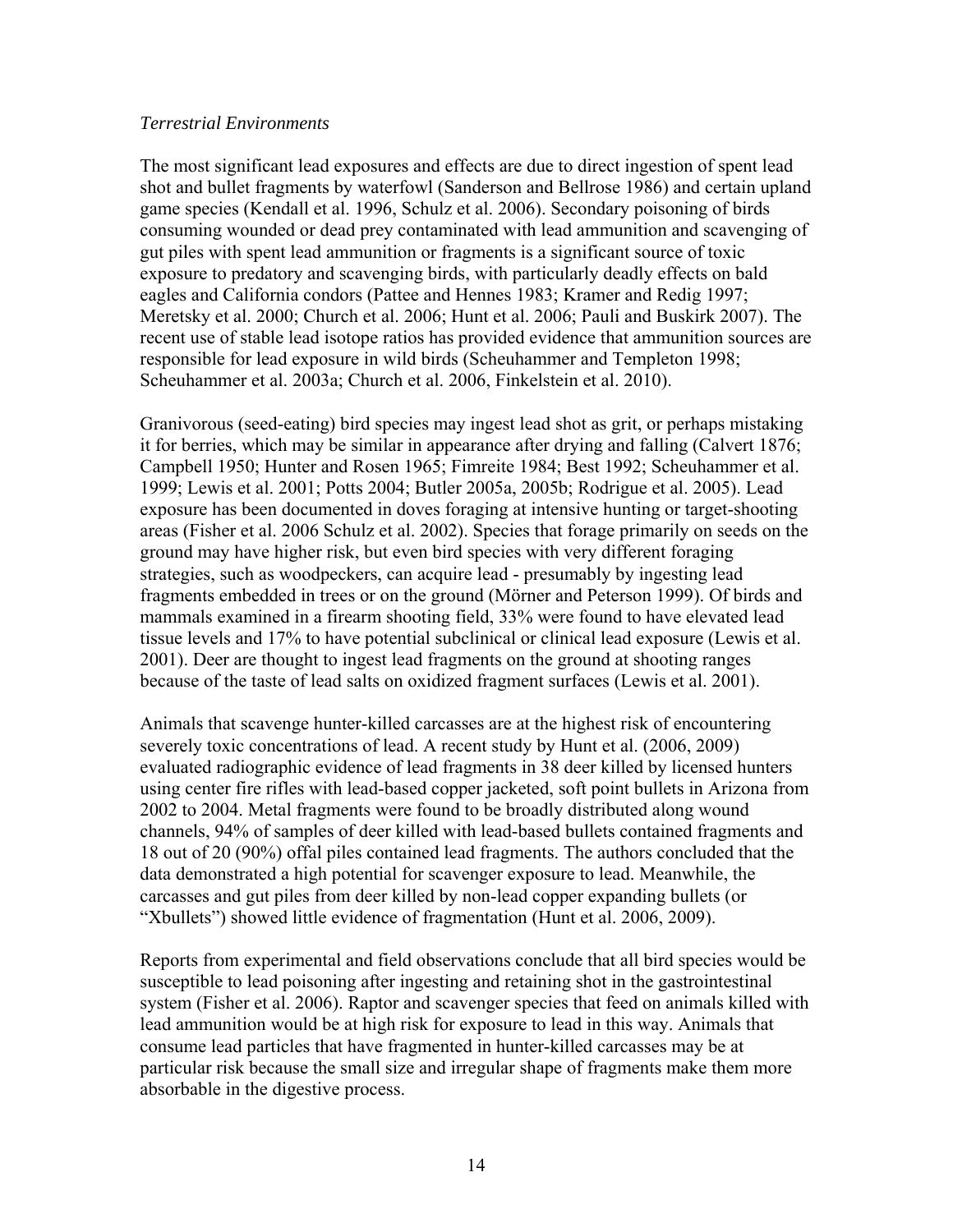Fisher et al. (2006) listed fifty-nine terrestrial bird species worldwide that have been exposed to lead from ammunition sources, including raptors, galliforms, gruiforms, columbiforms, and gulls. Vyas et al. (2000, 2001) identified lead in song birds resident on a shotgun trap and skeet range. Fisher et al. (2006) reviewed published literature on lead poisoning of 32 species of wild birds in the United States from spent lead ammunition. Documented cases of ingestion and poisoning by lead from ammunition in terrestrial birds globally include 33 raptor species and 30 species from *Gruiformes*, *Galliformes* and various other avian taxa, including ten globally threatened or near threatened species (Pain et al. 2009). Lead poisoning is of particular conservation concern in long-lived slow breeding species, especially those with initially small populations. A recent review by the Minnesota Department of Natural Resources found over 130 species of animals (including upland birds, raptors, waterfowl, and reptiles) have been reported in scientific literature as being exposed or killed by ingesting lead shot, bullets, bullet fragments, or prey contaminated with lead ammunition (Tranel and Kimmel 2009). In the United States, Kendall et al. (1996) found that upland game birds ingest substantial amounts of lead shotgun pellets and deduced that raptors must incur secondary ingestion of pellets because their prey ingested it. Rifle-shot prairie dogs and ground squirrels may contain fragmented lead particles that could be ingested by scavengers or raptors (Knopper et al. 2006; Pauli and Buskirk 2007). Kramer and Redig (1997) compiled data on more than 2,000 bald eagles, demonstrating that lead shot pellets, likely from crippled waterfowl and lead fragments in offal and unrecovered deer carcasses, were responsible for elevated lead levels in more than 98% of birds admitted to a veterinary hospital and raptor center. Recently, Church et al. (2006) and Chesley et al. (2009) linked isotopically labeled lead in California condors with rifle bullets sold in the same region, substantiating that condors were ingesting lead and were dying and suffering sublethal effects from bullet fragments.

Terrestrial birds are exposed to lead mainly through ingestion. Galliforms and doves probably ingest spent shot as grit which is retained in their gizzards, although there is considerable uncertainty as to why doves ingest lead and steel shot pellets (Schulz et al. 2002). Approximately 2.5% of hunter-shot doves contained lead shot in their digestive system, giving a rough estimate of the proportion of doves that ingest shot. A similar percentage of doves collected on fields where hunters used steel shot ingested steel shot. Estimates of the 2005 U.S. dove population are 350-600 million birds (Dunks et al. 1982; Schulz et al. 2006), and experimental studies indicate that nearly all doves that ingest shot will die as a result of this ingestion. Schulz et al. (2006) estimated that from 8.8 to 15 million doves may be killed each year from ingesting lead shot pellets. If scavengers consume these poisoned doves and secondarily consume the lead pellets, it is estimated that up to one million scavenging birds and mammals could die annually from ingesting poisoned doves alone.

Raptors and other scavenging birds are usually poisoned through ingesting lead shot or bullet fragments in dead or injured prey or gut piles (Friend 1987; Kendall et al. 1996). Common ravens have been shown to have elevated blood lead levels during hunting season due to ingestion of lead in rifle-shot big game offal piles (Hatch 2006; Craighead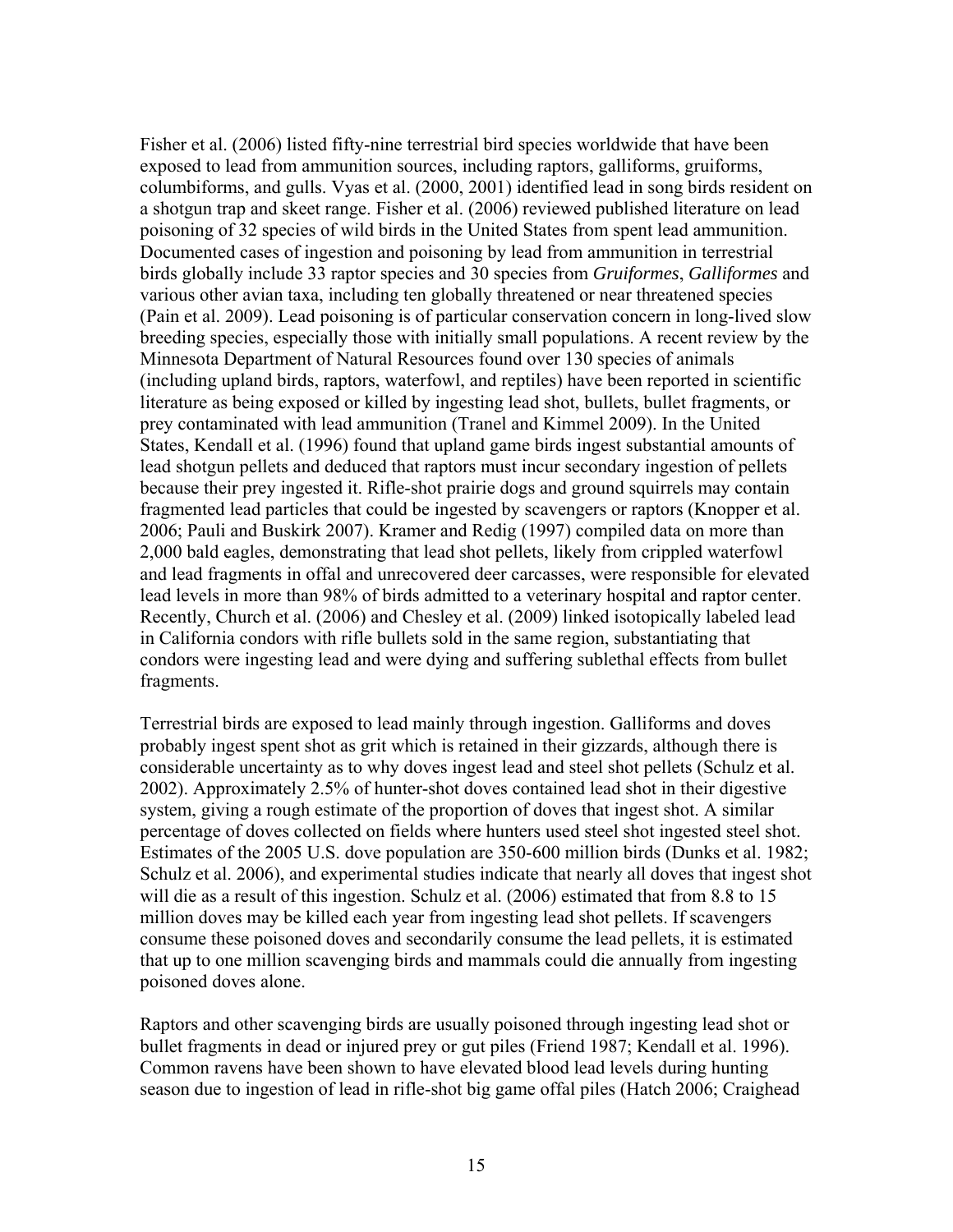and Bedrosian 2007, 2008). In Canada, upland game birds and mammals, the primary food source of many raptors, are now more likely to contain lead shot than waterfowl, as lead shot is prohibited for waterfowl hunting (Clark and Scheuhammer 2003).

# **D. Toxic Effects of Lead Ammunition on Wildlife**

Lead has long been recognized as a poison to living organisms (Grinnell 1894; Engsted 1932; Horton 1933), with negative effects on general health, reproduction, and behavior (Ris et al. 2004). Lead was highlighted as an important cause of mortality in wildlife populations in the late 1950s, when ingestion of spent hunting lead pellets or fishing sinkers was recognized to cause death in a wide range of wild waterfowl (Bellrose 1959). Reports of poisoned wildlife have continued frequently since that time (e.g. Bates et al. 1968; Irwin and Karstad 1972; Sanderson and Bellrose 1986; Kramer and Redig 1997; Schulz et al. 2006).

It is well recognized that lead fragments can be absorbed from the gastrointestinal tract of birds and mammals, cause damage in various organs, and result in behavioral changes, significant illness, and even death depending on the amount ingested (Reiser and Temple 1981; Kramer and Redig 1997; Fisher et al. 2006).

Lead fragments or pellets ingested by birds may be rapidly regurgitated (in the pellets of raptors, for example), retained for varying periods, or completely dissolved with the resulting lead salts absorbed into the bloodstream. The likelihood of a bird becoming poisoned is related to the retention time of lead items, frequency and history of exposure to lead, and factors such as nutritional status and environmental stress (Pattee and Pain 2003). A proportion of exposed birds will die, and mortality can occur following the ingestion of just one pellet of lead shot (Pain and Rattner 1988). Ingestion of lead particles usually results in some absorption, and in cases where sufficient lead is absorbed, poisoning ensues. Lead concentrations are generally highest in the blood directly after absorption, and in liver and kidneys for days to months after absorption. Lead deposited in bone can remain for years, and reflects lifetime exposure (Pain 1996). Lead is a non-essential element and the activity of blood enzymes appears to be affected by extremely low concentrations. Other than in cases of point source contamination, high concentrations of lead in the tissues of birds result primarily from the ingestion of lead ammunition or fishing weights.

Various authors have attempted to define tissue concentrations in birds indicative of excessive lead exposure, sub-lethal poisoning and acute poisoning (Franson et al. 1996; Pain 1996), but there is no definitive consensus on "background" lead levels for wild birds. Environmental sources of lead are almost exclusively anthropogenic, with a small contribution from natural sources such as volcanoes. Lead is rarely found in nature in its elemental metal form, and the most common source is galena or PbS, which has a very low solubility in water. Wildlife can get low level exposure to lead from unknown sources, including natural accumulation in plants and ingestion by herbivores, and deposition by leaded gasoline exhaust, now attenuated with regulation. "Baseline" lead concentrations in wildlife can vary between taxa, and the diagnosis of poisoning is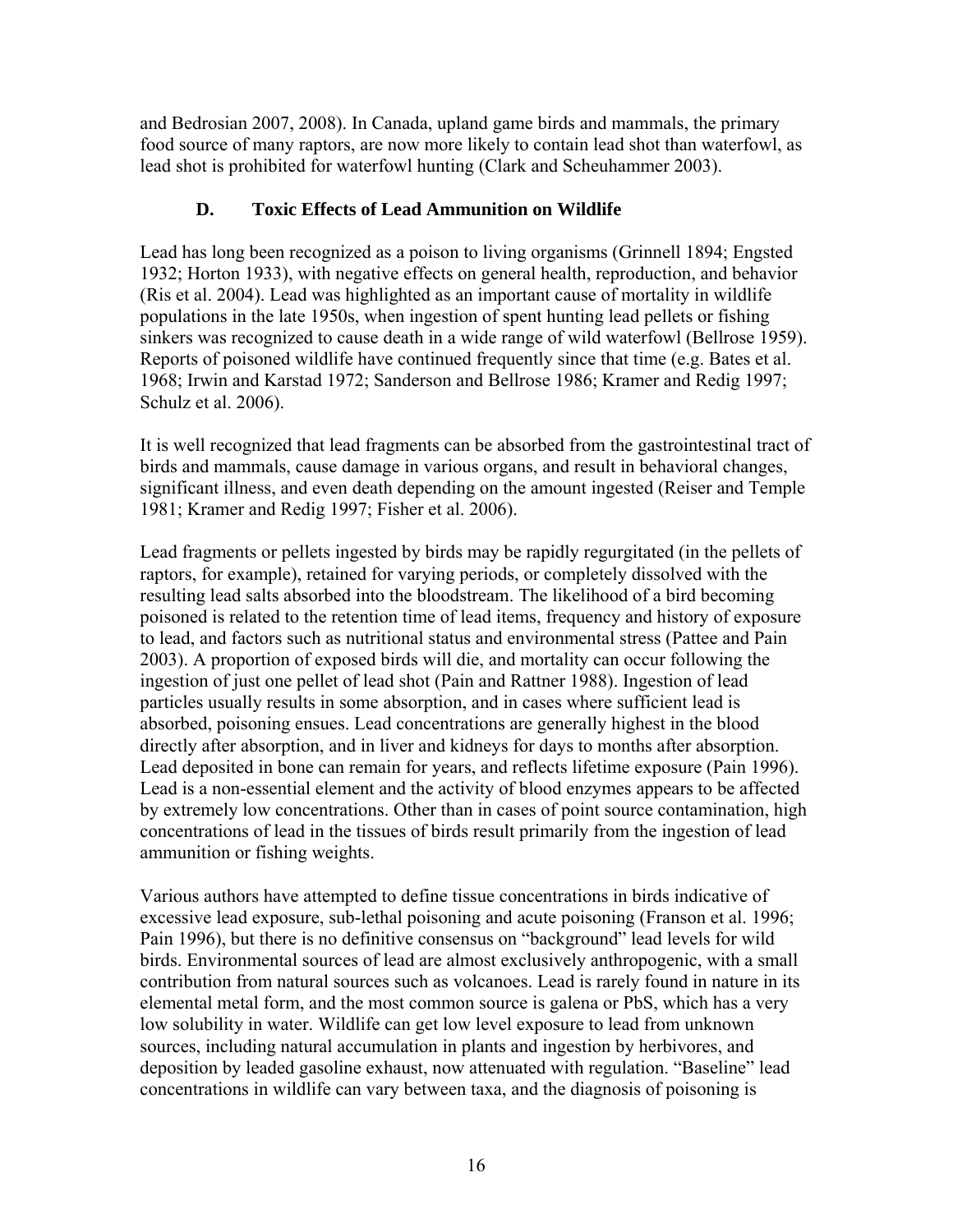usually based on signs of poisoning in combination with blood lead levels in live birds, and on tissue concentrations, sometimes in combination with evidence of exposure to lead in dead birds. For example, the Diagnostic Center for Population and Animal Health (Michigan State University, Lansing MI) defined background blood lead levels as <35 µg/dL for eagles (W. Rumbeiha, pers. comm.), while Pattee et al. (1990) defined background levels as  $\leq 20 \mu g/dL$ , and Feierabend and Myers (1984) defined them as  $\leq 10$  $\mu$ g/dL. The generally accepted blood lead levels for wild birds have been <20  $\mu$ g/dL as background; 20 to  $\leq$ 50 µg/dL indicating subclinical poisoning; 50 to 100 µg/dL indicating clinical poisoning; and >100 µg/dL representing severe clinical poisoning (Friend 1985, 1999; Franson 1996; Pain 1996; Pattee and Pain 2003). For condors, blood lead levels above 10 µg/dl, rather than 20 µg/dl, could have detrimental effects on condors and ought to be considered the beginning of toxic exposure (Fry et al. 2009). The background levels of 20ug/dl are now understood to indicate significant exposure, because animals held in captivity usually have background levels of 4 µg/dl or less (Walters et al. 2010).

A threshold toxic level for wildlife is difficult to measure because the effects on the nervous system at low doses can be subtle and difficult to detect without specific quantifiable behaviors. In addition, predisposition and susceptibility to lead can vary between individuals within a species (Pattee et al. 1981, Carpenter et al. 2003). There is probably no toxic lead threshold for any animal, as lead is a neurotoxin with no biological function. Lead salts are rarely encountered in the environment, and animals do not have well established metabolic or detoxification mechanisms to biochemically protect themselves from adverse effects of exposure. Even a minor decrease in fitness to a bird surviving in a hostile and competitive environment caused by small amounts of lead ingestion may result in a proximate death from many causes. In long-lived bird species, such as condors, eagles, and ravens, this has the potential to skew the normal age structure toward younger and non-breeding birds and negatively influence long-term population viability. As the duration of periodic and chronic exposure increases in the condor population so does the likelihood of death by lead-poisoning. It is unknown whether wildlife species sustain sublethal effects on coordination and cognitive behaviors similar to those demonstrated in humans, but it is likely that repetitive sub-lethal exposures to lead will cause permanent neurological and behavioral decrements in all species of wildlife (Canfield et al. 2003; Lanphear et al. 2003; Ris et al. 2004).

Lead is a non-specific poison affecting all body systems. Birds can suffer from both acute and chronic lead poisoning (Bellrose 1959; Redig 1985; Sanderson and Bellrose 1986; Eisler 1988; Scheuhammer and Norris 1996). Birds with acute lead poisoning can appear normal, but experience massive tissue destruction to internal organs and death within a few days (Sanderson and Bellrose 1986). Birds with chronic lead poisoning may develop appetite loss, anemia, anorexia, reproductive or neurological impairment, immune suppression, weakness, and susceptibility to predation and starvation (Grandy et al. 1968; Kimball and Munir 1971; Finley and Deiter 1978; Hohman et al. 1995).

The effects of toxicosis in birds commonly include distension of the proventriculus, green watery feces, weight loss, anemia and drooping posture (Hanzlik 1923; Quortrup and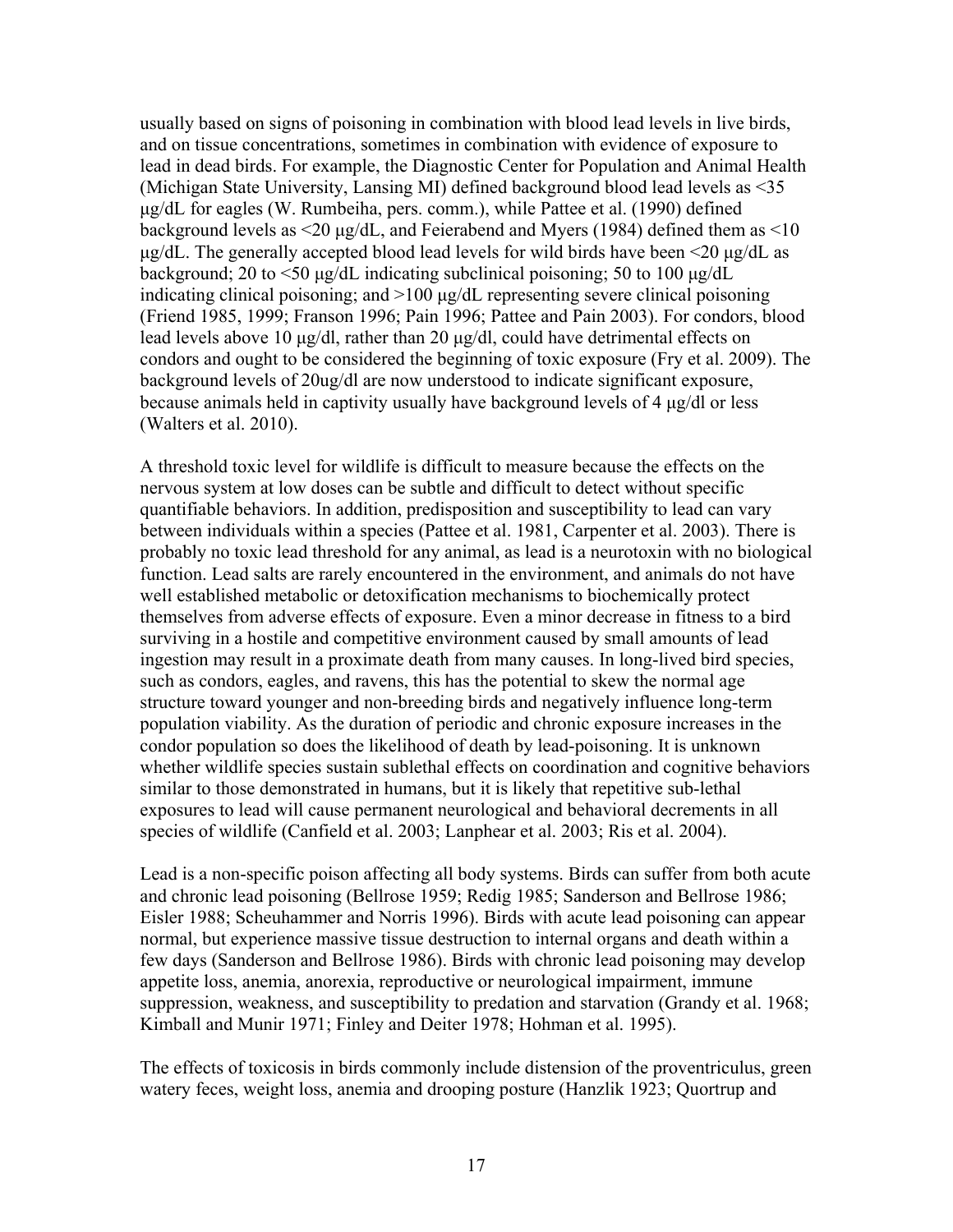Shillinger 1941; Redig et al. 1980; Reiser and Temple 1981; Franson et al. 1983; Custer et al. 1984; Sanderson and Bellrose 1986; Mateo 1998). Sub-lethal toxic effects are exerted on the nervous system, kidneys and circulatory system, resulting in physiological, biochemical and behavioral changes (Scheuhammer 1987). Vitamin metabolism can be affected (Baski and Kenny 1978) and birds can go blind (Pattee et al. 1981). Lead toxicosis depresses the activity of certain blood enzymes, such as delta aminolevulinic acid dehydratase, essential for cellular energy and hemoglobin production, and may impair immune function (Redig et al. 1991; Grasman and Scanlon 1995). Over longer periods, haematocrit and hemoglobin levels are often reduced. Finkelstein et al. (2010) found that sub-lethal concentrations of lead in blood  $(20 \mu g/dL)$ , resulted in a 60% decrease in the levels of aminolevulinic acid dehydratase in condors.

As a result of physiological and behavioral changes, birds may become increasingly susceptible to predation, starvation and infection by disease, increasing the probability of death from other causes (Scheuhammer and Norris 1996). Lead can also affect reproductive success (Cheatum and Benson 1945; Elden 1954; Buerger 1984; Buerger et al. 1986). Grandjean (1976) showed a correlation between thin eggshells and high concentrations of lead in European kestrels (*Falco tinnunculus*). Lead poisoning significantly decreased egg production in captive Japanese quail, *Coturnix japonica* (Edens and Garlich 1983). In ringed turtle doves (*Streptopelia risoria*), significant testicular degeneration has been reported in adults following shot ingestion and seminiferous tubules may be devoid of sperm (Kendall and Scanlon 1981; Veit et al. 1982). Experimental studies on Cooper's hawks (*Accipiter cooperii*) showed detectable amounts of lead in eggs when adults had high levels in their blood (Snyder et al. 1973). In nestlings of altricial species, such as the American kestrel (*Falco sparverius*), body length, brain, liver and kidney weights can be depressed (Hoffman et al. 1985a), along with reduced survival and disrupted brain, liver and kidney function (Hoffman et al. 1985b).

Under some circumstances, there may be sex differences in the probability of exposure to or poisoning by lead, at least in western marsh-harriers (*Circus aeruginosus*), as significantly more females than males trapped had elevated lead concentrations, for unexplained reasons (Pain et al. 1993). Lead exposure may also reduce the likelihood of birds returning to an area to breed (Mateo et al. 1999). Locke and Friend (1992) concluded from their wide-ranging study that all bird species would be susceptible to lead poisoning after ingesting and retaining shot. All raptor species that feed on game could potentially be exposed at some time to lead ingestion, the likelihood varying according to the proportion of game in the diet, the size of game taken, the season, and the local hunting intensity (Pain et al. 1993).

Burger and Gochfeld (2000) found that chronic lead exposure resulted in delayed behavioral response time in both laboratory and wild herring gulls (*Larus argentatus*). Kelly and Kelly (2005) documented moderately elevated blood lead levels increased the risk of collision with overhead power lines for mute swans (*Cygnus olor*). Mallards (*Anas platyrhynchos*) experimentally fed lead exhibited hemolytic anemia during the first week of exposure and neurological impairment during the second week (Mateo et al. 2003). In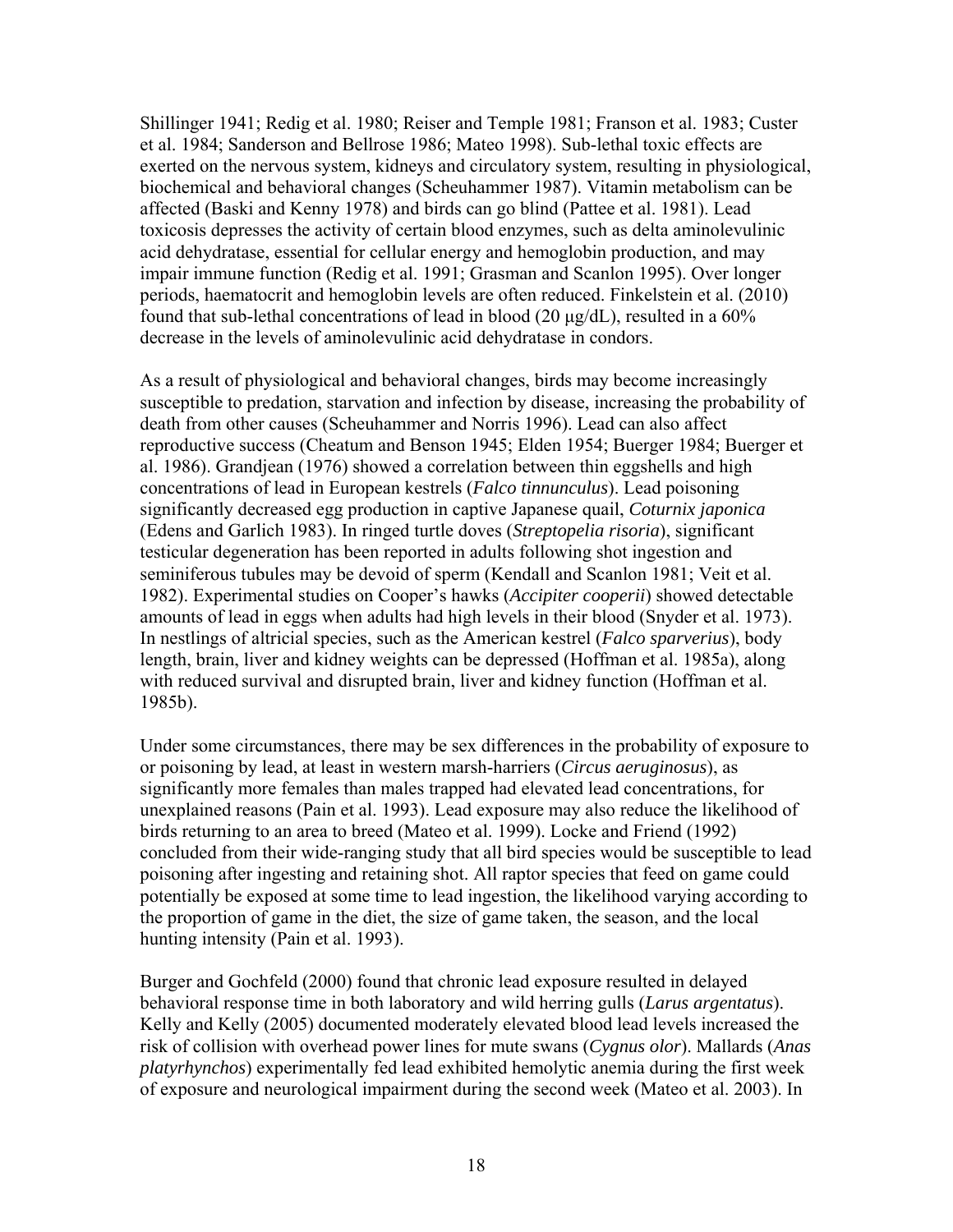experimentally fed turkey vultures (*Cathares aura*) and bald eagles (*Haliaeetus luecocephalus*), lead ingestion decreased weight and muscle mass and caused blindness (Pattee et al. 1981, 2003). Blood pressure increases and renal damage have also been observed in rodents after experimental lead exposure (Victery 1988; Staessen et al. 1994). Bagchi and Preuss (2005) found that acute lead exposure had lasting effects including lowered bone density and increased blood pressure one year after exposure in laboratory rats.

In spite of the abundance of evidence that lead is toxic to wildlife, poisoning rates are not well understood. While massive die-offs are readily visible, daily losses of individual animals are more difficult to detect. This is because sick animals will often isolate themselves, and then are quickly predated upon after death. In one study, observers were given 30 minutes to discover 100 placed carcasses and only found 6 (Stutzenbaker et al. 1983). In another study in which researchers planted carcasses, over 60% of the carcasses were gone within 3 days and over 90% were gone within 8 days (Humburg et al. 1983; Stutzenbaker et al. 1983).

Sub-lethal lead poisoning may weaken raptors and leave them unable to hunt, or make them more susceptible to mortality from vehicles, power lines, and steel traps (Redig et al. 1980; Fry and Maurer 2003). It has also been suggested that raptors intoxicated with lead may suffer impaired hunting ability and may scavenge to a greater extent or be less selective in their choice of prey (Pain et al. 1993). Sampling methods to determine the exposure to lead intoxication in wildlife have inherent biases as with any wildlife health assessment in the field.

Long-lived species are particularly susceptible to bioaccumulation of lead in bone tissues, and repeated lead ingestion and accumulation in long-lived species can reduce bone mineralization, which could mean an increase in bone fragility (Gangoso et al. 2009). . Gangoso et al. (2009) found unusually high level of frequency of fractures and even leg amputations in an Egyptian vulture (*Neophron percnopterus*) population with high exposure to ingestion of lead ammunition.

The non-lethal effects of lead toxicosis may be difficult to recognize at a distance in freeranging wild animals. Subtle neurological signs are easy to miss even in domesticated animals that can be physically examined. Wild animals that have died from or have been debilitated by lead poisoning may elude capture due to behavioral or physiological changes, or be removed from the population if lead exposure is associated with high levels of mortality (Miller et al. 1998).

Lead poisoning due to ingestion of spent shot or bullet fragments has had populationlevel effects for some bird species with low recruitment rates, depressed populations, or in recovery, such as the California condor, bald eagle, trumpeter swan, sandhill crane, and spectacled eider (Hennes 1983; Grand et al. 1998; Church et al. 2006).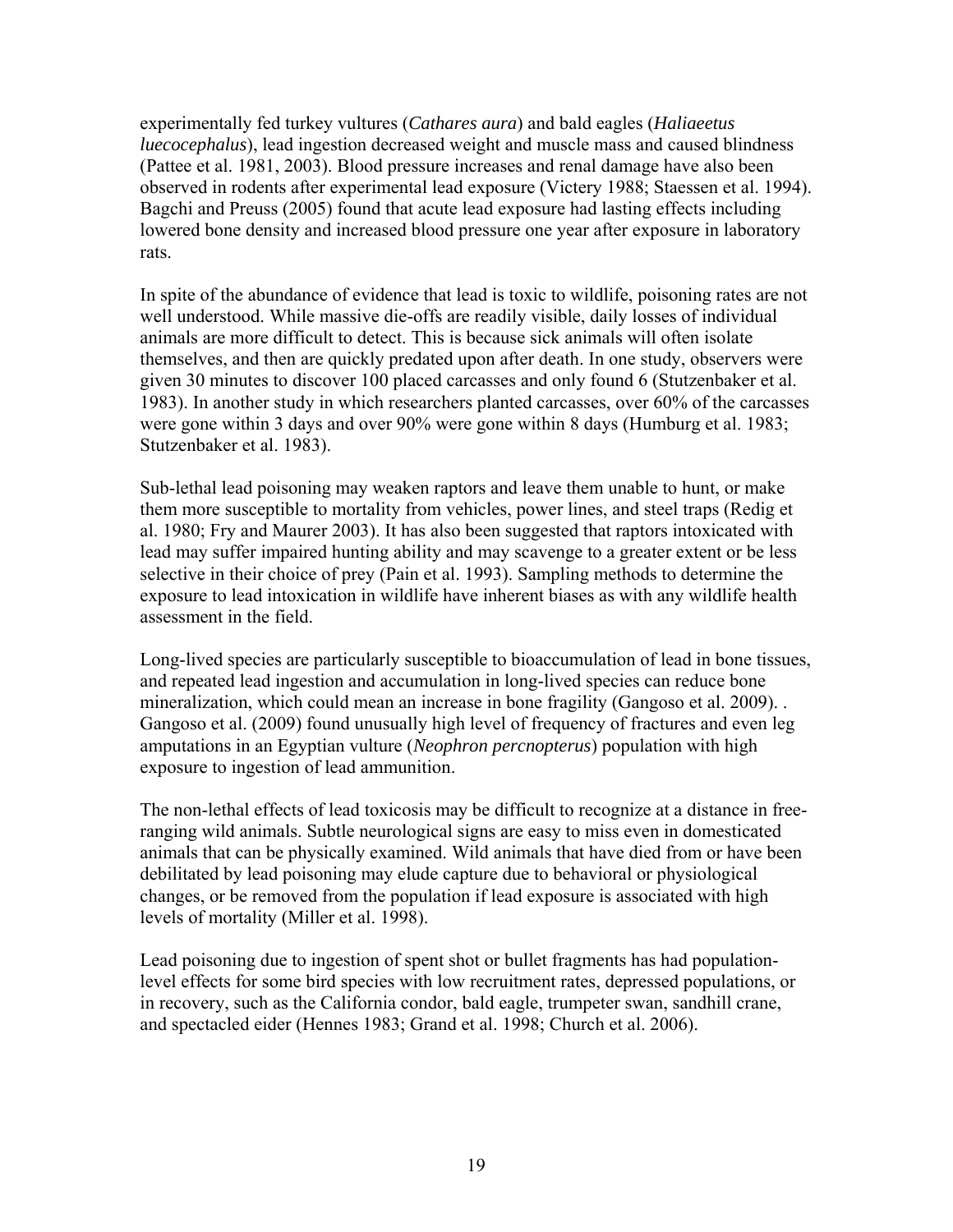## **E. Lead Ammunition Poisonings by Species**

Information on lead poisoning of wildlife species in the United States from lead ammunition is detailed below. Information on lead poisoning of wildlife species in Canada and other countries is included in some instances where there is additional research on the effects and prevalence of lead toxicosis for certain species.

# **1. California Condor (***Gymnogyps californianus***)**

The potential effects of lead ammunition in non-waterfowl hunting practices has now received national attention in part because of recent documentation of harmful levels of lead exposure in the endangered California condor population. Elevated blood lead levels in free-flying California condors have been well described (Locke et al.1969; Wiemeyer et al. 1986; Janssen et al. 1986; Pattee et al. 1990; Meretsky et al. 2000; Fry and Maurer 2003; Redig et al. 2003; Woods et al. 2006; Hunt et al. 2006; Sullivan et al. 2006; Parish et al. 2006; Church et al. 2006). Wild condors in California are captured once or twice per year, and blood samples are taken as part of an extensive lead monitoring program for the reintroduced population. Condors with concentrations below 20 µg/dl in blood are considered to have only background exposure, concentrations between 20–59 µg/dl indicate elevated exposure to lead, concentrations between 60–99 µg/dl suggest birds may be clinically affected, and levels above 100 µg/dl indicate acute toxicity (Redig et al. 1983). Fry and Maurer (2003) and Fry et al. (2009) report that since blood monitoring was implemented in California in 1997, 83% of all free-flying condors tested have had detectable exposure to lead. A recent review of medical records from captive condors at the San Diego Wild Animal Park was conducted to identify blood lead reference ranges for condors not exposed to lead sources in the wild (Dujowich et al. 2005). Among 95 captive born condors tested, all had blood lead levels below detection limits of 6 µg/dl with one exception testing at 11.0 µg/dl (Dujowich et al. 2005).

For the condors released in southern California (Ventura, Santa Barbara and San Luis Obispo counties) since 1992, blood lead concentrations were evaluated in 214 samples from 44 individuals (Hall et al. 2007). Forty-four percent (95/214) of these blood samples obtained during captures from 1997 to 2004 had lead concentrations consistent with elevated levels of exposure ( $>20 \mu$ g/dl), with 8% (18/214) at clinically significant concentrations and 3% (7/214) at acutely toxic concentrations (Hall et al. 2007). Seventy seven percent of the individual condors tested (34/44) showed elevated exposure; 32% of condors (14/44) had concentrations considered to be clinically significant, and 14% (6/44) had concentrations consistent with acute toxicity in at least one of their samples. Half of the individuals had elevated levels in multiple samples suggesting repeated exposure events (Hall et al. 2007). Subadults (age 4-5 years) in this cohort had higher exposure than adults classified as 6 years and older (Hall et al. 2007). Condors were found to have increased blood lead concentrations the second year after release reaching a peak 4 years post-release and then generally declining (Hall et al. 2007). Highest lead concentrations coincide with the age class most likely to forage widely, but detailed comparisons of condor movements and lead concentrations have not been done on a large scale for the California population.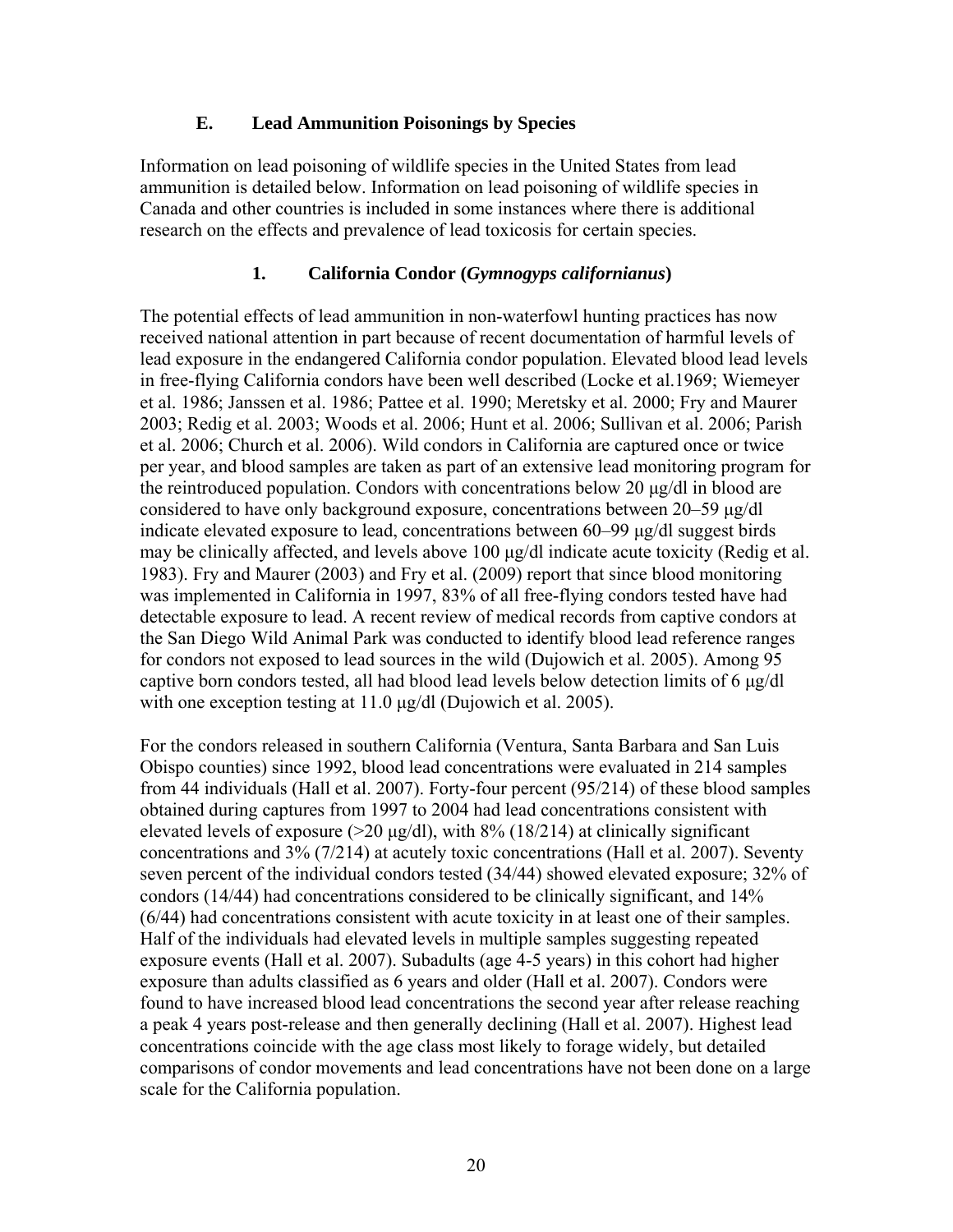The frequency of elevated blood lead concentrations reported for the condors released in southern California is higher than that observed in the condors released by the Ventana Wildlife Society in Big Sur, California. Since 1997, 33 condors released in Big Sur were repeatedly sampled to produce a total of 126 independent measurements of blood lead concentration. This group reports 21% (27/126) of samples to be above background levels, with only 3% (4/126) of samples at clinically significant levels and only 2% (2/126) indicative of acute toxicity (Sorenson and Burnett 2007). Condor lead concentrations were significantly higher in year 6 and year 8 post-release (Sorenson and Burnett 2007). Most of the birds released at Big Sur (21/33) visited southern California at some point, and for those that did so, they did this on average 2 years post release (Sorenson and Burnett 2007). The authors attributed the lower prevalence of lead exposure in the Big Sur population to their finding that out of 26 observed feeding events on wild prey, 20 were California sea lions in contrast to only 3 observations of condors feeding on deer, which were far more likely to be hunter-shot (Sorenson and Burnett 2007).

Petterson et al. (2009) collected 63 blood samples from 20 condors at Pinnacles National Monument from 2003 to 2007 and compared blood lead values before and after release. Of 63 post-release samples, 24 (38%) were above background (20–59 µg/dL), two (3.2%) were clinically affected (60–99 µg/dL), and two more (3.2%) were indicative of acute toxicity ( $\geq$ 100 µg/dL). Fifteen (75%) of individuals sampled were exposed at least once and eight (40%) were exposed on two or more occasions. Petterson et al. (2009) found a significant difference comparing samples collected before release and within one year after release from the same individuals, revealing that even young, inexperienced condors in this area are vulnerable to lead exposure.

A complete recount on lead intoxication events of wild and captive-reared condors in California and Arizona (1992 to 2002) was compiled by Fry in 2003 with information from the Condor Recovery Program. Currently, condors with greater than 40 µg/dl lead in blood measured with a portable lead analyzer in the field are brought into captivity for chelation treatment to reduce blood lead concentrations. Among condors released in southern California, at least 8 had been brought back into captivity and received emergency chelation therapy as of 2007 (Hall et al. 2007). Four of these birds had lead levels exceeding 180 µg/dl and were likely to have died or been severely debilitated without emergency intervention (Hall et al. 2007).

Free-flying condors are also captured once or twice per year in Arizona to measure lead exposure. Out of a total of 437 samples, 31% (137/437) had elevated lead concentrations (15-59  $\mu$ g/dl), and 9% (39/437) exceeded 60 $\mu$ g/dl (Parish et al. 2006). Chelation therapy was administered 66 times to a total of 28 individuals from 1996 to 2005 in Arizona (Parish et al. 2006).

In addition to capture and treatment of condors found with high lead levels, management practices in both California and Arizona include supplemental feeding to reduce lead exposure. Several reports suggest that the condor mortality due to lead would be much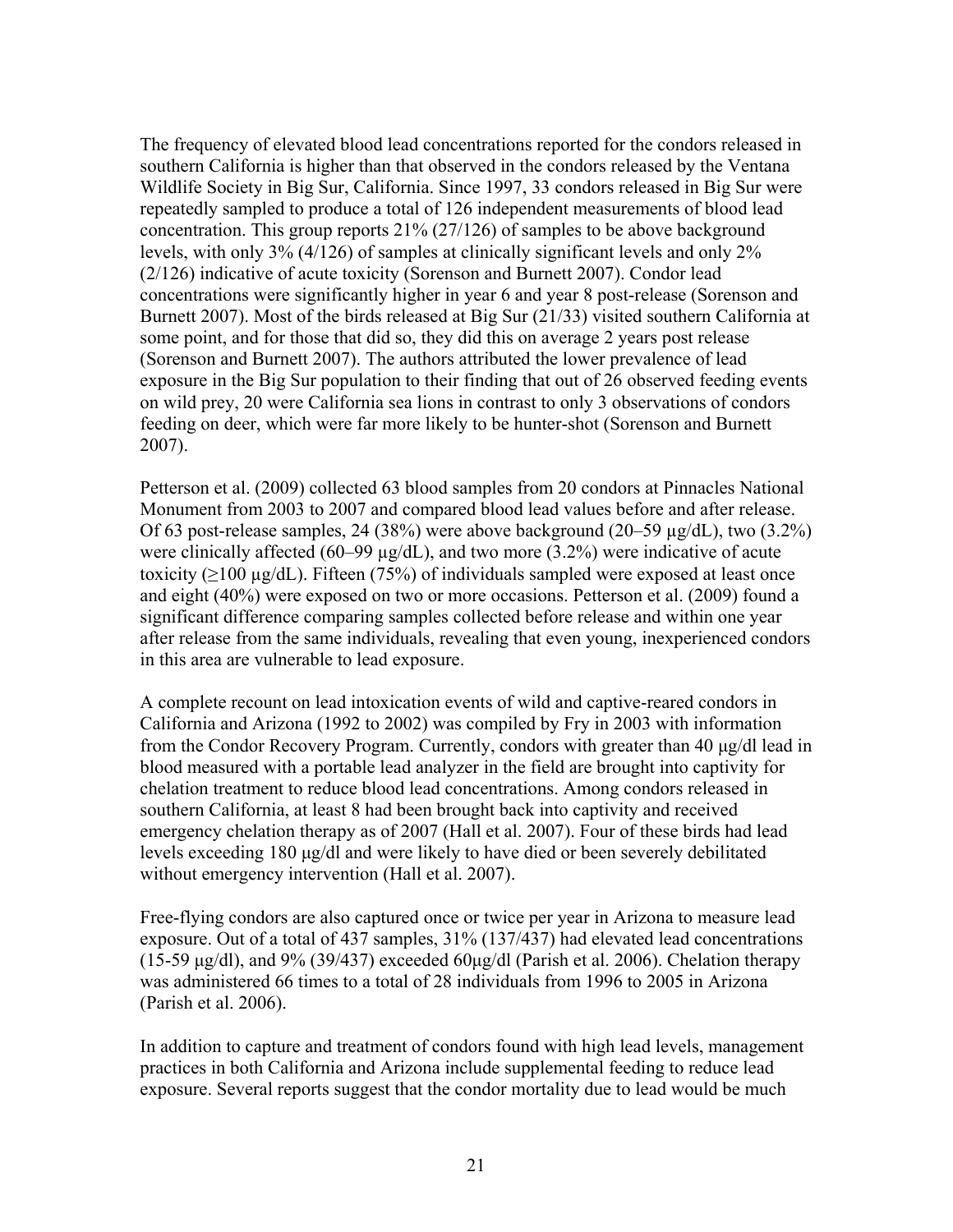higher if the free-flying population were not intensively managed by supplemental feeding and chelation treatment to minimize the impact of lead exposure events (Fry and Maurer 2003; Woods et al. 2006; Pattee et al. 2006; Hall et al. 2007; Mee and Snyder 2007).

Causes of condor mortality were reviewed in detail for 41 free flying condors that died in California and Arizona between 1992 and 2002 (Fry and Maurer 2003). Of the 41 condor carcasses found and examined, lead toxicity was documented as the cause of death in 12% (5/41) (Meretsky et al. 2000; Fry and Maurer 2003). Predation (22%; 9/41) and power line electrocutions and collisions (20%; 8/41) were identified as the leading causes of reintroduced condor mortality in California and Arizona during this time frame (Fry and Maurer 2003). While power line collisions and electrocutions were particularly problematic for the early condor releases in California, mortality due to this cause has been reduced substantially in recent years since power line aversion training was instituted as part of the reintroduction program (Mee and Snyder 2007). The coarse terrain and wide-ranging movements of the condor make it difficult to find deceased animals within a timeframe that allows for the accurate determination of causes of death. Unless carcasses are recovered in fresh post-mortem condition, it can be exceedingly difficult to identify causes of death that are only recognizable by microscopic examination of tissues or laboratory analyses of samples. It can also be difficult to distinguish whether or not disease or intoxications have altered an individual's behavior and initiated a chain of events leading to trauma or some other cause of death. The exceedingly high blood lead levels reported in some free-flying condors suggest that these birds may have compromised abilities to avoid hazards. Therefore, cause of death could not be accurately determined for 20% (8/41) of recovered condor carcasses. An additional 11 condors were lost to follow up during this time period. While likely dead, these condors were never recovered.

A more recent review of the 66 condors released in southern California found that among the 34 condors that died in this area from 1992-2005, exact cause of death could be determined for 18 birds (Hall et al. 2007). Lead toxicity is believed to be the primary cause of death in 3 of these birds (17%). Ages at death for the three condors with lead poisoning were 1.7, 2.5 and 4.8 years. Condor deaths due to lead toxicity have not been reported for the 33 condors released in Big Sur, California (Sorenson and Burnett 2007). Out of a total of 26 condor deaths observed in Arizona between 1996 and 2005, at least 6 and perhaps as many as 8 (23-31%) died from lead poisoning (Woods et al. 2006; Parish et al. 2006). Mainly because of a marked recent increase in the number of lead-related mortalities in condors released in Arizona, lead poisoning is now the leading known cause of death in free-flying condors. Data presented in these reports do not include the additional 5 released condors in California and 3 condors in Arizona that have died due to lead poisoning from lead ammunition since 2007 (Peregrine Fund 2010; VWS 2010). At least 30 condors in California and Arizona have now died from lead exposure proven or thought to be from ingestion of lead ammunition fragments or lead shot, with many more deaths suspected to involve lead poisoning.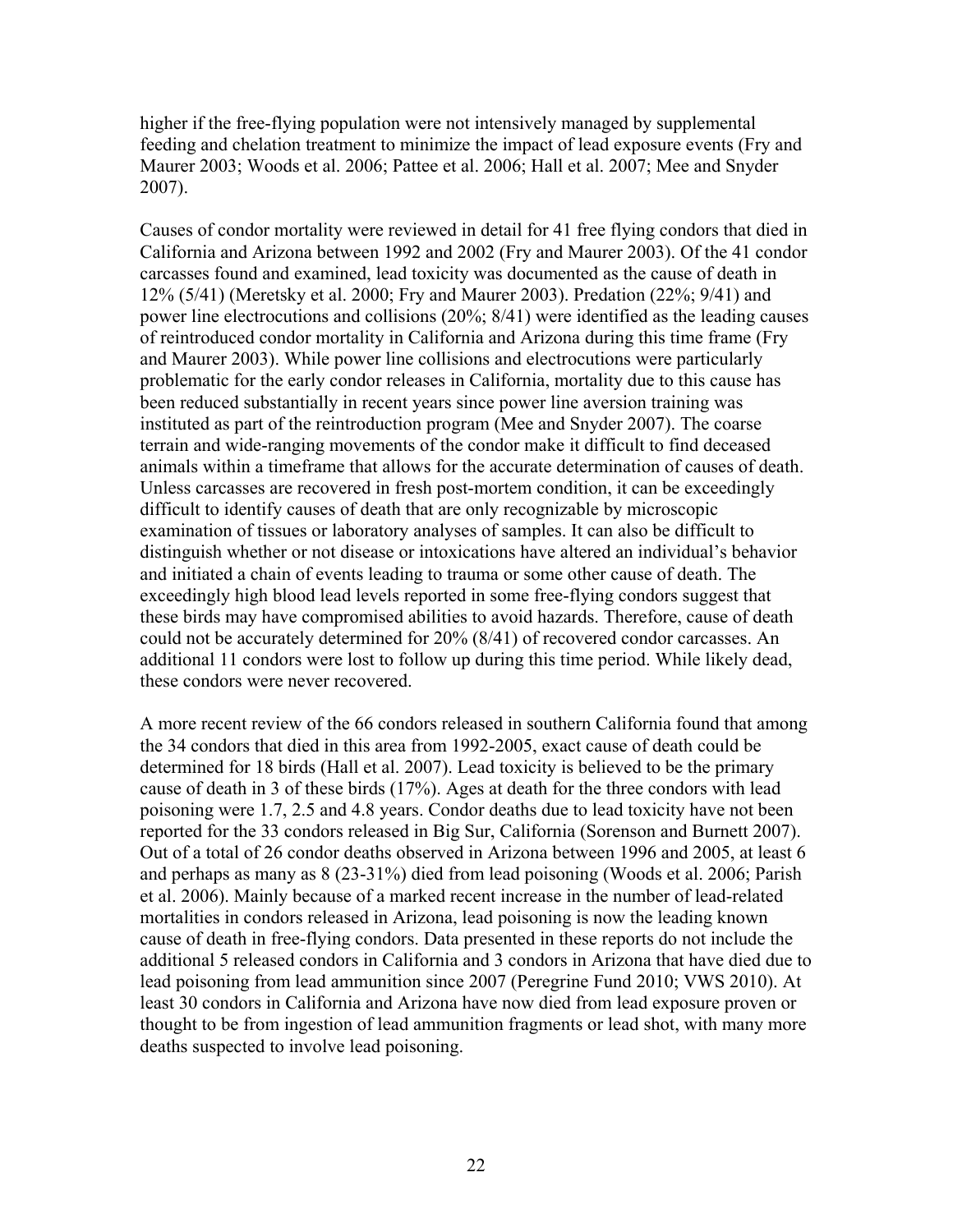Chronic and frequent sub-lethal lead exposure for condors has been well-documented. A disturbing number of the released condors must undergo frequent chelation therapy to save their lives from lead poisoning due to continual exposure to lead. In 2006 alone, 95% of all Arizona condors had lead exposure and 70% of the Arizona population had to receive life-saving chelation treatment. In 2007 there were 50 cases of lead exposure in Arizona condors, and although data have not been released for 2008 and 2009, the Peregrine Fund reported having to treat "a large portion" of the wild Arizona condor population with chelation therapy for increased lead levels during the winter of 2008 and a "significant amount" of lead exposure to condors in the winter of 2009 (Peregrine Fund 2010). In June of 2008, 7 condors fell ill from lead poisoning in one feeding event near or on Tejon Ranch, the highest lead exposure event in Southern California in 10 years. In 2008 the blood lead levels of 72 free-flying condors in California were tested; from January to June, 59 percent of the condors sampled had blood lead levels that were considered above background (>10 micrograms/deciliter) levels; 45 percent of condors exhibited blood lead levels above background levels during July-December 2008 (CFGC 2009).

Lead poisoning has begun to interfere with the first breeding of released condors in the wild; one of the lead poisoning deaths in California in 2008 was a parent with a chick in the nest; in 2009 a breeding condor died of lead poisoning; and in December 2008 the first condor female to successfully hatch, and fledge, a wild-produced condor in Arizona in close to a century died of lead poisoning, as did her wild-produced offspring. In early 2010, the first California condor chick to hatch inside a national park in more than a century was severely lead poisoned, likely from eating carrion contaminated with fragments of lead bullets. The condor chick and its male parent had to be taken from the nest at Pinnacles National Monument for treatment and the chick could suffer lasting neurological damage as a result.

If lead exposure is not high enough to cause acute intoxication and death or to impair survival skills, lead should be eliminated from the body gradually through natural processes. Fry and Maurer (2003) calculated an average depuration rate (or half-time for lead elimination from blood) of 13.34±2.87 days. This finding, along with the high proportion of samples with elevated blood levels (see Fry et al. 2009), suggest that condors are frequently and repeatedly exposed to lead in the wild. The clinical consequences of recurrent lead poisoning are uncertain, but will likely result in long-term neurological injury (Fry et al. 2009). Fry et al. (2009) analyzed 469 blood samples taken from 95 different condors in California since 2000, and found that 79 of these condors (83%) have had at least one significant lead exposure incident, and some condors have been intoxicated multiple times (up to 13 times for one condor). There were 276 separate documented incidents of blood lead levels in excess of 10 µg/dL; and 27 poisonings in excess of 50 µg/dL that required emergency clinical care to prevent permanent injury or death. Similar observations of high lead levels in blood and tissues of sympatric species, such as vultures, eagles, hawks and ravens in the condor range support the conclusion that environmental lead is widely available to scavenging birds (Wiemeyer et al. 1988; Pattee et al. 1990).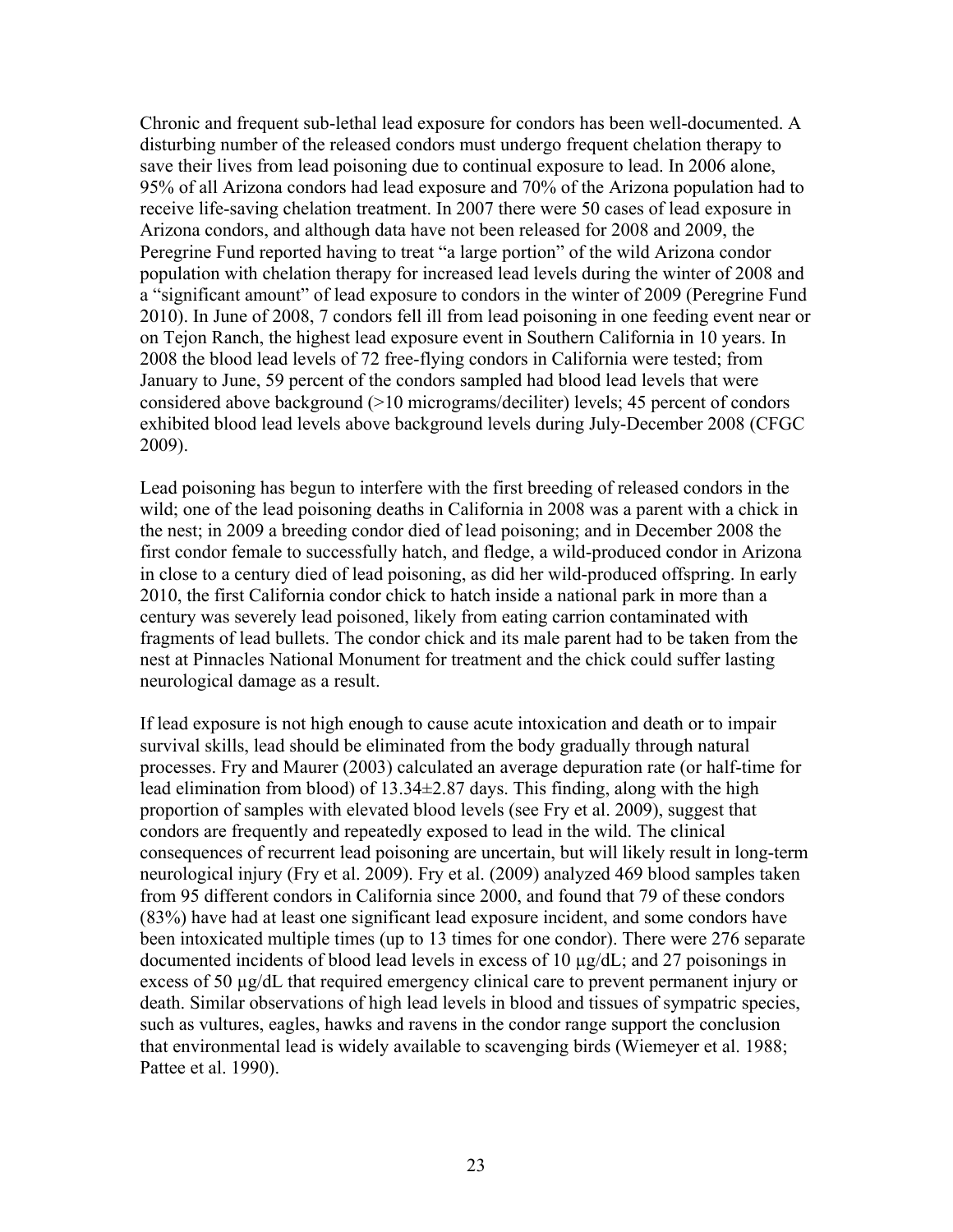Many studies have attributed lead exposure in condors to lead bullet fragment ingestion when eating hunted animal carcasses (Locke et al. 1969; Janssen et al. 1986; Meretsky et al. 2000; Fry and Maurer 2003; Hunt et al. 2006; Woods et al. 2006; Church et al. 2006). Lead from environmental sources, such as air and water pollution, may accumulate in animals, but environmental exposure is not likely to result in levels high enough to cause mortality (Pattee et al. 1990). The very high level of lead detected in most individuals of the free-flying condor population is consistent with a highly concentrated source of exposure not typically found in air, water or soil unless in an area contaminated from lead mining and smelting activities.

Condors are exclusively carrion feeders, and the condor diet includes deer, sea lions, whales, squirrels, rabbits, skunks, coyotes, pigs and cattle. The relative proportion of these various components in condor diet is very hard to assess given the difficulties involved in directly observing condor feeding behavior in the wild. Observed condor feeding behavior in southern California, although sporadic, has most commonly involved deer and cow or calf carcasses (Hopper Mountain NWR unpublished data). Intensive monitoring of the condors released in Arizona has resulted in the documentation of condors feeding on 78 deer, 42 elk, 10 coyotes, 51 domestic livestock and 16 miscellaneous animals (Hunt et al. 2007). Condors released in Big Sur are the only population with a diet that includes marine mammals. Out of 26 feeding observations made on condors released in Big Sur, 77% involved sea lion carcasses and only 15% involved deer and elk carcasses (Sorenson and Burnett 2007). In 1984, Wiemeyer et al. evaluated environmental contaminants including biologically incorporated lead in condor prey species, testing muscle, fat and placenta from cattle, sheep and mule deer (*Odocoileus hemionus*). Lead levels in these potential food items were low in all but one muscle sample from the head of a hunter killed deer (17.5 parts per million, ppm) and one cattle placenta sample (1.82 ppm; Wiemeyer et al. 1984).

Deer killed by hunters, predation, vehicular collisions, fire and disease are potential food sources for condors. Condors have been directly observed feeding on deer killed by hunters, and there are several observations of multiple condors feeding on deer offal piles in California (Hopper Mountain NWR unpublished data) and Arizona (Hunt et al. 2007). In the Kaibab Plateau in Arizona 15 of the 55 deer carcasses involved in condor foraging events were hunter-killed (Hunt et al. 2007). Animal carcasses that have been shot with lead ammunition are likely to contain fragments of lead even if the bullet passed through the carcass or if the primary shot fragment has been removed (Hunt et al. 2006). Offal piles left in the field are also very likely to contain lead fragments, since these piles usually contain thoracic organs and hunters often aim for the thorax when targeting large mammals (Hunt et al 2006).

Inter-annual variation and seasonal trends in lead exposure have been observed in all condor populations. The 44 condors released in southern California showed substantial inter-annual variation in blood lead concentrations with samples from 2001-2004 having a significantly lower mean than samples from 1997-2000 (Hall et al. 2007). This temporal trend has been explained by a move in release, food provisioning and trapping (sampling) location from the Sierra Madre Mountains to Hopper Mountain NWR in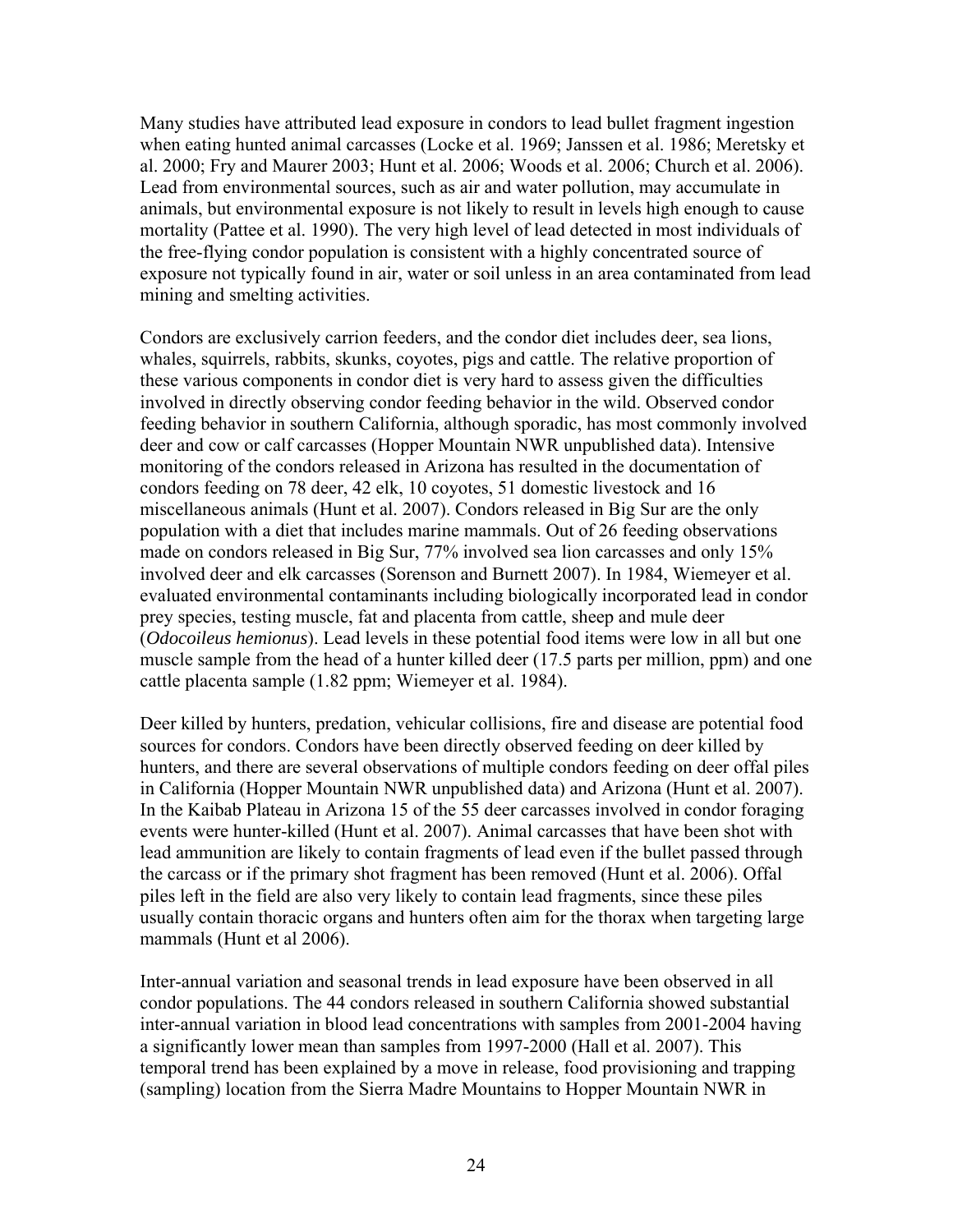2001. Condors trapped at the Sierra Madre site had a significantly higher mean lead concentration than condors trapped at Hopper Mountain. The Sierra Madre site is characterized by greater public access and hunting activity than the Hopper Mountain site (Hall et al. 2007). Increases in blood lead levels in condors tested during the deer hunting season have also been reported by Hall et al (2007), but sampling effort was not distributed evenly in all seasons. In fact, sampling between January and May was very limited (with only 20/214 samples in these months). This study noted that while mean lead concentration was significantly higher in condors sampled during deer hunting season, elevated lead exposure was detected at other times of the year with 38% (20/53) of blood samples collected in June having lead concentrations exceeding 20 µg/dl. Blood samples in the 33 condors at Big Sur also showed inter-annual and seasonal variation in lead concentration with samples obtained in 2005 and samples obtained in September and October showing the highest mean concentration of lead (Sorenson and Burnett 2007). This peak in lead concentrations in the Big Sur condor population does correspond with the time period in which hunter-shot deer are most prevalent in the coast range (Fry and Maurer 2003).

The studies conducted on the introduced condor population in Arizona by Hunt et al. (2006) show correlations between increased lead exposure and foraging in deer hunting areas during and just following the hunting season. Spikes in blood lead levels of condors during November and December correspond with the deer hunting seasons and condor movement to deer hunting areas (Parish et al. 2009). Since condors began foraging in the Kaibab Plateau in 2002, detected lead exposures have been temporally and spatially clustered and highly predictable (Hunt et al. 2007). Blood lead levels in condors visiting the Kaibab Plateau were significantly higher than condors not visiting this intensively hunted area, and evidence of lead intoxication in live and dead condors have peaked annually in November and December from 2002 to 2004, coincident with the deer hunting season (Hunt et al. 2007). Increased proficiency of condors at finding carrion in the wild corresponds with a greater incidence of lead exposure, and information collected on food types supports the hypothesis that lead ammunition residues in rifle- and shotgun-killed animals are the principle source of lead contamination among condors in northern Arizona and southern Utah (Parish et al. 2009). Chesley et al. (2009) evaluated lead isotopic ratios from blood samples of 47 condors in Arizona over 3 years and collected 12 metal fragments from 6 birds with elevated blood lead levels, directly linking ingested lead ammunition fragments to lead in the blood of Arizona condors. Lead poisoning has been the leading cause of death among reintroduced condors in Arizona from 1996 to 2007 (Parish et al. 2009).

Condor lead intoxications reported in both California and Arizona during non-deer hunting seasons suggest that deer hunting practices are not the only potential source of lead for condors. Firearms are used in the California condor range year-round for taking non-game animals, such as ground squirrels and coyotes, which are typically left in the field and available for scavenging species (Pattee et al.1990). Rabbits, squirrels, coyotes, and pigs shot with lead ammunition likely pose a similar risk for exposure as do hunterkilled deer carcasses, and these animals are more likely to be left in the field if they are not a food source or trophy for hunters. Condors have been observed feeding on hunted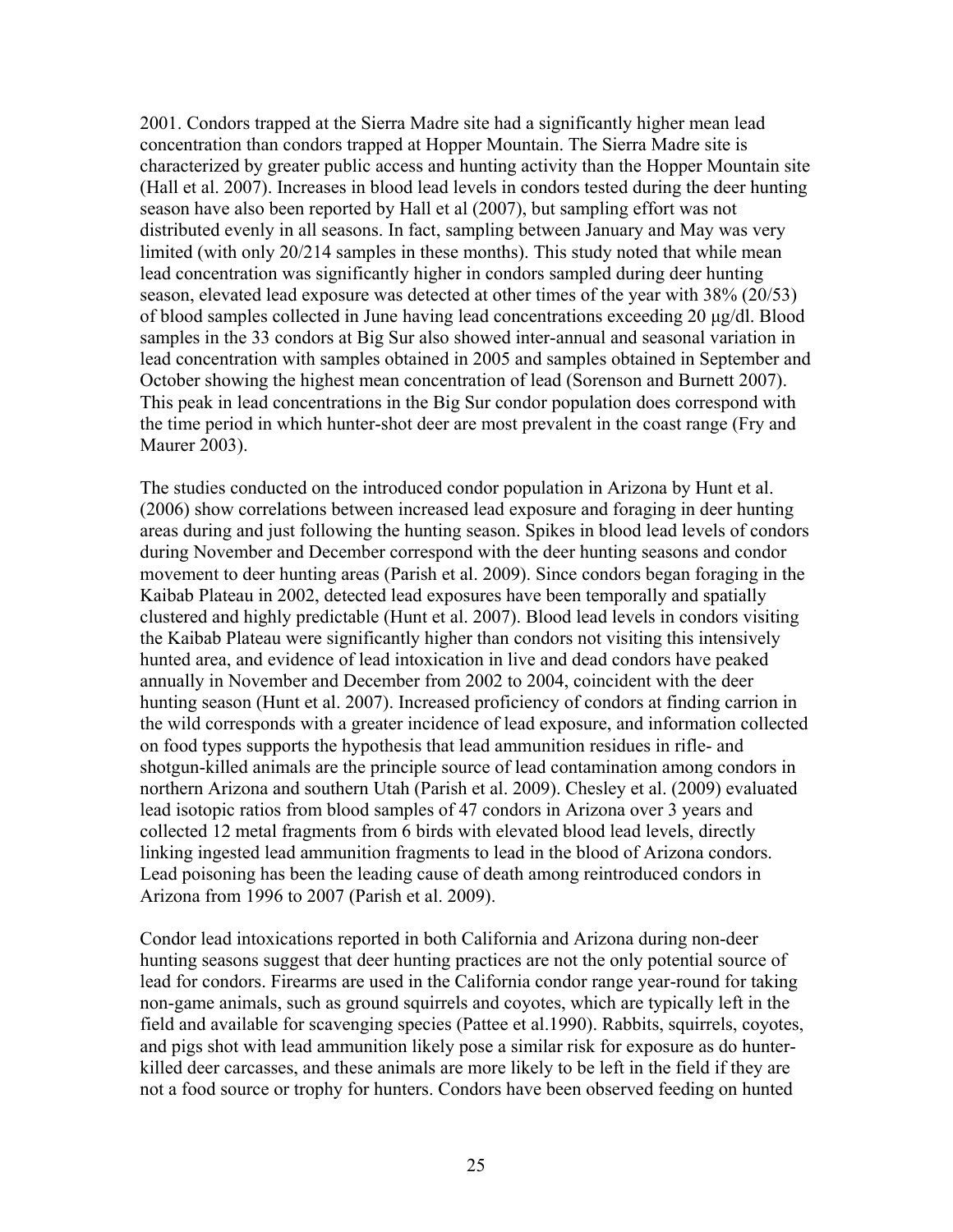pigs at private dumps and piles of dead ground squirrels shot for pest control (Johnson et al. 2007). Two rifle-killed coyotes were observed as a food source for condors in Arizona, and hunted coyotes have been suggested as a potential source for summer lead exposure in condors (Parish et al*.* 2006, Hunt et al. 2007).

Direct evidence of consumption of ammunition by condors is extremely difficult to obtain given the lag time between likely ingestion/exposure and debilitation or death. In addition, ingested lead fragments can pass through the digestive tract or be completely digested and absorbed if very small. Radiographs are unlikely to detect radio-opaque particles less than 1 mm in diameter, and similarly sized particles may be easily missed at surgery or necropsy. Nonetheless, physical evidence of ammunition inside the stomachs of individual condors that have died or have been diagnosed with high blood lead levels, have occurred in 14 cases in Arizona (Parrish et al. 2006). Of these 14 condors, 7 (3 alive, 4 dead) had shotgun pellets and 7 (6 alive, 1 dead) had spent rifle bullets in their digestive tracts either on radiographs or during necropsy (Parish et al. 2006). In California, from 1984 to 2002, 7 condors had metal detected in their gastro-intestinal tracts, but identification of fragments and analysis of samples for lead content were not performed (Fry and Maurer 2003).

Ammunition was implicated as the main source of lead exposure in released condors in recent studies by Church et al. (2006) and Chesley et al. (2009). The Church et al. (2006) study compared lead isotopic  $(207<sup>pb</sup>/206<sup>pb</sup>)$  ratios in blood samples from released freeflying condors in Central California and prerelease condors in Southern California; tissue samples from possible condor diet items (calves, road-killed deer and a sea lion); and samples from ammunition sold for bird and mammal hunting at stores within the condor range. The lead isotope ratios in free-flying condors differed significantly from those in captive pre-release condors providing further evidence that the sources of exposure for free-flying condors were different from the sources causing background levels of exposure in captive condors. Furthermore, the low background concentrations of lead detected in non-hunter killed condor diet samples had isotopic ratios similar to those described for environmental lead in rivers, lakes, atmospheric dust and urban aerosols. These findings provided evidence that "environmental" sources of lead, such as background levels in water, soil and non-hunter killed carcasses, were not responsible for the elevated lead exposures observed in free-flying condors in California. The lead isotopic ratios in the elevated free-flying condor samples were similar to those found in the ammunition samples tested (Church et al. 2007).

The lead isotope ratio technique has been also recently applied as a forensics tool to trace lead sources involved in condor deaths. A feather from one condor (#165) released in Arizona and found dead nearly 3 years later (June 2000) from acute lead poisoning with 16-17 shotgun pellets in its stomach was analyzed for lead concentration and lead isotope composition (Church et al. 2006). The lead isotopic ratio in the feather from this condor (in the area of the rachis and vane with most recent growth) closely matched that detected in ammunition samples from stores in California (Church et al. 2006). Further analysis of concentrations of total lead in the bones of three other dead condors (#132, 175 and 181) strongly suggest that lead poisoning or debilitation induced by lead contributed to their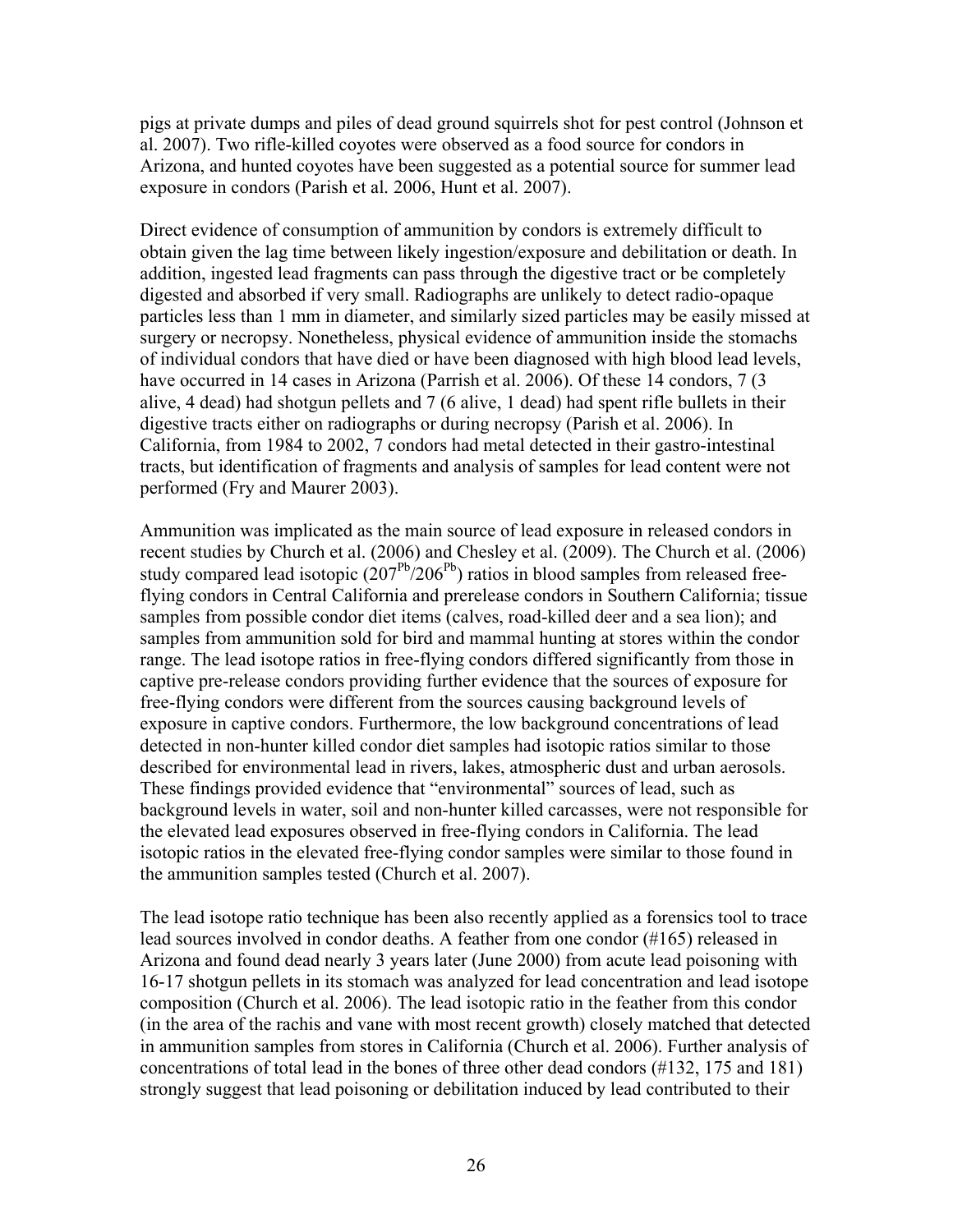deaths, but the isotopic ratio in tissues from condors #175 and # 181 were unlike those of the ammunition samples tested to date. However, the isotope ratio in tissues from condor #132 closely matched that of the ammunition samples tested in the study by Church et al (2006).

Finkelstein et al. (2010) compared blood and feather lead isotopic composition in leadpoisoned condors to spent ammunition from a recovered pig carcass fed upon by the birds to provide irrefutable evidence for exposure to lead-based ammunition. Finkelstein et al. (2010) also analyzed lead isotope ratios in 65 released California condors and demonstrated that lead in the condors (isotope ratio values of between 0.81 and 0.83) is within the range of that found in bullet samples, most of which were turned in by hunters in California. Pre-release birds had lower concentrations of lead in their blood, and their isotopic ratios were higher (0.83 to 0.85). Parmentier et al. (2009) showed that the lead concentration and isotopic composition of condor feathers examined changed following a documented ammunition-exposure event, arriving at values that matched exactly the isotopic composition of recovered ammunition.

Further lead isotopic analyses of ammunition and other potential point sources in the condor's habitat, along with bones, feathers and blood of other condors have developed a more conclusive association between ammunition-derived lead intoxications and condor mortalities. Feathers are a particularly instructive forensic tool to reconstruct lead poisoning in California condors. Finkelstein et al. (2010) used sequential feather sampling and analysis to show that feather lead concentrations can help estimate annual lead exposure risk and give better long-term monitoring of lead exposure. Sampling two or more growing primary feathers over a year will provide a time series of lead exposure and capture 60% of a bird's annual lead exposure history, compared to only 10% of an annual exposure history reflected in one or two blood samples collected over the same time period.

Parmentier et al. (2009) demonstrated from evaluating lead concentration and stable isotopic measurements in growing condor feathers that lead-exposed condors are suffering sub-clinical toxicity, based on δ-aminolevulinic acid dehydratase (ALAD) inhibition by lead. Preliminary results of nine condors with blood lead concentrations ranging between 1.9-64.0 µg/dL show a significant inverse relationship between blood lead concentration and ALAD activity, indicating significant inhibition of ALAD at blood lead levels below those where clinical chelation treatment is indicated. Church et al. (2009) showed increases in phosphorus and enzymes in condors with high blood lead levels that may be indicative of lead-induced nerve tissue damage or renal disease and kidney dysfunction.

The population-level impact of condor exposure to lead may be difficult to quantify but is clearly significant. For small populations in particular, increased adult bird mortality at any measurable rate is likely to affect population dynamics (Westemeier et al. 1998; Fisher et al. 2006). Re-introduced condor populations are currently being intensively managed to reduce lead exposure, and the proportionate mortality due to lead exposure would almost certainly be higher if individual animal interventions ceased. While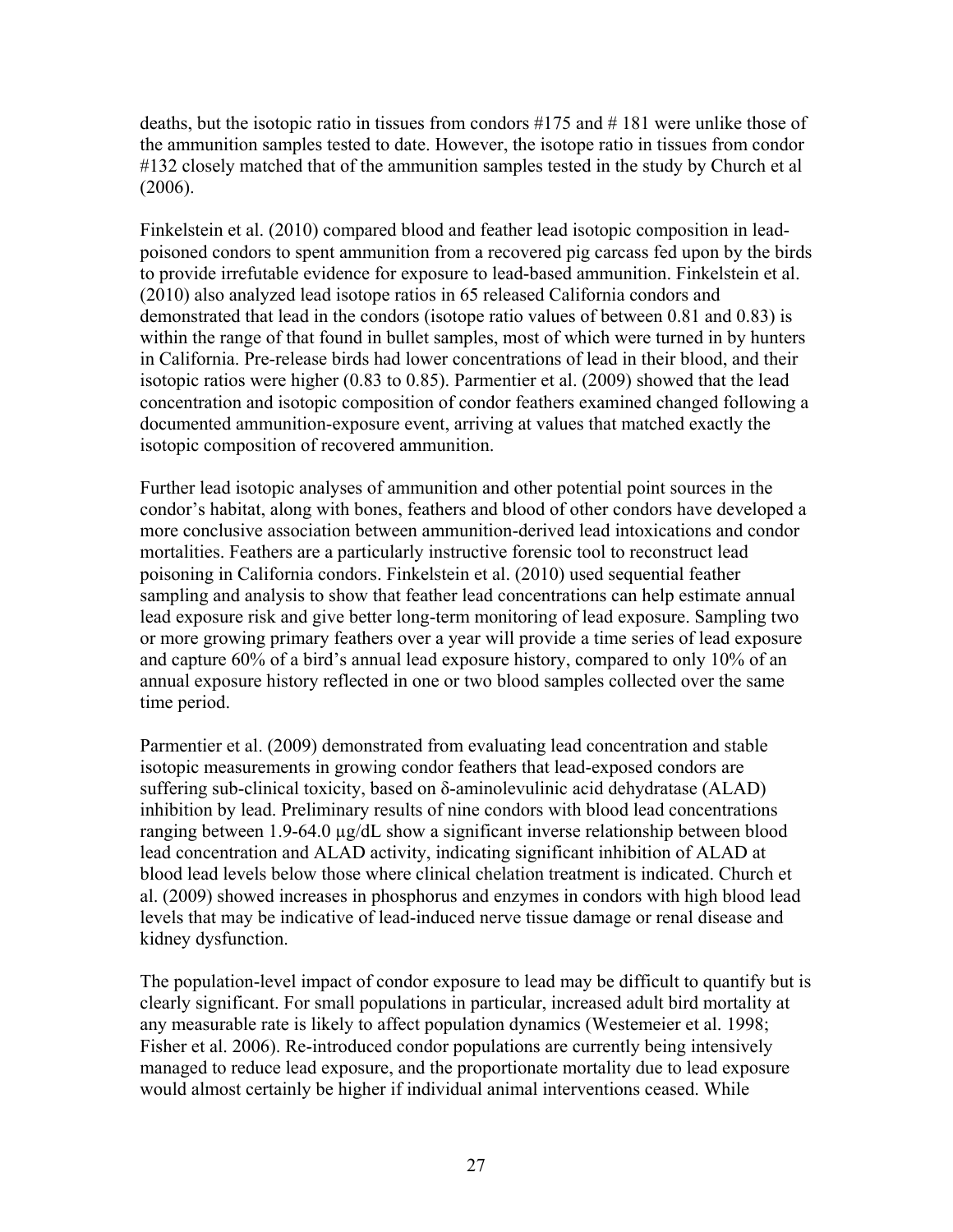intensive management has been an important component of condor recovery efforts to date, its practicality in the long term is questionable as the condor population grows in size. More importantly, such close monitoring and frequent recapturing are counterproductive to the establishment of a behaviorally normal self-sustaining wild condor population (Condor Recovery Team, Lead Exposure Reduction Steering Committee, 2003). In order to ensure the recovery of the California condor, lead ammunition must cease being one of the species' greatest threats.

#### **2. Bald Eagle (***Haliaeetus leucocephala***), Golden Eagle (***Aquila chrysaetos***), and Other Eagles**

Bald eagles share some demographic and ecological factors with free-ranging condors that make this species vulnerable to lead intoxication; they scavenge on carcasses, they are long-lived, they have low recruitment rates, and their numbers have been reduced in recent decades (Pattee et al. 1990). Bald eagles that ingest lead shot embedded in the tissues or the intestinal tract of waterfowl demonstrate acute and chronic symptoms of lead poisoning (Hoffman et al. 1981; Miller et al. 2001). The experimental intoxication of bald eagles with lead shot conducted by Pattee et al. (1981) found that it took between 10 and 133 days (median 20 days) for mortality to occur. The range of time for lead shot retention in the stomach varied between 0.5 and 48 days. Mean lead levels in dead animals were 16.6 ppm (wet weight) in liver and 6.0 ppm (wet weight) in kidney (Pattee et al. 1981). In a complementary study, Hoffmann et al. (1981) report mean blood lead levels in eagles dosed with 10 #4 lead shot (0.21g each) to be 80 µg/dl after 24 hours and 280 µg/dl after 72 hours. Mean blood lead levels as high as 270 µg/dl have been detected in apparently healthy free-ranging bald eagles but subclinical effects may be difficult to document (Reiser and Temple 1981). Foreign bodies, including lead fragments, may be regurgitated by eagles so that fragments may not be detected in the gastrointestinal tract at the time of capture or blood tests, even if the fragments contributed substantially to elevated lead exposure levels prior to being ejected. Mateo et al. (2003) recognized the importance of accounting for this unique physiology in raptors and recommend collecting regurgitated pellets at raptor roosting sites to study the presence, frequency, seasonality and prey associated with the ingestion of lead shot.

The secondary poisoning of bald eagles by lead shot in crippled waterfowl was part of the impetus for the final decision to ban the use of lead for hunting waterfowl (Kendall et al. 1996; Kramer et al. 1997). Coon et al. (1969) reported that 7% of 45 bald eagle carcasses had high enough lead levels to be lethal. Kaiser et al. (1990) reported 9% of 158 bald eagle carcasses had elevated lead levels in the liver. In one study, 97% of bald eagles and 86% of golden eagles had elevated blood levels of lead (Harmata and Restani 1995).

Pattee and Hennes (1983) found that elevated lead levels in bald eagles corresponded well (89%) with late fall and winter waterfowl hunting seasons. However, a study attempting to trace lead poisoning in bald eagles to diet preference did not find significant differences in blood lead levels among eagles feeding on fish and eagles feeding on waterfowl in an area where waterfowl hunting was intensive (Miller et al. 1998). According to the Wisconsin Department of Natural Resources, about 15 to 20 percent of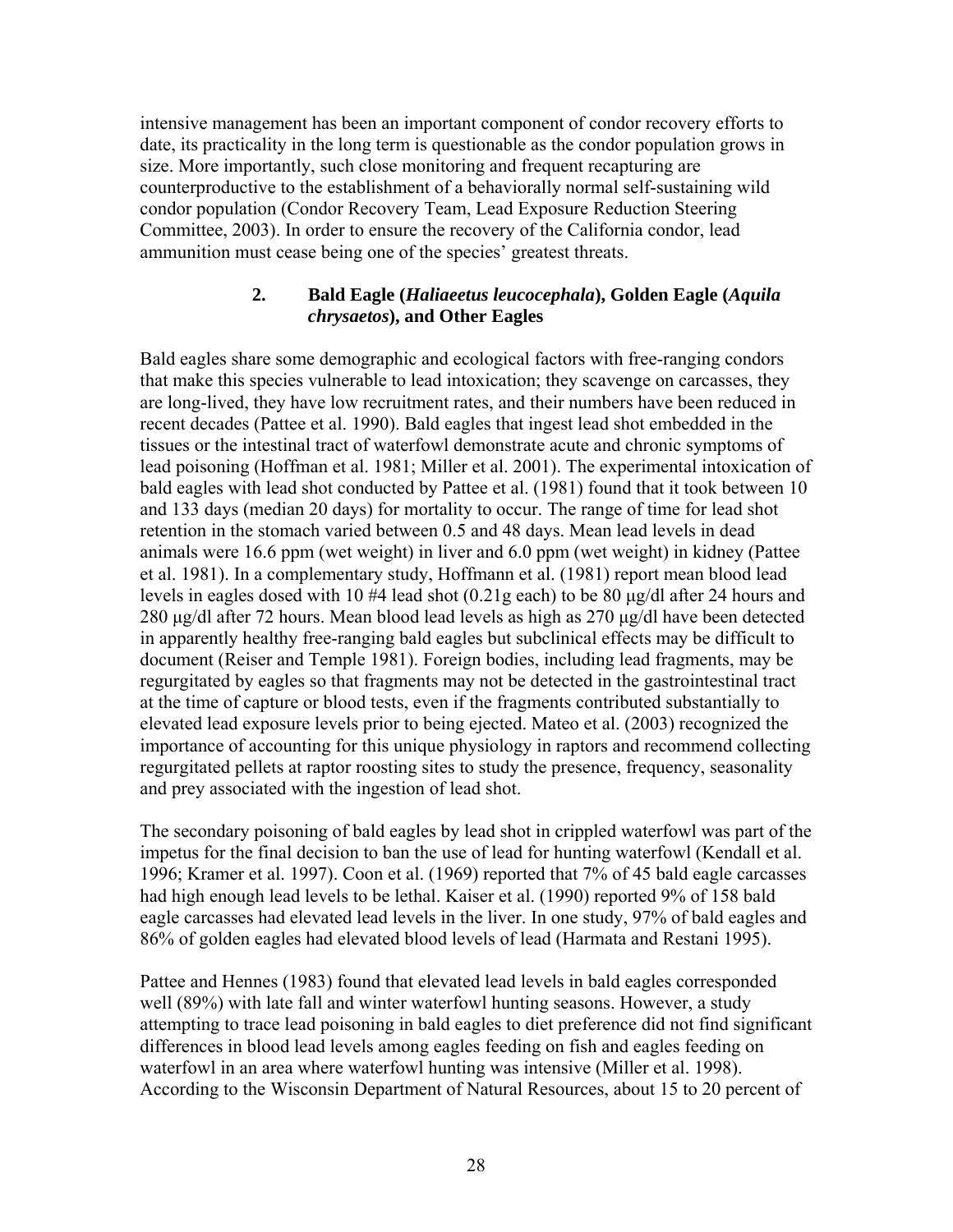all bald eagle deaths in that state are due to lead poisoning (Eisele 2008; Strom et al. 2009), usually from eating animals that were wounded with lead ammunition or from scavenging gut piles during and after the deer hunting season. Lead poisoning cases in bald eagles begin to increase in October, peak in December and tail off in late winter, which coincides exactly with Wisconsin's deer hunting seasons, suggesting huntercrippled game and lead contaminated offal are the cause.

A 16 year review of lead levels in bald and golden eagles in Minnesota and Wisconsin by Kramer and Redig (1997) found that observed blood lead concentrations in both species declined following the ban on lead shot in waterfowl hunting, but there was no change in the prevalence of lead poisoning, attributable in part to continued availability of gut piles from hunter-killed deer. In that study, 21% (138/654) of eagles admitted to the centers had evidence of lead poisoning, and only one had radiographic evidence of lead fragments in the gastro-intestinal tract (Kramer and Redig 1997). Other potential sources of lead, such as fish contaminated with lead fishing sinkers, and hunting activities not included in the lead shot ban were suggested as causes for the substantial number of cases reported during this time period. Clark and Scheuhammer (2003b) found, not surprisingly, that upland game birds and mammals, the primary foods for many raptors, were more likely to contain lead shot than waterfowl 12 years after the ban on lead shot for waterfowl hunting. Lead shot from upland game hunting and lead bullet fragments from big game hunting and "varmint" shooting are a significant cause of continued lead toxicity for bald and golden eagles (Harmata and Restani 1995; Fisher et al. 2006; Hunt et al. 2006; Pauli and Buskirk 2007).

Golden eagles share some feeding ecology and behaviors with California condors and bald eagles and therefore may be exposed to some of the same factors that predispose condors to lead intoxication. In the study by Pattee et al. (1990) on the lead hazards within the California condor range, golden eagles were suggested as a model species to assess lead exposure in California condors because they are abundant in the condor range and they have been observed feeding on the same carcasses as condors. Between 1985 and 1986, 36% of the 162 golden eagles evaluated within the California condor range had elevated blood lead levels, and 2.5% had levels greater than 100ug/dl, indicative of clinical lead poisoning. This study also reported seasonal trends in lead levels in tissues of golden eagles within the California condor range which coincided with the deer hunting season (Pattee et al. 1990).

Wildlife rehabilitators in Iowa began gathering lead poisoning information on bald eagles in 2004, analyzing blood, liver, or bone samples for 62 eagles (Neumann 2009). Thirtynine eagles showed lead levels in their blood above 0.2 ppm or lead levels in their liver above 6 ppm, which could be lethal poisoning without chelation treatment. Seven eagles showed exposure levels of lead (between 0.1 ppm and 0.2 ppm in blood samples, between 1 ppm and 6 ppm in liver samples, and between 10 ppm and 20 ppm in bone). Several of the eagles admitted with traumatic injuries showed underlying lead exposure or poisoning. Over fifty percent of the eagles being admitted to Iowa wildlife rehabilitators have ingested lead. Behavioral observations, time-of-year data analysis, and x-ray information point to lead shrapnel left in slug-shot white-tailed deer (*Odocoileus*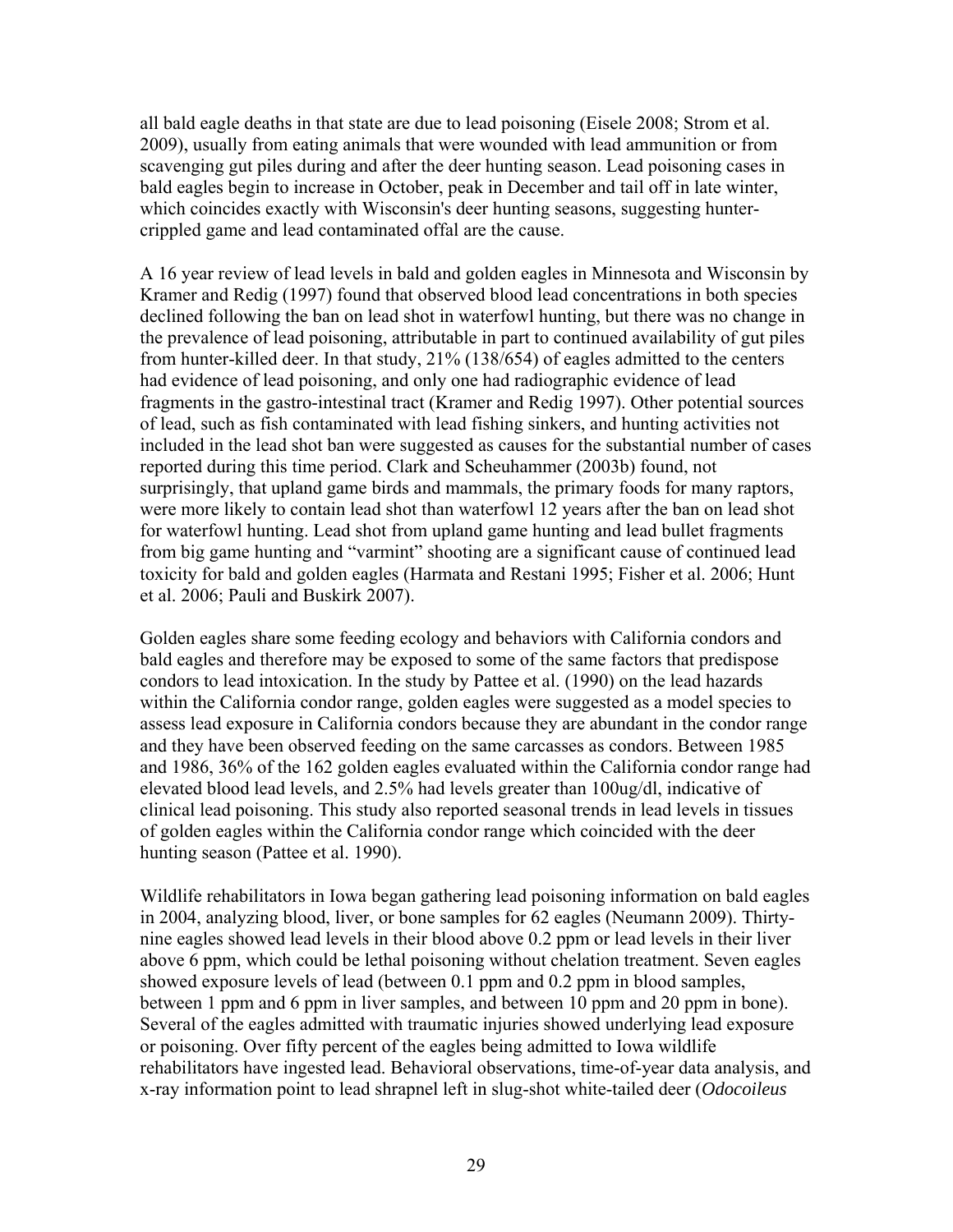*virginianus*) carcasses to be a source of this ingested lead (Neumann 2009). Thousands of bald eagles winter in Iowa, up to one fifth of the lower 48 states population.

The Washington Department of Fish and Wildlife conducted a four-year study of golden eagles in Washington that showed increased lead levels in golden eagles.

Spring migrating eagles sampled in west-central Montana between 1983 and 1985 showed elevated blood-lead levels in 85% of 86 golden eagles and 97% of 37 bald eagles, with the source thought to be shot from waterfowl hunting and fragmented lead-core rifle bullets in ground squirrels (Harmata and Restani 1995). Domenech and Langner (2009) sampled blood from 42 golden eagles in Montana captured on migration during the fall of 2006 and 2007 and found that 58% had elevated blood-lead levels, attributed to ingestion of lead-tainted carcasses or offal piles. Of the eagles evaluated by Domenech and Langner (2009), 18 contained background lead levels of 0–10 µg/dL, 19 eagles were considered sub-clinically exposed at 10–60 µg/dL, two birds were clinically exposed  $(60-100 \text{ µg/dL})$ , and three exhibited acute exposure of  $>100 \text{ µg/dL}$ . Eagles with lower, but detectable blood lead levels may have had earlier exposure with the majority of the lead already deposited in other organs and bone.

Bedrosian and Craighead (2009) measured blood lead levels of 47 bald eagles and 16 golden eagles in the southern Yellowstone Ecosystem around Grand Teton National Park, Wyoming during and after large-game hunts for two years. They found a median blood lead level of 41.0  $\mu$ g/dL (range = 3.2–523  $\mu$ g/dL), 74.9% of all birds tested exhibited elevated lead levels  $(>20 \mu g/dL)$ , and 14.3% exhibited levels associated with clinical poisoning  $(>100 \mu g/dL)$ . The median blood lead levels for eagles during the hunting season was significantly higher than the non-hunting season  $(56.0 \text{ vs. } 27.7 \mu g/dL)$ , respectively;  $P = 0.01$ ). The magnitude of lead in the blood of Wyoming eagles is extremely high and likely results in the death of some individuals (Bedrosian and Craighead 2009).

Lead poisoning is a significant cause of death in some upland-foraging raptors in Canada (such as golden eagles) that may feed on dead or wounded upland prey with embedded lead shot or bullet fragments (Scheuhammer 2009).

Kurosawa (2000) first reported lead poisoning in sea eagles in Japan, and Saito (2009) reported on 129 mortalities of Steller's sea-eagles (*Haliaeetus pelagicus*) and white-tailed eagles (*Haliaeetus albicilla*) on the island of Hokkaido, Japan from 1996 to 2007 diagnosed as lead poisoning fatalities. Necropsies and radiographs revealed lead fragments from rifle bullets and from shotgun slugs in the digestive tracts of poisoned eagles, providing evidence that a source of lead was spent ammunition from leadcontaminated Sika deer carcasses, which are a major food source for wintering eagles. Post mortem examinations of more than 390 white-tailed sea eagles (*Haliaeetus albicilla*) in Germany, an umbrella species for other scavenging birds, have shown that lead poisoning is the most significant cause (23% of mortality) of death (Krone et al. 2009). Krone (2004) also reported lead poisoning of seal eagles in Greenland. Potential sources of lead were waterfowl such as geese and carcasses of game animals or their remains (gut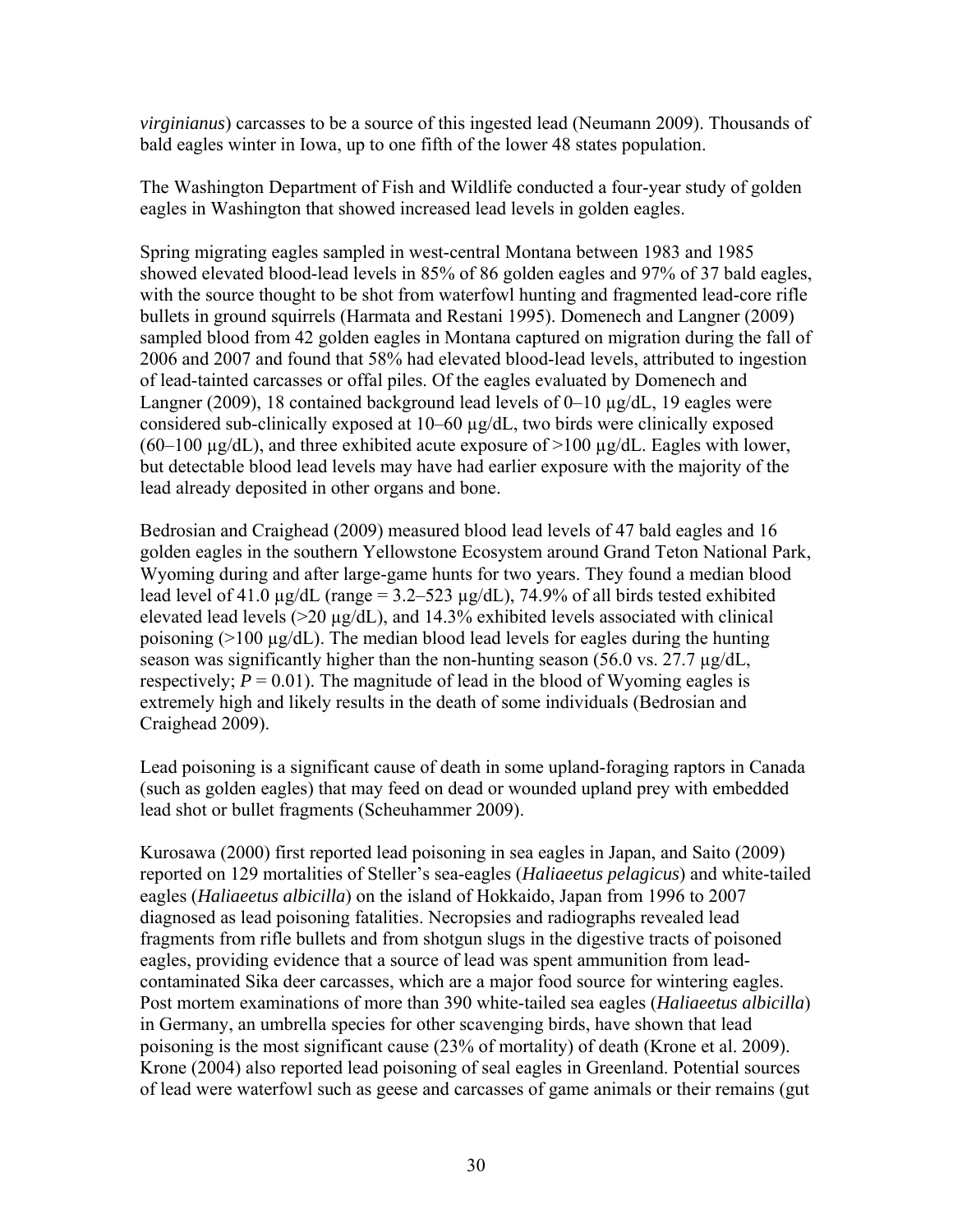piles) shot with lead-containing bullets. Captured geese and shot game animals examined by radiograph revealed embedded shot pellets and large numbers of lead particles.

# **3. Turkey Vulture (***Cathartes aura***) and other Vultures**

While mortality due to lead exposure in turkey vultures is not well documented, dead turkey vultures sampled within the condor range have been documented as having elevated lead exposure (Weimeyer et al. 1988). Experimental lead intoxication studies in turkey vultures suggest that vultures can succumb to lead poisoning, although studies have demonstrated that turkey vultures are able to tolerate very highly elevated lead concentrations in blood. One experimental intoxication study, conducted by Carpenter et al*.* (2003), administered turkey vultures daily oral doses of one, three or ten BB-sized lead shot (0.35 to 0.45 grams) over a six month observation period. While most measured parameters were similar to those reported for other avian species, survival time (143 to 211 days), even at the higher level of exposure, was much longer than reported for other species, suggesting turkey vultures may be less sensitive to the deleterious effects of lead ingestion (Carpenter et al. 2003). In a separate experimental trial by Reiser and Temple (1981), one turkey vulture was more susceptible to lead intoxication than two red-tailed hawks (it is difficult to generalize to the species level and rule out individual responses with this sample size).

Additional reports on individual cases of lead toxicosis in turkey vultures have been published. Clark and Scheuhammer (2002) evaluated 184 raptors (16 different species) in Canada and the highest bone lead concentration was found in a turkey vulture, suggesting this bird was likely exposed to a series of sublethal doses of lead in carrion. Platt et al. (1999) observed histopathological peripheral neuropathy in a turkey vulture with toxic blood lead concentrations. Another case report describes a griffon vulture (*Gyps fulvus*) evaluated at a wildlife rescue hospital in Spain that was clinically ill and died after eight days of supportive care with one 0.4 gram lead shot fragment found in its gizzard (Mateo et al. 1997).

Gangoso et al. (2009) examined the sub-lethal effects of lead contamination on Egyptian vultures (*Neophron percnopterus*), comparing two populations in Spain with differing exposures to the ingestion of lead ammunition. Blood lead levels were higher in the Canary Island population than the Iberian Peninsula population, showing clear seasonal trends peaking during the Canary Island hunting season. Bone lead concentration increased with age, reflecting a bioaccumulation effect. The bone composition was significantly altered by this contaminant: the mineralization degree decreased as lead concentration levels increased (Gangoso et al. 2009).

# **4. Other Raptors**

Lethal effects from ingestion of lead shot by predatory and scavenging raptors feeding on hunter-killed carcasses have been documented in red-tailed hawks (*Buteo jamaicensis*), northern goshawks (*Accipiter gentilis*), and great horned owls (*Bubo virginianus*). Pain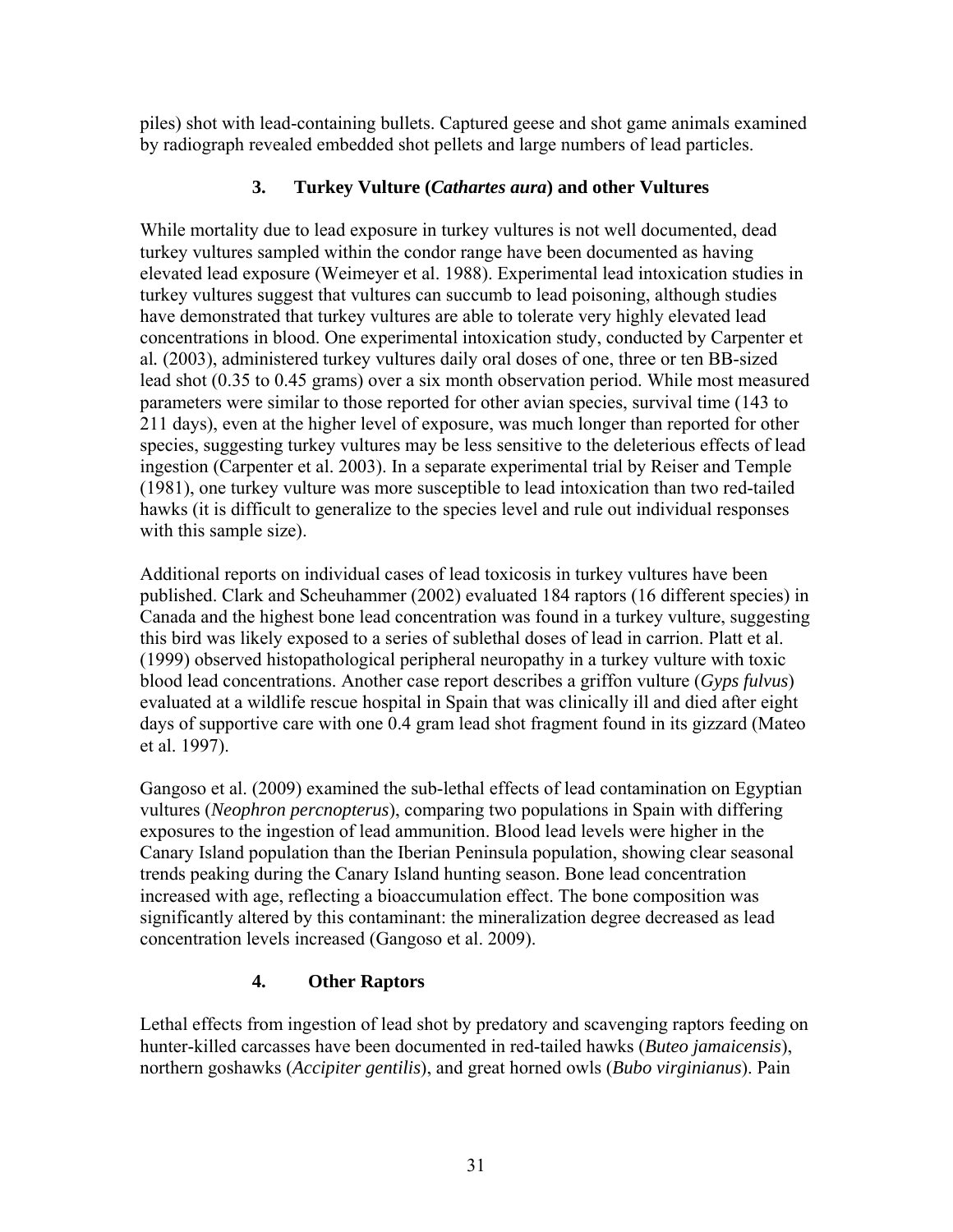and Amiard-Triquer (1993) and Pain et al. (1993) documented exposure of marsh harriers in France.

## **5. Waterfowl**

In North America, ducks and geese for years suffered significant losses from lead poisoning by ingesting spent lead shot on the bottom of ponds and marshes. Grinnell (1894) first reviewed lead poisoning in waterfowl and others documented poisonings shortly thereafter (Bowles 1908; McAtee 1908; Wetmore 1919; Munro 1925). It was estimated that about 1.6 to 3.9 million waterfowl died each year in North America from lead poisoning before the national ban on lead shot for waterfowl hunting in 1991 (Bellrose 1959; Feierabend 1983). Lead poisoning from spent lead shot caused an estimated 2 to 3 percent of the annual losses of North American waterfowl between 1938 and 1954 (Bellrose 1959). In Washington, prior to the ban on waterfowl hunting with lead shot, biologists reported that 4.1-4.5% of harvested waterfowl contained ingested lead shot in their digestive tracts (Jeffrey 1977; Driver and Kendall 1984), however the extent of lead poisoning in the entire Washington waterfowl population was unknown. Within six years of the ban, there was an estimated 64% decline in ingestion of lead shot by waterfowl on the Mississippi flyway (Anderson et al. 2000). Of examined ducks whose gizzards contained ingested pellets, 68% of mallards, 45% of ring-necked ducks, 44% of scaup, and 71% of canvasbacks contained only nontoxic shot (Anderson et al. 2000). Samuel and Bowers (2000) demonstrated a 44% reduction in lead exposure (defined as >0.2 ppm in blood) and of black ducks in Tennessee comparing exposure from 1986-1988 with the post-lead shot ban from 1997-1999. Similar decreases in mean bone lead concentrations in hatch-year ducklings were shown in Canada after implementation of lead shot bans (Stevenson et al. 2005). After nontoxic shot regulations for most migratory game birds were established and implemented nationwide from 1990 to 1999 in Canada, the incidence of elevated lead exposure in hatch year ducks declined dramatically, testifying to the effectiveness of the regulations and a generally high compliance by hunters (Scheuhammer 2009).

The effects of ingested lead shot on waterfowl have been well documented (Bellrose 1959; Dieter and Finley 1978; Roscoe et al. 1979; Sanderson and Bellrose 1986; Pain and Rattner 1988; Rattner et al. 1989; Pain 1996; Franson et al. 1996; Friend 1999; Pattee and Pain 2003). As few as one or two ingested lead shot pellets can cause waterfowl to waste away and die over a period of several weeks. Ducks debilitated by lead may be more vulnerable to hunting and may have impaired migratory behavior (Bellrose 1951). Lead shot ingestion rates for waterfowl are related to density of spent shot (Rocke et al. 1997).

#### *Swans*

Swan lead fatalities from ingestion of spent lead shot have been occurring since at least 1925 (Munro 1925). Some of the most dramatic examples of mass mortality of waterfowl due to ingestion of lead shot involve the deaths of thousands of wintering trumpeter swans and tundra swans in northwestern Washington state and southern British Columbia (Lagerquist et al. 1994; Degernes et al. 2006). Swan mortalities continue to regularly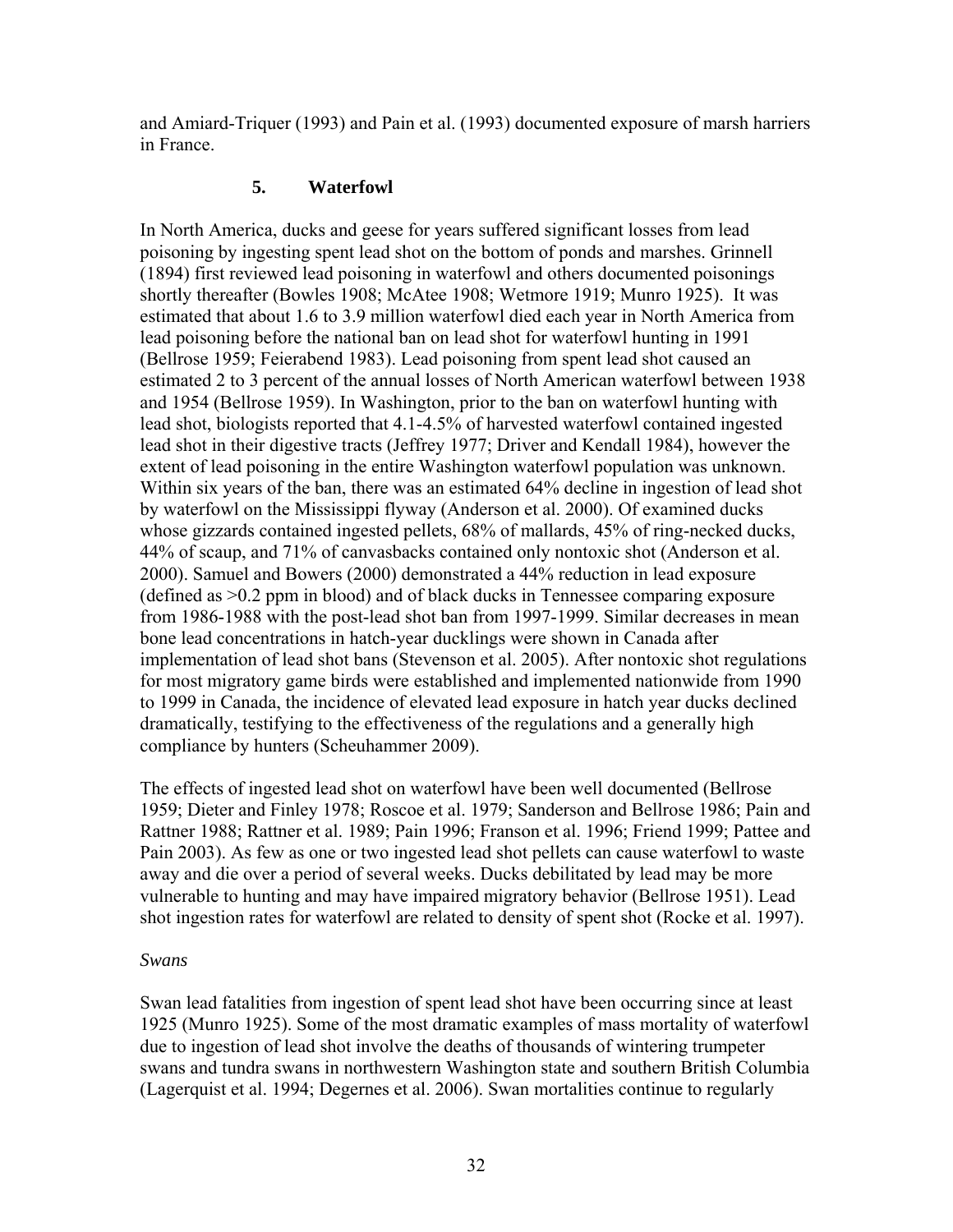occur although use of lead shot was prohibited in wetland areas over 10 years previously. The use of lead shot for waterfowl hunting was banned in Whatcom County, Washington in 1989 and Sumas Prairie, British Columbia in 1992 but lead shot continues to be permitted for upland hunting and target shooting and for hunting doves, pigeons, and American woodcock. Lagerquist et al. (1994) found that 35 percent of the 110 trumpeter and tundra swan carcasses collected and diagnosed from 1986 to 1992 had lead liver concentrations diagnostic of lead poisoning. Degernes et al. (2006) found that 81 percent of 400 trumpeter and tundra swan carcasses collected from 2000 to 2002 died from lead poisoning. Swan mortality could be high because swans can forage deeper into bottom sediments than other waterfowl, and be exposed to shot deposited years earlier. Large die-offs or consistent mortality prompt concern that lead poisoning could negatively impact populations. From 2000 to 2001, over 300 trumpeter swans died in Whatcom County from ingestion of lead shot (WDFW 2000). The 2001 population of trumpeter swans in this area was 916, and it is likely that lead poisoning is affecting the population in this area.

From 1999 to 2008, more than 2,500 trumpeter (*Cygnus buccinator*) and tundra swans (*Cygnus columbianus*) have died from lead poisoning from ingesting lead shot in northwestern Washington and southwestern British Columbia around just a single lake in (Shore 2009; Wilson et al. 2009). Swans at Judson Lake, which straddles the U.S./Canadian border in the Fraser Valley, begin to die from lead poisoning about three weeks after their arrival in November from summer nesting grounds in the Yukon. Swans arrive on the wintering grounds with low blood lead levels, but some birds subsequently become exposed to lead after ingesting lead shot (Smith et al. 2009). Some of the poisoned swans were found to have ingested more than 100 lead shot. Ingestion of only two to three pellets may cause mortality in approximately three weeks. It is unknown whether the swans are ingesting lead shot from feeding on the bottom of the lake, left over from the days before the lead shot ban, or from nearby fields where they also forage, and where lead shot is still legal to use in the hunting of doves and other upland game birds. Relatively high densities of spent lead shot occur in fields and water bodies where hunting and target shooting occur on the U.S. side of Judson Lake (Smith et al. 2009).

Wilson et al. (2009) confirmed lead shot in 80% of intact remains of dead swans from Judson Lake given toxicological testing. A multi-agency working group identified suspected sources of the lead shot, determining the type and size of shot in lead poisoned swans and measuring lead isotope ratios in lead poisoned and non-lead poisoned swans. Patterns of lead ratios in shot from suspected source areas, in shot from gizzards of leadpoisoned swans, and in liver of lead poisoned swans were compared. Swan gizzards had a mix of lead shot sizes typically used for upland game bird hunting (#6) and target shooting (#7.5–8) and predominately nontoxic shot sizes typically used for upland game bird hunting (#4–6). 56% of the lead ratios measured in the shot collected from sediment/soil fell within the range found for shot collected from the swan gizzards, indicating that swans are not consuming the whole range of shot sizes recovered from agricultural fields and water-bodies. Preliminary results are inconclusive, but Wilson et al. (2009) suspect lead shot for trap or skeet practice in areas frequented by waterfowl may be partially responsible. Two recent tests of hazing or preventing swans from using a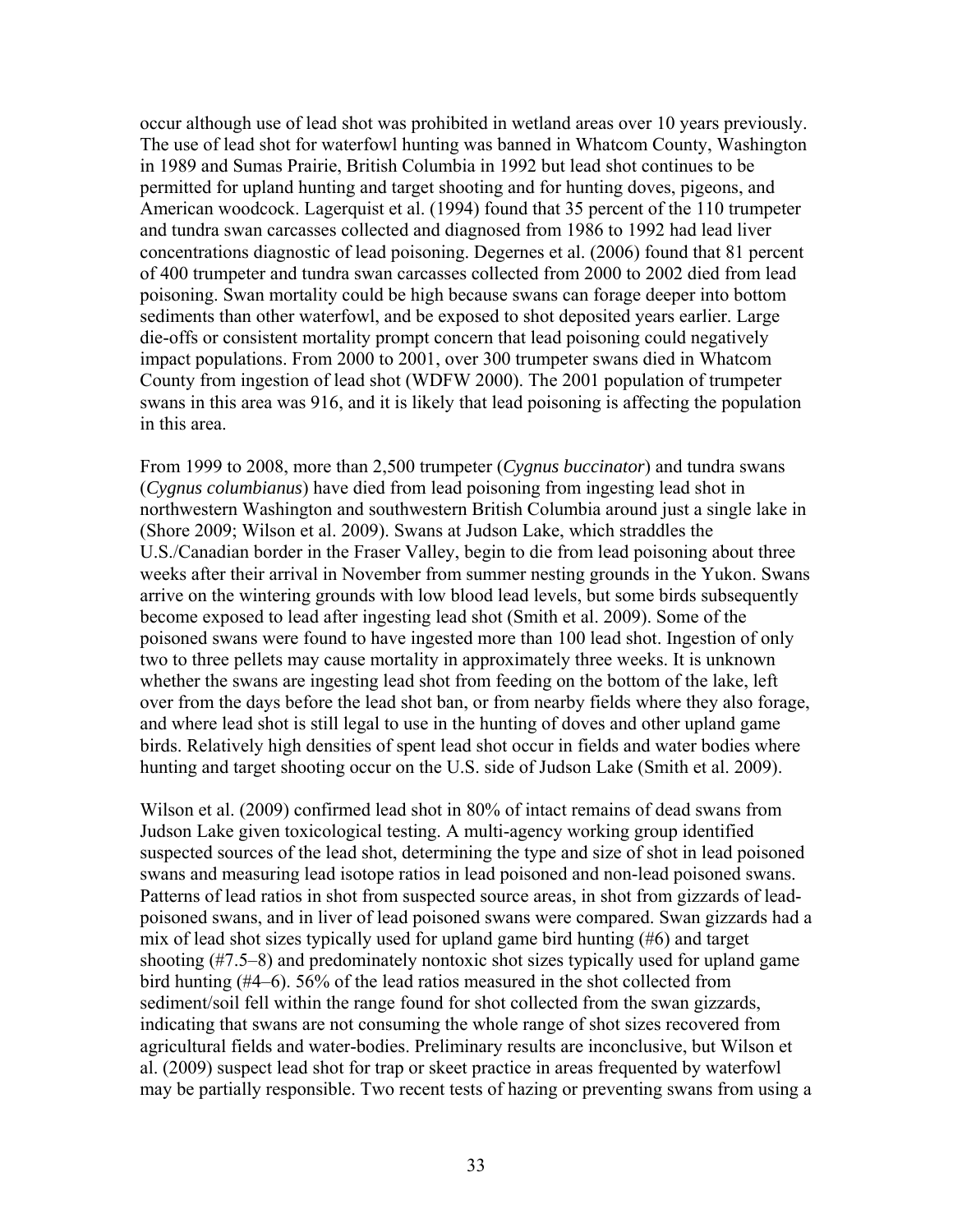major roost site at Judson Lake (2006-2007 and 2007-2008) resulted in a 50% reduction in lead-related swan fatalities, compared to the average of the five previous years (Smith et al. 2009). Judson Lake is a source of lead shot poisoning swans but it clearly is not the only source.

Efforts to restore trumpeter swans in Wisconsin are also being hampered by persistent die-offs due to lead poisoning. According to the Wisconsin Department of Natural Resources, about 30 percent of all trumpeter swan deaths in Wisconsin are related to lead poisoning from ingesting lead shot or lead fishing sinkers on the bottom of water bodies (Eisele 2008). Strom et al. (2009) reported that approximately 25% of trumpeter swan fatalities in Wisconsin have been attributed to lead toxicity, and about 15% of livesampled trumpeter swans in Wisconsin had blood lead levels above background concentrations (20 µg/dL).

#### *Loons*

According to the Wisconsin Department of Natural Resources, about 35 percent of all loon deaths in Wisconsin are related to lead poisoning, from picking up lead shot or sinkers on the bottom of water bodies (Eisele 2008). Pokras et al. (2009) demonstrated that common loons in New England ingest spent lead shot through examining lead objects found in 118 of 522 loon carcasses recovered from the six New England states from 1987 to 2000. A total of 222 lead objects were recorded from the loons' gizzards, with 11% of the items recovered being lead ammunition, primarily shotgun pellets, but also one .22 caliber bullet and one .44 –.45 caliber bullet. Evers (2004) reported that in New England, a 14-year study diagnosing causes of mortality in 522 common loons documented 44% of the breeding adults died from lead toxicosis, from either lead shot or sinkers. Substantial rates of lead-related mortality are also known for loons in Michigan and Minnesota. In New Hampshire, the ingestion of lead sinkers and jigs accounted for 40 to 71% of identified annual adult mortality during the breeding season.

## *Eiders*

Lead shot is still used in many parts of rural Alaska for subsistence waterfowl hunting and legal use of lead shot for upland game hunting can occur in waterfowl breeding habitats. Availability of spent shot may be prolonged by permafrost, which frequently underlies wetlands used for breeding and retards the sinking of shot beyond the reach of feeding waterfowl. Lead poisoning of spectacled eiders (*Somateria fischeri*), a federally threatened species, in the Yukon-Kuskokwim Delta of Alaska, has been shown to be due to ingestion of lead shot (Franson et al. 1995; Brown et al. 2006). Radiograph studies showed that nearly 12 percent of eider adults and 2.5 percent of eider ducklings had ingested lead shot (Flint et al. 1997; Franson et al. 1998). Adult female eiders died of lead poisoning and predation, and eggs from females exposed to lead survived at much lower rates (Flint and Grand 1997; Grand et al. 1998). Mortality from lead exposure was suggested as a significant impact impeding the recovery of the local spectacled eider populations in the 1990s, which were already depressed (Grand et al. 1998). Matz and Flint (2009) analyzed blood of spectacled eiders (*Somateria fischeri*), king eiders (*S.*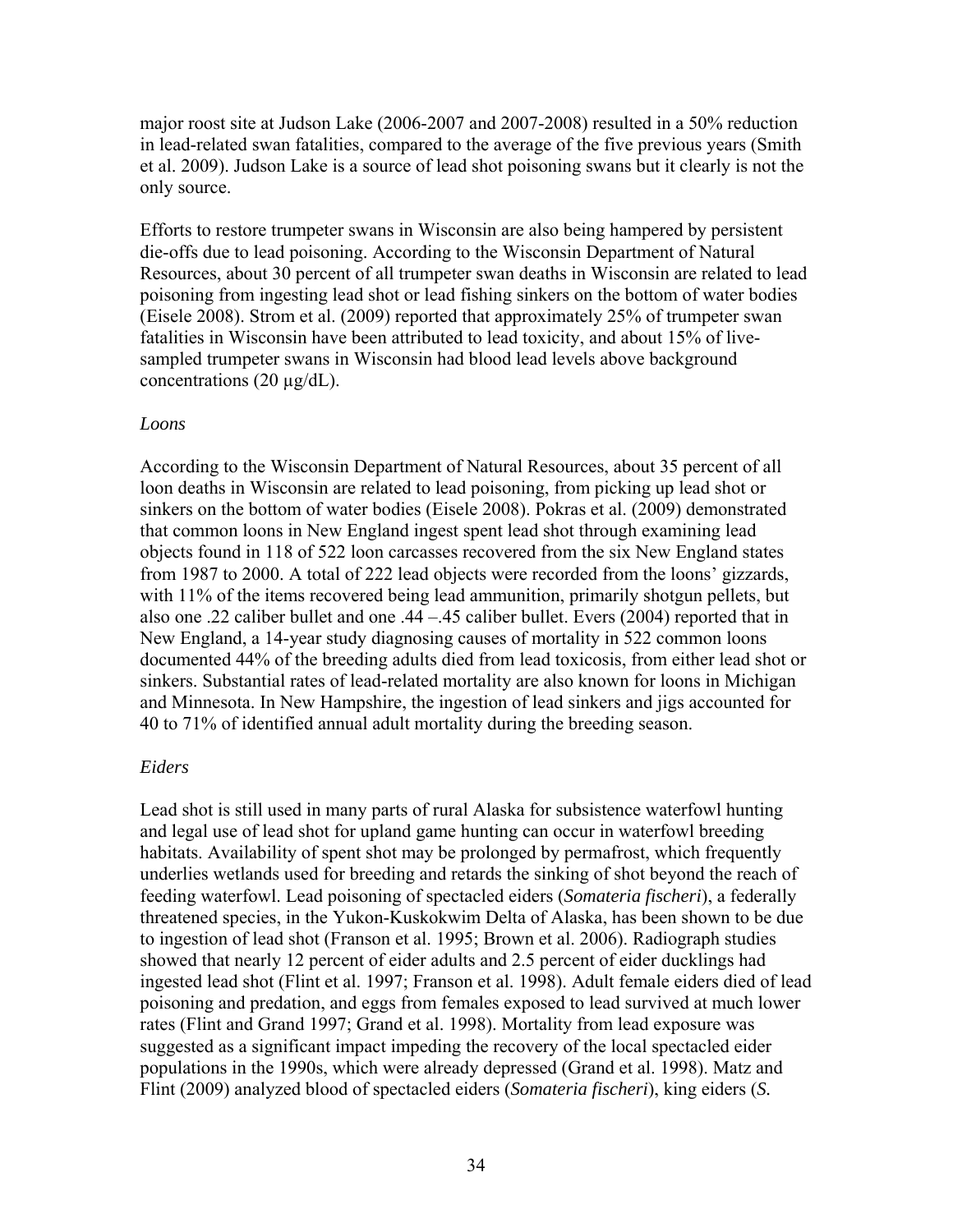*spectabilis*), common eiders (*S. mollissima*) and long-tailed ducks (*Clangula hyemalis*) on the Yukon-Kuskokwim Delta and the North Slope of Alaska for total lead and lead isotope ratios. Lead shot can have distinct, ore-specific signatures. Isotopic signatures from birds with relatively high blood lead concentrations were most similar to the isotopic signatures of lead shot, while signatures from birds with low blood lead concentrations closely matched those of local sediments. Lead concentrations in sediment samples were very low making sediments an unlikely source for high blood concentrations.

# **6. Game Birds**

Lead exposure and poisoning from ingesting spent lead shot has been documented in many species of upland game birds such as chukar (*Alectoris chukar*), grey partridge (*Perdix perdix*), ring-necked pheasant (*Phasianus colchicus*), wild turkey (*Meleagris gallopavo*), scaled quail (*Callipepla squamata*), northern bobwhite (*Colinus virginianus*), American woodcock (*Scolopax minor*), ruffed grouse (*Bonasa umbellus*), and mourning dove (*Zenaida macroura*) (Campbell 1950; Damron and Wilson 1975; Best et al. 1992; Yamamoto et al. 1993; Kendall et al. 1996; Akoshegyi 1997; Keel et al. 2002; Battaglia et al. 2005; Butler 2005; Fisher et al. 2006, Schulz et al. 2006).

Mourning doves are particularly at risk for lead poisoning because they frequent and feed at high-risk habitats in terms of high concentrations of spent lead shot (Lewis and Legler 1968; Hass 1977; Kendal and Scanlon 1979a, 1979b; Kendall 1980; Burger et al. 1983; Carrington and Mirarchi 1989; Castrale 1989; Best et al. 1992; Kendall et al. 1996; Burger et al. 1997; Schulz et al. 2002). Portions of the dove populations feeding on these sites ingest lead pellets, and shot ingestion by doves increases during the hunting season ((Kendall et al. 1996; Otis et al. 2008; Franson et al. 2009). Virtually all doves that ingest pellets succumb to the direct or indirect effects of lead poisoning (Schulz et al. 2006; Schulz et al. 2007). Kendell et al. (2006) identified increased susceptibility to cold as a mortality mechanism caused by lead toxicosis in doves. Spent shot concentrations on managed dove fields have been documented as high as 348,000 pellets per acre (Best et al. 1992).

Sampling and evaluation of lead exposure of hunter-harvested doves is the usual source for estimating lead ingestion (Schulz et al. 2002, 2006) with 2.5-45.3% of doves having lead shotgun pellets in their digestive tracts. Schulz et al. (2009) suggested that doves feeding in fields hunted with lead shot that ingest multiple lead pellets may die quickly of acute lead toxicosis and become unavailable to harvest, resulting in an underestimates of lead shot ingestion rates, such as for previous studies finding relatively few doves with ingested lead shot despite feeding in areas with high lead shot availability. Schulz et al. (2007, 2009) administered lead shot to captive doves and confirmed rapid and acute lead toxicosis.

Franson et al. (2009) evaluated lead exposure in 4,884 hunter-harvested mourning doves from Arizona, Georgia, Missouri, Oklahoma, Pennsylvania, South Carolina, and Tennessee. The frequency of ingested lead pellets in gizzards of doves on hunting areas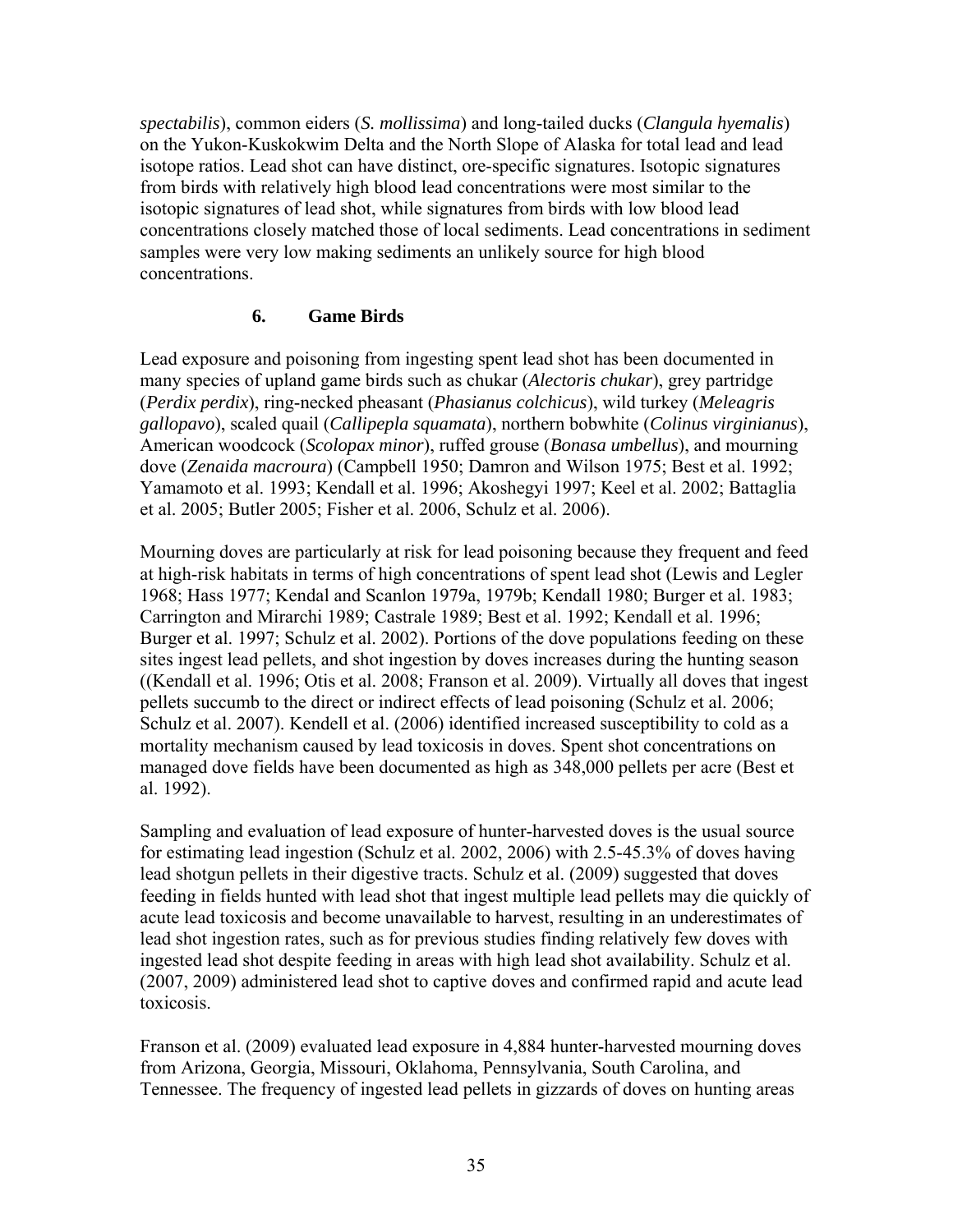where the use of lead shot was permitted was 2.5%. On areas where nontoxic shot was required, 2.4% of mourning doves had ingested steel shot. Doves without ingested lead pellets had lower bone lead concentrations in areas requiring the use of nontoxic shot than in areas allowing the use of lead shot. Schulz et al. (2006) calculated from comparing hunting statistics and population estimates that approximately as many doves are poisoned lethally by lead shotgun pellets (8.8 million to15 million per year) as are shot by sport hunters on an annual basis. The number of mourning doves harvested in the U.S. is approximately 20 million birds annually.

Bingham et al. (2009) documented ingestion of lead pellets by hunter-harvested chukars in four counties in western Utah, finding ingested lead-pellets in 8.74% of gizzards from 286 birds. Toxicology results show elevated concentrations of lead (>0.5 ppm, ranging from 0.7 to 42.6 ppm) in 50 bird livers (14%). The arid, rocky, and alkaline nature of chukar habitat which reduces pellet settlement and dissolution, and the similar appearance of lead pellets to chukar food sources leads to ingestion of lead pellets by chukars.

American woodcock are exposed to lead on their breeding grounds in Wisconsin, resulting in high accumulations of lead in bone tissue (Strom et al. 2009). Bone lead concentrations considered to be toxic in waterfowl were observed in all age classes of woodcock. Although stable isotope analysis of bone samples was not able to conclusively identify the source of the lead, the data suggest a local and dietary source (Strom et al. 2009).

The frequency of elevated lead accumulation in some hatch year upland game birds (such as Hungarian partridge) in Canada can be comparable to that experienced by hatch year ducks prior to nontoxic shot regulations.

# **7. Cranes and Rails**

A number of gruiformes have been shown to ingest lead shot, including greater sandhill cranes (*Grus canadensis tabida*), American coots (*Fulica americana*), clapper rails (*Rallus longirostris*), king rails (*Rallus elegans*), Virginia rails (*Rallus limicola*), and sora (*Porzana carolina*) (Jones 1939; Kennedy et al. 1979; Windingstad et al. 1984; Franson and Hereford 1994; Wingstad 1998; Fisher et al. 2006). The consequences of poisoning incidents for the critically endangered Mississippi sandhill crane (*Grus canadensis pulla*) could be considerable, given a population that has only recently grown to about 100 individuals (Johnsgard 1983; LaRoe et al. 1995). Whether endangered whooping cranes (*Grus americana*) ingest lead pellets during their migration across Canada and the U.S. is unknown.

# **8. Corvids**

Scientists tested blood lead levels in 302 ravens that scavenged on hunter-killed large ungulates and their offal in and around Grand Teton National Park, Wyoming in 2004 and 2005 (Craighead and Bedrosian 2007, 2008). Blood-lead levels of ravens increased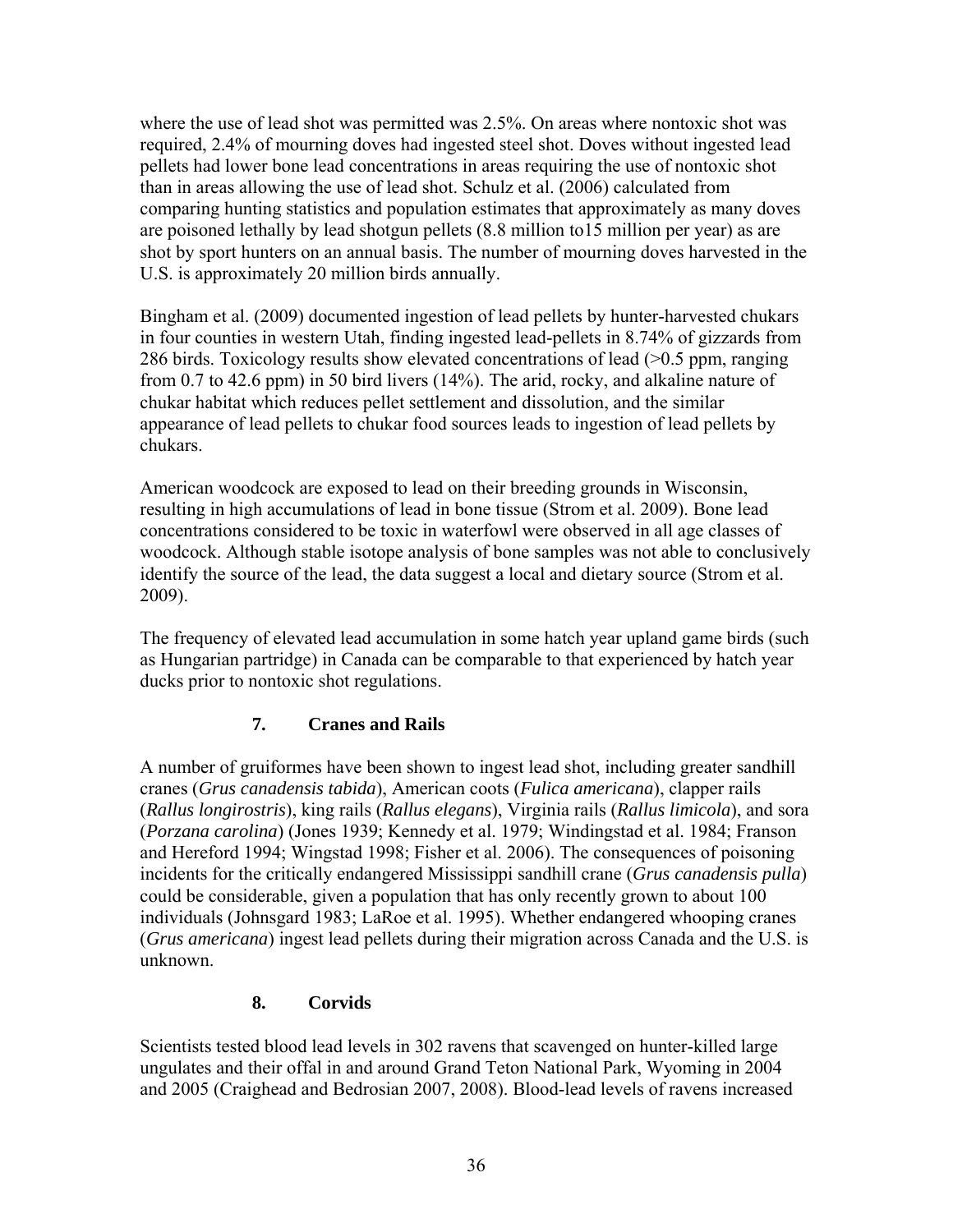dramatically during hunting season, roughly five times higher than the rest of the year, likely due to ravens consuming lead bullet fragments left behind in gut piles of hunted elk, deer, and moose. Blood samples were taken during a 15-month period spanning two hunting seasons, from mid-September 2004 to mid-December 2005. Forty-seven percent of the ravens tested during the hunting season exhibited elevated blood lead levels (>10 µg/dL) while only 2% tested during the non-hunting season exhibited elevated lead levels. Offal is the primary food source of ravens during the time of exposure and Craighead and Bedrosian (2007) also identified un-retrieved offal piles of hunter-killed game as a point source for lead contamination in the area. These substantial increases in blood-lead levels correspond almost exactly with the open and close of hunting season. Just after the start of hunting season, blood-lead levels begin to rise. Shortly after the end of hunting season, they return to normal. Blood-lead levels show a spike again in the late spring, when melting snow uncovers gut piles left from the previous hunting season. 100 percent of the ravens at the study site feed on gut piles at some point throughout the hunting season and get exposed to lead.

Craighead and Bedrosian (2009) collected an additional 237 blood samples from ravens in the same study area spanning an additional two hunting seasons. The samples had a median blood lead level of 10.0 µg/dL with a range of 2.7–51.7 µg/dL. The median blood lead level of 84 additional samples collected during the non-hunting season was only 2.2  $\mu$ g/dL with a range of 0.0–19.3  $\mu$ g/dL. Fifty percent of the hunting season samples had blood lead levels >10µg/dL, while only 3% were greater than  $10\mu$ g/dL during the nonhunting season.

Craighead and Bedrosian also documented that the blood lead levels of ravens around Grand Teton dropped corresponding with increased use of non-lead ammunition by hunters on the National Elk Refuge and in Grand Teton National Park. In fall of 2009 researchers distributed 194 boxes of copper bullets to hunters with permits for the park and the refuge, captured 46 ravens (which typically scavenge the discarded gut piles) during hunting season and tested their blood for lead. An estimated 24 percent of hunters in the area used copper bullets in 2009, and there was a corresponding 28 percent drop in blood lead levels in ravens compared with what would have been expected (Hatch 2010).

Research has yet to be done on lead exposure to magpies, which occasionally feed on carrion and could also ingest lead by eating hunter-killed carcasses.

# **9. Song Birds**

Lead poisoning from ingested spent lead ammunition has been documented in several songbird species in the United States, including white-throated sparrow (*Zonotrichia albicollis*), dark-eyed junco (*Junco hyemalis*), brown-headed cowbird (*Molothrus atar*), yellow-rumped warbler (*Dendroica coronata*), brown thrasher (*Toxostoma rufum*), and blue-headed vireo (*Vireo solitarius*) (Vyas et al. 2000, 2001; Lewis et al. 2001).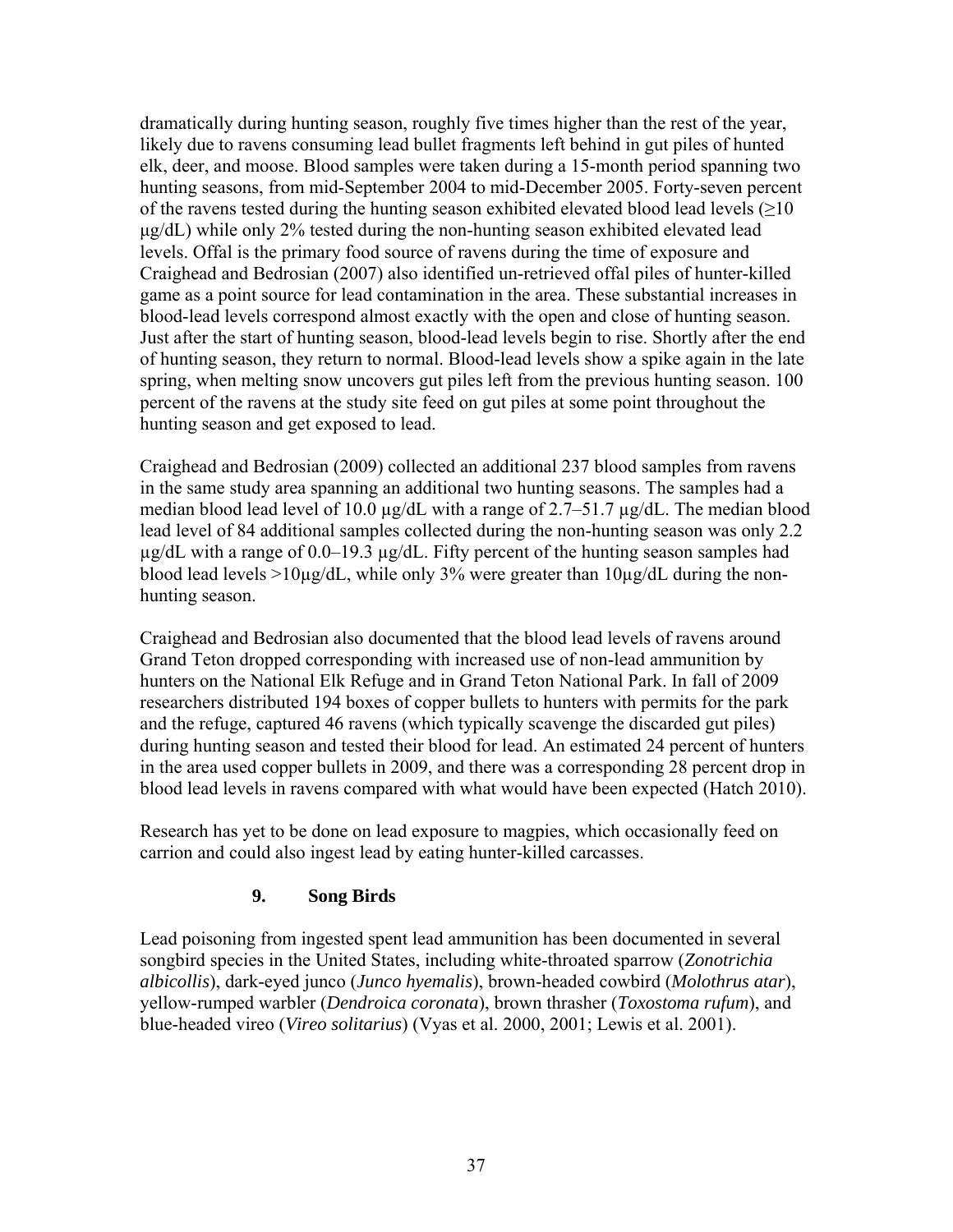#### **10. Mammals**

Elevated levels of lead have been found in several species of small mammals near shooting ranges, such as shrews, mice, voles, and squirrels, hares, opossums, and raccoons (Tataruch and Onderscheka 1981; Erickson and Lindsey 1983; Ma 1989; Stansley and Roscoe 1996; Lewis et al. 2001). It was not determined whether elevated blood lead levels were due to direct ingestion of lead particles, or whether plants growing on lead-contaminated soil bioaccumulated lead, which was ingested by the herbivorous mammals. Woolf et al. (1982) identified lead in liver of wild white-tailed deer (*Odocoileus virginianus*).

Ingestion of lead by carrion scavenging mammals, such as coyotes, grizzly bears, black bears, wolves, wolverines, and mountain lions feeding on varmint carcasses, and gut piles and carcasses of big game during the hunting season has rarely been studied. Large carnivores such as black bears (*Ursus americanus*), grizzly bears (*U. arctos)*, wolves (*Canis lupis),* and coyotes (*C. latrans)* scavenge to varying degrees on ungulate offal piles abandoned by hunters. Cougars (*Puma concolor*) may periodically be exposed to lead at biologically significant levels because of the tendency to occasionally scavenge. Rogers et al. (2009) have begun collecting samples of liver, hair, blood, and feces from black and grizzly bears, wolves, coyotes, and cougars in Grand Teton, Wyoming, and tested samples for the presence of lead. Rogers et al. (2009) documented elevated lead blood levels in grizzly bears during hunting season, when they scavenge the remains of big game. Preliminary data by Rogers et al. (2009) showed that of 13 Grand Teton grizzly bears sampled during hunting season, 46 percent showed elevated blood lead levels above 10 µg/dl, while 11 bears sampled outside of hunting season had undetectable lead in their blood. The potential consequences for large mammalian scavengers are as yet unstudied.

### **11. Amphibians and Reptiles**

A few studies have found elevated concentrations of lead in tissues of amphibians and reptiles near shooting ranges and heavily hunted areas (Stansley and Roscoe 1997; Stansley et al. 1997; Hammerton et al. 2003; Pattee and Pain 2003), with exposure presumed to be due to ingestion of lead in food items or dissolved in water, although ingestion of small lead fragments may be possible. Lead poisoning has been shown to cause mortality and to impact egg and tadpole development and growth rates in amphibians (Dilling and Healey 1926; Kaplan et al. 1967; Khangarot et al. 1985; Perez-Coll et al. 1988; IPCS 1989; Stansley et al. 1997; Rice et al. 1999; Sparling et al. 2006).

American alligators have been documented ingesting lead bullets after feeding on nutria that had been shot (Camus et al. 1998).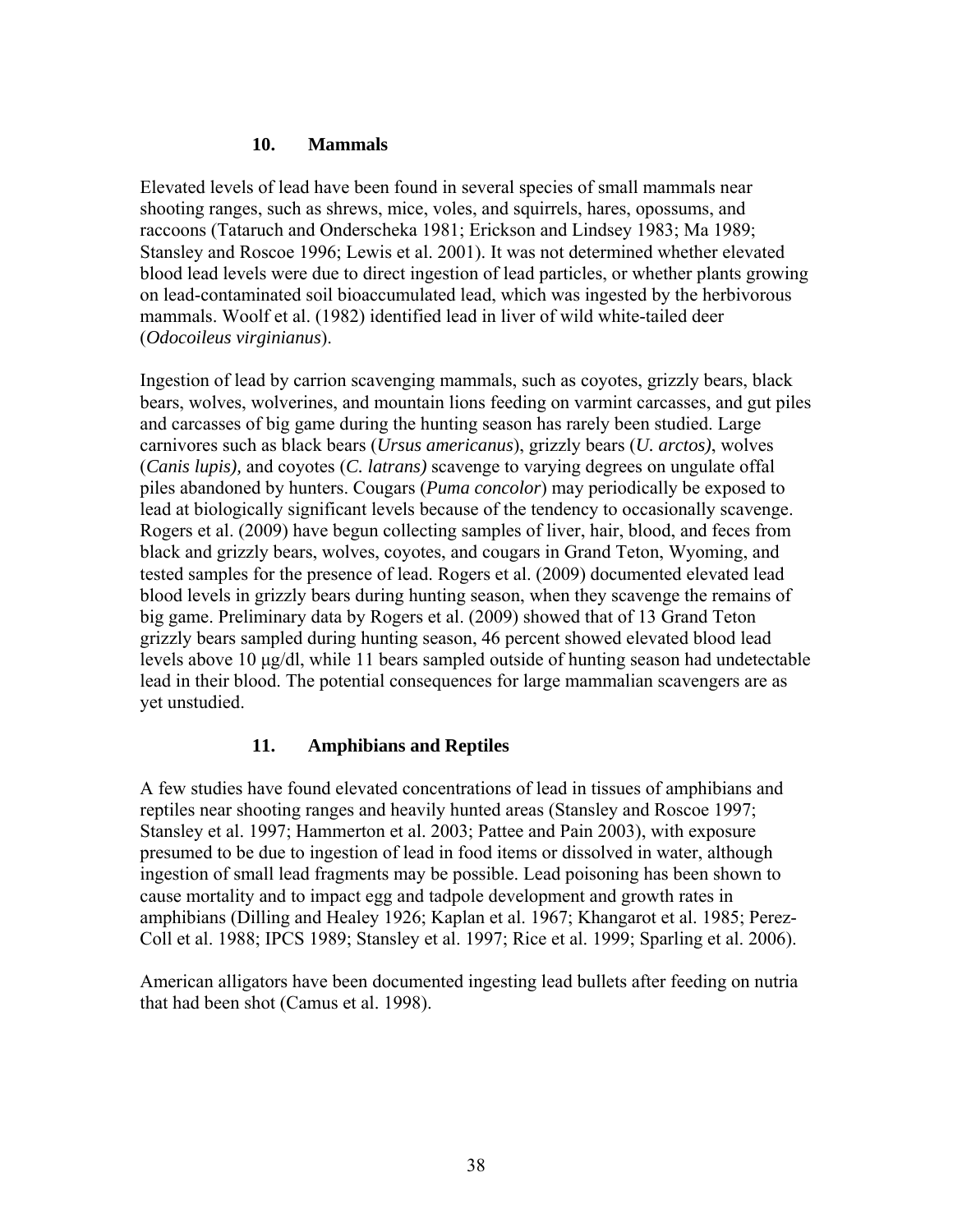### **F. Toxic Effects of Lead Sinkers and Fishing Tackle on Wildlife**

Waterbirds are lead poisoned from ingesting lead fishing sinkers or jigs lost by anglers on the bottom of water bodies. Sport anglers attach lead weights to fishing lines to sink the hook, bait, or lure into the water. Some anglers use lead-weighted hooks, called jigs. A sinker or jig can accidentally detach from a line and fall into the water or the hook or line may become tangled and the line may break or be cut. Aquatic birds may ingest lead objects while collecting gizzard stones or by preying on live bait or escaped fish with attached fishing gear. Many ducks and other water birds forage for food in the mud at the bottom of lakes. Most of these birds also swallow small stones and grit that aid in grinding up their food. Some of the grit may contain lead from fishing tackle.

Since birds do not generally ingest lead fishing weights greater than 2 ounces, the greatest hazard to water birds from lead fishing tackle seem to be the smaller weights used by sport anglers (Scheuhammer and Norris 1995). However, Franson et al. (2003) found a pyramid sinker weighing 2.75 ounces in a common loon and found 5 sinkers in other water birds greater than 25 mm in diameter. Observed sizes of lead objects in the gizzards of waterfowl may be somewhat smaller at necropsy than at the time they were first ingested, due to the grinding action of the gizzard and the presence of small stones against which lead objects are abraded. Birds such as loons may ingest fishing weights while ingesting bait attached to tackle (Franson and Cliplef 1992; Stone and Okoniewski 2001; Evers 2004). Once ingested, lead objects retained within the ventriculus of birds will be abraded and will be partially dissolved by acid in the digestive tract, and absorbed into the blood with potentially toxic effects (IPCS 1989; Scheuhammer and Norris 1995, 1996; NCM 2003; Scheuhammer et al. 2003b; Pokras et al. 2009).

Lead fishing sinkers and jigs are documented to cause lead poisoning mortality in numerous species of water birds and wading birds, and the problem is particularly acute for mute swans (*Cygnus olor*), whooper swans (*Cygnus cygnus*), trumpeter swans (*Cygnus buccinator*), sandhill cranes (*Grus canadensis,*), Canada geese (*Branta canadensis*), mallards (*Anas platyrhynchos*), brown pelicans (*Pelecanus occidentalis*), and common loons (*Gavia immer*) (Locke et al. 1982; Windingstad et al. 1984; Blus et al. 1989; Pain 1992; Pokras and Chafel 1992; USEPA 1994; Scheuhammer and Norris 1995, 1996; Daoust et al. 1998; Friend 1999; Stone and Okoniewski 2001; Franson et al. 2003; Sidor et al. 2003).

#### *Loons*

Common loons and pelicans are known to ingest lead objects more frequently compared to 26 other species of water birds sampled across the United States (Franson et al. 2003). Franson et al. (2003) found that 11 of 313 common loons brought sick to rehabilitation centers or live-trapped had ingested lead fishing weights, including split shot, jig heads, and a pyramid sinker. Franson and Cliplef (1992) reviewed records of 222 dead loons examined between 1976 and 1991 and found that 14 died of lead poisoning, with lead fishing weights found in the stomachs of 11 of these loons. Waterbirds trapped when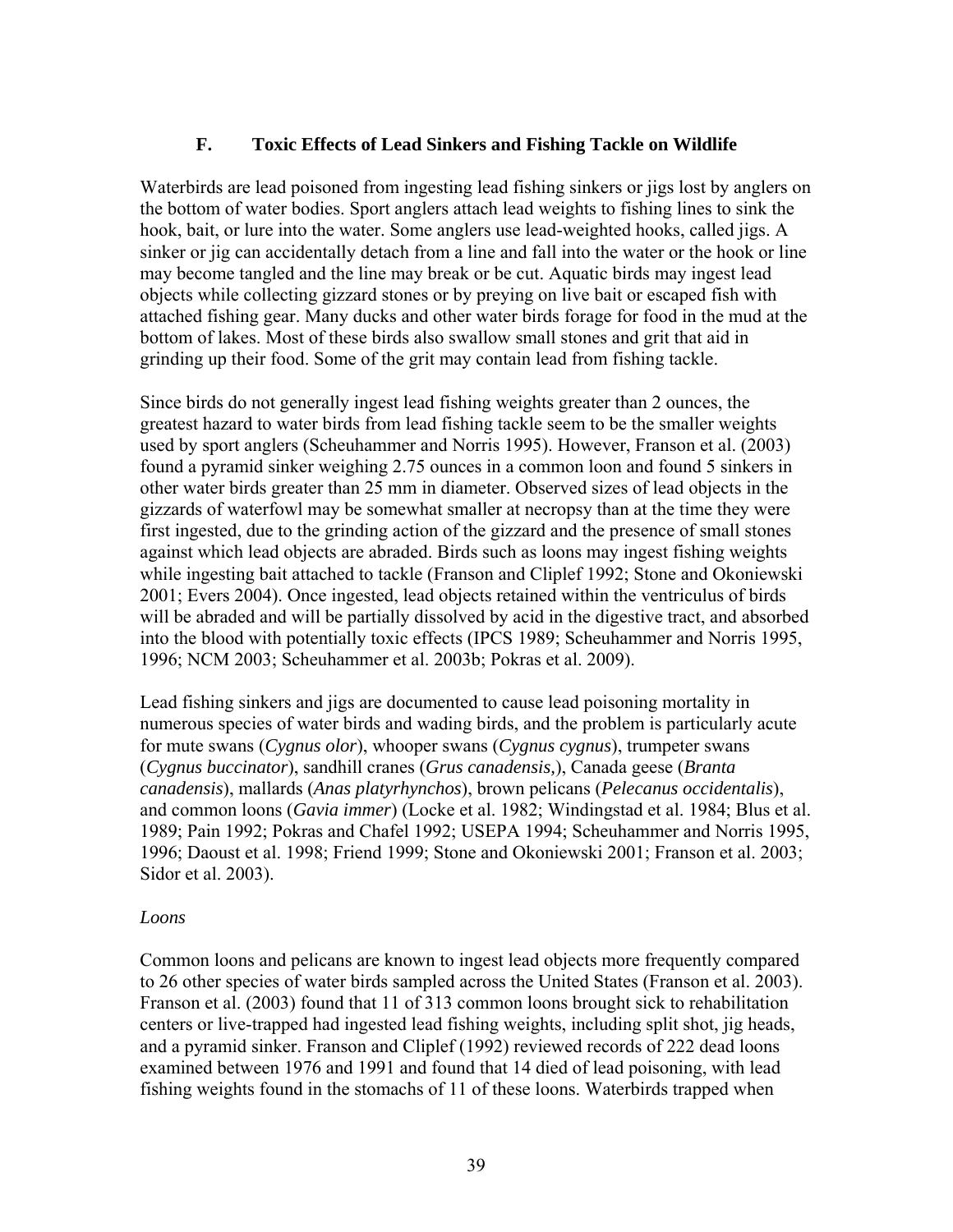apparently healthy rarely show evidence of lead sinker ingestion (Franson and Cliplef 1992).

Lead poisoning from ingesting lead fishing sinkers or jigs is a frequent cause of death for adult common loons in the northeastern United States, accounting for about 50 percent of mortality of examined dead loons, and is the single most important mortality source in for loons new England (Pokras et al. 1992). Locke et al. (1982) reported a common loon poisoned that died from ingesting lead fishing sinkers in New Hampshire; Pokras et al (1992) examined 60 dead loons collected from 1989 to 1992 and 27 (45%) had ingested lead sinkers; Pokras and Chafel (1992) found that 16 of 31 (52%) dead adult loons collected from 1989 to 1990 ingested lead sinkers; Stone and Okoniewski (2001) found that lead poisoning caused 21% of the deaths of 105 common loons examined from new York between 1972 and 1999; and Sidor et al. (2003) examined 254 dead or moribund and found that 44% died of lead poisoning. Evers (2004) reported that in New England, a 14-year study diagnosing causes of mortality in 522 common loons documented 44% of the breeding adults died from lead toxicosis. Substantial rates of lead-related mortality are also known for loons in Michigan and Minnesota. In New Hampshire, the ingestion of lead sinkers and jigs accounted for 40 to 71% of identified annual adult mortality during the breeding season.

Pokras et al. (2009) quantified the size, mass, and types of lead fishing gear regularly ingested by common loons, collecting loon carcasses from the six New England states between 1987 and 2000 and submitting them for necropsy. Of the 522 loon carcasses examined, 118 (22.6%) had ingested lead objects, and 73 of these 118 loons, 73 had more than one object in their gizzard, for a total of 222 lead objects recorded. Lead sinkers (48%) were the most frequently ingested object, followed by jigheads (19%), split shot (12%), ammunition (primarily shotgun pellets), lead wires or tapes, and unknown items. Fifty percent of loons with ingested shotgun pellets had either two or three such projectiles present. About 36% of loons with ingested lead had other fishing-related objects (mostly hooks, swivels and monofilament line) present in the gastro-intestinal tracts. All loons ingesting lead objects also had elevated liver lead levels consistent with lead poisoning. Of the 222 lead objects ingested, 94% weighed less than 10 g and the largest object weighed 25 g. Ninety-four percent of the lead objects were less than 25.4 mm in length; 44% had a length of less than 10 mm.

Lead poisoning from fishing weight ingestion was the leading cause of deaths diagnosed for common loons in eastern Canada from 1983 to 1995, in areas where loon breeding habitats overlap with sport fishing (Scheuhammer et al. 2003b). (Scheuhammer 2009) concluded from a review of available data that ingestion of small lead sinkers or jigs accounts for about 20–30% of recorded mortality of breeding adult common loons in Canada in habitats that experience high recreational angling activity. Daoust et al. (1998) found that 5 of 31 common loons collected with ingested fishing weights from the Maritime Provinces in Canada between 1992 and 1995 had died of lead poisoning.

Ensor et al. (2002) found 17% of loons examined in Minnesota died of lead poisoning; Franson and Cliplef (1992) reported lead poisoning in 7 of 77 common loons from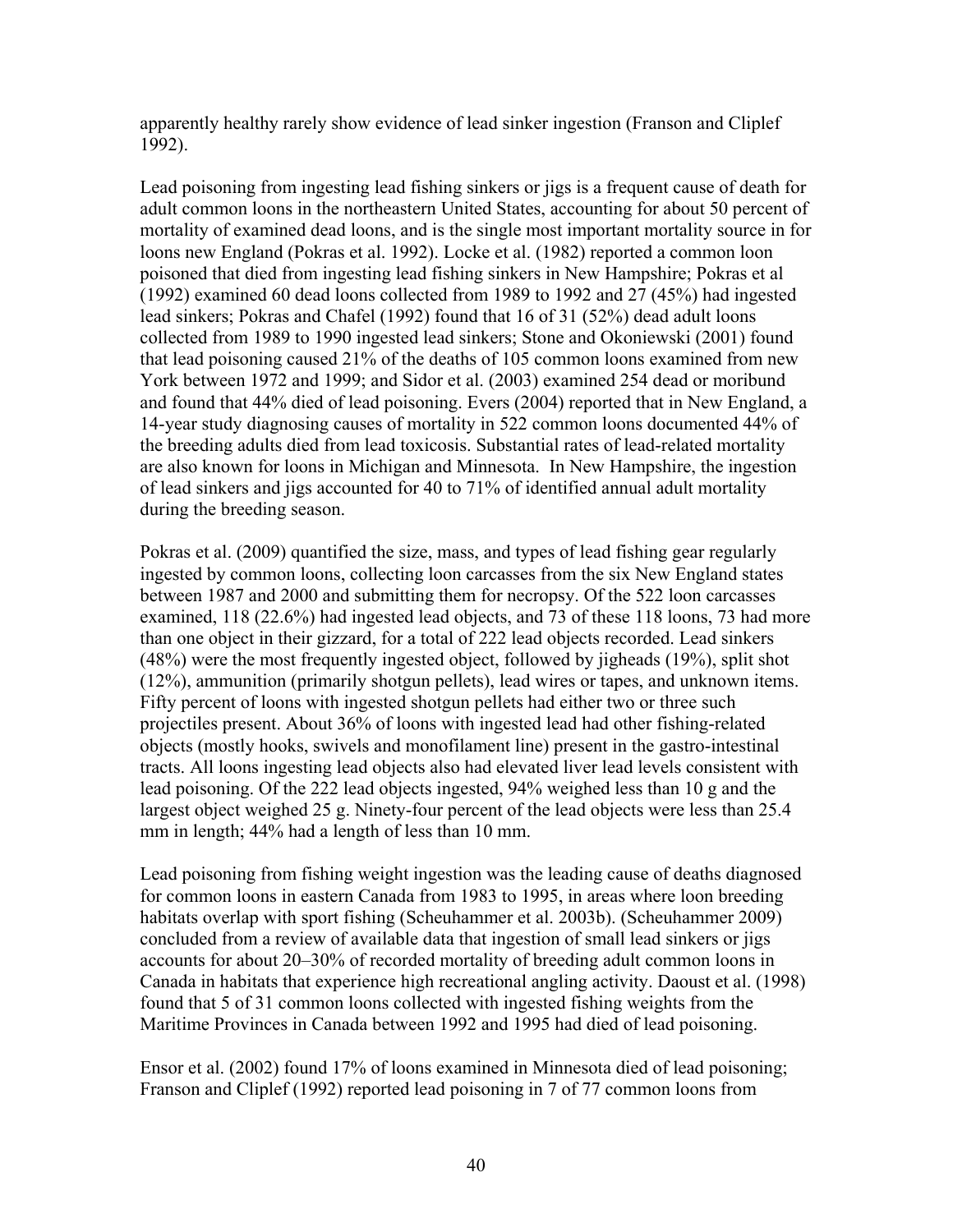Minnesota and 2 of 17 loons from Wisconsin; and lead fishing tackle accounted for 52 percent of mortalities among adult and immature loons in New Hampshire from 1976 through 2000, by far the largest single cause of adult loon mortality in the state (Loon Preservation Committee). (Strom et al. 2009) reported that approximately 30% of dead loons in Wisconsin submitted for necropsy since 2006 were found to be lead-poisoned, and lead fishing gear was recovered from the gastrointestinal tracts of loons in all cases where lead toxicity was a major contributor to the cause of death.

#### *Swans*

Lead poisoning from ingesting lead fishing sinkers was documented as the cause of death for 4 of 18 trumpeter swans examined in Montana, Idaho and Wyoming from 1976 to 1987 (Blus et al. 1989).Locke and Young (1973) reported the lead poisoning related mortality of a tundra swan that ingested a lead sinker. A study in Britain found that lead poisoning from ingestion of fishing weights was the leading cause of death (up to 90%) for declining mute swans (Simpson et al. 1979; Birkhead 1982; Birkhead and Perrins 1985; Kirby et al. 1994), a trend which reversed when a ban on small lead fishing weights was implemented in Britain in 1987 (Delaney et al. 1992; Owen 1992; Kirby et al. 1994; Perrins et al. 2003; Kelly and Kelly 2004). Continued mute swan mortality in the region is thought to be from ingestion of lead weights lost prior to the ban or during illegal use after the ban (Perrins et al. 2003).

#### *Cranes*

Two sandhill cranes diagnosed with lead poisoning died after ingesting lead fishing weights (Windingstad et al. 1984) and an endangered Mississippi sandhill crane died of lead poisoning with an unidentified lead object in its gizzard (Franson and Hereford 1994).

### *Other Birds*

Other species reported to ingest lead sinkers include redheaded ducks (*Aythya americana*), pochard (*Aythya ferina*), greater scaup (*Aythya marila*), wood ducks (*Aix sponsa*), black ducks (*Anus rubripes*), red-breasted mergansers (*Mergus serrator*), whitewinged scoters (*Melanitta fusca*), double-crested cormorants (*Phalacrocorax auritus*), white pelicans (*Pelecanus erythrorhynchos*), great blue herons (*Ardea herodias*), snowy egrets (*Egretta thula*), great egrets *(Ardea alba*), black-crowned night-herons (*Nycticorax nycticorax*), white ibis (*Eudocimus albus*), laughing gulls (*Larus atricilla*), herring gulls (*Larus argentatus*), royal terns (*Sterna maxima*), and bald eagles (Mudge 1983; USEPA 1994; Scheuhammer and Norris 1995; Friend 1999; Franson et al. 2003; Scheuhammer et al. 2003b).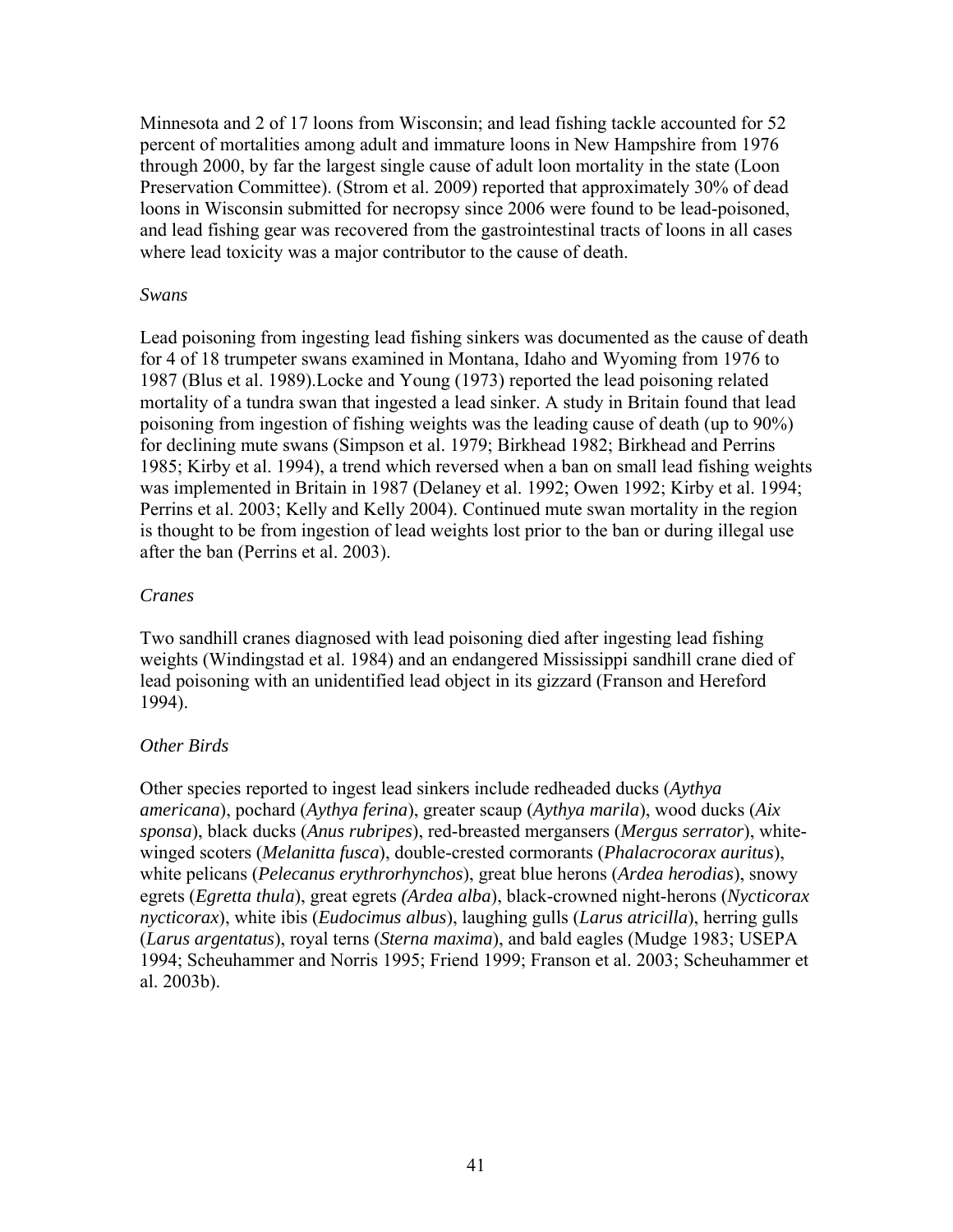# *Reptiles*

Borkowski (1997) documented a snapping turtle that ingested a lead fishing sinker, resulting in elevated blood lead, and there are reports of turtles suffering from lead toxicosis after ingesting lead fishing weights (Scheuhammer et al. 2003b).

## **G. Toxic Effects of Lead Ammunition and Fishing Tackle on Humans**

The toxic effects of lead on humans have been known since Roman times (Nriagu 1983; Needleman 1999; Hernberg 2000; Tong et al. 2000; Nriagu 2009). Lead is an extraordinarily toxic element, and when ingested it attacks organs and many different body systems, including the blood-forming, nervous, urinary, and reproductive systems (USDHHS 1999). The effects of lead poisoning can include: damage to the brain and central nervous system; kidney disease; high blood pressure; anemia; and damage to the reproductive system, including decreased sex drive, abnormal menstrual periods, impotence, premature ejaculation, sterility, reduction in number of sperm cells, damage to sperm cells resulting in birth defects, miscarriage, and stillbirth, painful gastrointestinal irritation, diarrhea, loss of appetite, weakness and dehydration, nerve disorders, memory and concentration problems, muscle and joint pain (USDHHS 1999). In large enough doses, lead can cause brain damage leading to seizures, coma, and death (USDHHS 1999). Chronic overexposure to low levels of lead can cause health impairments to develop over time, and irreversible damage can occur without obvious symptoms (USDHHS 1999). Lead exposure can adversely affect the nervous system (resulting in impaired cognition, reduced motor coordination, and palsy), renal system, and cardiovascular system (IPCS 1977; Needleman et al. 1990; Goyer 1996; Needleman 2004; Khan 2005). Lead is especially dangerous to fetuses and young children and poisoning is even more pronounced because the lead is absorbed faster and disrupts development, causing slow growth, development defects, and damage to the brain and nervous system. Some studies link elevated bone or blood lead levels with aggression and delinquent behavior and attention deficit hyperactivity disorder (Nevin 2000; Needleman et al. 2002; Needleman 2004; Braun et al. 2006).

In humans, blood lead concentration of 10 micrograms of lead per deciliter is currently considered an elevated level, although some researchers and health professionals have advocated for a threshold of 5 micrograms or even 2 micrograms. A blood lead level of 60 micrograms per deciliter in a human would require immediate medical attention. Lead accumulates in humans mainly in bones, with lead in blood and other tissues reflecting more recent exposure.

Human exposure to lead in the United States has decreased as lead plumbing, paint, solder, toys, and gasoline have been phased out and replaced. Public health agencies have regulated lead in industrial activities and consumer products, and have to varying degrees begun to address and remediate lead exposure from shooting ranges, but have focused little attention on hunting or fishing activities that may be an important source of lead exposure in certain communities, occupations, or activities.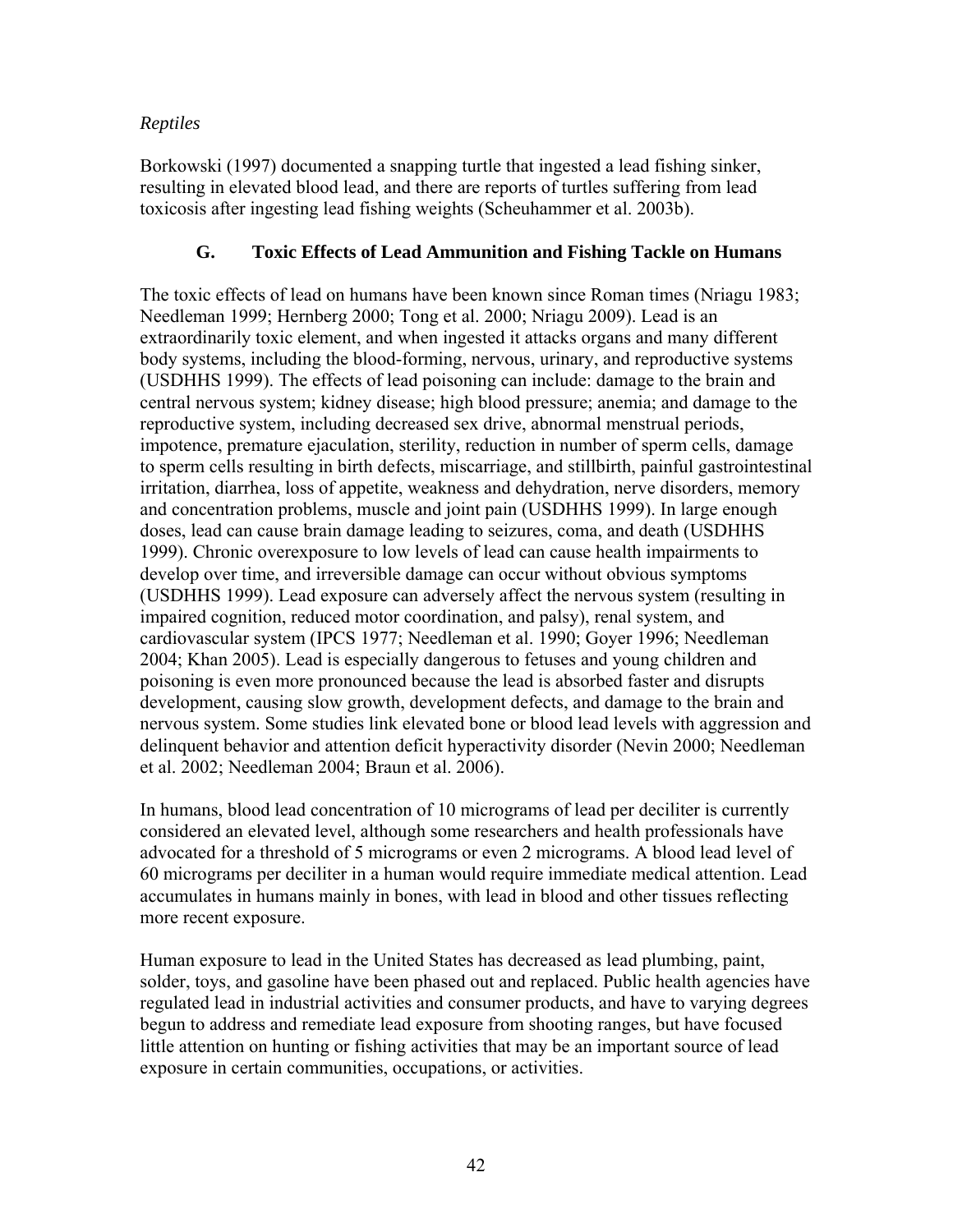Hunters who use lead bullets are at risk of lead poisoning in several ways. One exposure mechanism is inhalation of airborne lead created by friction from lead slugs against the gun barrel (KDHE 2004), whereby inhaled lead enters the bloodstream and is distributed throughout the body. Hunters who handle lead bullets are also at risk of ingesting lead residue (KDHE 2004)**.** The most serious exposure is from accidental ingestion of lead shot pellets or lead bullet fragments in the meat (Carey 1977; Tsuji et al. 1997, 1999; Scheuhammer et al. 1998; Johansen et al. 2001, 2004, 2005; Bjerregaard et al. 2004; Mateo et al. 2007). Health effects in human beings following ingestion of whole lead shot pellets have been reported in many cases, and ingestion of meat tissues containing minute flakes or fragments of metallic lead from the passage of lead shot or lead bullet fragments through the tissues is also possible (Scheuhammer and Norris 1995; Khan 2005).

Published literature on lead concentrations and lead isotope patterns from subsistence hunters in the circumpolar North indicates that elevated human lead exposure is correlated with use of lead ammunition (Verbrugge et al. 2009). The mechanisms of exposure include ingestion of lead dust, ammunition fragments, and shot pellets in harvested meat, and inhalation of lead dust during ammunition reloading. Epidemiological studies and risk assessment modeling indicate that regular consumption of game meat harvested with lead ammunition and contaminated with lead residues may cause relatively substantial increases in blood lead compared to background levels, particularly in children (Kosnett 2009). A Canadian study of blood lead levels in hunters (Nieboer 2001) showed that lead pellets from wild game harvested with lead shot is a major source of exposure to lead in Native American communities in Canada. Blood lead levels were demonstrated to be higher in Native hunting communities than in a nearby reference group. Blood lead levels were also higher in men than women, consistent with greater participation of males in hunting and greater consumption of bagged wild fowl. Blood lead levels were shown to increase in male hunters during the hunting season, and one of the measured lead isotope ratios also changed in a manner consistent with exposure to lead derived from leaded ammunition. Of 132 subsistence hunters radiographed, 15% showed ingested lead pellets, with 8% located in the lumen of the digestive tract and 7% in the appendix (Tsuji and Nieboer 1997). Fifteen recent studies in Canada, Greenland, and Russia have linked lead shot found in game animals to higher levels of lead in people who eat those game animals (Carey 1977; Tsuji et al. 1997, 1999; Scheuhammer et al. 1998; Johansen et al. 2001, 2004, 2005; Bjerregaard et al. 2004; Mateo et al. 2007; Tranel and Kimmel 2009). Studies showing significantly higher lead exposure in people from hunting communities have major implications for the public health hazards of lead in ammunition (Dewailley et al. 2001; Levesque et al. 2003).

In Alaska, ammunition-related lead exposures include ingestion in shot game, use of certain indoor firing ranges and melting and casting lead to make bullets. Titus et al. (2009) quantified the population of Alaska at potential risk of lead exposure from eating game shot with lead ammunition. Alaska has 84,000 licensed resident hunters, many of whom rely on wild game for a significant part of their diet. About 29,000 hunters kill about 7,300 moose annually in Alaska. In rural Alaska, where reliance on ungulate meat is high, about 100 kg of moose and caribou meat is consumed per person annually, and small game, marine mammals, and waterfowl harvested with firearms also contribute to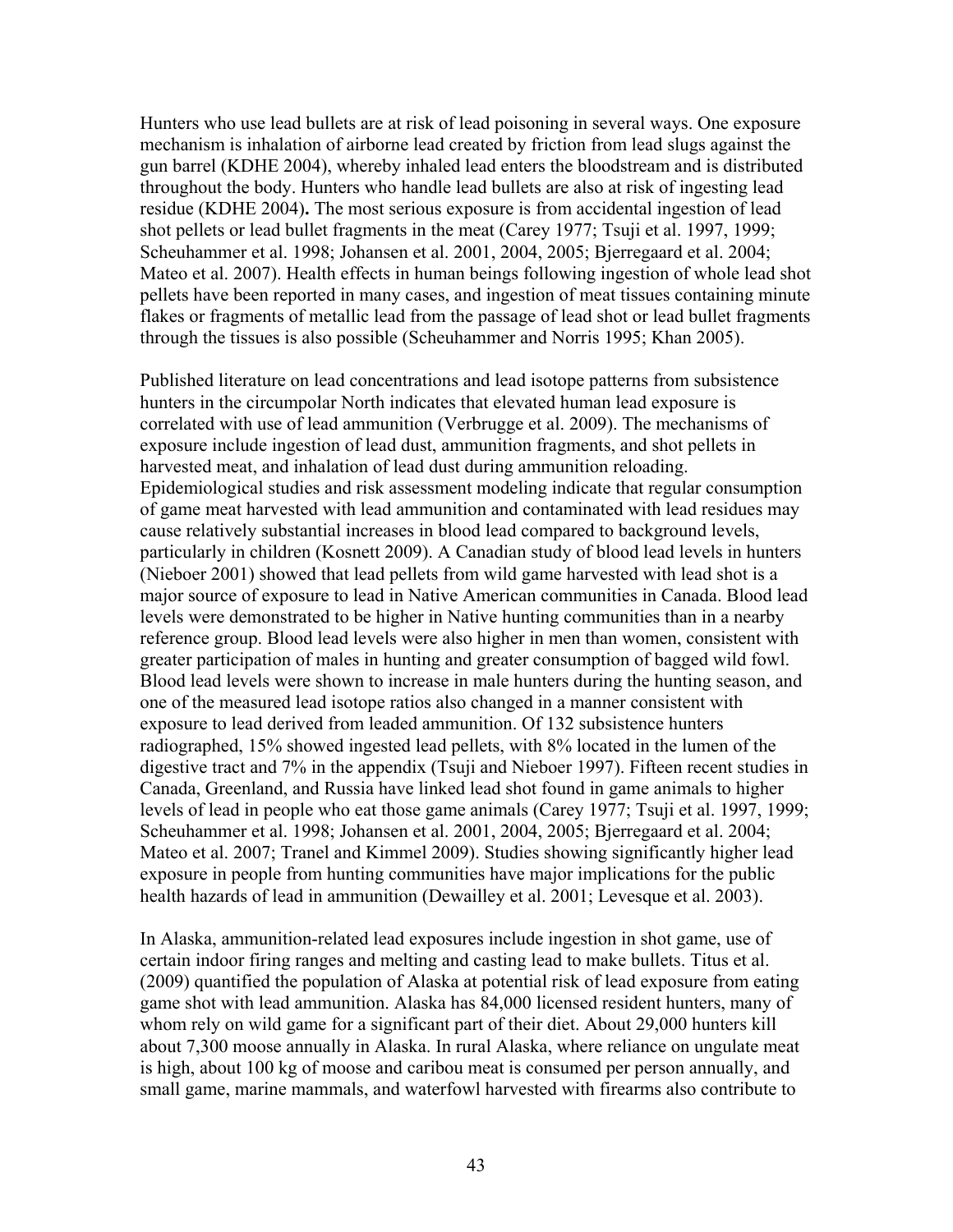the local diet. Sixty percent of households in rural Alaska harvest game animals and 86% consume wild game.

A study of lead concentrations in tissues of waterfowl killed by shotgun (Frank 1986) showed high amounts of lead (>100 mg/kg) and confirmed the presence of lead fragments by X-ray. Particles of lead ranged from irregular fragments 1–2 mm in length to very fine dust, resulting from the disruption of lead shot pellets upon collision with bone (Frank 1986). Researchers have also detected lead fragments visible by radiograph in carcasses of squirrels shot with bullets (Harmata and Restani 1995; Knopper et al. 2006). The flesh of any species of game animal killed with lead shot or lead bullets can become contaminated with high concentrations of lead through this mechanism. Studies have demonstrated that lead bullets can shatter into hundreds of fragments when fired from a high-powered rifle (Hunt et al. 2009b; Cornicelli and Grund 2009). Bedrosian and Craighead (2009) showed extensive fragmentation of lead bullets in an elk carcass shot with a .30-06 rifle. In an X-ray of the results, lead fragments appear as white shards spread throughout a large area in the elk's body. Hunt et al. (2009b) found that lead fragments in shot game spread far beyond the internal organs and can move into the meat that humans eat. X-rays of meat from a butchered game animals showed bullet fragments in steaks packaged for human consumption. While most big-game hunters discard "blood-shot" meat that's been pierced by bullet fragments, the California research shows that fragments can be packaged even by experienced butchers.

A recent study by the Minnesota Department of Natural Resources found that when lead bullets explode inside an animal, imperceptible dust sized particles of lead can infect meat up to a foot and a half away from the bullet wound (Cornicelli and Grund 2009). Cornicelli and Grund (2009) conducted a radiograph study of bullet fragmentation patterns in carcasses to determine the potential risk of lead contamination of deer meat in the Minnesota venison donation program. The study assessed lead levels in deer and domestic sheep shot using different types of bullets and firearms commonly used for hunting in Minnesota, including: a centerfire rifle with lead bullets designed to rapidly expand upon impact used for hunting mid-sized game such as deer, lead bullets designed to retain a high percentage of their weight, and non-lead copper bullets; a shotgun using a 1-ounce Foster lead slug, commonly used throughout the Minnesota shotgun-only zone; and an inline muzzleloader with two common bullets types used during Minnesota's hunting seasons.

Cornicelli and Grund (2009) showed that using bullets with no exposed lead (a copper case completely surrounds the lead core) or bullets made of copper significantly reduce (or eliminate) lead exposure. Non-exposed lead core bullets averaged nine copper fragments in the animal with an average maximum distance from the wound channel of seven inches. By design, copper bullets leave no lead and the few copper fragments that were seen on x-ray were less than an inch from the exit wound. Both of these bullet designs fragmented very little and left no lead. Ballistic tip lead bullets (rapid expansion) had the highest fragmentation rate, with an average of 141 lead fragments per carcass and an average maximum distance of 11 inches from the wound channel. In one carcass, a lead fragment was found 14 inches from the exit wound. Soft point lead bullets (rapid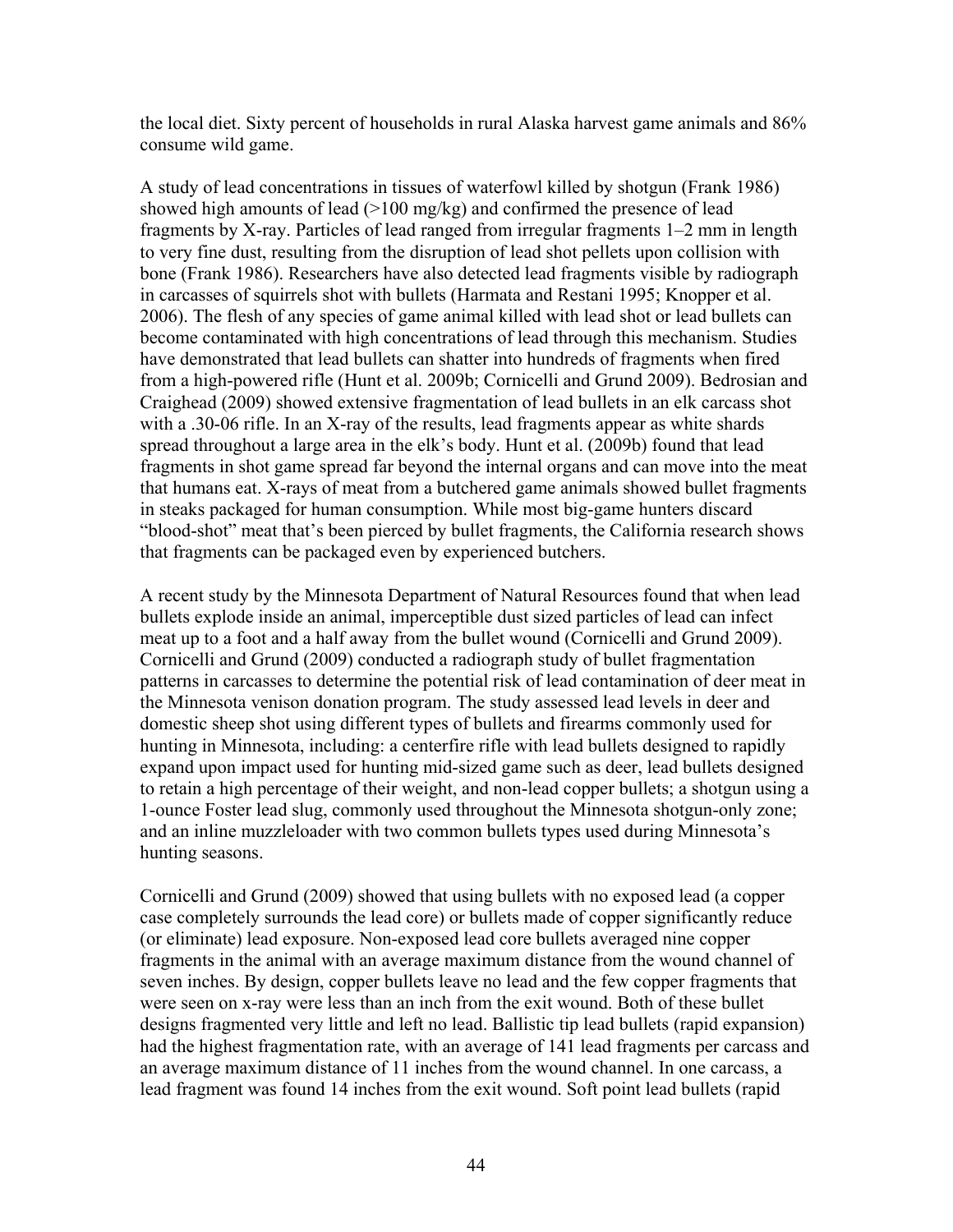expansion) left an average of 86 lead fragments at an average maximum distance of 11 inches from the wound channel. Bonded lead-core bullets (controlled expansion, exposed lead core) left an average of 82 lead fragments with an average maximum distance of nine inches from the wound. Lead shotgun slugs left an average of 28 lead fragments at an average maximum distance of five inches from the wound channel. Muzzleloader bullets (245-grain and 300-grain respectively) left an average of three and 34 lead fragments, respectively, at an average maximum distances of one and six inches, respectively. Lead fragments were found so far from exit wounds that routine trimming likely would not remove all of the fragments. Only about 30 percent of fragments were within two inches of the exit wound, and the vast majority were dispersed further from the carcass. In some cases, low levels of lead were detected as far away as 18 inches from the bullet exit hole. Rinsing of a carcass produced mixed results, tending to reduce lead around the wound channel but also transporting lead away from the wound. Lead ammunition shot into the hindquarters of a deer, where heavy bones are found, resulted in extensive fragmentation so pronounced that a hunter would likely not want to utilize this meat as there would be no way to remove all the fragments. Having venison processed at a meat processor will likely result in an increased risk of lead exposure because venison from different hunters is typically mixed during the grinding process and the vast majority of hunting bullets are made from lead. Cornicelli and Grund (2009) found that 27% of the ground venison and 2% of the whole muscle cuts tested had detectable lead fragments.

In a highly publicized recent case, packets of venison shot with lead ammunition and donated by hunters to feed the hungry tested positive for lead contamination. Cornatzer et al. (2009) studied 100 randomly selected ground venison packages donated to the Community Action Food Centers of North Dakota by hunters. The packages were studied by high resolution computerized tomography imaging and x-ray fluoroscopy for detection of metal fragments. Analysis of randomly selected ground venison samples showed 59 packages out of 100 had one or more visible lead fragments. One sample had 120 ppm lead. Cornatzer et al. (2009) concluded there is a health risk from lead exposure to humans consuming ground venison. Food banks and shelters in North Dakota pulled the meat from their shelves after the report. The Centers for Disease Control and Prevention and the North Dakota Department of Health ran a test to find out the health effects of lead-shot game. The agency compared blood-lead levels of people who regularly eat meat shot with lead bullets with the levels of those who don't eat much wild game. The results were inconclusive. Those who ate the lead-shot meat had slightly higher blood-lead levels than those who did not, but none of the 738 people in the study had levels above the government's threshold for danger. The health department recommended that children younger than 6 and pregnant women stop eating venison shot with lead bullets because those groups are at particular risk for lead poisoning, even at low levels. Avery and Watson (2009a) conducted a survey of all wild game meat donation programs throughout the United States to determine the amount of venison and other game donated annually. Venison donation programs operate in all 50 states and in at least four Canadian provinces. For the 2007/2008 hunting season 75 programs reported providing an average of 34,943 pounds of hunted game meat annually, a total of 2.6 million pounds of meat or approximately 10 million meals.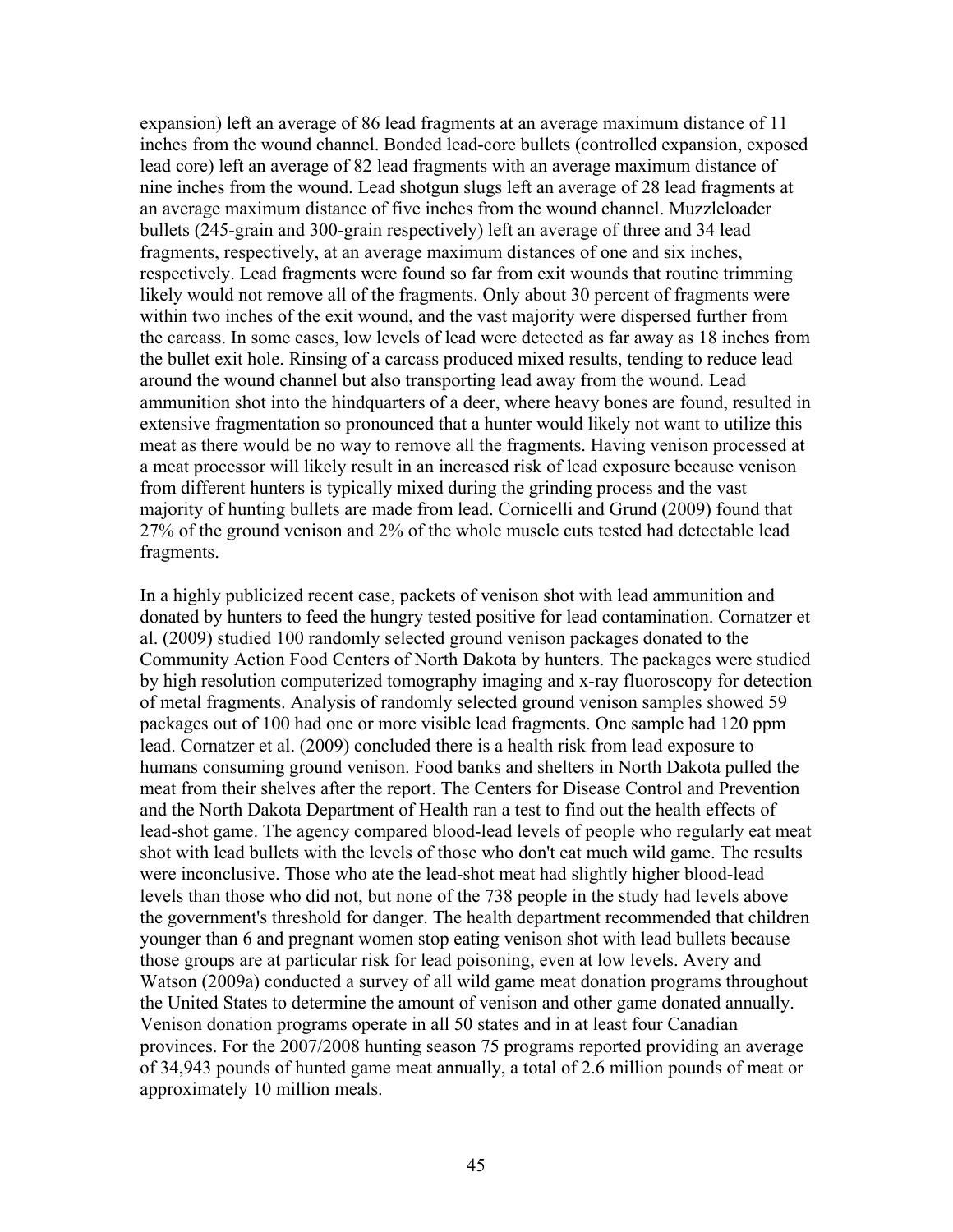Hunt et al. (2009) radiographed 30 eviscerated carcasses of white-tailed deer (*Odocoileus virginianus*) shot by hunters with standard lead core, copper-jacketed bullets under normal hunting conditions. All deer carcasses brought to processors contained fragments (15–409 fragments counted in radiographs), and despite a high rate of removal of fragments by processors to avoid contamination, 80% were unable to do so entirely. Hunt et al. (2009) demonstrated that people risk exposure to bioavailable lead when they eat venison from deer killed with standard lead-based rifle bullets and processed under normal commercial procedures. Ten million hunters, their families, and low-income beneficiaries of venison donations in the U.S. are at risk. The evidence includes a high proportion (80%) of examined deer showing at least one bullet fragment in one or more ground meat packages, a substantial frequency of contamination (32% of all ground meat packages), a majority (93%) of assayed fragments identified as lead, isotopic homogeneity of bullet lead with that found in the meat, and increased blood lead concentrations in swine fed fragment-containing venison, meaning the lead is bioavailable to humans as well. Hunt et al. (2009) concluded that in a majority of cases, one or more consumers of a hunter-killed, commercially-processed deer will consume bullet lead.

Pain et al. (2010) found that eating the meat of animals hunted using lead ammunition can be more dangerous for health than was previously thought, especially for children and people who consume large quantities. Pain et al. (2010) analyzed the meat of six species of game birds (red partridge, pheasant, wood pigeon, grouse, woodcock and mallard) shot by hunters in the United Kingdom, and found that lead levels in cooked game meat exceeded the maximum allowances set by the European Union, due to the presence of remains of ammunition, even after lead pellets were removed. Depending on the species and type of recipe used, between 20% and 87.5% of the samples analyzed exceeded 100 parts per billion of the fresh weight of meat.

Watson and Avery (2009) assessed the numbers and proportions of state populations that hunt and may be at risk of lead exposure from lead-based ammunition, from lead handling ammunition (e.g., hunters who load their own ammunition), inhalation of vapor upon firing, or ingestion of game meat contaminated with bullet fragments and shot.. In 2006, 12.5 million people (6% of the population) aged 16 years and older in the United States hunted on 220 million days, including an estimated 1.6 million children aged 6 to 15 years.

Elevated blood lead levels resulting in biochemical effects, disease and neurotoxicity have been documented for people who frequent or work at indoor and outdoor firing ranges (Fischbein et al. 1979; Novotny et al. 1987; Chisholm 1988; Valway et al. 1989; Peddicord and LaKind 2000; Gulson et al. 2002). Exposure may be due to handling lead materials during reloading as well as inhalation of lead dust. Sportsmen who reload rifle and pistol ammunition and cast their own lead bullets are at particular risk of exposure to lead.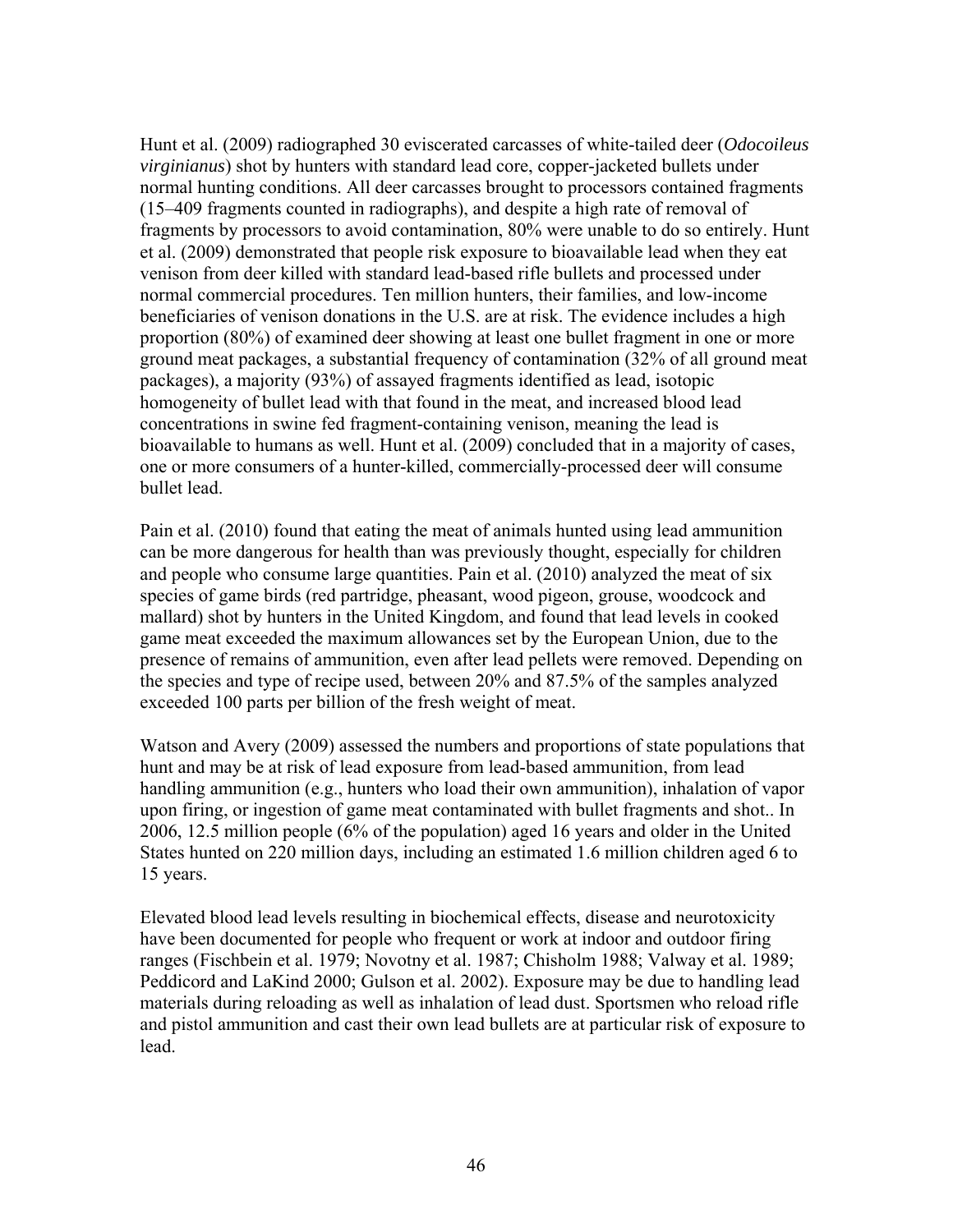Watson and Avery (2009) assessed the numbers and proportions of state populations that may be at risk of lead exposure from fishing gear, from handling and making lead sinkers, and through accidental ingestion. In 2006, 30 million people (13% of the population) aged 16 years and older in the United States fished on 517 million days. As of 1994 approximately 800,000 to 1.6 million people in the United States manufactured lead fishing weights in their homes, often in enclosed garages or basements, representing approximately one-third of the lead sinkers produced in the country (USEPA 1994). Melting lead to produce fishing tackle such as lead sinkers and jigs can result in lead poisoning through inhalation of lead dust and fumes (USEPA 2004).

### **H. Alternatives to Lead Ammunition and Sinkers**

In promulgating a rule in response to a Section 6 petition, the EPA must consider 'the benefits of such substance or mixture for various uses and the availability of substitutes for such uses" as well as "the reasonably ascertainable economic consequences of the rule, after consideration of the effect on the national economy, small business, technological innovation, the environment, and public health" (15 U.S.C. §  $2605(c)(1)(C)-(D)$ ). This petition identifies below commercially available alternatives to lead rifle bullets, rimfire bullets, shotgun pellets, fishing sinkers, and jigs containing lead. Not all products available in lead are currently available as nontoxic alternatives, but the demonstrated technology indicates that all products could be produced in nontoxic alternatives within a short period of time, if manufacturers are provided a transition period for expanding upon current designs and stocks of ammunition and fishing gear.

### **1. Availability, Performance, and Toxicity of Non-Lead Bullets and Shot**

Stroud and Hunt (2009) reviewed basic bullet materials available to bullet manufacturers, which include lead alloys, lead with external copper wash, lead core with copper jacket, pure copper, and bismuth. Lead and bismuth are highly frangible, whereas pure copper bullets tend to remain intact after impact. Bullet fragmentation increases the degree of lead contamination in tissue ingested by scavengers feeding on hunter-killed animal remains. Modern bullet design, velocity, composition, and bone impact are significant factors in the character and distribution of lead particles in carcasses, gut piles, and wound tissue left in the field by hunters. Prior to the 1900s, bullets were made entirely of lead. Their velocities were relatively slow (<2,000 feet per second), and their tendency to fragment was accordingly lower than that of modern ammunition. Development of smokeless powder in the 1890s increased bullet speeds above 2000 feet (610 m) per second, causing lead bullets to melt in the barrels and produce fouling which reduced accuracy. Copper jacketed lead-core bullets were therefore developed, which permitted velocities that may exceed 3,000 or even 4,000 ft/sec in modern firearms. Standard hunting bullets now typically travel at 2,600 to 3,100 ft/sec, speeds highly conducive to fragmentation. Plastic-tipped "hollow-point bullets" used for varmint hunting are actually designed to completely fragment, leaving the entire mass of the lead bullet to contaminate the carcass.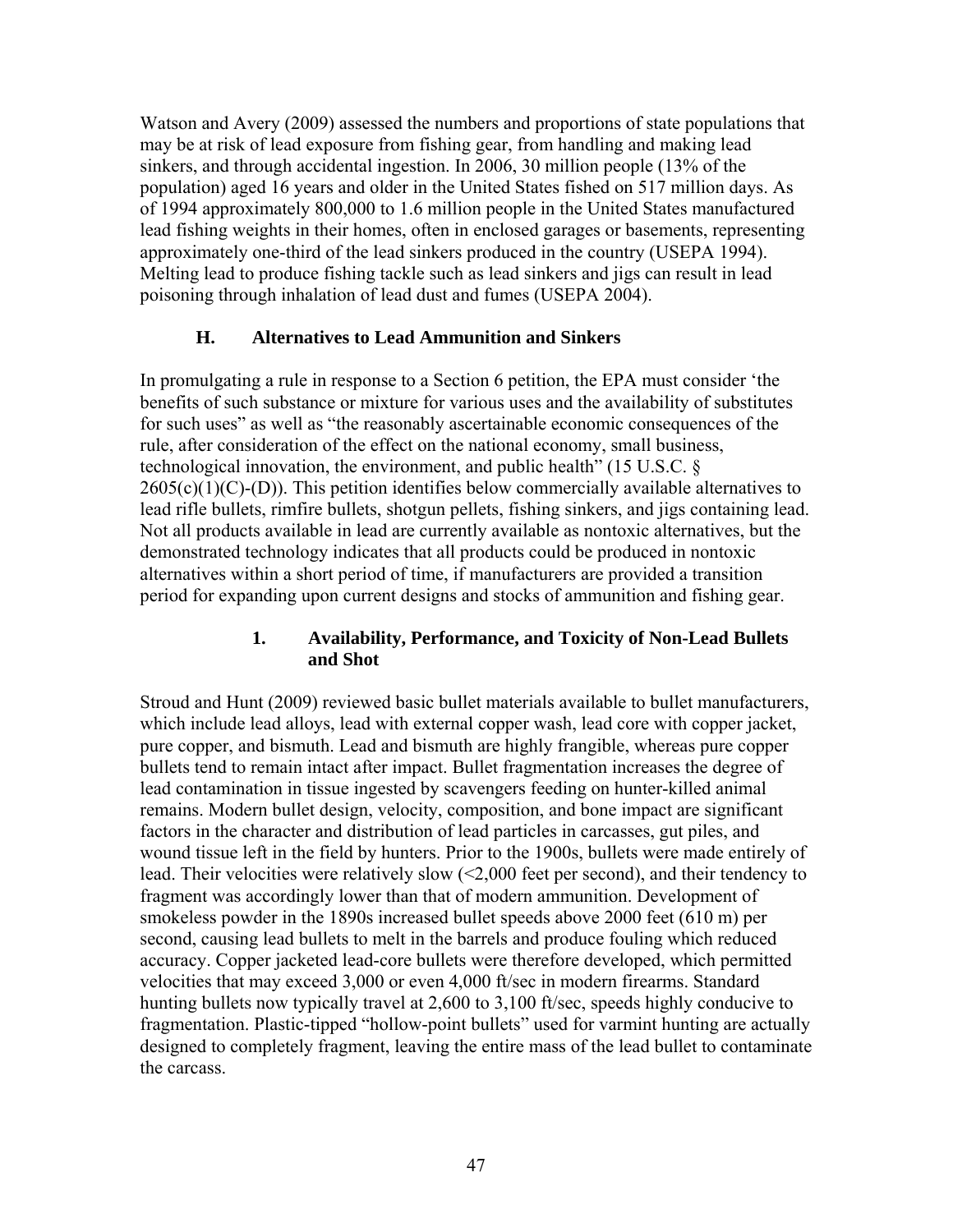Although the terms "lead-free," "non-lead" and "nontoxic" are used interchangeably, as a result of the manufacturing process, trace levels of lead can exist in any metal projectile used for bullets, including copper, resulting in ammunition that is not 100% lead-free, but that is functionally nontoxic to wildlife and humans. The Fish and Wildlife Service definition of "nontoxic" shot to be used in waterfowl hunting specifies in 50 C.F.R. 20.21(j) several alloys containing not more than 1% lead. Steel shot can be coated with metals such as zinc (which always contains lead as an impurity) as long as the coating does not exceed 1% of the weight of the shot. The California Department of Fish and Game has established a maximum amount of lead content in projectiles considered to be nontoxic at 1% by weight, given scientific consensus that this threshold for lead content will preclude risk to condors, which are typically more sensitive to lead than other taxa, from lead fragmentation. Toxicological modeling of this amount of lead impurity in bullet fragments indicates that even if condors consume major fragments of bullets, the dissolution of lead is unlikely to raise the blood lead levels above 1 µg/dL, a low level equivalent to the blood lead levels of condors being raised in Los Angeles or San Diego Zoos on a lead-free diet (Fry et al. 2009).

For all but the smallest caliber bullets (those used for varmint hunting), nontoxic ammunition is widely available. Currently available alternatives are either made completely of non-lead materials, such as copper, or designed such that a lead interior is protected from exposure upon impact. Other designs have been proposed and it is expected that the increase in demand will result in greater options of nontoxic ammunition. Non-lead bullets generally have equivalent, if not superior, performance when compared to their lead counterparts. Copper bullets were originally designed for the "premium" market not because of concerns over lead poisoning but rather for their enhanced ballistic capabilities.

Oltrogge (2009) reviewed the success of ammunition manufacturers in developing leadfree, expanding-nose centerfire bullets. The Barnes Bullet Company succeeded in 1985 in designing lead-free copper bullets that demonstrate good expansion without shedding copper particles. They have proper rotational moment of inertia, are made in traditional bullet weights, and despite the lower density, the over-all loaded cartridge lengths are within specification. These and other factors make them as capable as traditional leadcored bullets. They are on the market as the X-Bullet series, in several varieties, chief of which are the Triple Shock and the MRX. The latter is shorthand for Maximum Range X-Bullet, which has an all-metal tungsten-composite core that is more dense than lead. It shoots further, with flatter trajectory, than any other lead-free bullet and surpasses many lead-containing bullets. Oltrogge (2009) reviewed some of the science of achieving these lead-free, centerfire bullets. Nosler and other companies are now making all-copper centerfire bullets, and availability is increasing.

Currently there are a number of lead-free copper hunting bullets produced, at least one of which—the Barnes X Bullet—is widely available. The Barnes X is made out of copper, a material that is lighter and more rigid than lead. Barnes produces a number of X-type bullets, including the X, XLC, and Triple Shock X, in a wide variety of calibers suitable for hunting game such as deer, elk, pig, and coyote. In order to promote proper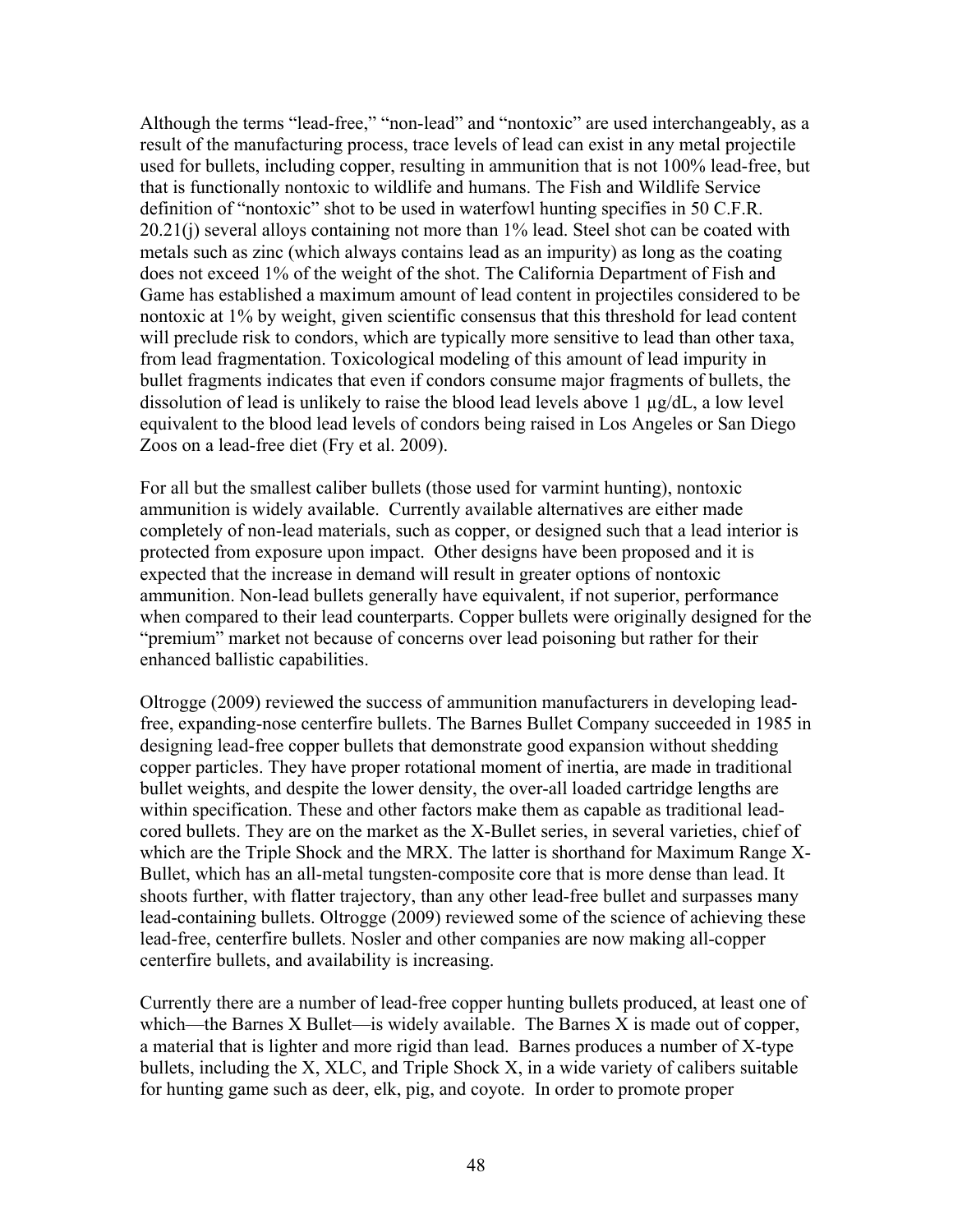expansion, Barnes bullets are designed with a hollow point that is fluted so that the tip peels back to form a mushroom upon impact. Barnes bullets have a ballistic coefficient between .220 and .555, depending upon the caliber and cartridge used. Barnes also reports that its bullets retain close to 100% of their weight after hitting most targets. Thus, Barnes bullets are lead-free alternative ammunition that offers equivalent or superior performance to that of high-quality lead bullets.

Another alternative bullet, composed of tungsten, tin, and bismuth ("TTB") is being developed by various ammunition manufacturers and the military has been experimenting with a so-called "green" bullet that relies on the same metals to replace lead (Mikko 1999).

The California Department of Fish and Game certifies nontoxic ammunition for use while hunting big-game and non-game species in the range of the California condor in California, including deer, bear, wild pig, elk, pronghorn antelope, coyote, ground squirrels, and other nongame wildlife. Such ammunition must use a projectile or bullet which has been certified to contain  $\leq 1\%$  lead by weight. As a result of the manufacturing process, trace levels of lead likely exist in any projectile. DFG established a maximum amount of lead content in projectiles to be 1% by weight, given scientific consensus that this threshold for lead content will preclude risk to the condor from lead fragmentation. Typically, the certified nontoxic identified projectiles have far less than 1% lead content. As of April 2010, the Department had certified nontoxic ammunition from 24 manufacturers. A list of DFG approved nontoxic ammunitions can be found at http://www.dfg.ca.gov/wildlife/hunting/condor/certifiedammo.html. The Arizona Game and Fish Department also publishes a list of non-lead rifle ammunition available for big game hunters, including 120 bullets in various calibers produced by 13 ammunition manufacturers, as well as 7 manufacturers who provide custom-loaded non-lead rifle ammunition. The information can be found at http://www.azgfd.gov/pdfs/w\_c/condors/Non-LeadAmmo.pdf

Both rifle bullets and .22 caliber rimfire bullets are currently marketed with non-lead alternatives. Ammunition in .22 rimfire was made available only after California required the use of nontoxic .22 ammunition in the range of California condors. Prior to that time, expert testimony was presented to the California Fish and Game Commission saying nonlead .22 caliber rimfire was impossible to produce. However, commercially available .22 caliber ammunition was available four months after the Commission decision to ban lead .22 ammunition.

In one survey, 90% of hunters and ranchers surveyed approved of the use of copper bullets (Ritter 2006). According to post-hunt survey results in Arizona, 88% of successful hunters who used non-lead ammunition said it performed as well as or better than lead bullets. In addition, 72% of all hunters said they would recommend the all-copper bullets to other hunters (Seng 2006). In general, experts appear to endorse the use of non-lead bullets (AGFD; Rees).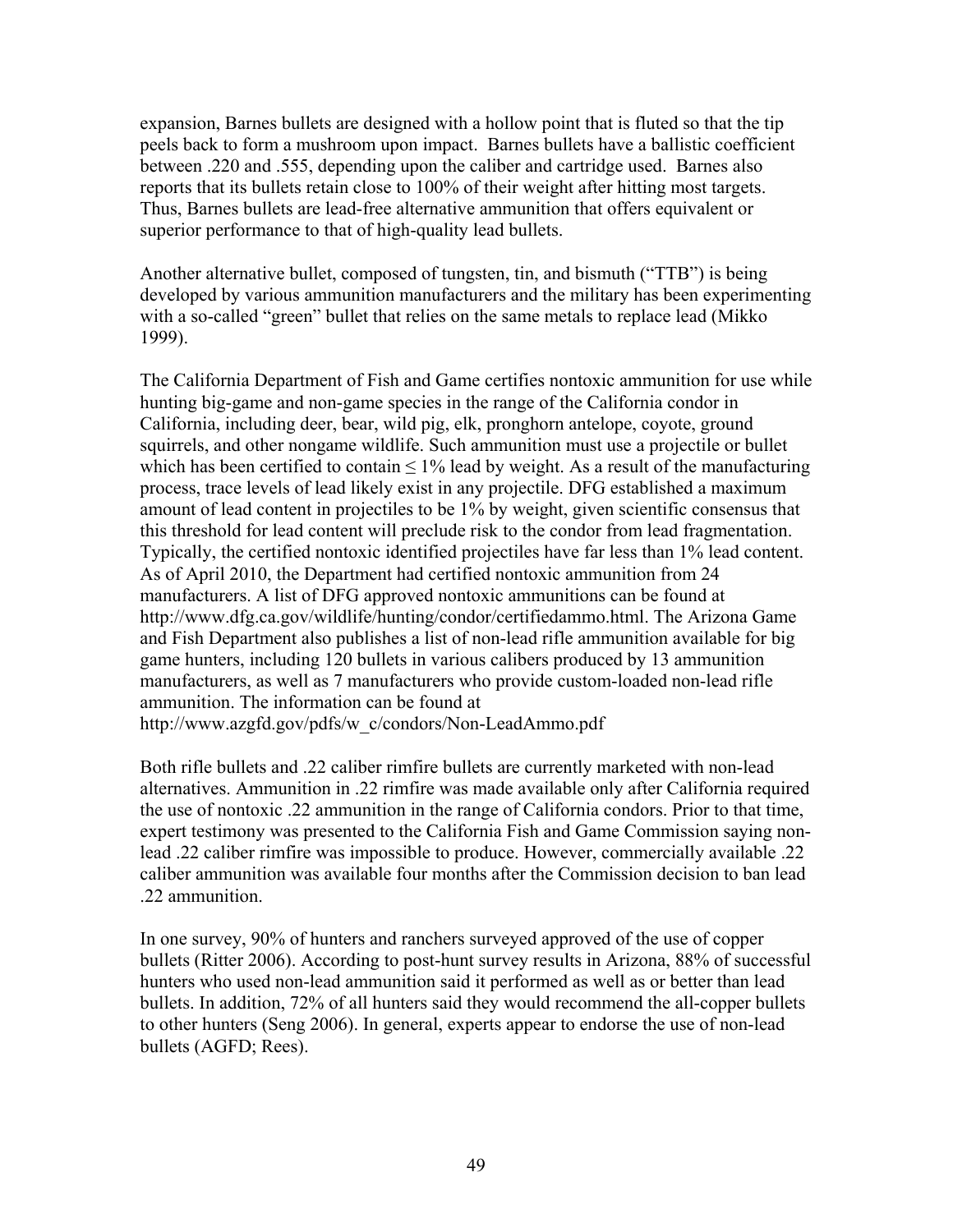Nontoxic shotgun ammunition is widely available on the market, largely as the result of federal regulations requiring its use while hunting for waterfowl (50 C.F.R. § 20.134). Certification of nontoxic shot is conducted by the US Fish and Wildlife Service, and acceptable alloys must be not more than 1% lead. Shotguns, the dominant firearm used for waterfowl hunting, are also used for upland hunting of small game, such as squirrels, rabbits, and birds, and in many states are used for hunting larger game such as deer and pigs using solid slugs.

Commercially available nontoxic shotgun ammunition consists of shot composed either of steel, tungsten (including tungsten-iron, tungsten-bronze, tungsten-nickel-iron, tungsten-matrix, tungsten-nickel-iron, tungsten-tin-iron-nickel, tungsten-tin-bismuth, tungsten-tin-iron, and tungsten polymers), bismuth, or tin (WFGA 2001). It should be noted, however, that nontoxic shot is not currently available for all gauges and pellet sizes, particularly smaller shot sizes  $(\#7\frac{1}{2})$  and  $\#8$ ) which are popular for hunting upland game birds (WFGA 2001).

The use of nontoxic shot for hunting upland game is mandated on a variety of federal and state lands, and nontoxic shot is used by upland hunters across at least 1.33 million acres nationwide (WFGA 2001). For example, a number of individual National Wildlife Refuges require the use of nontoxic shot, as do a number of states such as South Dakota, Wisconsin, and Maine.

The performance of nontoxic shot is also roughly equivalent to that of lead shot. Nonlead shot, particularly steel, is lighter than lead and thus has reduced velocity at greater distances, whereas bismuth shot has a density almost equivalent to that of lead. Tungsten alloy shot of several compositions is superior to lead and steel shot, and can be used in double barreled shotguns and older steel barreled shotguns which would be damaged by the higher muzzle pressures created by steel shot. Tungsten alloy shot shells are currently much more expensive (\$2.20-3.50 per cartridge) than either lead (\$0.25-0.75 per cartridge) or steel shot (\$0.40-\$0.60 per cartridge).

After the federal ban on lead shot for hunting waterfowl, there were hunter complaints about the effects of non-lead shot on shotgun barrels. Older shotguns not designed for steel shot have a risk of damage to the barrels due to increased pressure of the hard steel shot which may cause "ring-bulge" deformation of the barrel at the choke of older fixed choke shotguns. Double barrel shotguns are also susceptible to barrel damage with steel shot. "Hevi-shot"®, composed of tungsten, nickel, and iron will not damage barrels of older shotguns, although it is considerably more expensive than steel shot. All modern single barreled shotguns manufactured after 1990 use interchangeable choke tubes designed for steel and other nontoxic shot, and will not be damaged by any nontoxic shot.

The U.S. Fish and Wildlife Service certifies and approves non-lead, nontoxic shot for use in waterfowl hunting (USFWS 2010). The Service has currently approved 12 nontoxic shot types. A full list can be found at

http://www.fws.gov/migratorybirds/CurrentBirdIssues/nontoxic.htm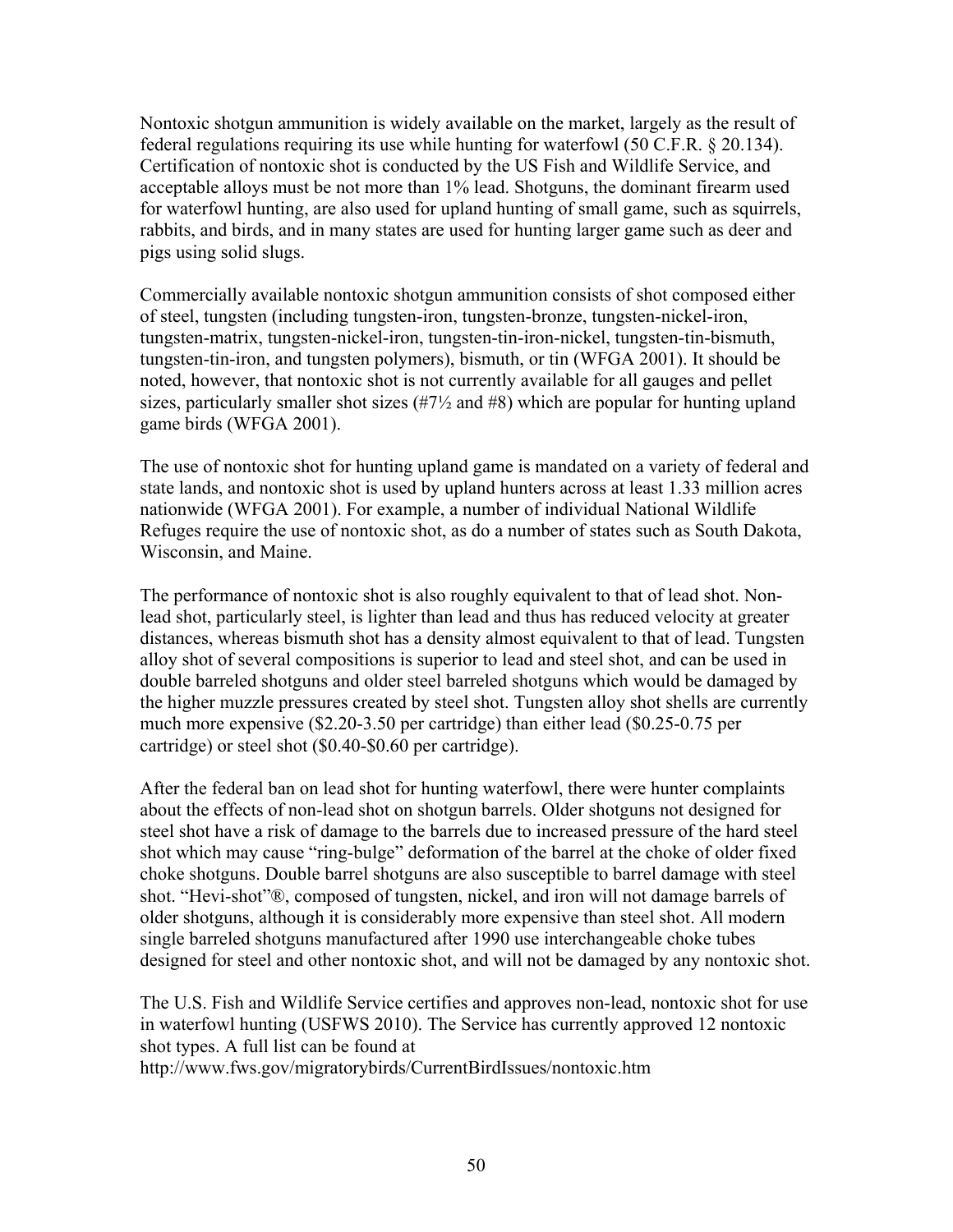Mandating the use of non-lead ammunition for hunting would impose some additional costs on some in the hunting community. However, the incremental cost of alternative ammunition is typically a tiny fraction of the total that hunters spend on their sport. According to the federal government, the average big game hunter in California spends just over \$800 per hunting trip. Of that \$800, approximately \$173 dollars are spent on all "hunting equipment", with bullets representing a fraction of that cost (USDOI/DOC 2003). Likewise the cost of shot is a small portion of annual waterfowl or game bird hunting expenses (Scheuhammer and Norris 1995). The Minnesota Department of Natural Resources reports that effective nontoxic alternatives to lead shot are available, and at costs comparable to lead (Tranel and Kimmel 2009). The price of non-lead ammunition has continued to drop over time as demand has risen. As demand continues to increase and subsequent production costs fall, nontoxic bullets and shot will likely become less expensive. On a larger scale, the costs to purchase non-lead ammunition would likely be more than offset the societal costs involved in cleaning up and managing lead wastes from lead ammunition.

### **2. Availability, Performance, and Toxicity of Non-Lead Fishing Tackle**

Fishing sinkers and jigs do not have to be made of lead. Inexpensive and ecologically sound alternatives to lead fishing weights made from non-poisonous materials such as tin, bismuth, steel, and recycled glass are available. Sinkers made of materials other than lead have gained varying levels of acceptance among anglers, with tradeoffs regarding cost and effectiveness. At least 10 substitutes for lead fishing tackle are on the market: tungsten (plastic composites and putty), stainless steel, carbon steel, tin, tin/bismuth, brass, ceramics, glass, pewter, and zinc (Scheuhammer and Norris 1995; Scheuhammer et al. 2003b; MOEA 2006). Most fishing tackle stores in the U.S. already carry alternatives to lead fishing tackle and sinkers (Scheuhammer and Norris 1995, 1996; Simpson 2001; Scheuhammer et al. 2003b; Michael 2006). Some states and non-profit organizations offer small-scale programs that exchange angler-owned lead tackle for non-lead substitutes. Fishing jigs and weights containing lead are required to carry a warning label in California (Proposition 65 warning) because lead has been identified by California as causing cancer. As a result, retailers and purchasers of fishing gear in nearly all states can currently identify gear containing lead, and can routinely avoid using lead-containing products, if they so choose. Not all states require a lead warning, but because California is a large market, most manufacturers routinely label fishing gear packages that are retailed in most states.

Metals such as bismuth and tungsten are more expensive than lead, and others such as zinc are known to be toxic to birds and other biota (Grandy et al. 1968; Zdziarski et al. 1994; USEPA 1994; Levengood et al. 1999).

Tungsten, one of the more widely used alternatives to lead fishing tackle, is sold as a tungsten-plastic composite and as tungsten putty, a specialty item marketed to flyfishers. Tungsten putty can be molded into varying shapes and sizes and affixed to fishing line, allowing anglers to vary the sink rate of their fly presentation. Tungsten is comparable to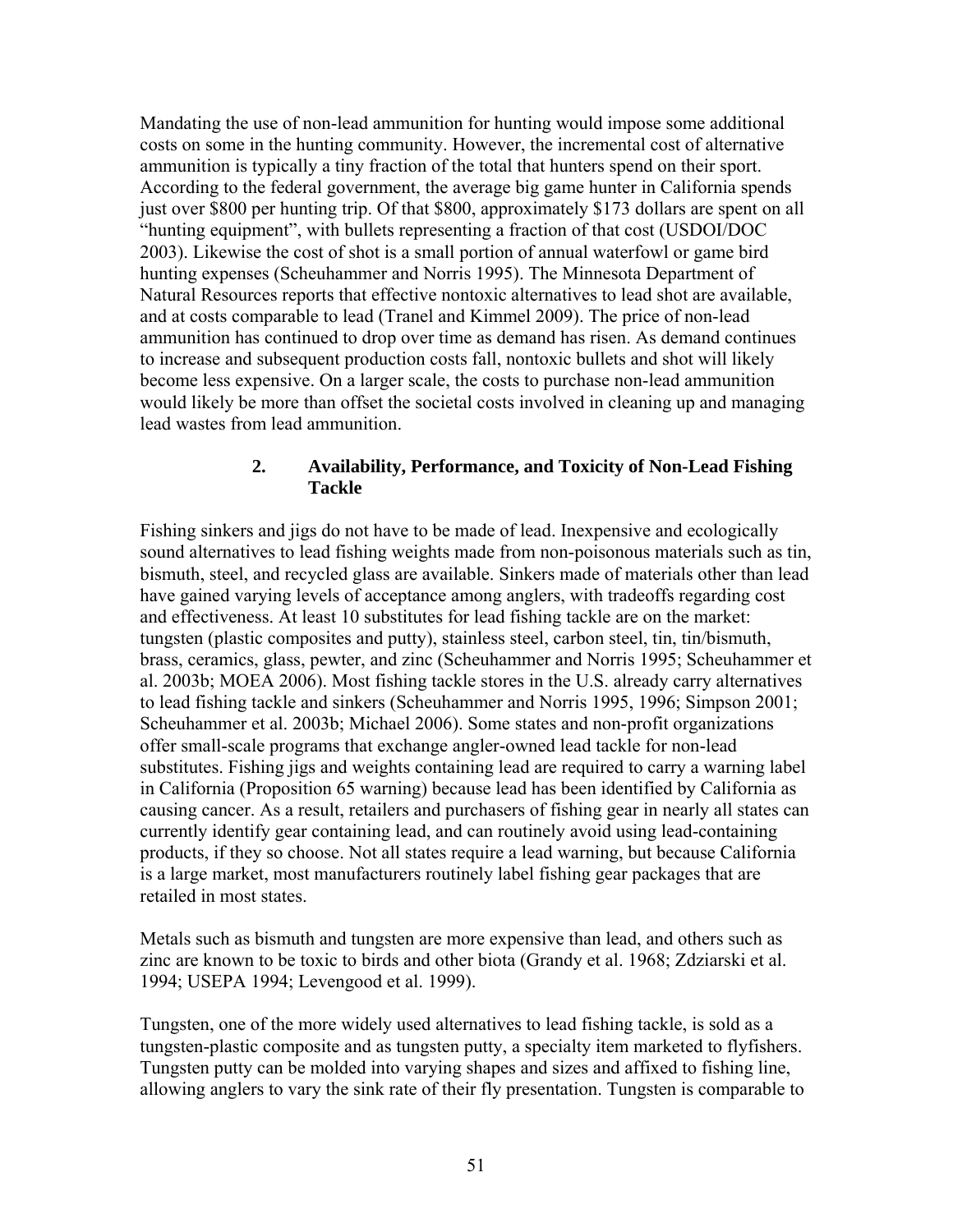lead in density and can be manufactured to be more dense than lead, allowing for smaller tackle. Tungsten tackle can also have noise-making attributes that may attract fish in some situations. Tungsten is more expensive than lead, and tungsten tackle requires plastic sleeves to cover sharp edges, and additional expense.

Stainless steel tackle is advertised as having fish-attracting qualities due to the noise it makes bumping along the bottom. Stainless steel tackle is larger than lead tackle of equivalent weights. Carbon steel tackle is available on the internet. Some carbon steel tackle is made from recovered waste steel mixed with resins, within a cotton sleeve. Anglers can add or subtract steel balls on a three-way swivel to adjust the sink rate to hold bait on the bottom. This gear is gaining popularity in river fisheries and steel is replacing lead in a variety of commercial traps. Iron is one of the less expensive alternatives to lead, but has the disadvantage of corroding after exposure to water.

Tin is a malleable metal that allows anglers to reuse split shot many times. The lower density of tin also allows for a slower sink rate, potentially keeping the bait in the "strike zone" longer. Tin tackle tends to be larger and more expensive than lead, but is widely available. Bismuth is a brittle metal that can be used in non-split fishing weights such as egg, worm, swivel, bullet slips, and jig heads (Scheuhammer and Norris 1995). Bismuth/tin compounds are popular among anglers who manufacture their own jigs, partly due to better paint quality on jig heads using this material. A disadvantage is that bismuth is a relatively expensive metal.

Brass fishing tackle is advertised as producing sound with fish-attracting qualities. Brass is an alloy of copper and zinc, and metallic zinc is known to be highly toxic to birds when ingested. Also, brass fishing tackle often includes lead mixed in with brass, and is not lead-free, even though the lead is bound in a state not thought to be toxic (MOEA 2006).

Fishing tackle made of glass tends to be larger and more expensive than lead. Certain types of glass can be made to "glow" after exposure to light, a quality purported to improve fish biting frequency. Glass sinkers are available primarily through the internet. Ceramic fishing tackle is also considerably larger than lead tackle.

Zinc was used as a replacement for lead sinkers until it was demonstrated that the industrial grade zinc used in the tackle was more toxic in aquatic environments than lead. Lead-free pewter tackle is another potential alternative, but pewter is not in wide use and not currently available to consumers. It is expected that pewter tackle will need to be larger than lead equivalents and more expensive.

In 1994 the EPA determined that the economic impact of switching to nontoxic fishing sinkers will be nominal (EPA 1994). Similarly, when the National Wildlife Refuge System implemented "Lead-Free Fishing Areas," they acknowledged that nontoxics sometimes cost more than lead weights but stated that as sinkers only comprise 3% of yearly equipment costs, the increase did not create a burden for anglers (Federal Regulation 50 CFR 32 and 36, proposed rule).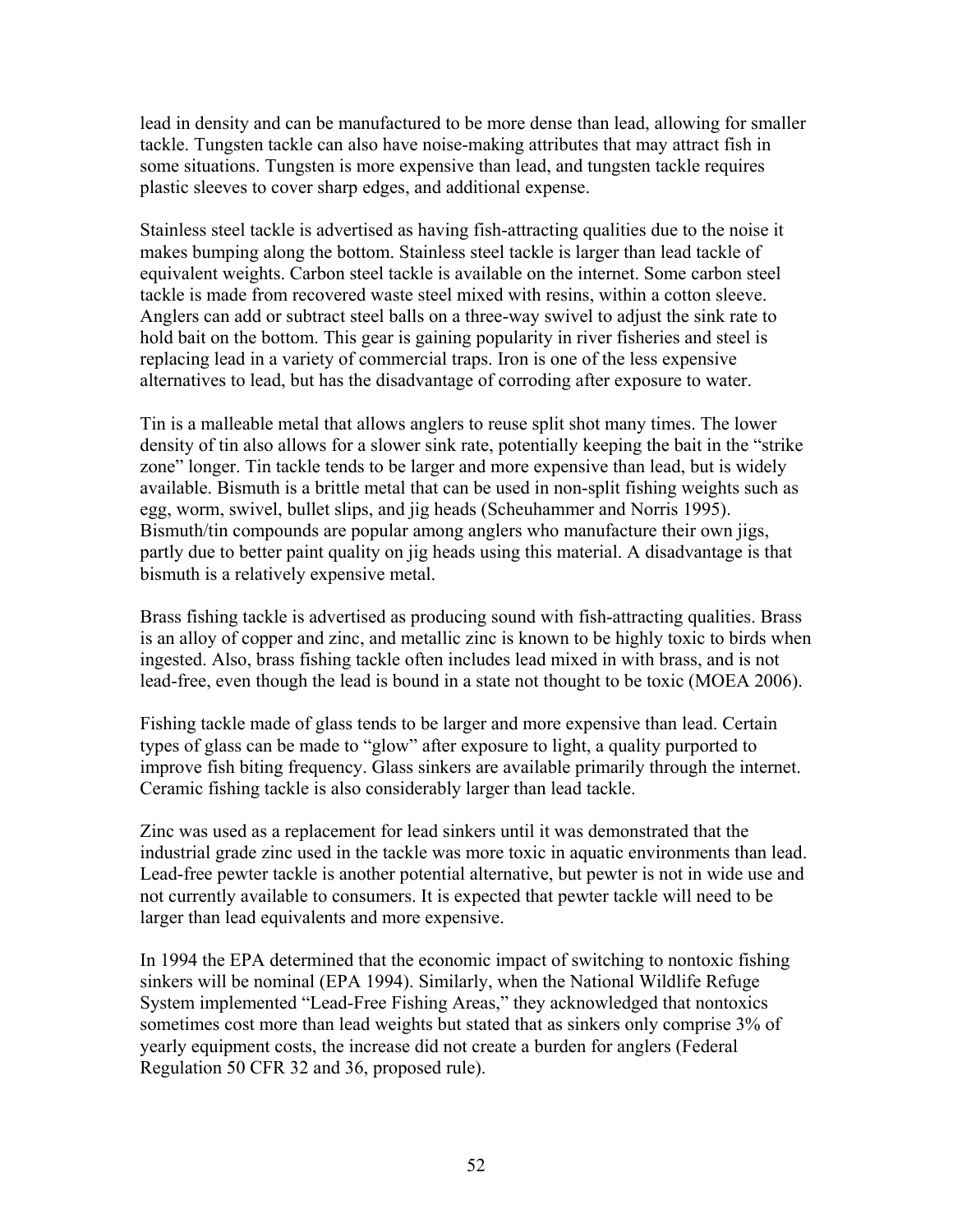## **IV. EXISTING REGULATIONS**

### **A. Existing Federal and State Lead Ammunition Regulations**

In 1991 the USFWS banned the use or possession of lead shot while hunting waterfowl (50 C.F.R. § 20.21(j)). This regulation was passed as a result of a lawsuit brought by a coalition of environmental groups, filed under the Endangered Species Act, in response to lead poisoning of waterfowl and secondary poisoning of eagles caused by lead shot. Regulations were phased in nationally over a five year period, with additional zones designated as requiring nontoxic shot each year. By September 1, 1991, every state was designated as a nontoxic shot zone for hunting waterfowl, coots and certain other species (50 C.F.R. 20.108). While bans on the use of lead shot for hunting waterfowl will inevitably reduce the likelihood of poisoning of raptors that prey on or scavenge waterfowl, they do nothing to prevent the poisoning of raptors that feed on hunted species away from wetlands or those that feed on a range of avian and mammalian prey. Lead ammunition is still permitted for upland hunting on non-federal lands by most states. Continued lead poisoning of condors, eagles, and upland game birds, has prompted some additional restrictions on use of lead ammunition in National Parks, National Wildlife Refuges, and on public lands in some states. Other than the regulations pertaining to lead shot for waterfowl, the federal government does not regulate the method of take by hunting, deferring to state regulations on federal lands.

A 2006 survey of existing nontoxic shot regulations for hunting waterfowl contacted 50 U.S. states, 10 Canadian provinces and 2 Canadian territories (D.J. Case & Associates 2006). In 2006, 23 states had nontoxic shot regulations for dove, crane, rail, snipe, quail, and/or pheasant hunting on some state-managed lands that go beyond those required by federal law for waterfowl hunting (Alaska, California, Illinois, Iowa, Kansas, Kentucky, Louisiana, Maryland, Michigan, Minnesota, Missouri, Nebraska, New Jersey, New Mexico, New York, North Carolina, North Dakota, Ohio, Oregon, South Dakota, Utah, Washington, and Wyoming). Some of these restrictions apply to public, but not private land, and in 7 states the restrictions only apply to mourning dove and/or marsh species such as snipe and rails. In general, the regulations are more widespread for species that overlap in habitat with waterfowl (such as crane rail, and snipe), and to a lesser degree, doves, and are less restrictive for upland game birds such as grouse, quail and pheasant. Of the 40 states that allow dove hunting, 16 have some level of nontoxic shot requirements specific to dove hunting.

There have are only been a few state efforts to restrict use of lead ammunition within the range of special-status species, such as the California condor, spectacled eider and other water birds:

#### *Alaska*

Lead exposure to the threatened spectacled eider and other water birds led to regulations in Alaska in 2007 that prohibit use of lead shot "T" size and smaller for hunting small game, furbearers, and unclassified game in the Yukon-Kuskokwim Delta.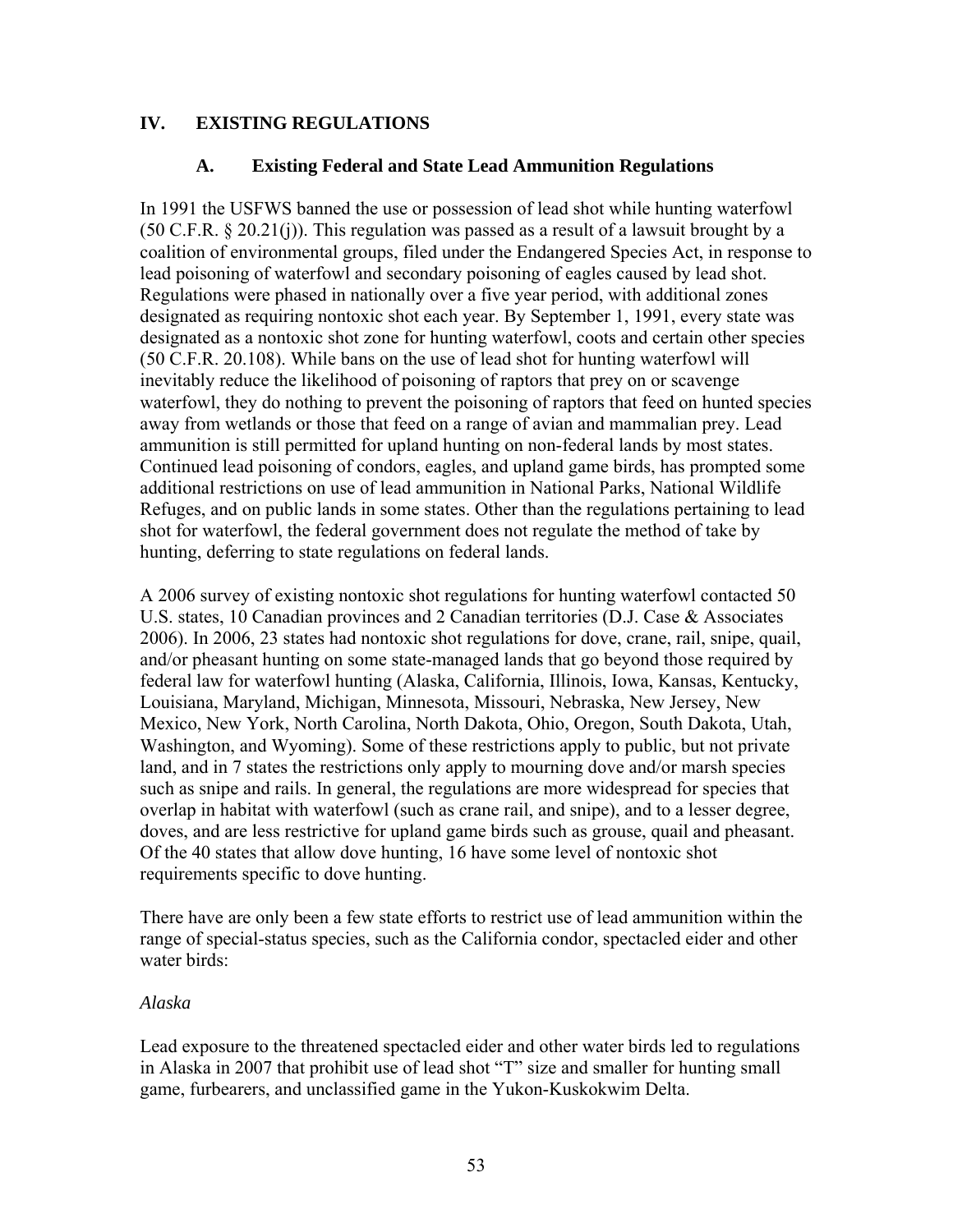# *California*

The Ridley-Tree Condor Preservation Act was signed into law in California in 2007, effective July 1, 2008, requiring hunters to use non-lead ammunition for hunting big game (such as deer, elk, pigs, and bighorn sheep) and shooting coyotes within the condor range, which encompasses all or portions of 13 central and southern California counties and seven deer-hunting zones. The California Fish and Game Commission approved additional regulations in 2007 expanding the non-lead requirements to hunting of nongame mammals and birds and prohibiting the use of lead .22-caliber and smaller-rimfire cartridges for non-game hunting in the condor range. In February 2010, California state Assembly member Pedro Nava proposed legislation to ban the use of lead shot in California's 627,000 acre network of State Wildlife Areas – this legislation passed the state Assembly but was rejected by the Senate in 2010.

#### *Wisconsin*

In fall of 2008 Wisconsin started requiring dove hunters on public lands to use nontoxic shot (Eisele 2008).

### *National Parks*

In March 2009 the National Park Service announced that it would begin to develop regulations to eliminate the use of lead ammunition in all National Parks by the end of 2010, but has yet to initiate any rulemaking. Grand Teton National Park and National Elk Refuge in Wyoming asked hunters to voluntarily switch to non-lead bullets beginning in fall of 2009.

### *International*

As part of the International Update Report on Lead Poisoning in Waterbirds in 2000, 74 of 137 responding countries had implemented regulations on the use of lead shot, and 37 more countries indicated lead shot legislation was being prepared (Beintema 2001). Restrictions range from voluntary measures to partial bans applied to certain species and areas, to outright statutory bans for all water bird hunting. Use of lead shot to hunt any water bird species is banned outright in Canada, Denmark, Finland, Norway and Switzerland (Beintema 2001). Due to extensive lead poisoning of eagles, in 2001 the Ministry of the Environment in Japan mandated use of nontoxic rifle bullets or shotgun slugs for hunting on the island of Hokkaido, Japan (Saito 2009). Canadian national regulation in 1999 prohibited the use of lead shot for hunting all migratory birds anywhere in Canada (exempting upland species such as American woodcock, mourning doves, and rock doves. (Scheuhammer 2009).

Avery and Watson (2009b) summarized international lead ammunition legislation, noting that 29 countries have implemented voluntary or legislative restrictions on the use of lead ammunition. The types of bans varied widely and ranged from partial, voluntary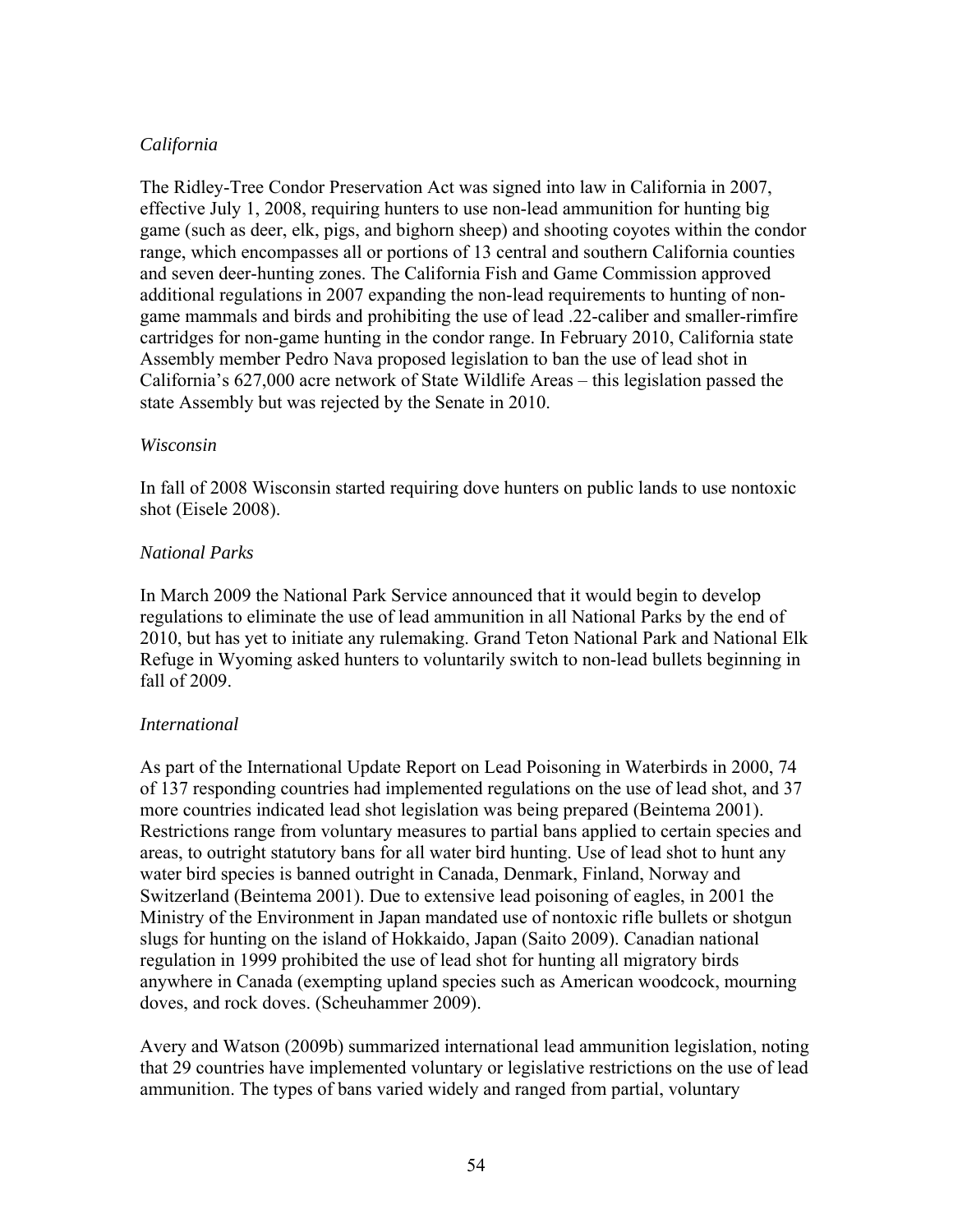restrictions of the use of lead shot to a total ban on the use and import of lead ammunition. Two counties have banned all forms of lead ammunition. Six countries have a partial ban on the use of lead bullets in addition to full bans on lead shot. Four countries have banned the use of lead shot for all hunting. Fourteen countries and Australian territories have banned the use of lead shot in wetlands or for waterfowl hunting. Two countries have voluntary or recommended restrictions in place. Eleven countries and Australian territories have a partial ban on lead shot. Seven countries have implemented increasingly strict regulations on lead ammunition over time.

# **B. Existing Federal and State Lead Sinkers and Fishing Tackle Regulations**

# *Federal*

In 1994 the EPA proposed a nationwide ban on the manufacture, importation, processing, and distribution of fishing sinkers less than 25 mm containing lead or zinc (USEPA 1994), but these regulations were not ratified and have been abandoned.

Lead tackle is banned on some National Wildlife Refuges that have loon and swan populations and one National Park. As of 2008, only 7 national Wildlife refuges in the U.S. had regulations prohibiting use of lead weights, sinkers, or fishing tackle: Bear Lake NWR in Idaho, Union Slough NWR in Iowa, Rachel Carson NWR in Maine, Assabet River NWR in Massachusetts, Seney NWR in Michigan, Red Rock lakes NWR in Montana, and Rappahannock River Valley NWR in Virginia (Franson et al. 2003; Michael 2006). Yellowstone National Park has banned leaded fishing tackle and weights small enough to be ingested by wildlife. In March 2009 the National Park Service announced that it would begin to develop regulations to eliminate the use of lead fishing tackle in all National Parks by the end of 2010, but has yet to initiate any rulemaking.

In 1999 the USFWS announced it would establish additional lead-free fishing areas on more National Wildlife Refuges and wilderness areas used by loons, and waterfowl production areas on federal lands in Alaska, Florida, Maine, Minnesota, and Wisconsin (USEPA 1999; USFWS 1999). However, the USFWS has not followed through on regulations, a final rule on the use of lead fishing tackle on federal refuges has yet to be made, and this effort appears to have been shelved.

A few states subsequently moved forward with banning lead associated with fishing activities. Only Maine, New Hampshire, New York and Vermont have established statewide bans on the sale and/or use of lead sinkers and jigs in the sizes that are most likely to be ingested by wildlife. Massachusetts has a partial ban, and the other 45 states have no lead fishing regulations at all.

### *Maine*

Maine passed legislation in 2001 (effective January 1, 2002) that prohibits the sale of lead sinkers one-half ounce or less.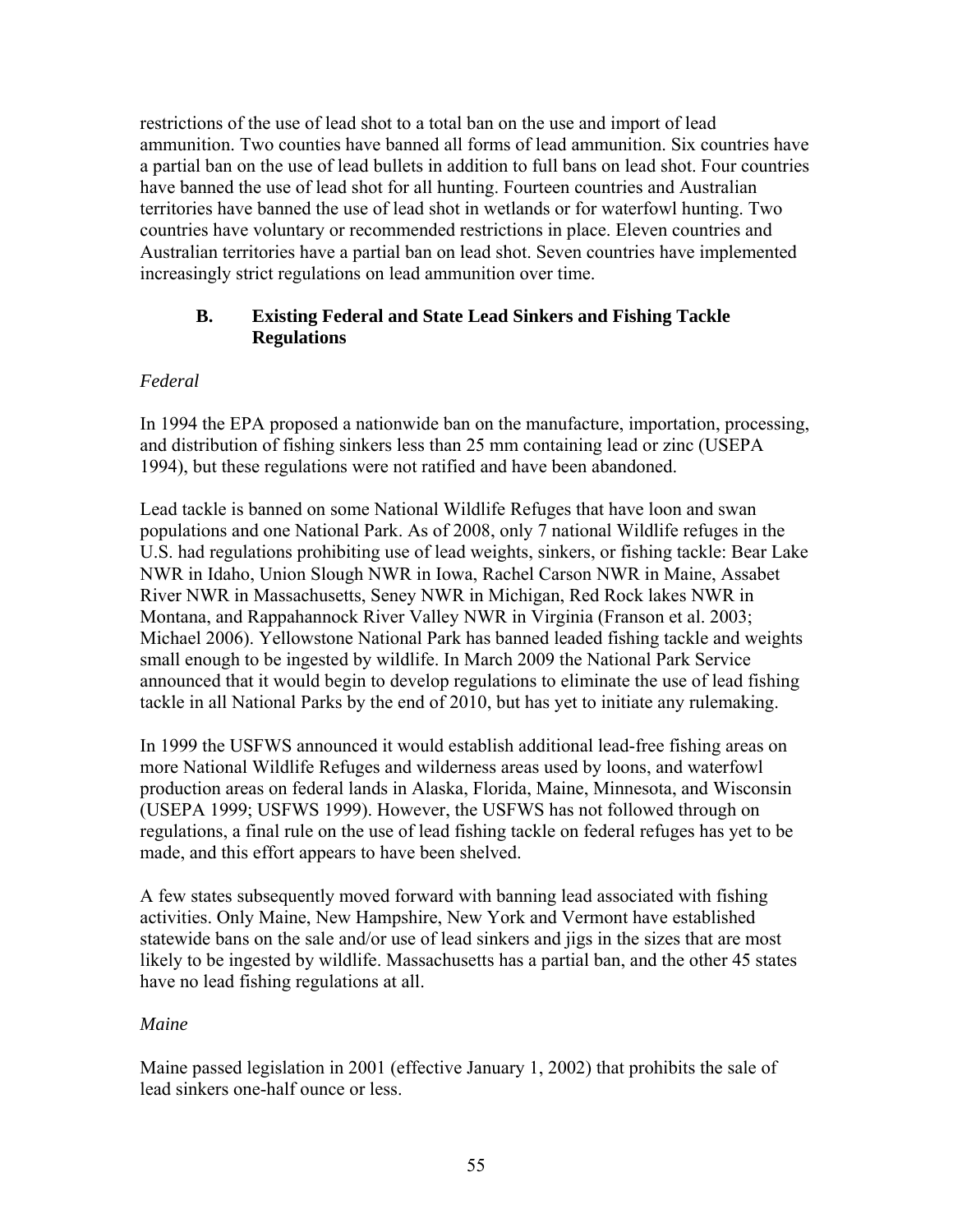#### *Massachusetts*

Massachusetts prohibits the use of lead sinkers for fishing in certain reservoirs visited by loons - the Quabbin and Wachusett Reservoirs.

#### *New Hampshire*

New Hampshire became the first state to ban the use of lead sinkers. Legislation passed in 1998 (effective in 2000) prohibits the use of lead sinkers up to one ounce and lead jigs up to one inch in length, in lakes and ponds in the state. This legislation was later expanded in 2006 to include all waters of the state.

#### *New York*

New York in 2004 prohibited the sale of lead fishing sinkers (including "split shot") weighing one-half ounce or less.

#### *Vermont*

Vermont passed legislation prohibiting the use (effective January 1, 2007) and sale (effective January 1, 2006) of lead fishing sinkers weighing one-half ounce or less.

#### *International*

Restrictions on the sale and use of lead fishing sinkers and jigs are in place in Canada, Denmark, and Great Britain. In 1997, Canada amended its Wildlife Area Regulations to prohibit possession of any lead sinker or jig weighing less than 50 grams while fishing in any National Wildlife Area where sport fishing is allowed, and also amended the National Parks Fishing Regulations to prohibit the possession and use of lead sinkers or jigs while fishing in national parks. Great Britain banned the use of lead sinkers weighing less than one ounce in 1987, due to the harm lead was causing swans, diving birds, and wading birds, and after determining that voluntary efforts were ineffective. Reported cases of lead poisoning in swans from the River Thames in England dropped from a peak of 107 in 1984 to 25 in 1988, one year after the ban on sale of lead fishing weights (Sears and Hunt 1991).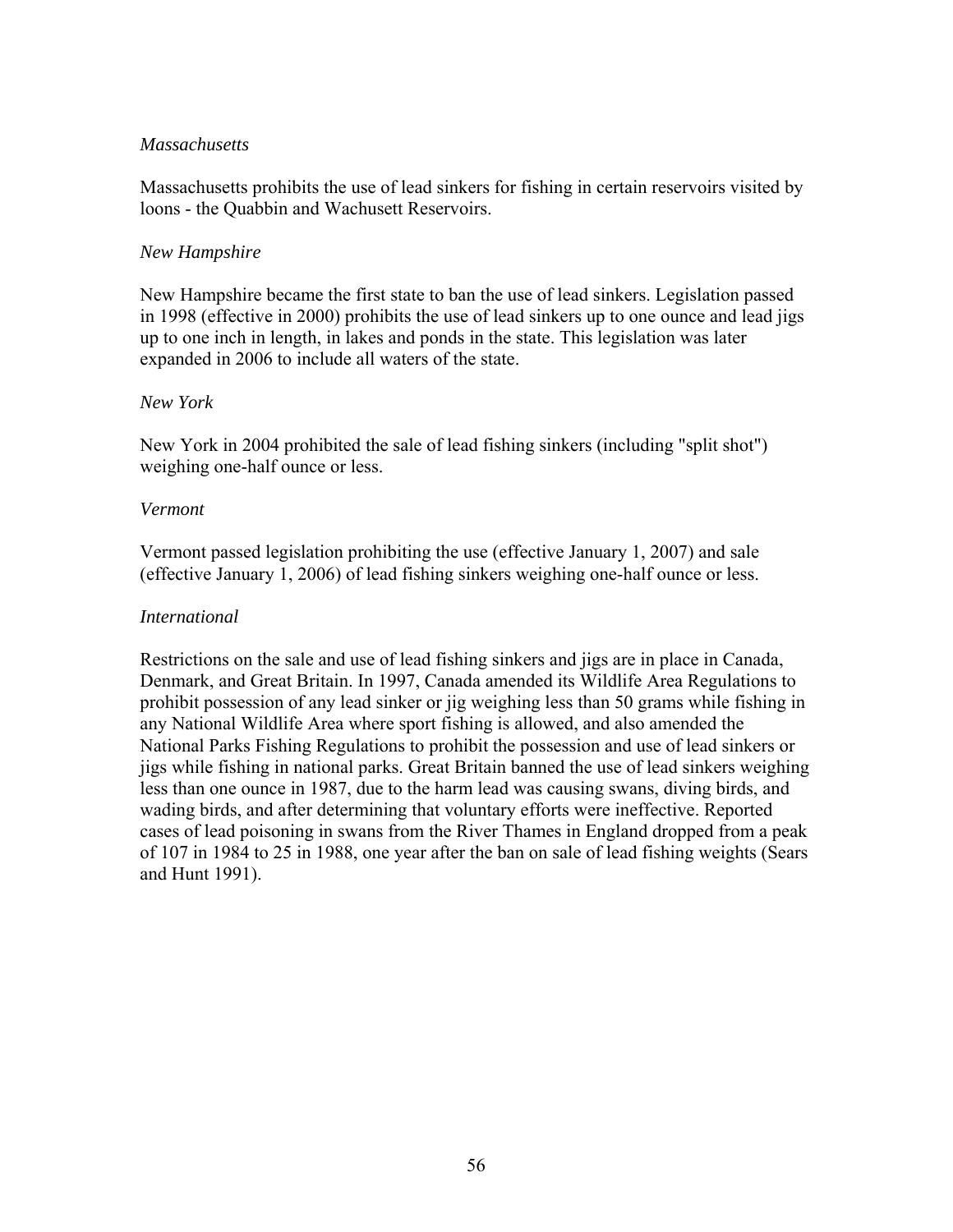# **V. AUTHORITY TO ACT**

In adopting the Toxic Substances Contro1 Act, Congress declared its policy that (1) "adequate data should be developed with respect to the effect of chemical substances and mixtures on health and the environment" and (2) "adequate authority should exist to regulate chemical substances and mixtures which present an unreasonable risk of injury to health or the environment."

To promulgate a rule under TSCA section 2605(a), the EPA must find there is a "reasonable basis to conclude" that activities involving a chemical substance "presents or will present an unreasonable risk to health or the environment." Factual certainty of the magnitude of risk to health and environment is not required; the EPA may base its decision not only on known facts, but also on scientific theories, projections and extrapolations from available data, and modeling using reasonable assumptions (59 Fed. Reg. 11122, 11138, citing H.R. Rep. No. 1341,  $94^{\text{th}}$  Cong., 2d Sess. 32 (1976)).

In its determination that a risk is "unreasonable," the EPA must weigh the risks to be reduced by the Act regulation and the consequences of such regulation. Section 6(c) of TSCA outlines four basic considerations to be weighed: A) the effects of the chemical on health and the magnitude of human exposure, B) the effects of the chemical on the environment and the magnitude of environmental exposure, C) the benefits of the chemical for various uses and the ability of substitutes for such uses, and D) the reasonably ascertainable economic consequences of the rule, after consideration of the effect on the national economy, small business, technological innovation, the environment, and public health  $(15 \text{ U.S.C. } § 2605(c)(1))$ .

The EPA must consider whether the risk to be addressed by regulation may be prevented or reduced to a sufficient extent under other federal laws (15 U.S.C. § 2608(a)(1)(A)). The purpose of this provision is to avoid overlap and duplication between the Act and other federal laws. The EPA has determined that other federal laws do not sufficiently prevent or reduce the risk posed by lead and that "some activities, the regulation of which could protect [health and environment] (e.g., regulation of the manufacture, processing, and distribution in commerce of chemical substances) are clearly within the purview of [the] EPA" (15 U.S.C. § 2608(a)(1)(A), at 11137-38).

In the 1994 proposal to ban lead sinkers, the EPA preliminarily determined that other laws were, in fact, insufficient to reduce the unreasonable risk of harm to health and environment (59 Fed. Reg. 11122). The EPA recognized that, in the area of wildlife protection, there was some overlap between the statutory authorities administered by the Department of the Interior and the EPA, but that "some activities, the regulation of which could protect wildlife (e.g., regulation of the manufacture, processing, and distribution in commerce of chemical substances), are clearly within the purview of the EPA" (59 Fed. Reg. 11122).

Currently, there are some limited and inconsistent regulations regarding lead ammunition and fishing tackle in some states and on some National Wildlife Refuges and National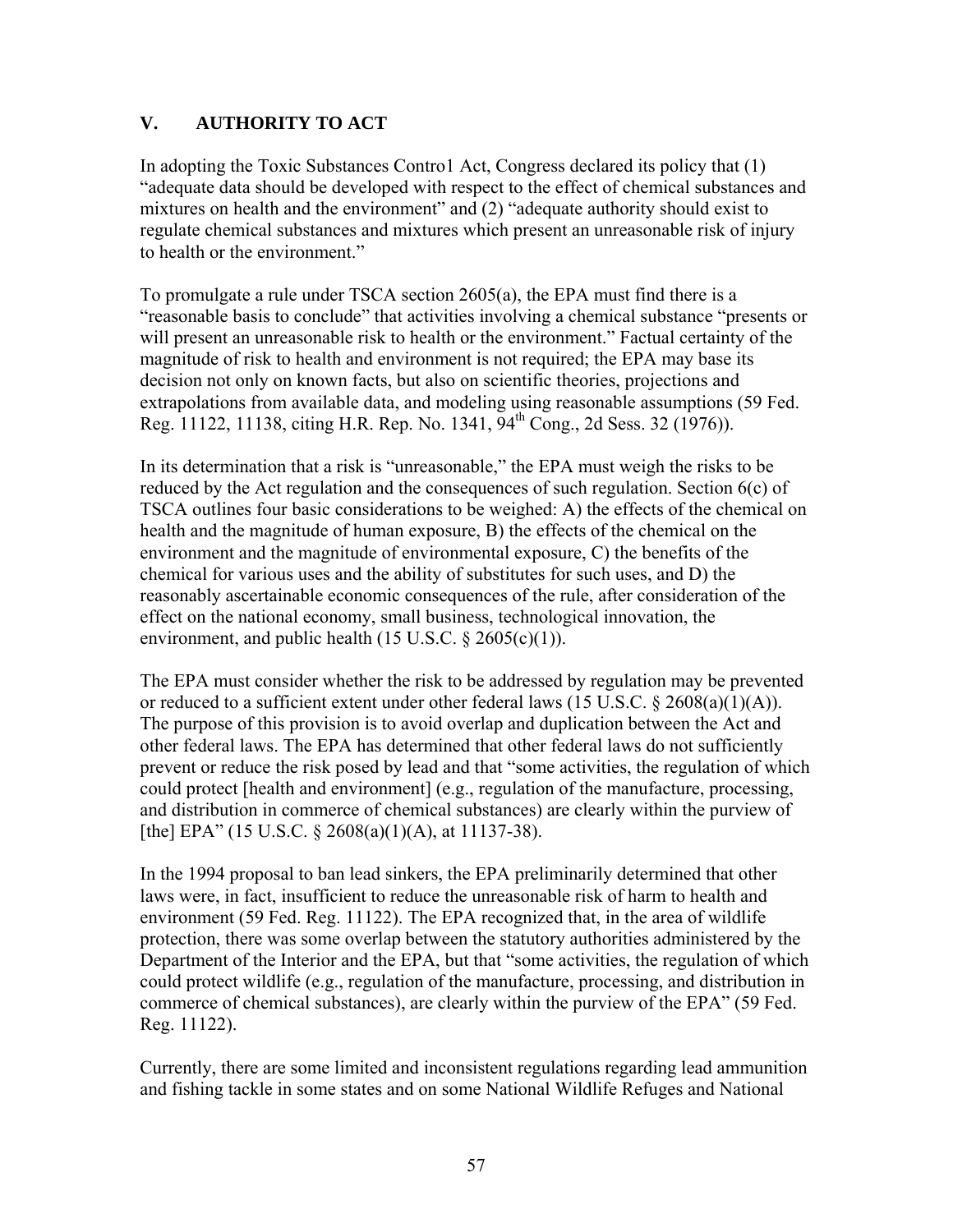Parks. While these measures are a good start to eliminating the risk of lead exposure to wildlife and humans, and demonstrate that regulation of lead is possible and substitute ammunition and tackle are available for fishing and hunting activities, they are no substitute for comprehensive, sweeping regulation of lead shot, bullets, and sinkers by the EPA.

# **A. Authority to Regulate Lead Shot and Bullets**

Lead used in shot, bullets and sinkers is a "chemical substance" falling within the scope of the Act (15 U.S.C.  $\S$  2602(2)(A)).<sup>1</sup> Although certain substances are excluded from the definition of "chemical substances," these exclusions do not apply to lead shot or bullets (15 U.S.C. § 2602(B)). Section 2602(B)(v) excludes from Act regulation "any article the sale of which is subject to the tax imposed by section 4181 of the Internal Revenue Code of 1986." Section 4181 of the Internal Revenue Code taxes firearms, shells, and cartridges (26 U.S.C. § 4181). However, shot and bullets are not subject to this tax. In fact, a 1968 Revenue Ruling states, "The manufacturers excise tax imposed upon sales of shells and cartridges by section 4181 of the Internal Revenue Code of 1954 *does not apply* to sales of separate parts of ammunition such as cartridge cases, primers, bullets, and powder" (Rev. Rul. 68-463, 1968-2 C.B. 507 (emphasis added)). This ruling has been confirmed by subsequent administrative decisions (See, for example, Fed. Tax Coordinator ¶ W-2911(2d.)). Because shot and bullets, as separate parts of ammunition, are not taxed under section 4181 of the Internal Revenue Code, the section  $2602(B)(v)$ exception of TSCA does not apply. Thus, lead shot and bullets are properly classified as "chemical substances" subject to TSCA regulation.

# **B. Authority to Regulate Lead Sinkers and Fishing Tackle**

The EPA expressed its authority to regulate lead sinkers under the Toxic Substances Control Act in 1994 by proposing a ban on lead sinkers (USEPA 1994). The EPA proposed a rule under section 6(a) of TSCA to prohibit the manufacturing, processing, and distribution in commerce in the United States, of certain smaller size fishing sinkers containing lead and zinc, and mixed with other substances, including those made of brass, due to unreasonable risk of injury to human health or the environment. This proposal was issued in response to a citizens' petition to require that the sale of lead fishing sinkers be accompanied by a label or notice that such products are toxic to wildlife. The EPA recognized the risk that lead sinkers presented to wildlife, and recognized that a labeling requirement would not go far enough to reduce this risk.

To date, the rule has not been finalized. In 2005 EPA issued a proposal to withdraw the proposed rule, but to date has not done so (see 70 Fed. Reg. 27625). It is possible that the "Common Sense in Fishing Regulations Act," introduced to the Senate in 1995, prompted the EPA to hold-off on a final rulemaking as it directed the EPA not to issue the ban on

 $\overline{a}$ 

<sup>&</sup>lt;sup>1</sup> "Except as provided in subparagraph  $(B)$ , the term "chemical substance" means any organic or inorganic substance of a particular molecular identity, including (i) any combination of such substances occurring in whole or in part as a result of a chemical reaction or occurring in nature and (ii) any element or uncombined radical."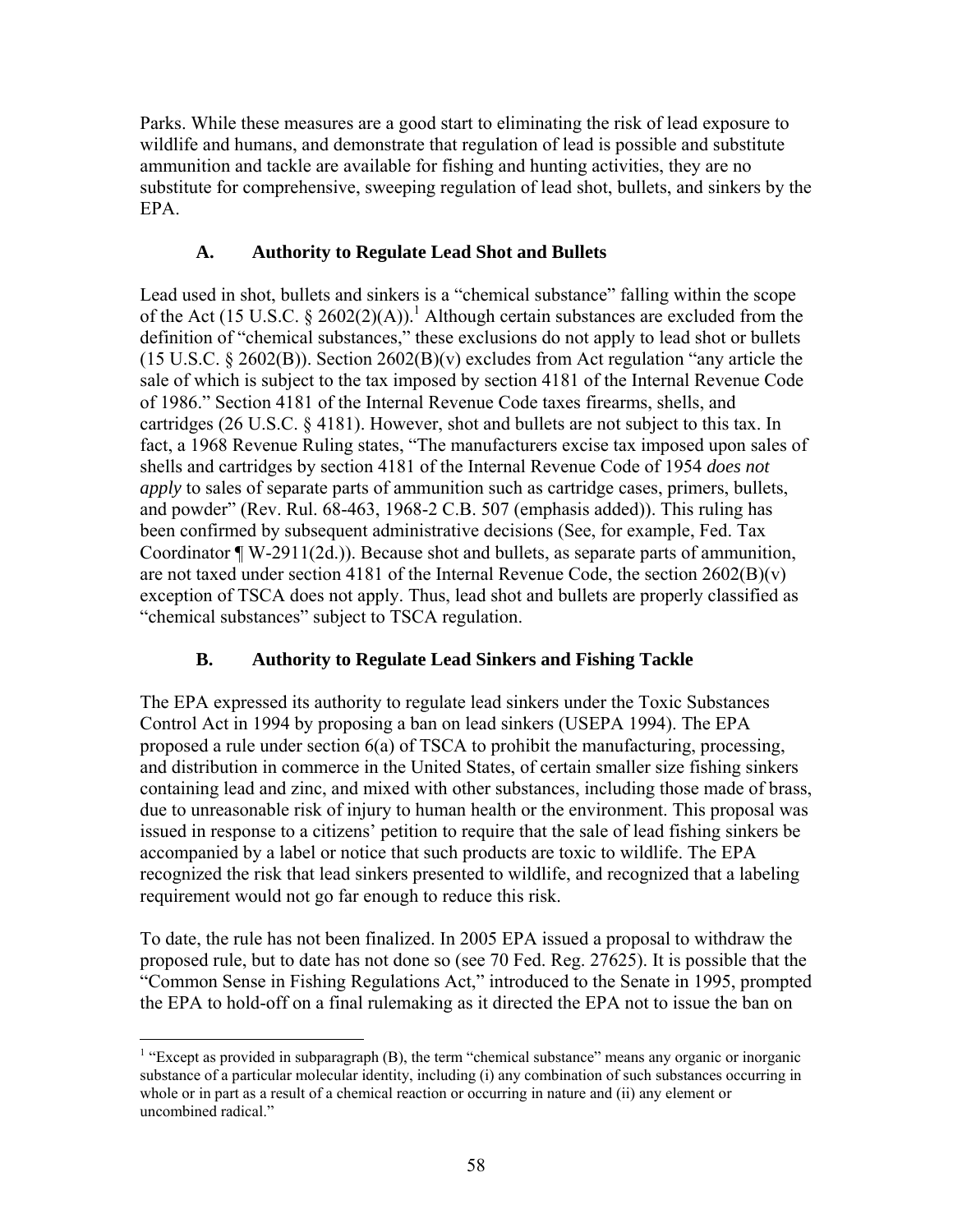lead sinkers (Sen. 505, 104<sup>th</sup> Cong. (March 6, 1995)). When introducing the bill, Senator Harkin declared that the proposed ban was nothing more than "government regulation run amok" and that the risks presented by lead sinkers were not unreasonable (Sen. 505, 104<sup>th</sup>) Cong. (March 6, 1995), Senator Harkin, Statements on Introduced Bills and Joint Resolutions). However, the bill was never passed and EPA has still not acted to ban lead sinkers.

# **VI. DESCRIPTION OF FEDERAL REGULATIONS REQUESTED**

Petitioners request that the EPA issue a proposed rule under section 6(a) of TSCA to prohibit the manufacturing, processing, and distribution in commerce in the United States of lead ammunition (including bullets and shotgun pellets) and lead fishing tackle (including sinkers, jig heads, weights, and all other fishing tackle).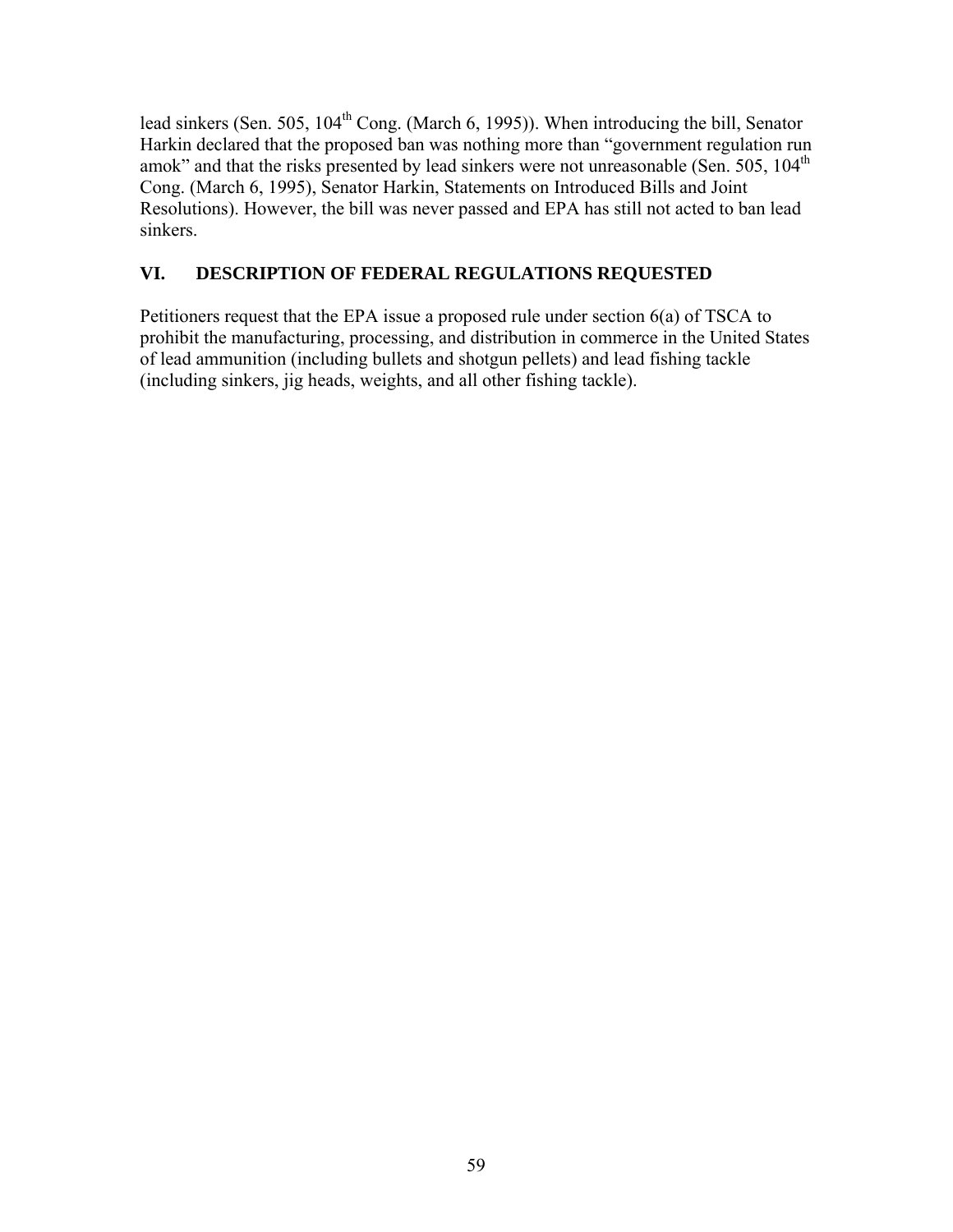### **VII. CONCLUSION**

This petition has set forth the facts establishing the indisputable toxicity of lead hunting bullets and shotgun pellets and lead fishing gear to wildlife and to humans. The scientific literature on the sources, quantities, and pathways of exposure of lead in the environment from hunting, shooting sports, and fishing is comprehensive and conclusive, as is information on the toxic effects and health risk of lead ammunition and fishing tackle on wildlife and humans. The banning of lead ammunition for hunting in wetlands has greatly reduced the massive former mortalities of waterfowl and correspondingly reduced lead consumption by predators and scavengers of waterfowl, such as bald eagles, as well as humans. However, other uses of lead ammunition have continued unabated, causing unnecessary widespread incidental mortality of many bird and mammal species.

Lead-based bullets fragment on impact, distributing toxic lead particles widely throughout carcasses, and making it impossible for scavenging animals or humans to avoid ingesting lead along with meat. Normal butchering processes do not remove this lead. This health risk potentially affects large numbers of people, particularly hunters and their families and in areas where wild game is a significant part of the diet. Lead has been shown to affect adults and children at far lower concentrations in body tissues than formerly thought, and at lower concentrations than current regulations acknowledge.

Many species of wildlife ingest spent lead shot pellets or lead fishing weights, while others ingest lead fragments from the carcasses and gut piles of shot animals on which they feed. More than 130 species of wildlife are affected by lead from these sources in this way, and in some species thousands or tens of thousands of individuals die from lead ingestion every year in North America. For most species there has been no assessment of the effect of lead-caused mortality on population levels. However, population level effects have been shown in well-studied species such as the California condor, bald eagle, trumpeter swan, sandhill crane, and spectacled eider.

The widespread poisoning of many species of wildlife requires a response from the EPA to regulate and enforce a ban on lead ammunition and lead fishing tackle. This petition presents strong evidence that lead shot, bullets and sinkers pose an unreasonable risk to health and the environment and that this risk cannot be prevented through action under other federal laws. In evaluating unreasonable risk the EPA must consider: A) the effects of the chemical on health and the magnitude of human exposure; B) the effects of the chemical on the environment and the magnitude of environmental exposure; C) the benefits of the chemical for various uses and the ability of substitutes for such uses; and D) the reasonably ascertainable economic consequences of the rule, after consideration of the effect on the national economy, small business, technological innovation, the environment, and public health (15 U.S.C.  $\S$  2605(c)(1)). Regulation under section 2605 of the Toxic Substances Control Act requires only "a reasonable basis to conclude" that a risk is unreasonable. Scientific theories, projections of trends from currently available data, modeling using reasonable assumptions, and extrapolations from limited data may help to establish risk (H.R. Rep. No. 1341,  $94<sup>th</sup>$  Cong., 2d Sess. 32 (1976)). The data presented in the petition supports the conclusion that the risk is such that lead shot,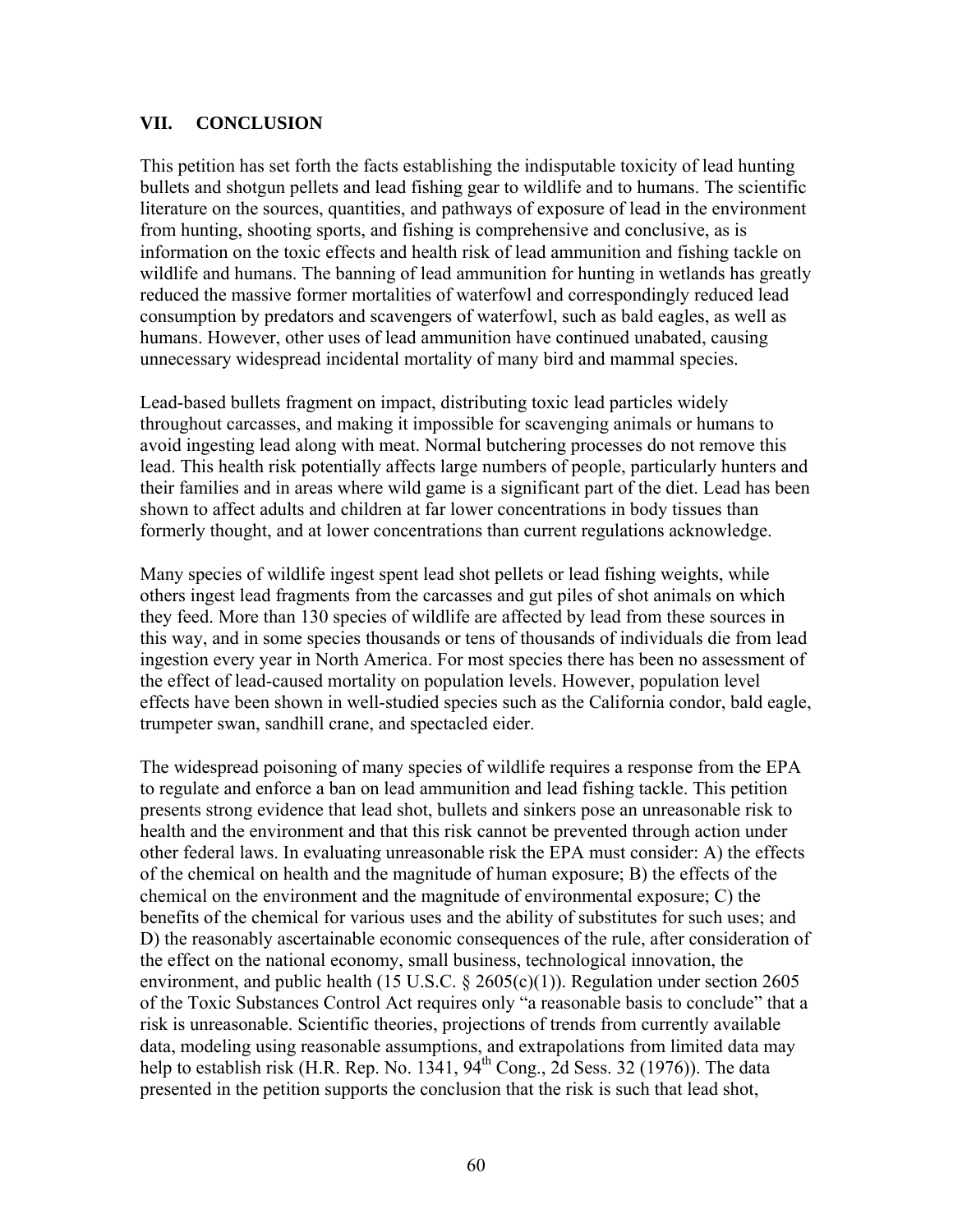bullets and sinkers should be banned under the Act. The recent granting of a Section 21 petition to ban lead wheel-balancing weights is further evidence that the EPA is aware of the environmental hazards of lead. This petition demonstrates that commercially available alternatives to hunting projectiles and fishing gear are, or can be made, available to replace lead-containing sporting equipment currently on the market.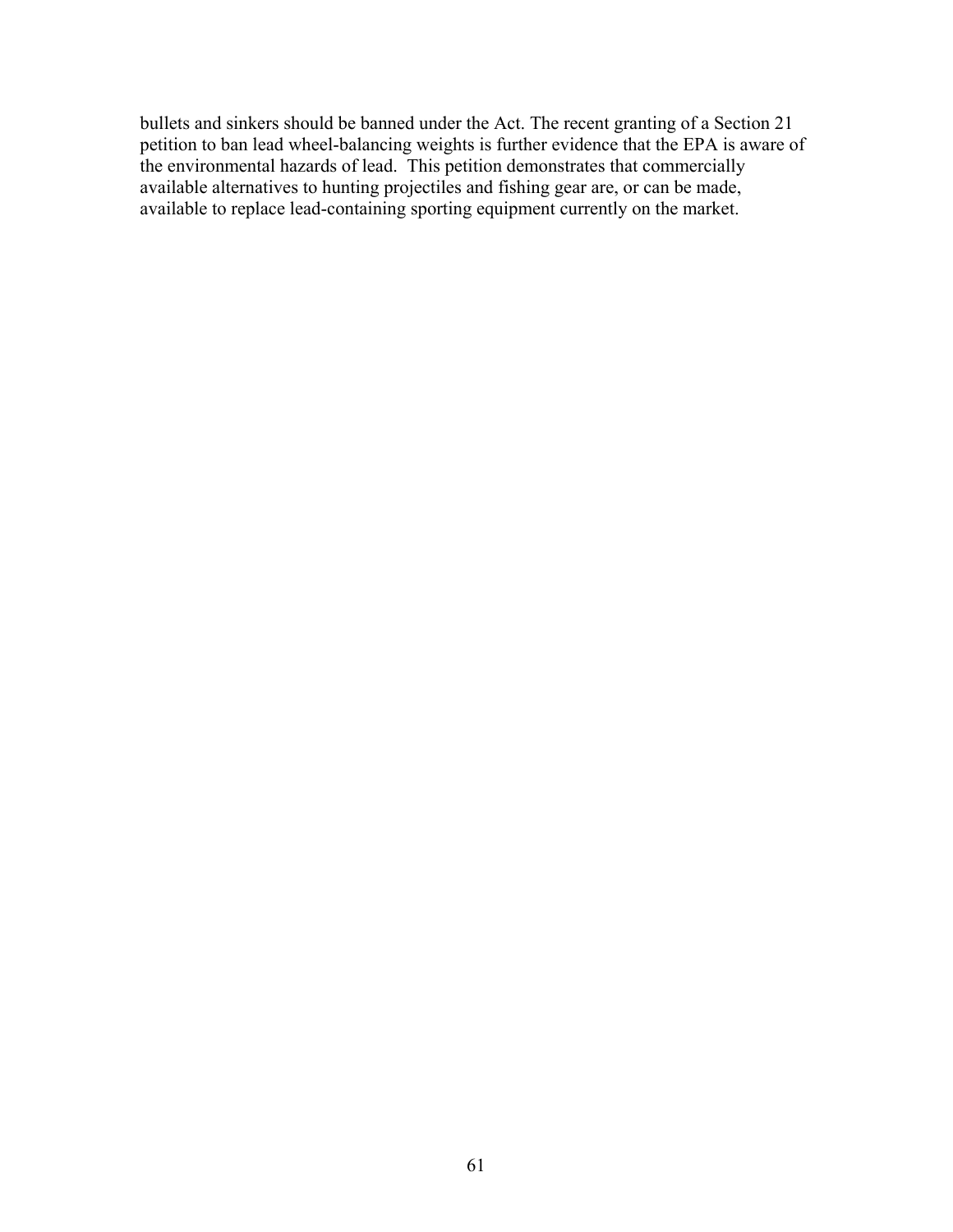#### **VIII. REFERENCES**

Adler, F.E.W. 1944. Chemical analyses of organs from lead-poisoned Canada geese. Journal of Wildlife Management 8(1):83-85.

African-Eurasian Water Bird Agreement (AEMA). 2002. Special Edition: Lead poisoning in waterbirds through the ingestion of spent lead shot. AEMA Newsletter, Special Issue #1. 28 pp.

Agency for Toxic Substances and Disease Registry (ATSDR). 2007. Toxicological Profile for Pb. http://www.atsdr.cdc.gov/substances/toxsubstance.asp?toxid=22

Akoshegyi, I. 1997. Lead poisoning of pheasants caused by lead shots. Magyar Allatorvasok Lapja 119(6):328-336.

Ancora, S., N. Bianchi, C. Leonzio, and A. Renzoni. 2008. Heavy metals in flamingos (*Phoenicopterus ruber*) from Italian wetlands: The problem of ingestion of lead shot. Environmental Research. In press.

Anderson, W.L. 1975. Lead poisoning in waterfowl at Rice Lake, Illinois. Journal of Wildlife Management 39:264-270.

Anderson, W.L., and S. P. Havera. 1985. Blood lead, protoporphyrin, and ingested shot for detecting lead poisoning in waterfowl. Wildlife Society Bulletin 13(1):26- 31.

Anderson, W.L. and S.P. Havera. 1989. Lead poisoning in Illinois waterfowl (1977- 1988) and implementation of nontoxic shot regulations. Illinois Natural History Survey Biological Notes 133.

Anderson, W.L., S.P. Havera, and B.W. Zercher. 2000. Ingestion of Lead and Non-Toxic Shotgun Pellets by Ducks in the Mississippi Flyway. Journal of Wildlife Management 64:848-857.

ANZECC (Australian and New Zealand Environment and Conservation Council). 1994. Report to the Australian and New Zealand Environment and Conservation Council on alternative shot to lead in hunting. Prepared by NSW National Parks and Wildlife Service, April. 32 pp.

Arizona Game and Fish Department (AGFD). Non-Lead Brochure. Available at www.azgfd.gov/pdfs/w\_c/condors/nonlead\_brochure.pdf.

Arizona Game and Fish Department (AGFD). What the Experts Say About Non-Lead Bullets. Available at http://condorinfo.org/What\_the\_Experts\_Say.pdf.

Artmann, J.W. and E.M. Martin. 1975. Incidence of ingested lead shot in sora rails. Journal of Wildlife Management 39(3):514-519.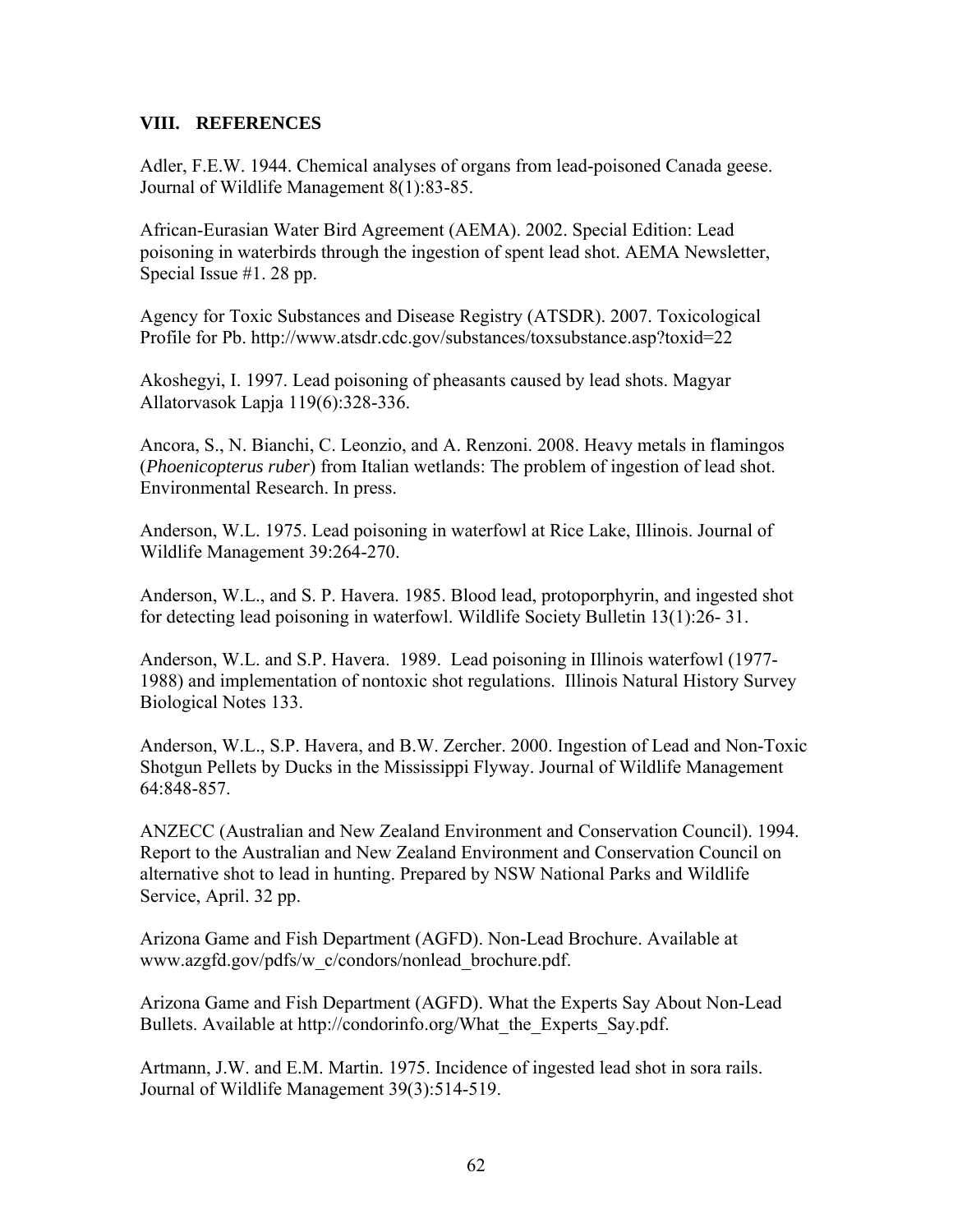Avery, D., and R.T. Watson. 2009a. Distribution of Venison to Humanitarian Organizations in the USA and Canada. *In* R. T. Watson, M. Fuller, M. Pokras, and W. G. Hunt (Eds.). Ingestion of Lead from Spent Ammunition: Implications for Wildlife and Humans. The Peregrine Fund, Boise, Idaho, USA.

Avery, D., and R.T. Watson. 2009b. Regulation of lead-based ammunition around the world. *In* R. T. Watson, M. Fuller, M. Pokras, and W. G. Hunt (Eds.). Ingestion of Lead from Spent Ammunition: Implications for Wildlife and Humans. The Peregrine Fund, Boise, Idaho, USA.

Bagchi, D. and H.G. Preuss. 2005. Effects of Acute and Chronic Oval Exposure of Lead on Blood Pressure and Bone Mineral Density in Rats. *Journal of Inorganic Biochemistry 99:1155-1164*.

Bagley, G.E. and L.N. Locke. 1967. The occurrence of lead in tissues of wild birds. Bulletin of Environmental Contamination and Toxicology 2:297-305.

Baksi, S.N. and A.D. Kenny. 1978. Effect of Lead Ingestion on Vitamin D3 Metabolism in Japanese Quail, *Res. Commun. Chem. Path. Pharmacol. 21, 375-378*.

Bates, F.Y., D.M. Barnes, and J.M. Higbee. 1968. Lead Toxicosis in Mallard Ducks. *Bull. Wildl. Dis. Assoc. 4:116-125*.

Battaglia, A., S. Ghidini, G. Campanini, and R. Spaggiari. 2005. Heavy metal contamination in little owl (*Athene noctua*) and common buzzard (*Buteo buteo*) from northern Italy. Ecotoxicology and Environmental Safety 60(1):61-66.

Baxter, G.S., C. Melzer, D. Byrne, D. Fielder, and R. Loutit. 1998. The prevalence of spent lead shot in wetland sediments and ingested by wild ducks in coastal Queensland. The Sunbird 28(2):21-25.

Beaven, L. 2004. Army reconsiders green bullets in light of new studies. *Army Times*, August 2, 2004.

Beck, N. 1997. Lead shot ingestion by the common snipe (*Gallinago gallinago*) and the jacky snipe (*Lymnocryptes minimus*) in northwestern France. Gibier Faune Sauvage (France):65-70.

Bedrosian, B., and D. Craighead. 2009. Blood lead levels of Bald and Golden Eagles sampled during and after hunting seasons in the Greater Yellowstone Ecosystem. Extended abstract *in* R. T. Watson, M. Fuller, M. Pokras, and W. G. Hunt (Eds.). Ingestion of Lead from Spent Ammunition: Implications for Wildlife and Humans. The Peregrine Fund, Boise, Idaho, USA.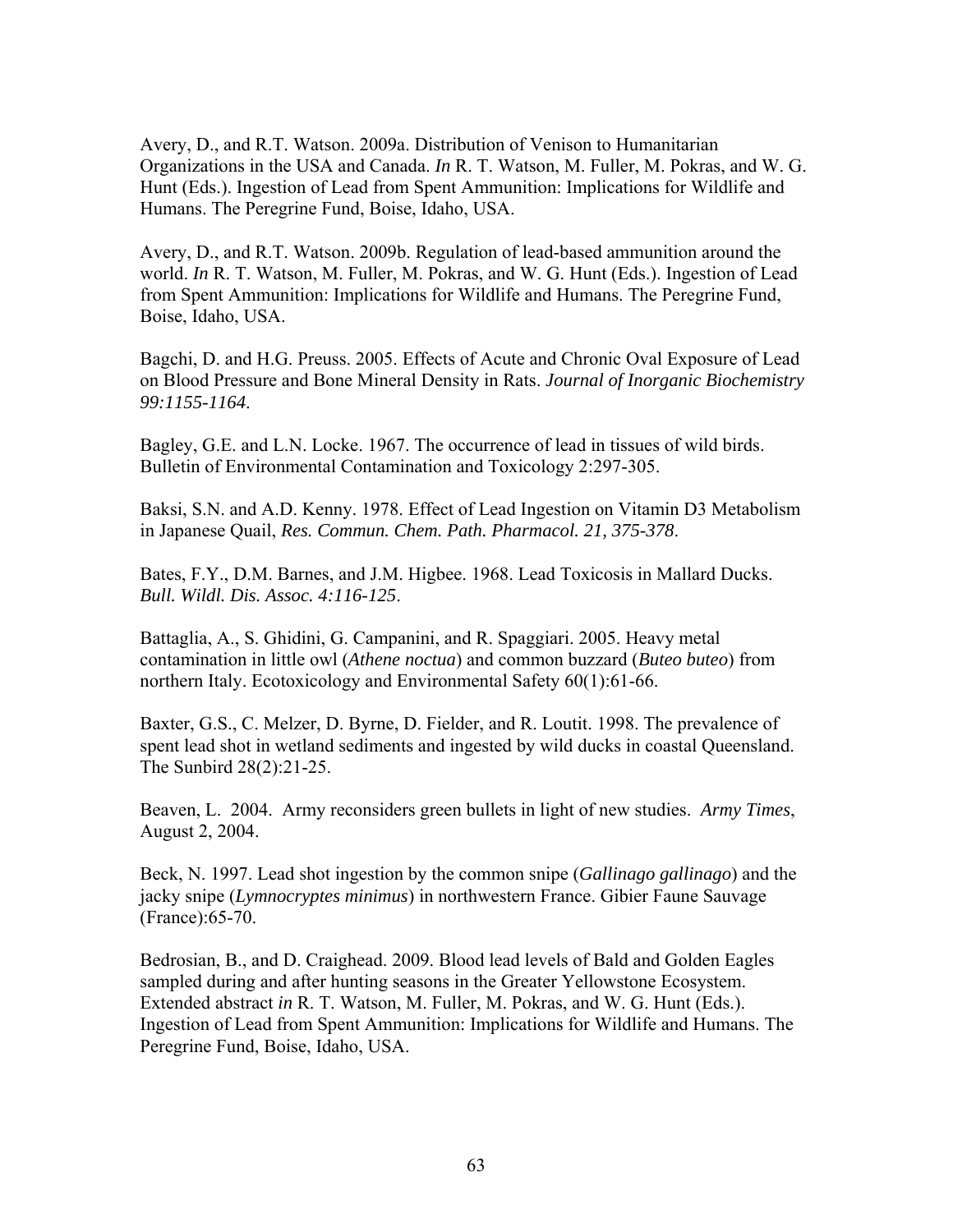Beintema, N.H. 2001. Lead Poisoning in Waterbirds. International Update Report 2000. Wetlands International Wageningen. www.unep-aewa.org

Beintema, N. (compiler). 2004. Non-toxic shot: A path towards sustainable use of the waterbird resource. African- Eurasian Waterbird Agreement, Technical series No. 3. Accessed Feb. 8, 2007. Available online: http://www.unepaewa.org/publications/technical\_series/ts3\_non-toxic\_shot\_english.pdf

Bell, D.V., N. Odin, and E. Torres. 1985. Accumulation of Angling Litter at Game and Coarse Fisheries in South Wales. U.K. Biological Conservation 34:369-379.

Bellrose, F.C. 1959. Lead Poisoning as a Mortality Factor in Waterfowl Populations. *Ill. Nat. Hist. Surv. Bull. 27:2335-288*.

Bengtson, F.L. 1984. Studies of lead toxicity in Bald eagles at the Lac Qui Parle Wildlife Refuge. Master's thesis. University of Minnesota. 106 pp.

Best, T.L., T.E. Garrison, and C.G. Schmidt. 1992. Ingestion of lead pellets by scaled quail (*Callieppla squamata*) and northern bobwhite (*Colinus virginianus*) in southeastern New Mexico. Texas Journal of Science 44:99-107.

Best, T.L., T.E. Garrison, and C.G. Schmitt. 1992. Availability and Ingestion of Lead Shot by Mourning Doves (*Zenaida macroura*) in Southeastern New Mexico. The Southwestern naturalist 37:287-292.

Beyer, W.N., J.W. Spann, L. Sileo, and J.C. Franson. 1988. Lead Poisoning in Six Captive Avian Species. *Arch. Environ. Contam. Toxicol. 17:121-130*.

Beyer, W.N., J.C. Franson, L.N. Locke, R.K. Stroud, and L. Sileo. 1998. Retrospective study of the diagnostic criteria in a lead-poisoning survey of waterfowl. Archives of Environmental Contamination and Toxicology 35(3):506-512.

Bihrle, C. 1999. Testing new ground - Steel shot study finds facts for pheasant hunters. North Dakota Outdoors Magazine, September-October 1999:1-7.

Bingham, R.J., R.T. Larsen, J.A. Bissonette, and J.T. Flinders. 2009. Causes and consequences of ingested lead pellets in Chukars. Extended abstract *in* R. T. Watson, M. Fuller, M. Pokras, and W. G. Hunt (Eds.). Ingestion of Lead from Spent Ammunition: Implications for Wildlife and Humans. The Peregrine Fund, Boise, Idaho, USA.

Birkhead, M. 1982. Causes of Mortality in the Mute Swan *Cygnos olor* on the River Thames. Journal of Zoology 198:15-25.

Birkhead, M. and C. Perrins. 1985. The Breeding Biology of Mute Swan *Cygnus olor* on the River Thames With Special Reference to Lead Poisoning. Biological Conservation 32:1-11.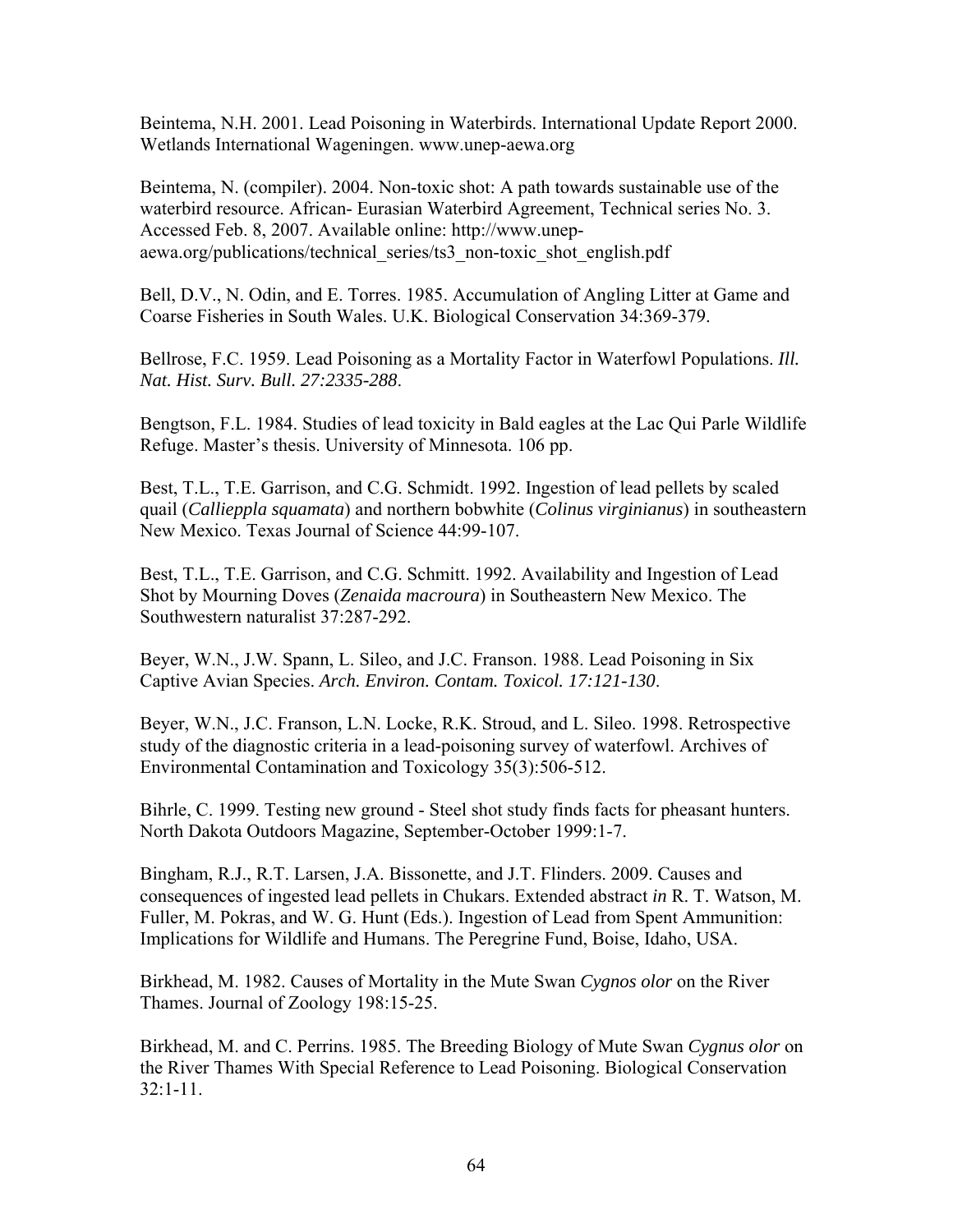Bjerregaard, P., P. Johansen, G. Mulvad, H.S. Pedersen, and J.C. Hansen. 2004. Lead sources in human diet in Greenland. Environmental Health Perspectives 112(15):1496- 1498.

Bjorn, H., N. Gyrd-Hansen, and I. Kraul. 1982. Birdshooting lead pellets and grazing cattle. Bulletin of Environmental Contamination and Toxicology 29:174-176.

Blus, L.J., R.K. Stroud, B. Reiswig, and T. McEneaney. 1989. Lead Poisoning and Other Mortality Factors in Trumpeter Swans. Environmental Toxicology and Chemistry 8:263- 271.

Blus, L.J., C.J. Henry, D.J. Hoffman, and R.A. Grove. 1991. Lead Toxicosis in Tundra Swans Near a Mining and Smelting Complex in Northern Idaho. *Arch. Environ. Contam. Toxicol. 21:549-555*.

Blus, L.J. 1994. A review of lead poisoning in swans. Comparative Biochemistry and Physiology, Part C 108(3):259-267.

Blus, L.J.,C.J. Henry, D.J. Hoffman, and R.A. Grove. 1995. Persistence of High Lead Concentrations and Associated Effects in Tundra Swans Captured Near a Mining and Smelting Complex in Northern Idaho. *Ecotoxicology (8)2: 125-132*.

Borkowski, R. 1997. Lead Poisoning and Internal Perforations in a Snapping Turtle (*Chelydra serpentina*) Due to Fishing Gear Ingestion. Journal of Zoo and Wildlife Medicine 28:109-113.

Bowles, J.H. 1908. Lead poisoning in ducks. Auk 25(3):312-313.

Braun, J.M., R.S. Kahn, T. Froelich, P. Auinger, and B. Lamphear. 2006. Exposures to Environmental Toxicants and Attention Deficit Hyperactivity Disorder in U.S. Children. Environmental Health Perspectives 114;1904-1909.

Brown, C.S., J.Luebbert, D. Mulcahy, J. Schamber, and D.H. Rosenberg. 2006. Blood lead levels of wild Steller's eiders (*Polysticta stelleri*) and black scoters (*Melanitta nigra*) in Alaska using a portable blood lead analyzer. Journal of Zoo and Wildlife Medicine 37(3):361-365.

Brownlee, W.C., K. Brown, and L.A. Johnson. 1985. Steel vs. lead shot: a ten-year evaluation on Murphree Wildlife Management Area. Unpublished mimeo. Texas Parks and Wildlife Federal Aid Project W-106-R. 12 pp.

Bruell, R., N.P. Nikolaidis, and R.P. Long. 1999. Evaluation of Remedial Alternatives of Lead From Shooting Range Soil. Environmental Engineering Science 16:403-414.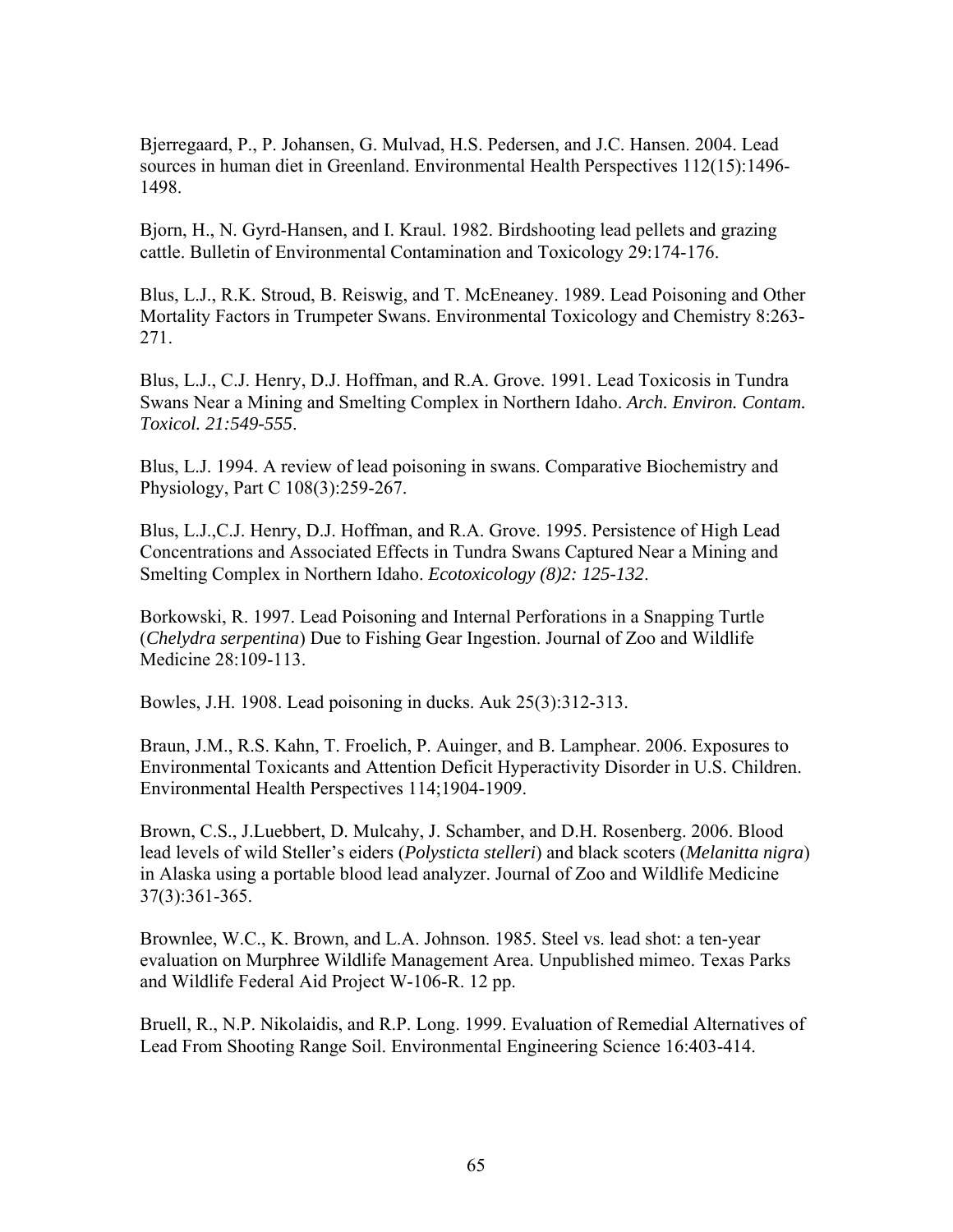Buerger, T.T., R.E. Mirarchi and M.E. Lisano.1983. Lead shot ingestion in a sample of Alabama mourning doves. Journal of Alaska Academy of Science 54:119.

Buerger, T. 1984. Effect of lead shot ingestion on captive mourning dove survivability and reproduction. M.S. thesis. Auburn University, Auburn, Alabama. 39 pp.

Buerger, T., R.E. Mirarchi, and M.E. Lisano. 1986. Effects of lead shot ingestion on captive mourning dove survivability and reproduction. Journal of Wildlife Management  $50(1):1-8.$ 

Burger, J., R.A. Kennamer, I.L. Brisbin, and M. Gochfeld. 1997. Metal levels in Mourning doves from South Carolina: Potential hazards to doves and hunters. Environmental Research 75(2):173-186.

Burger, J., R.A. Kennamer, I.L. Brisbin, and M. Gochfeld. 1998. A risk assessment for consumers of mourning doves. Risk Analysis 18(5):563-573.

Burger, J. and M. Gochfeld. 2000. Metals in Albatross Feathers From Midway Atoll: Influence of Species, Age, and Nest Location. *Environ. Res. 82(3): 207-21*.

Butler, D. A. 1990. The incidence of lead shot ingestion by waterfowl in Ireland. Irish Naturalists' Journal Belfast 309-131.

Butler, D.A. 2005. Incidence of lead shot ingestion in red-legged partridges (*Alectoris rufa*) in Great Britain. Veterinary Record: Journal of the British Veterinary Association 157(21):661.

Butler, D.A., R.B. Sage, R.A.H. Draycott, J.P. Carroll, and D. Pottis. 2005. Lead exposure in ring-necked pheasants on shooting estates in Great Britain. Wildlife Society Bulletin 33(2):583-589.

Cade, T.J. 2007. Exposure of California condors to lead from spent ammunition. Journal of Wildlife Management 71(1):2125-2133.

Calle, P.P., D.F. Kowalczyk, F.J. Delin, and F.E. Hartman. 1982. Effect of hunters' switch from lead to steel shot on potential for oral lead poisoning in ducks. Journal of American Veterinary Medical Association 181(11):1299-1301.

Calvert, H.S. 1876. Pheasants poisoned by swallowing shot. The Field 47:189.

Campbell, H. 1950. Quail picking up lead shot. Journal of Wildlife Management 14:243- 244.

Camus, A.C., M.M. Mitchell, J.F. Williams, and P.L.H. Jowett. 1998. Elevated Lead Levels in Farmed American Alligators *Alligator mississippiensis* Consuming *Myocastor*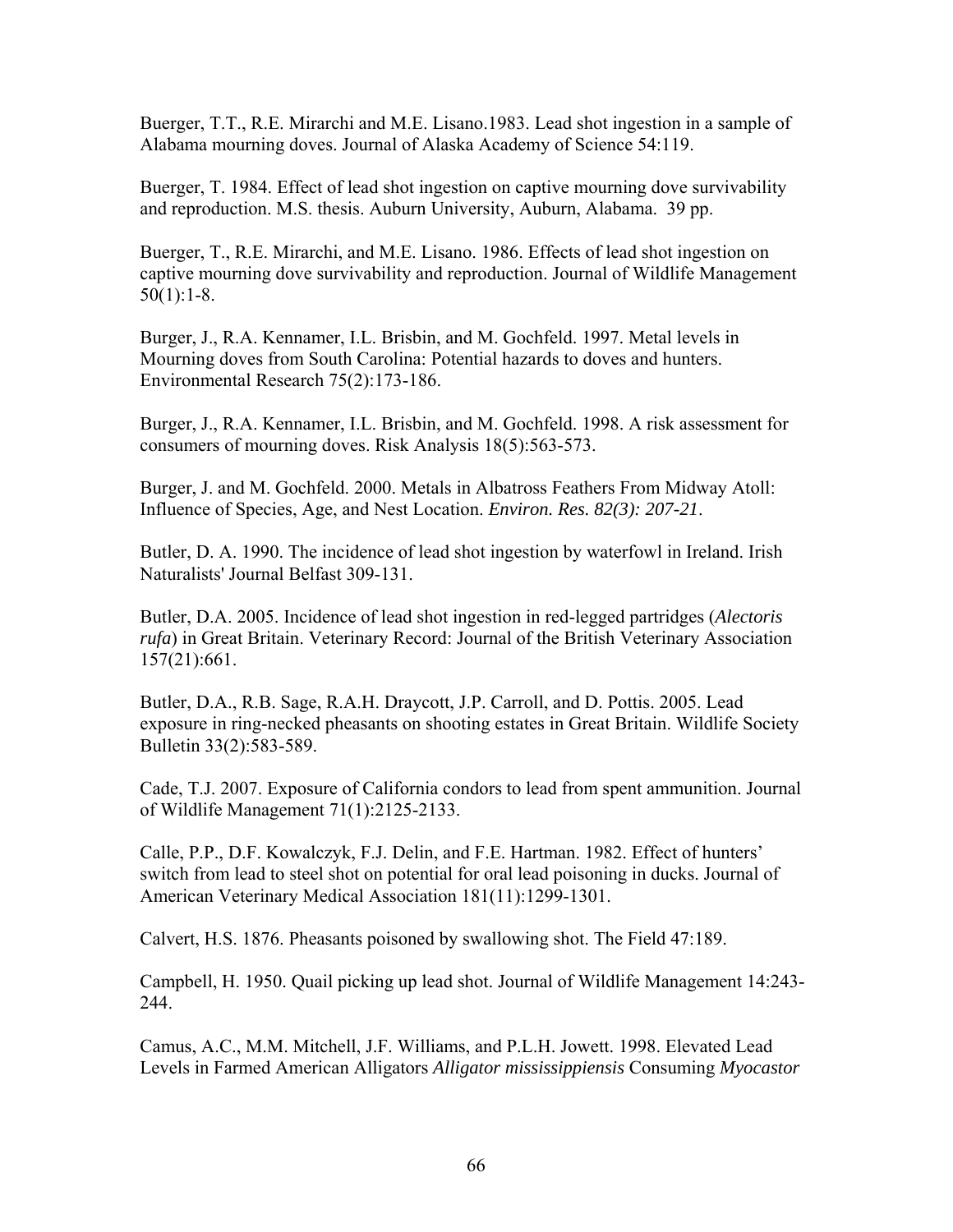*coypus* Meat Contaminated by Lead Bullets. Journal of World Aquaculture Society 29:370-376.

Canfield, R. L., C.R. Henderson, Jr., D.A. Cory-Slechta, C. Cox, T.A. Jusko, B.P. Lanphear. 2003. Intellectual Impairment in Children with Blood Lead Concentrations Below 10 micrograms Per Deciliter. *New England Journal of Medicine* 348:1517-26.

Cantarow, H.O. and M. Trumper. 1944. Lead poisoning. Williams and Wilkins Co. Baltimore.

Cao, X., L.Q. Ma, M. Chen, D.W. Hardison, and W.G. Harris. 2003. Lead Transformation and Distribution in the Soils of Shooting Ranges in Florida, USA. Science of the Total Environment 307:179-189.

Cao, X., L.Q. Ma, M. Chen, D.W. Hardison, and W.G. Harris. 2003. Weathering of Lead Bullets and Their Environmental Effects at Outdoor Shooting Ranges. Journal of Environmental Quality 32:526-534.

Carey, L.S. 1977. Lead shot appendicitis in northern native people. Journal of Canadian Association of Radiology 28:171-174.

Carlisle, J.C., K.C. Dowling, D.M. Siegel, and G.V. Alexeeff. 2009. A blood lead benchmark for assessing risks from childhood lead exposure. J Environ Sci Health A Tox Hazard Subst Environ Eng. 2009 Oct;44(12):1200-8.

Carpenter, J.W., O.H. Pattee, S.H. Fritts, B.A. Rattner, S.N. Wiemeyerr, J.A. Royle, and M.R. Smith. 2003. Experimental Lead Poisoning in Turkey Vultures (*Cathartes aura*). *J. Wildl. Dis. 39(1):96-104*.

Carrington, M.E. and R.E. Mirarchi. 1989. Effects of lead shot ingestion on free-ranging mourning doves. Bulletin of Environmental Contamination and Toxicology 14:89-95.

Case, D.J. and Associates. 2006. Non-toxic shot regulation inventory of the United States and Canada. D.J. Case and Associates, Mishawaka, IN. 29 pp.

Castrale, J.S. 1989. Availability of spent lead shot in fields managed for mourning dove hunting. Wildlife Society Bulletin 17:184-189.

Cheatum, E.L., and D. Benson. 1945. Effects of lead poisoning on reproduction of mallard drakes. Journal of Wildlife Management 9(1):26-29.

Chen, M., S. Daroub, L.Q. Ma, W.G. Harris, and X. Cao. 2002. Characterization of Lead in Soils of a Rifle/Pistol Range in Central Florida, USA. Soil and Sediment Contamination 111:1-17.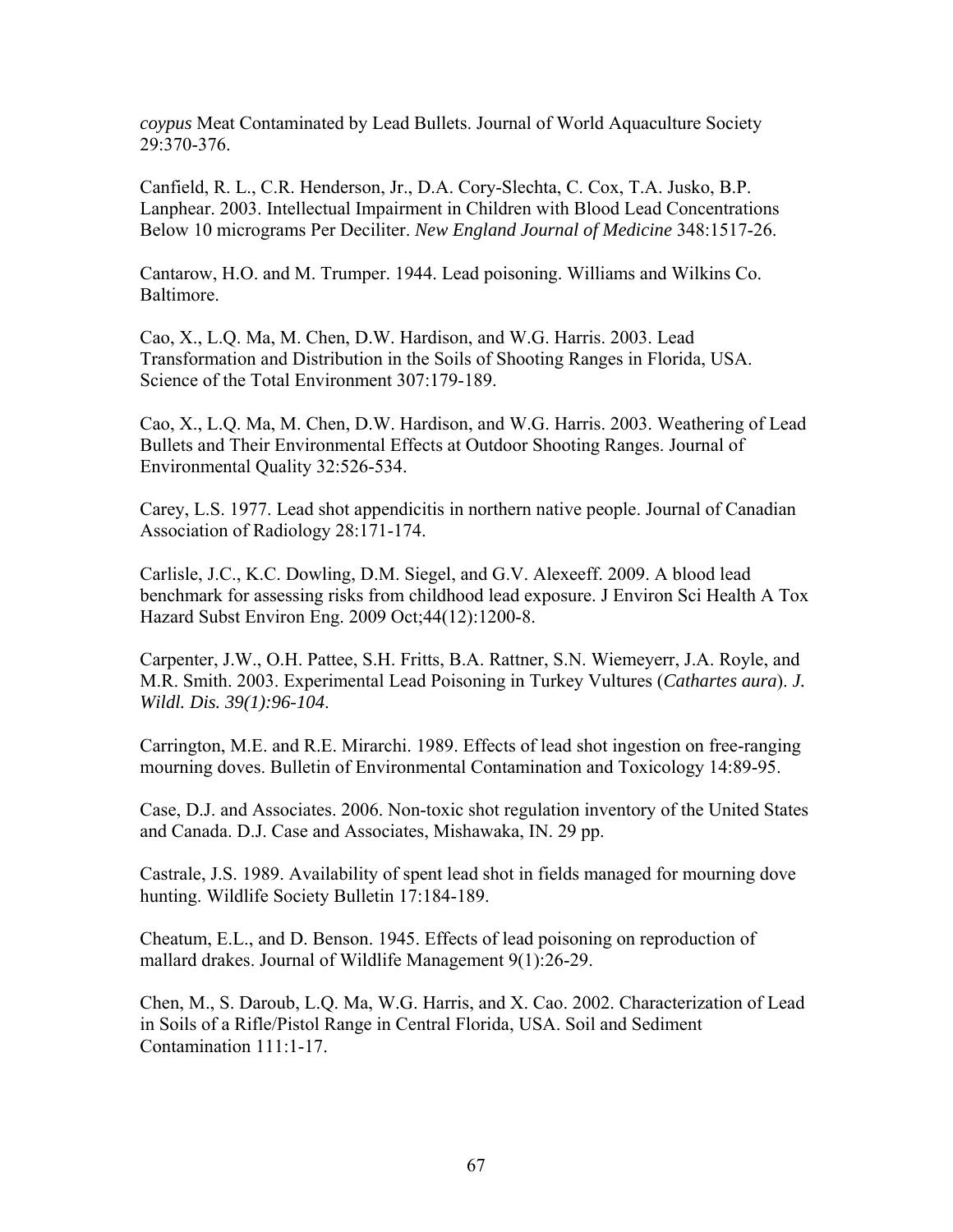Chesley, J., P. Reinthal, C. Parish, K. Sullivan, and R. Sieg. 2009. Evidence for the source of lead contamination within the California Condor. Abstract *in* R.T. Watson, M. Fuller, M. Pokras, and W.G. Hunt (Eds.). Ingestion of Lead from Spent Ammunition: Implications for Wildlife and Humans. The Peregrine Fund, Boise, Idaho, USA.

Chiba, A., N. Shibuya, and R. Honma. 1999. Description of a Lead-poisoned Middendorff's Bean Goose, *Anser fabalis middendorffii*, Found at Fukushima-gata, Niigata Prefecture, Japan. Japanese Journal of Ornithology 47:87-96.

Chisolm, J.J., Jr. 1971. Lead poisoning. Scientific American 224(2):15-23.

Chisholm, J.J. 1988. Blood Lead Levels and Indoor Target Practice. Journal of the American Medical Association 259:1385.

Church, M.E., Gwiazda, R., Risebrough, R.W., Sorenson, K., Chamberlain, C.P., Farry, S., Heinrich, W., Rideout, B.A., and Smith, D.R. 2006. Ammunition is the principal source of lead accumulated by California condors re-introduced to the wild. Environmental Science and Technology 40(19):6143-6150.

Church, M.E., Gwiazda, R., Risebrough, R.W., Sorenson, K., Chamberlain, C.P., Farry, S., Heinrich, W., Rideout, B.A., and Smith, D.R. 2008. Response on "Ammunition is the principal source of lead accumulated by California condors re-introduced to the wild". Environmental Science and Technology, Web release date: 1/31/2008. Available online: http://pubs.acs.org/cgi-bin/abstract.cgi/esthag/asap/abs/es702174r.html

Church, M., K. Rosenthal, D. R. Smith, K. Parmentier, K. Aron, and D. Hoag. 2009. Blood chemistry values of California Condors exposed to lead. Abstract *in* R. T. Watson, M. Fuller, M. Pokras, and W. G. Hunt (Eds.). Ingestion of Lead from Spent Ammunition: Implications for Wildlife and Humans. The Peregrine Fund, Boise, Idaho, USA.

Clark, A.J. and A.M. Scheuhammer. 2003. Lead Poisoning in Upland-Foraging Birds of Prey in Canada. *Ecotoxicology 12(1-4):23-30*.

Clausen, B., K. Haarbo, and C. Wolstrup. 1981. Lead pellets in Danish cattle. Nordisk Veterinary Medicine 33:65-70.

Clausen, B., and C. Wolstrup. 1979. Lead poisoning in game from Denmark. Denmark Review of Game Biology 11:1-22.

CNN. 2009. Should Hunters Switch to 'Green' Bullets?

Coburn, D.R., D.W. Metzler, and R. Treichler. 1951. A study of absorption and retention of lead in wild waterfowl in relation to clinical evidence of lead poisoning. Journal of Wildlife Management 15(2):186-192.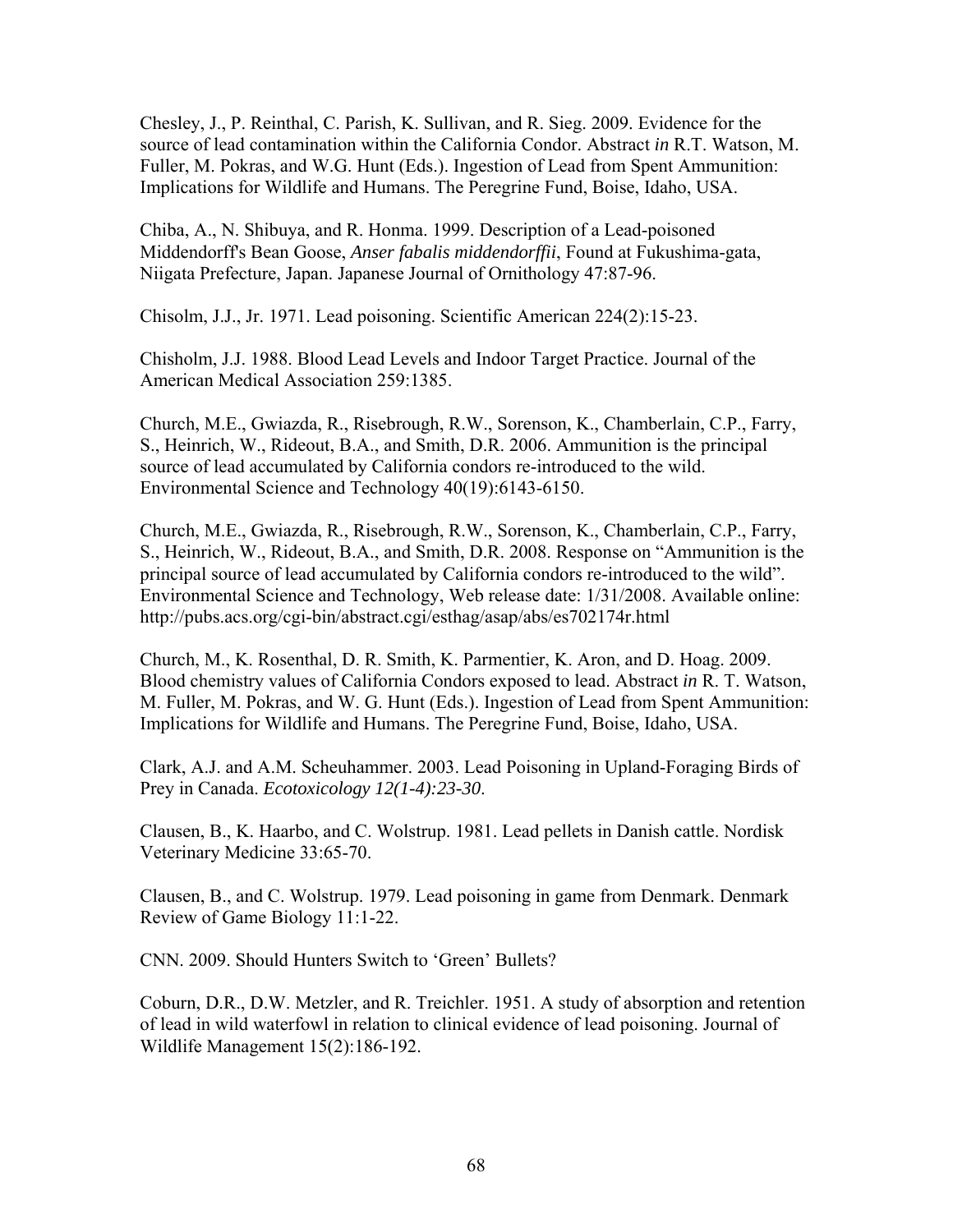Cornatzer, W.E., E.F. Fogarty, and E.W. Cornatzer. 2009. Qualitative and quantitative detection of lead bullet fragments in random venison packages donated to the Community Action Food Centers of North Dakota, 2007. *In* R. T. Watson, M. Fuller, M. Pokras, and W. G. Hunt (Eds.). Ingestion of Lead from Spent Ammunition: Implications for Wildlife and Humans. The Peregrine Fund, Boise, Idaho, USA.

Cornicelli, L. and M. Grund. 2009. Examining Variability Associated With Bullet Fragmentation and Deposition in White-Tailed Deer and Domestic Sheep: Preliminary Results. Minnesota Department of Natural Resources.

Craig, J.R., D. Edwards, J.D. Rimstidt, P.F. Scanlon, Y.K. Collins, O. Schabenberger, and J.B. Birch. 2002. Lead Distribution on a Public Shotgun Range. Environmental Geology 41:873-882.

Craig, J.R., J.D. Rimstidt, C.A. Bonnaffon, T.K. Collins, and P.F. Scalon. 1999. Surface Water Transport of Lead at a Shooting Range. Bulletin of Environmental Contamination and Toxicology 63:312-319.

Craig, T.H., J.W. Connelly, E.H. Craig, and T.L. Parker. 1990. Lead concentrations in Golden and Bald eagles. Wilson Bulletin 102(1):130-133.

Craighead, D. and B. Bedrosian. 2008. Blood lead levels of Common ravens with access to big-game offal. Journal of Wildlife Management 72(1):240-245.

Craighead, D. and B. Bedrosian. 2009. A relationship between blood lead levels of Common Ravens and the hunting season in the southern Yellowstone Ecosystem. *In* R. T. Watson, M. Fuller, M. Pokras, and W. G. Hunt (Eds.). Ingestion of Lead from Spent Ammunition: Implications for Wildlife and Humans. The Peregrine Fund, Boise, Idaho, USA.

Cryer, M.J., J. Corbett, and M.D. Winterbotham. 1987. The Deposition of Hazardous Litter by Anglers at Coastal and Inland Fisheries in South Wales. Journal of Environmental Management 25:125-135.

Custer, T.W., and B.L. Mulhern. 1983. Heavy metal residues in pre-fledgling blackcrowned night-herons from three Atlantic Coast colonies. Bulletin of Environmental Contamination and Toxicology 30:178-185.

Custer, T.W., J.C. Franson, and O.H. Pattee. 1984. Tissue Lead Distribution and Hematologic Effects in American Kestrels (*Falco sparverius*) Fed Biologically Incorporated Lead. *J. Wildlife Dis. 20, 39-43*.

Daoust, P.-Y., G. Conboy, S. McBurney, and N. Burgess. 1998. Interactive Mortality Factors in Common Loons From Maritime Canada. Journal of Wildlife Diseases 34:524- 531.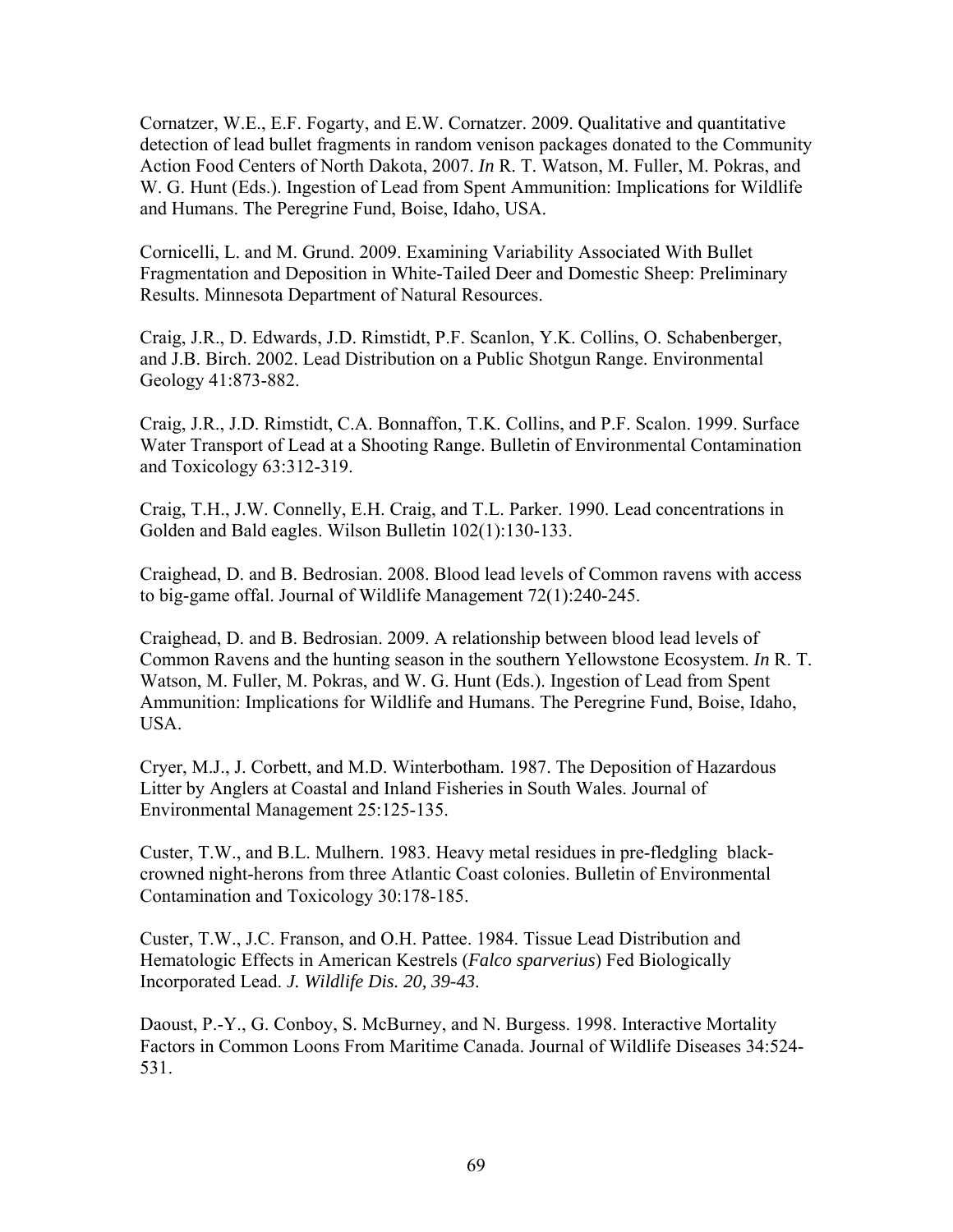Damron, B.L., and H.R. Wilson. 1975. Lead toxicity of bobwhite quail. Bulletin Environmental Contamination Toxicology 14:489-496.

Darling, C.T.R. and V.G. Thomas. 2003. The Distribution of Outdoor Shooting Ranges in Ontario and the Potential for Lead Pollution of Soil and Water. Science of the Total Environment 313:235-243.

Darling, C.T.R. and V.G. Thomas. 2005. Lead bioaccumulation in earthworms, *Lumbricus terrestris*, from exposure to lead compounds of differing solubility. Science of the Total Environment 346(1-3):70-80.

Daury, R.W., F.E. Schwab, and M.C. Bateman. 1994. Prevalence of ingested lead shot in American black duck (*Anas rubripes*) and ring-necked duck (*Aythya collaris*) gizzards from Nova Scotia and Prince Edward Island. Canadian Field-Naturalist 108(1):26-30.

Decker, R.A., A.M. McDermid, and J.W. Prideaux. 1979. Lead poisoning in two captive king vultures. Journal of American Veterinary Medial Association 175:1009.

Degernes, L., S. Heilman, M. Trogdon, M. Jordan, M. Davison, D. Kraege, M. Correa, and P. Cowen. 2006. Epidemiologic Investigation of lead Poisoning in Trumpeter and Tundra Swans in Western Washington State, USA, 2000-2002. Journal of Wildlife Diseases 42:345-358.

Delaney, S.J., J.D. Greenwood, and J. Kirby. 1992. The National Mute Swan Survey 1990. JNCC Report Number 74, Joint Nature Conservancy Council, Peterborough, UK.

DeLong, J. P. 2004. Effects of management practices on grassland birds: Golden Eagle. Northern Prairie Wildlife Research Center, Jamestown, ND. 22 pages.

Demayo, A., M.C. Taylor, K.W. Taylor, and P.V. Hodson. 1982. Toxic effects of lead and lead compounds on human health, aquatic life, wildlife, plants, and livestock. CRC Critical Reviews in Environmental Control 12(4):257-305.

DeMent, S.H., J.J. Chisolm, Jr., J.C. Barber, and J.D. Strandberg. 1986. Lead exposure in an "urban" Peregrine falcon and its avian prey. Journal of Wildlife Diseases 22(2):238- 244.

DeMent, S.H., J.J. Chisolm, Jr., M.A. Eckhaus and J.D. Strandberg. 1987. Toxic lead exposure in the urban rock dove. Journal Wildlife Diseases 23:273-278.

Dewaily, E., B. Levesque, J-F. Duchesnes, P. Dumas, A. Scheuhammer, C. Gariepy, M. Rhainds, J-F. Proulx. 2000. Lead shot as a source of lead poisoning in the Canadian Arctic. Epidemiology 11(4):146.

Dewailly E., P.Ayotte, and S. Bruneau. 2001. Exposure of the Inuit population of Nunavik (Arctic Quebec) to lead and mercury. *Arch. Environ. Health* 56:350-357.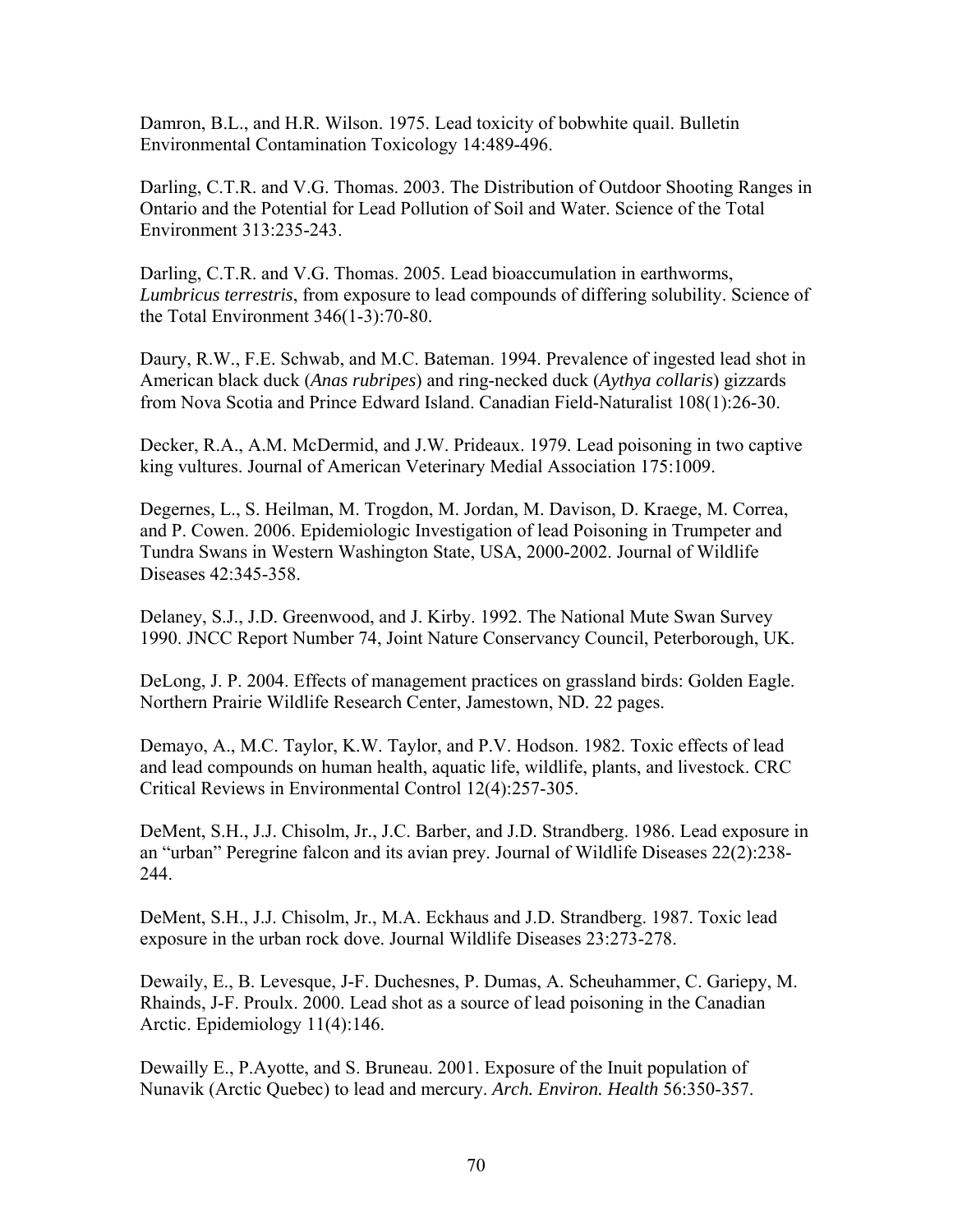Dieter, M.P. and M.T. Finley. 1978. Erythrocyte δ-Aminolevulinic Acid Dehydrates Activity in Mallard Ducks: Duration of Inhibition After Lead Shot Dosage. Journal of Wildlife Management 42:621-625.

Dilling, W.J. and C.W. Healey 1926. Influence of lead and the Metallic Ions of Copper, Zinc, Thorium, Beryllium and Thallium on the Germination of Frog's Spawn and on the Growth of Tadpoles. Annals of Applied Biology 13:177-188.

D.J. Case & Associates. 2006. Non-Toxic Shot Regulation Inventory of the Untied States and Canada. Report to the Ad Hoc Mourning Dove and Lead Toxicosis Working Group. Final Report, August 2006.

Domenech, R. and H. Langner. 2009. Blood-lead levels of fall migrant Golden Eagles in west-central Montana. Extended abstract *in* R. T. Watson, M. Fuller, M. Pokras, and W. G. Hunt (Eds.). Ingestion of Lead from Spent Ammunition: Implications for Wildlife and Humans. The Peregrine Fund, Boise, Idaho, USA.

Donázar, J.A., C.J. Palacios, L. Gangoso, O. Ceballos, M.J. Gonzalez, and F. Hiraldo. 2002. Conservation status and limiting factors in the endangered population of Egyptian vulture (*Neophron percnopterus*) in the Canary Islands. Biological Conservation 107(1):89-97.

Dorgelo, F. 1994. Alternatives for lead shot and fishing sinkers in the Netherlands. Issue Paper presented at the OECD Workshop on Lead Products and Uses, 12-15 September, Toronto, Ontario. 5 pp.

Driver, C. J, and R. J. Kendall. 1984. Lead shot ingestion in Waterfowl in Washington State, 1978-1979. Northwest Sci. 58:103-107.

Duerr, A.E. 1999. Abundance of Lost and Discarded Fishing Tackle and Implications for Waterbird Populations in the United States. Masters thesis. School of Renewable Natural Resources, University of Arizona, Tucson, Arizona.

Duerr, A.E. and S. DeStefano. 1999. Using a Metal Detector to Determine Lead Sinker Abundance in Waterbird Habitat. Wildlife Society Bulletin 27:952-958.

Edens, F.W. and J.D. Garlich. 1983. Lead-Induced Egg Production Decrease in Leghorn and Japene Quail Hens, *Poultry Sci. 62, 1757-1763*.

Eisele, T. 2008. Outdoors: Time to Get the Lead Out of All Hunting, Fishing. *Special to The Capital Times* 3/12/2008.

Eisler, R. 1988. Lead Hazards to Fish, Wildlife and Invertebrates: A Synoptic Review. *USFWS Biol. Rep. 8, 1-4*.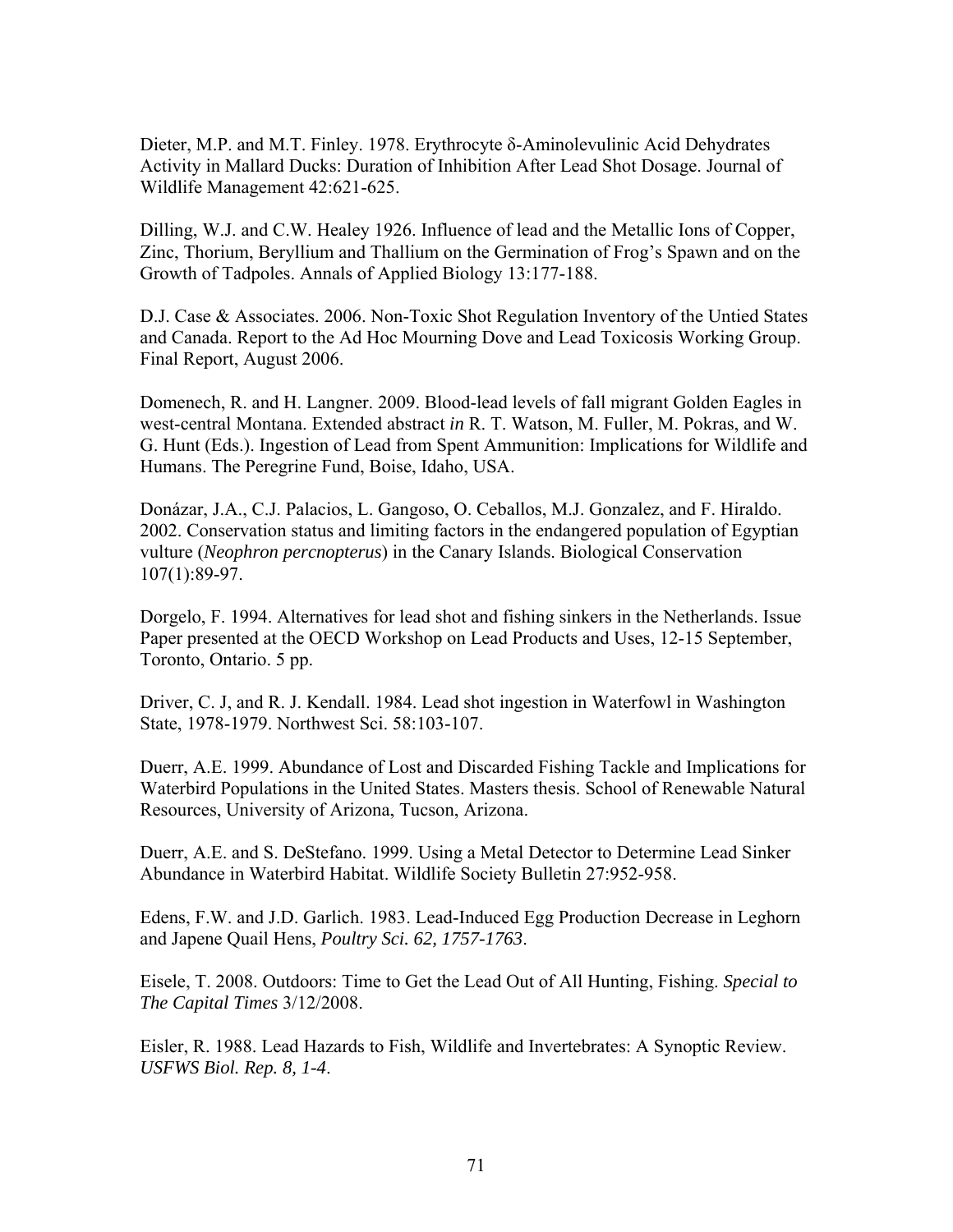Elder, W.H. 1954. The effect of lead poisoning on the fertility and fecundity of domestic mallard ducks. Journal of Wildlife Management 18(3):315-323.

Elliott, J.E., K.M. Langelier, A.M. Scheuhammer, P. H. Sinclair, and P. E. Whitehead. 1992. Incidence of lead poisoning in bald eagles and lead shot in waterfowl gizzards from British Columbia, 1988-91. Canadian Wildlife Service Program Note No. 200. 7 pp.

Engstad, J.E. 1932. Foreign bodies in the appendix. Minnesota Med. 15:603-6xx. Ensor, K.L., D.D. Helwig, and L.C. Wemmer. 1992. Mercury and Lead in Minnesota Common Loons (*Gavia immer*). Water Quality Division, Minnesota Pollution Control Agency, St. Paul, Minnesota. 32 pp.

Environment Canada. 1995. A review of the environmental impacts of lead shotshell ammunition and lead fishing weights in Canada. Canadian Wildlife Service. Occasional Paper No. 88. Hull, Quebec.

Erickson, D.W., and J.S. Lindsey. 1983. Lead and cadmium in muskrat and cattail tissues. Journal of Wildlife Management 47(2):550-555.

Erne, K., and K. Borg. 1969. Lead poisoning in Swedish wildlife. In: metals and ecology. Swedish Natural Science Council, Ecology Research Commissioners Bulletin 5:31-33.

Estabrooks, S.R. 1987. Ingested lead shot in Northern red-billed whistling ducks (*Dendrocygna autumnalis*) and northern pintails (*Anas acuta*) in Sinaloa, Mexico. Journal of Wildlife Diseases 23(1):169.

Ethier, A.L.M., B.M. Braune, A.M. Scheuhammer, D.E. Bond. 2007. Comparison of lead residues among avian bones. Environmental Pollution 145(3):915-919.

Evers, D.C. 2004. Status assessment and conservation plan for the Common Loon (Gavia immer) in North America. U.S. Fish and Wildlife Service, Hadley, MA.

Fawcett, D. and J. van Vessem. 1995. Lead poisoning in waterfowl: international update report 1995. JNCC Report, No. 252. Joint Nature Conservation Committee, Peterborough, UK.

Feierabend, J.S. 1983. Steel Shot and Lead Poisoning in Waterfowl. National Wildlife Federation Science and technical Series Number 8. 62 pp.

Fimreite, N. 1984. Effects of lead shot ingestion in willow grouse. Bulletin of Environmental Contamination and Toxicology 33(1):121-126.

Finkelstein, M.E., D. George, S. Scherbinski, R. Gwiazda, M. Johnson, J. Burnett, J. Brandt, S. Lawrey, A.P. Pessier, M. Clark, J. Wynne, J. Grantham, and D.R. Smith. 2010. Feather Lead Concentrations and <sup>207</sup>Pb/<sup>206</sup>Pb Ratios Reveal Lead Exposure History of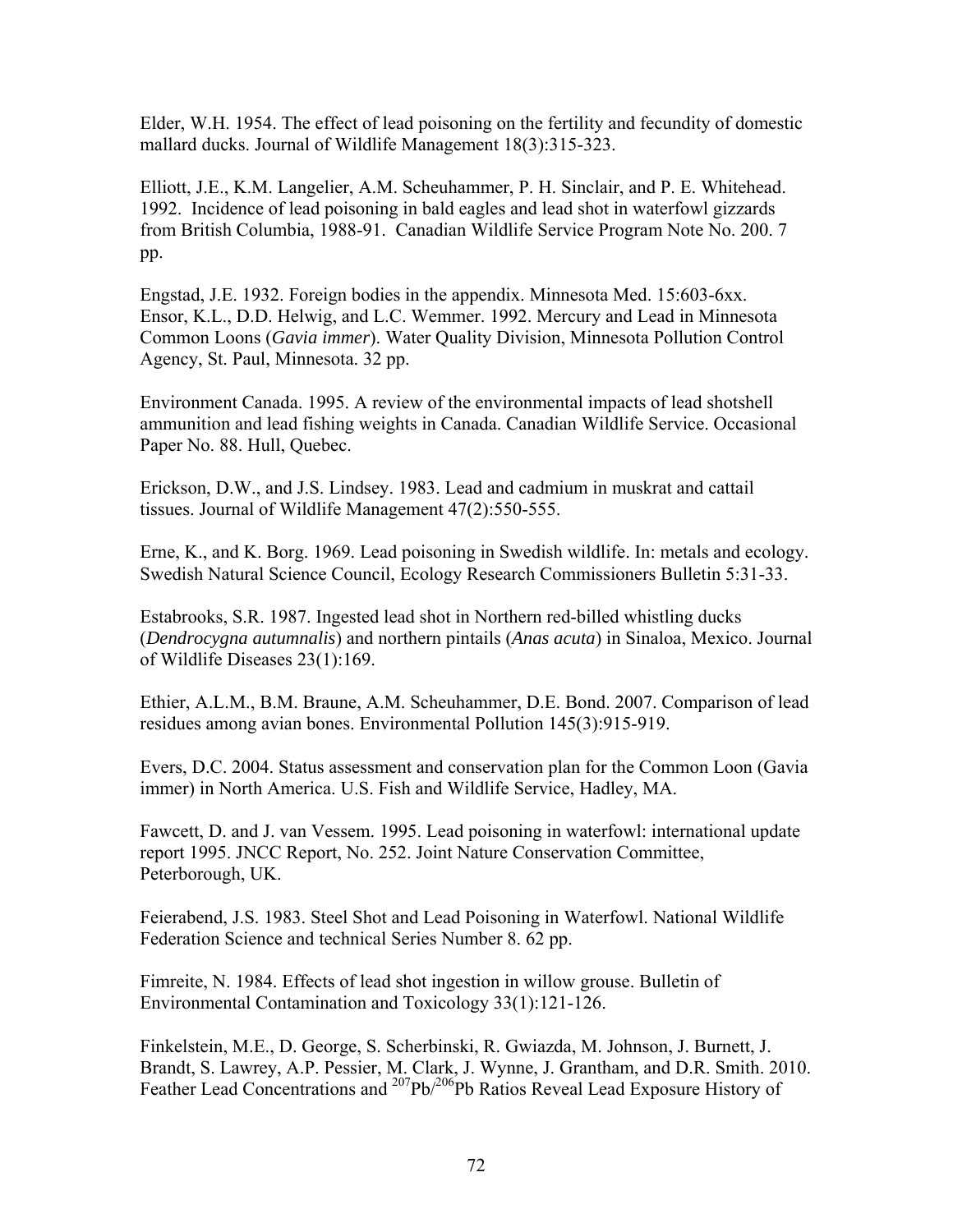California Condors (*Gymnogyps californianus*). Environ. Sci. Technol. 2010, 44, 2639– 2647.

Finley, M.T., and M.P. Dieter. 1978. Influence of laying on lead accumulation in bone of mallard ducks. Journal of Toxicology and Environmental Health 4:123-129.

Fischbein, A., C. Rice, L. Sakozi, S.H. Kon, M. Petrocci, and I.J. Selikoff. 1979. Exposure to Lead at Firing Ranges. Journal of the American Medical Association 241:1141-1144.

Fisher, I.J., D.J. Pain, and V.G. Thomas. 2006. A Review of Lead Poisoning From Ammunition Sources in Terrestrial Birds. *Biological Conservation 131:421-432*.

Flint, P.L. and J.B. Grand. 1997. Survival of Spectacled Eider Adult Females and Ducklings During Brood Rearing. Journal of Wildlife Management 61:217-221.

Flint, P.L., M.R. Petersen, and J.B. Grand. 1997. Exposure of Spectacled Eiders and Other Diving Ducks to Lead in Western Alaska. Canadian Journal of Zoology 75:439- 443.

Florida State University College of Medicine (FSUCM). 2004. Firearms tutorial. Internet Pathology Laboratory for Medical Education (available at http://medlib.med.utah.edu/WebPath/ TUTORIAL/GUNS/GUNBLST.html).

Frank, A. 1986. Lead fragments in tissues from wild birds: a cause of misleading results. *Sci. Total Environ.* **54**:275–281.

Franson, J.C. and D.J. Cliplef. 1992. Causes of Mortality in Common Loons. Pages 2-59 *in* W.N. Beyer, G.H. Heinz, and A.W. Redmon-Norwood, editors. Proceedings from the 1992 Conference on the Loon and its Ecosystem: Status, Management, and Environmental Concerns, August 22-24, 1992, College of the Atlantic, Bar Harbor, Maine.

Franson, J.C. and S.G. Hereford. 1994. Lead Poisoning in a Mississippi Sandhill Crane. Wilson Bulletin 106:766-768.

Franson, J.C., L. Sileo, O.H. Pattee, and J.F. Moore. 1983. Effects of Chronic Dietary Lead in American Kestrels (*Falco spaverius*). *J. Wildlife Dis. 19,110-113*.

Franson, J.C., M.R. Petersen, C.U. Meteyer, and M.R. Smith. 1995. Lead Poisoning of Spectacled Eiders (*Somateria fischeri*) and of a Common Eider (*Somateria mollissima*) in Alaska. Journal of Wildlife Diseases 31:268-271.

Franson, J.C., N.J. Thomas, M.R. Smith, A.H. Robbins, S. Newman, and P.C. McCartin. 1996. A Retrospective Study of Post-Mortem Findings in Red-Tailed Hawks, *J. Raptor Res. 30, 7-14*.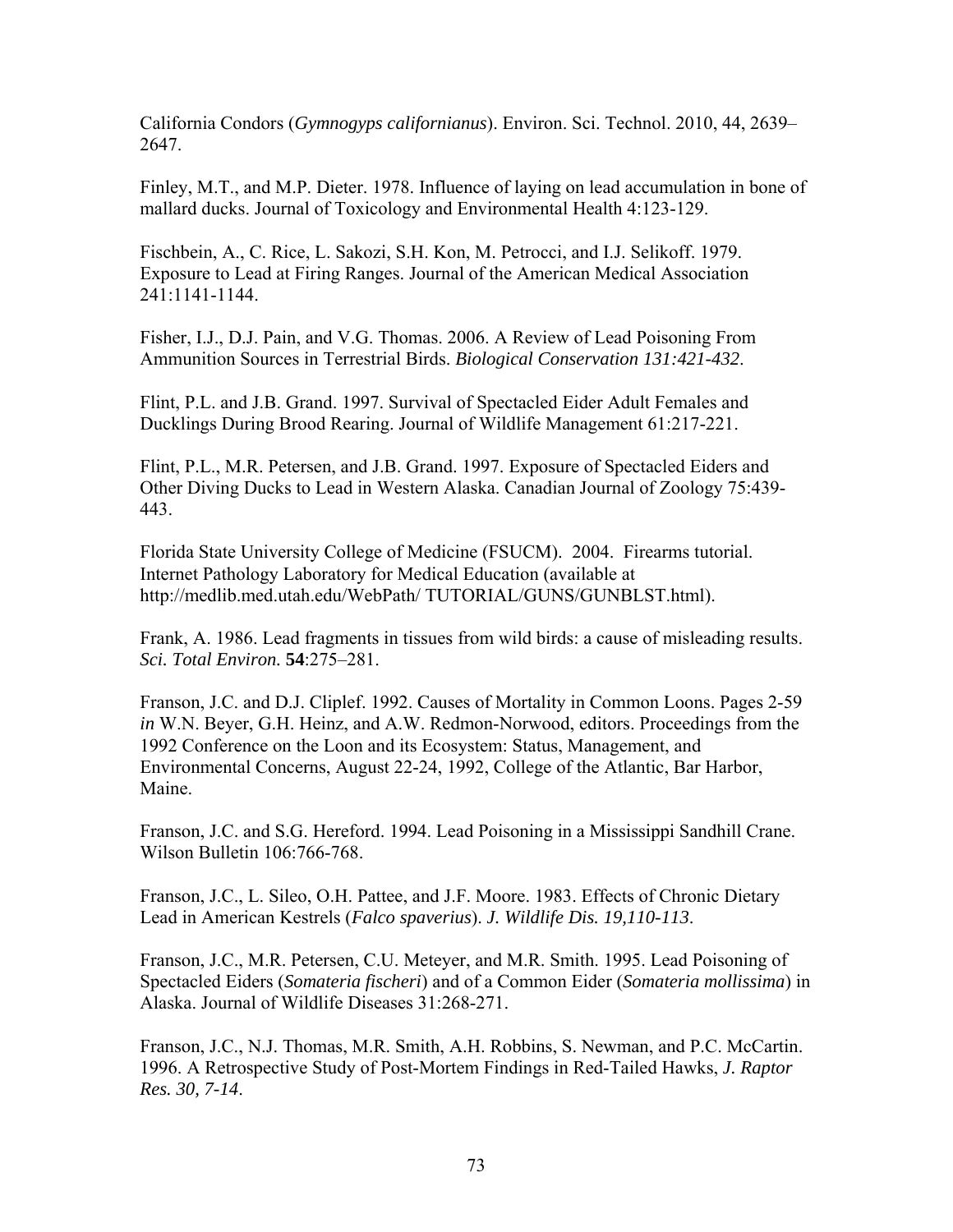Franson, J.C., M.R. Petersen, L.H. Creekmore, P.L. Flint, and M.R. Smith. 1998. Blood Lead Concentrations of Spectacled Eiders Near the Kashunuk River, Yukon Delta National Wildlife Refuge, Alaska. Ecotoxicology 7:175-181.

Franson, J.C., S.P. Hansen, T.E. Creekmore, C.J. Brand, D.C. Evers, A.E. Duerr, and S. DeStefano. 2003. Lead Fishing Weights and Other Fishing tackle in Selected Waterbirds. Waterbirds 26:345-352.

Franson, J.C., S.P. Hansen, and J.H. Schulz. 2009. Ingested shot and tissue lead concentrations in Mourning Doves. *In* R. T. Watson, M. Fuller, M. Pokras, and W. G. Hunt (Eds.). Ingestion of Lead from Spent Ammunition: Implications for Wildlife and Humans. The Peregrine Fund, Boise, Idaho, USA.

Fredrickson, L.H., T.S. Baskett, G.K. Brakhage, and V.C. Cravens. 1977. Evaluating Cultivation Near Duck Blinds to Reduce Lead Poisoning Hazard. Journal of Wildlife Management 41:624-631.

Friend, M. 1987. Field Guide to Wildlife Diseases. *USFWS*.

Friend, M. 1999. Lead. Pages 317-334 *in* M. Friend and J.C. Franson, editors. Field Manual of Wildlife Diseases: General Field Procedures and Diseases of Birds. U.S. Geological Survey, Biological resources Division. Information and technology Report 1999-2001. Washington, D.C.

Fry, D.M. 2003. Assessment of Lead Contamination Sources Exposing California Condors. *Species conservation and recovery report 2003, California Department of Fish and Game: San Diego, Calif*.

Fry, M., K. Sorenson, J. Grantham, J. Burnett, J. Brandt, and M. Koenig. 2009. Lead intoxication kinetics in condors from California. Abstract *in* R.T. Watson, M. Fuller, M. Pokras, and W.G. Hunt (Eds.). Ingestion of Lead from Spent Ammunition: Implications for Wildlife and Humans. The Peregrine Fund, Boise, Idaho, USA.

Gangoso, L., P. Alvarez-Lloret, A.A.B. Rodriguez-Navarro, R. Mateo, F. Hiraldo, and J.A. Donazar. 2009. Long-Term Effects of Lead Poisoning on Bone Mineralization in Vultures Exposed to Ammunition Sources. *Environmental Pollution 157 569-574*.

Garcia-Fernandez, A.J., E. Martinez-Lopez, D. Romero, P. Maria-Mojica, A. Godino, and P. Jimenez. 2005. High levels of blood lead in griffon vultures (Gyps fulvus) from Cazorla Natural Park (southern Spain). Environmental Toxicology 20(4):459-463.

Garcia Fernandez, A. J., M. Motas Guzman, I. Navas, P. Maria Mojica, A. Luna, and J. A. Sanchez Garcia. 1997. Environmental exposure and distribution of lead in four species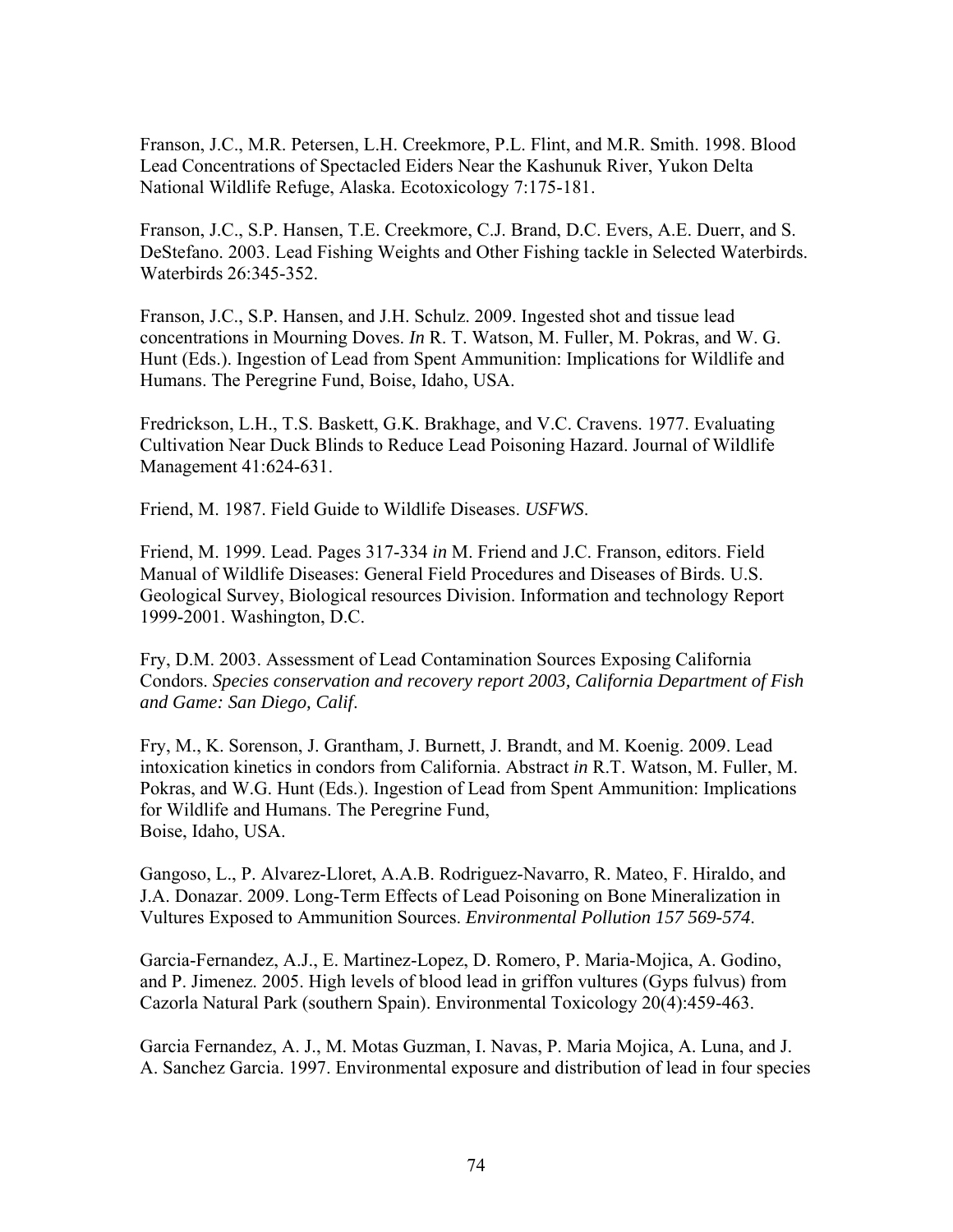of raptors in southeastern Spain. Archives of Environmental Contamination and Toxicology 33:76-82.

Godin, A. J. 1967. Test of grit types in alleviating lead poisoning in mallards. U.S. Fish Wildlife Service, Spec. Scientific Report- Wildlife 107. Washington, D.C. 9 pp.

Goyer, R.A. 1996. Toxic Effects of Metals. Pages 691-736 *in* C.D. Klaassen, M.O. Amdur, and J. Doull, editors. Cassarett and Doull's Toxicology: The Basic Science of Poisons.  $5<sup>th</sup>$  ed. McGraw-Hill, New York.

Grand, J.B., P.L. Flint, M.R. Petersen, and C.L. Moran. 1998. Effect of Lead Poisoning on Spectacled Eider Survival Rates. Journal of Wildlife Management 62:1103-1109.

Grandjean, P. 1976. Possible effect of lead on egg-shell thickness in kestrels 1874-1974. Bulletin of Environmental Contamination and Toxicology 16(1):101-106.

Grandy, J.W. IV, L.N. Locke, and G.E. Bagley. 1968. Relative Toxicity of Lead and Five Proposed Substitute Shot Types to Pen-Reared Mallards. Journal of Wildlife Management 32:483-488.

Grasman, K.A., and P.F. Scanlon. 1995. Effects of acute lead ingestion and diet on antibody and T-cell-mediated immunity in Japanese quail. Arch. Environ. Contam. Toxicol. 28, 161–167.

Grinnell, G.B. 1894. Lead-poisoning. Forest and Stream 42(6):117-118.

Guitart, R., J. Serratosa, V.G. Thomas. 2002. Lead poisoned wildfowl in Spain: A significant threat for human consumers. International Journal of Environmental Health Research 12(4):301-309.

Guitart, R., J. To-Figueras, R. Mateo, A. Bertolero, S. Cerradelo, and A. Martinez-Vilalta. 1994. Lead poisoning in waterfowl from Ebro delta, Spain: calculation of lead exposure thresholds for mallards. Archives of Environmental Contamination and Toxicology 27:289-293.

Gulson, B.L., J.M. Palmer, and A. Bryce. 2002. Changes in the Blood Lead of a Recreational Shooter. The Science of the Total Environment 293:143-150.

Haldimann, M., A. Baumgartner, and B. Zimmerli. 2002. Intake of lead from game meat – a risk to consumers' health. European Food Research and Technology 215(5):375-379.

Hall, M., J. Grantham, R. Posey, and A. Mee. 2007. Lead Exposure Among Reintroduced California Condors in Southern California. *California Condors in the 21st Century, American Ornithologists Union and Nuttall Ornithological Club*. A. Mee, L.S. Hall and J. Grantham (eds.).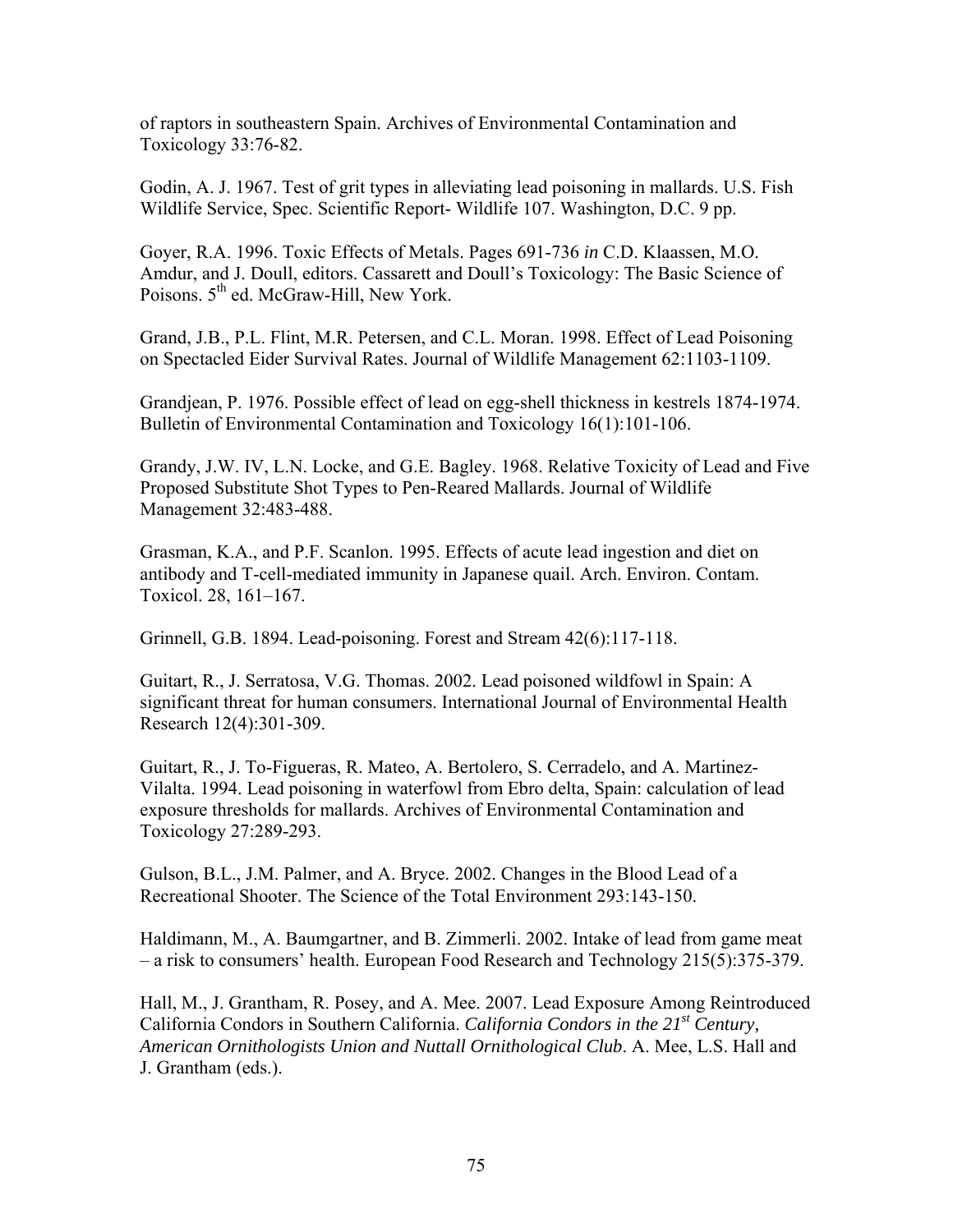Hall, S. L., and F. M. Fisher. 1984. Lead concentrations in tissues of marsh birds: relationship of feeding habits and grit preference to spent shot ingestion. Department of Biology, Rice Univ., Houston, Texas. Mimeo, 8 pp.

Hall, S. L., and F. M. Fisher. 1985. Lead concentrations in tissues of marsh birds: relationship of feeding habits and grit preference to spent shot ingestion. Bulletin of Environmental Contamination and Toxicology 35:1-8.

Hammerton, K.M., N. Jayasinghe, R.A. Jeffree, and R.P. Lim. 2003. Experimental Study of Blood Lead Kinetics in Estuarine Crocodiles (*Crocodylus porosus*) Exposed to Ingested Lead Shot. Archives of Environmental Contamination and Toxicology 45:390- 398.

Hanning, R.M., R. Sandhu, A. MacMillan, L. Moss, L.J.S. Tsuji, and E. Nieboer Jr. 2003. Impact on blood Pb levels of maternal and early infant feeding practices of First Nation Cree in the Mushkegowuk Territory of northern Ontario, Canada. Journal of Environmental Monitoring 5:241 – 245.

Hanzlik, P. J. 1923. Experimental plumbism in pigeons from the administration of metallic lead. Archiv für experimentelle Pathologie und Pharmakologie 97:183-201.

Hardison, D.W. Jr., L.Q. Ma, T. Luongo, and W.G. Harris. 2004. Lead Contamination in Shooting Range Soils From Abrasion of lead Bullets and Subsequent Weathering. Science of the Total Environment 328:175-183.

Harmata, A.R. and M. Restani. 1995. Environmental contaminants and cholinesterase in blood of vernal migrant bald and golden eagles in Montana. *Intermountain Journal of Sciences* 1(1):1-15.

Harper, M.J. and M. Hindmarsh. 1990. Lead poisoning in magpie geese *Anseranas semipalmata* from ingested lead pellets at Bool Lagoon Game Reserve (South Australia). Australia Wildlife Research 17:141-145.

Hass, G. H. 1977. Unretrieved shooting loss of mourning doves in north central South Carolina. Wildlife Society Bulletin 5:123-125.

Hatch, C. 2006. Lead Bullets Poison Ravens, Maybe People. *Jackson Hole News & Guide*, September 16, 2006.

Hatch, C. 2010. Lead in Ravens Drops With Copper Bullets. *Jackson Hole News & Guide,* February 24, 2010.

Hawkins, A. S. 1965. The lead poisoning problem in the four flyways. Pages 21-60 in N. A. Cox, (Chair), Wasted Waterfowl. Report by Mississippi Flyway Central Planning Committee.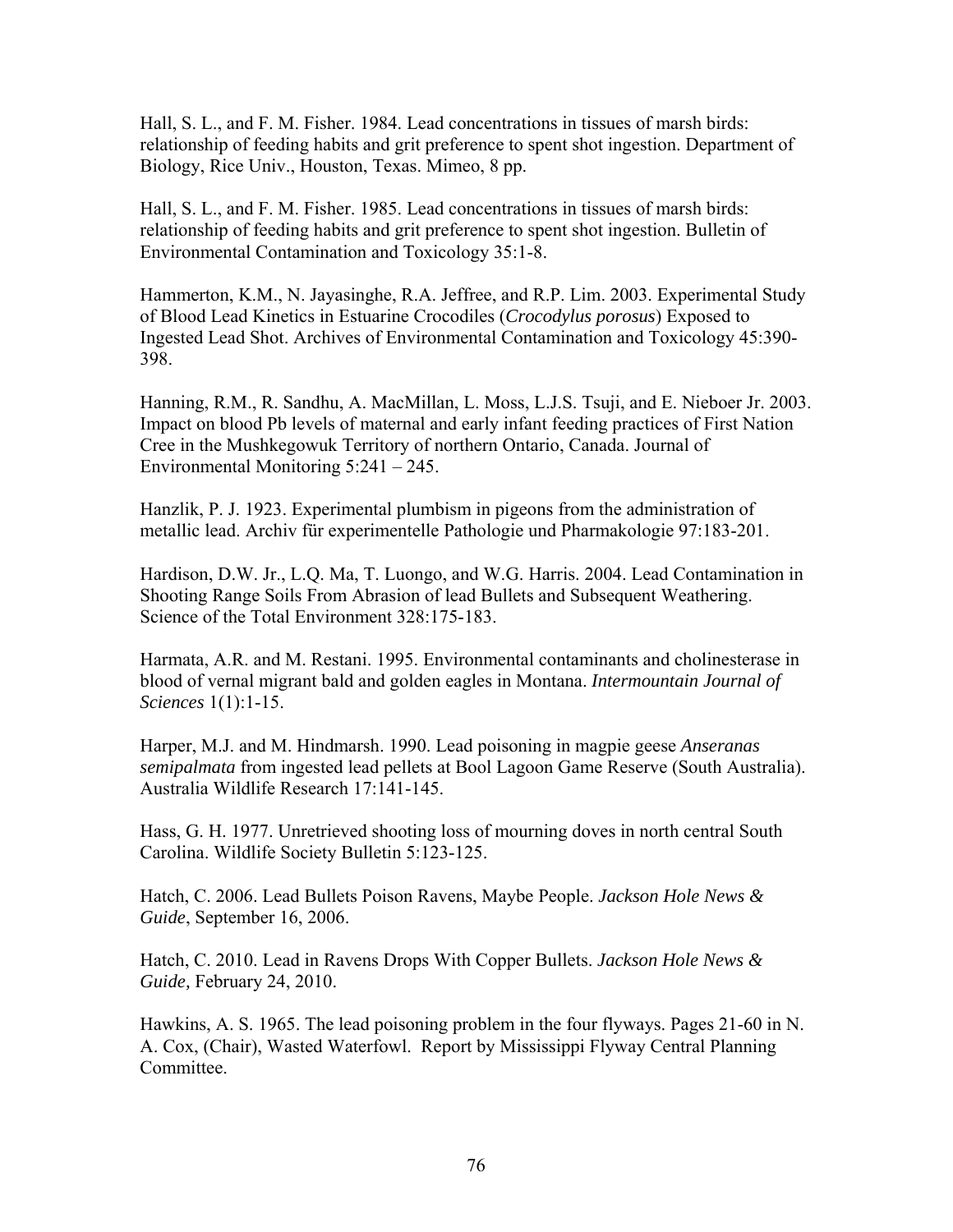Hennes, S.K. 1985. Lead shot ingestion and lead residues in migrant bald eagles at the Lac Qui Parle Wildlife Management Area, Minnesota. Master's thesis. University of Minnesota.

Henny, C.J., L.J. Blus, D.J. Hoffman, R.A. Grove, and J.S. Hatfield. 1991. Lead Accumulation and Osprey Production Near a Mining Site in the Coeur d' Alene River, Idaho. *Arch. Environ. Contam. Toxicol. 21, 415-424*.

Herbert, C. E., V. L. Wright, P. J. Zwank, J. D. Newson, and R. L. Kasul. 1984. Hunter performance using steel and lead loads for hunting ducks in coastal Louisiana. Journal Wildlife Management 48(2):388-398.

Hernberg, S. 2000. Lead Poisoning in Historical Perspective. *American Journal of Industrial Medicine 38:244-254*.

Hoffman, D.J., O.H. Pattee, S.N. Wiemeyer, and B. Mulhern. 1981. Effects of Lead Shot Ingestion on Delta-Aminolevulinic Acid Dehyratase Activity, Hemoglobin Concentration, and Serum Chemistry in Bald Eagles. *J. Wildl. Dis. 17:423-431*.

Hoffman, D.J., J.C. Franson, O.H. Pattee, C.M. Bunck, A. Anderson. 1985. Survival, Growth and Accumulation of Ingested Lead in Nestling American Kestrels (*Falco sparverius*). *Arch. Environ. Contam. Toxicol. 14, 89-94*.

Hoffman, D.J., J.C. Franson, O.H. Pattee, C.M. Bunck, and H.C. Murray. 1985. Biochemical and Hematological Effects of Lead Ingestion in Nestling American Kestrels (*Falco sparverius*). *Comp. Biochem. Physiol. 80C, 431-439*.

Hohman, W. L., J. L. Moore, and J. C. Franson. 1995. "Winter survival of immature Canvasbacks in inland Louisiana." Journal of Wildlife Management 59(2):384-392.

Holland, G. 1882. Pheasant poisoning by swallowing shot. The Field 59:232.

Holmes, R. S. 1975. Lead poisoning in waterfowl: dosage and dietary study. Summary of Illinois Natural History Survey Study- 1948-1953. Joint Report of Illinois Natural History Survey and Olin Corporation, Winchester Group. 70 pp.

Holt, G., A. Froslie, and G. Norheim. 1978. Lead poisoning in Norwegian waterfowl (author's translation). 1978. Nordisk Veterinaer Medicin. 30(9):380-386.

Honda, K., D. P. Lee, and R. Tasukawa. 1990. Lead poisoning in swans in Japan. Environmental Pollution 65(3):209-218.

Horton, B.T. 1933. Bird shot in verminform appendix: a cause of chronic appendicitis. Surgical Clinics of North America 13:1005-1006.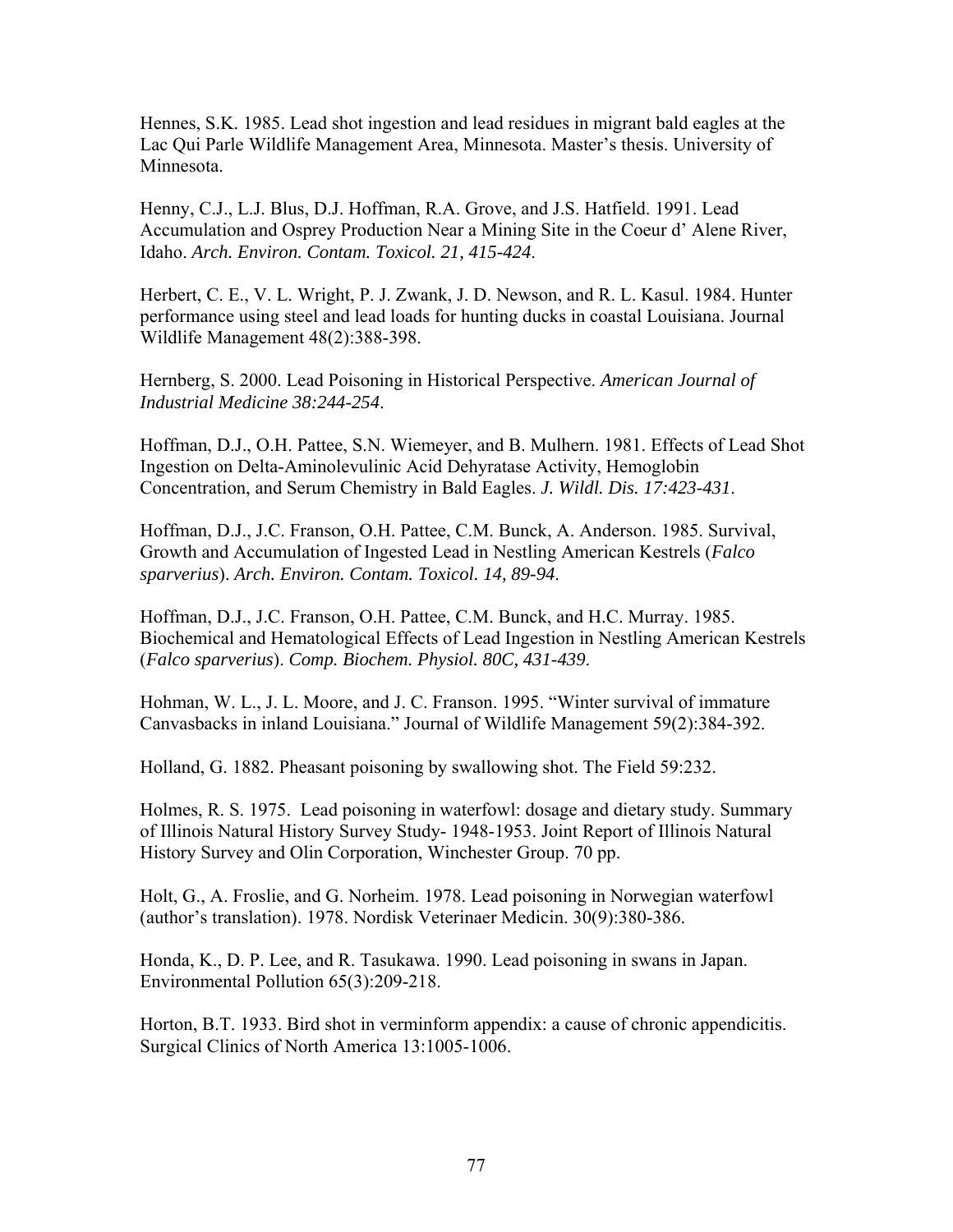Hui, C.A. 2002. Lead Distribution Throughout Soil, Flora and an Invertebrate at a Wetland Skeet Range. Journal of Toxicology and Environmental Health 65:1093-1107.

Humburg, D. D., S. L. Sheriff, P. H. Geissler, and T. Roster. 1982. Shot shell and shooter effectiveness: lead vs. steel shot for duck hunting. Wildlife Society Bulletin 10(2):121- 126.

Humburg, D.D., D. Graber, S. Sheriff, and T. Miller. 1983. Estimating autumn-spring waterfowl nonhunting mortality in north Missouri. North American Wildlife and Natural Resources Conference Transactions 48:241-256.

Hunt, W.G., W. Burnham, C.N. Parish, and K. Burnham. 2006. Bullet Fragments in Deer Remains: Implications for Lead Exposure in Scavengers, *Wildlife Society Bulletin 34:168-171*.

Hunt, W.C., C.N. Parish, S.C. Farry, T.G. Lord, and R. Sieg. 2007. Movements of Introduced Condors in Arizona in Relation to Lead Exposure. *California Condors in the 21st Century, American Ornithologists Union and Nuttall Ornithological Club*. A. Mee, L.S. Hall and J. Grantham (eds.).

Hunt, W.G., R.T. Watson, J.L. Oaks, C.N. Parish, K.K. Burnham, R.L. Tucker, J.R. Belthoff, and G. Hart. 2009. Lead Bullet Fragments in Venison from Rifle-Killed Deer: Potential for Human Dietary Exposure. *PLoS ONE* 

Hunt, G., W. Burnham, C. Parish, K. Burnham, B. Mutch, and J. L. Oaks. 2009a. Bullet fragments in deer remains: Implications for lead exposure in scavengers. *In* R. T. Watson, M. Fuller, M. Pokras, and W. G. Hunt (Eds.). Ingestion of Lead from Spent Ammunition: Implications for Wildlife and Humans. The Peregrine Fund, Boise, Idaho, USA.

Hunt, W.G., R.T. Watson, J.L. Oaks, C.N. Parish, K.K. Burnham, R.L. Tucker, J.R. Belthoff, and G. Hart. 2009b. Lead bullet fragments in venison from rifle-killed deer: potential for human dietary exposure. Reproduced *in* R. T. Watson, M. Fuller, M. Pokras, and W. G. Hunt (Eds.). Ingestion of Lead from Spent Ammunition: Implications for Wildlife and Humans. The Peregrine Fund, Boise, Idaho, USA.

Hunter, B. F., and M. N. Rosen. 1965. Occurrence of lead poisoning in a wild pheasant (Phasianus colchicus). California Fish and Game 51:207.

International Programme on Chemical Safety (IPCS). 1989. Lead Environmental Aspects. Environmental health Criteria 85. World Health Organization, International Programme on Chemical Safety, Geneva, Switzerland.

Iowa Department of Natural Resources, "Trends in Iowa Wildlife Populations and Harvest 2007."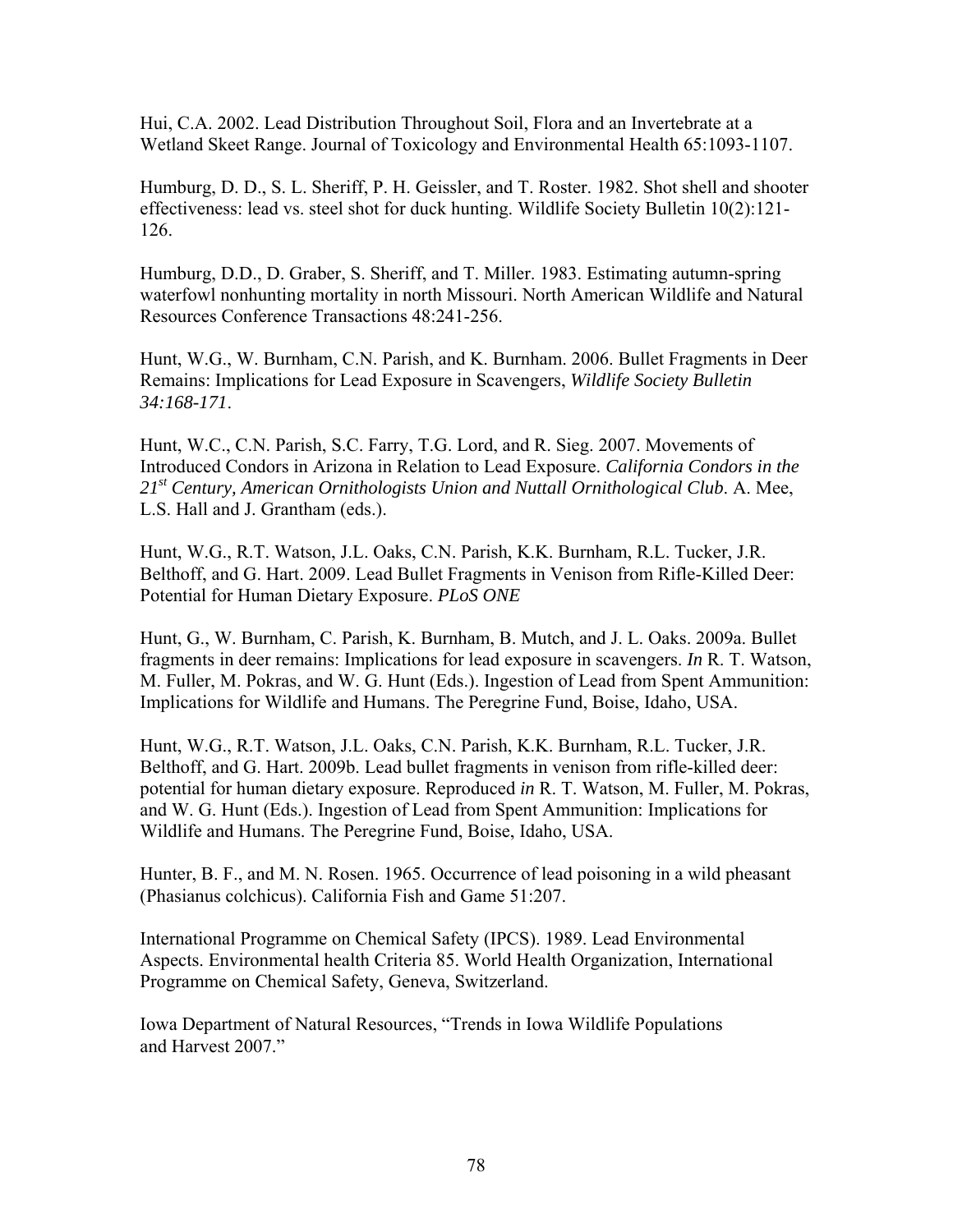Irwin, J.C. and L.H. Karstad. 1972. The toxicity for Ducks of Disintegrated Lead Shot in a Stimulated Marsh Environment. *J. Wildl. Dis. 8:149-154*.

Janssen, D. L., J. E. Oosterhuis, J. L. Allen, M. P. Anderson, D. G. Kelts, and S. N. Wiemeyer. 1986. Lead poisoning in free ranging California condors. *J. Amer. Vet. Med. Assoc.* 189:1115-1117.

Jeffrey, R. G. 1977. Incidence of ingested shot in waterfowl taken during the 1973-74 and 1976-77 season in Washington. Washington Det. Game, Game Manage. Div. Rep. 8 pp.

Johansen, P., G. Asmund, and F. Riget. 2001. Lead contamination of seabirds harvested with lead shot — implications to human diet in Greenland. Environmental Pollution 112(3):501-504.

Johansen, P., G. Asmund, and F. Riget. 2004. High Human Exposure to Lead Through Consumption of Birds Hunted With Lead Shot. Environmental Pollution 127:125-129.

Johansen, P., H.S. Pedersen, G. Asmund, and F. Riget. 2005. Lead shot from hunting as a source of lead in human blood. Environmental Pollution 142(1):93-7.

Johns, F. M. 1934. A study of punctate stippling as found in the lead poisoning of wild ducks. Journal of Laboratory and Clinical Medicine 19:514-517.

Johnsgard, P.A. 1983. Cranes of the World.

Johnson, C.K., T. Vodovoz, W.M. Boyce, and J.A.K. Mazet. 2007. Lead Exposure in California Condors and Sentinel Species in California. Report prepared for the California Department of Fish and Game. University of California, Davis, February 2007.

Jorgensen, S.S. and M. Willems. 1987. The Fate of Lead in Soils: The Transformation of Lead Pellets in Shooting Range Soils. Ambio 16:11-15.

Jones, J. C. 1939. On the occurrence of lead shot in stomachs of North American gruiformes. Journal of Wildlife Management 3:353-357.

Jordan, J. S. 1951. Lead poisoning in wild waterfowl. Illinois National History Survey Biology Notes 26:18.

Jordan, J. S., and F. C. Bellrose. 1950. Shot alloys and lead poisoning in waterfowl. Transactions of North American Wildlife Conference 15:155-170.

Kaiser, G. W., K. Fry, and J. G. Ireland. 1980. Ingestion of lead shot by dunlin. The Murrelet 61(1):37.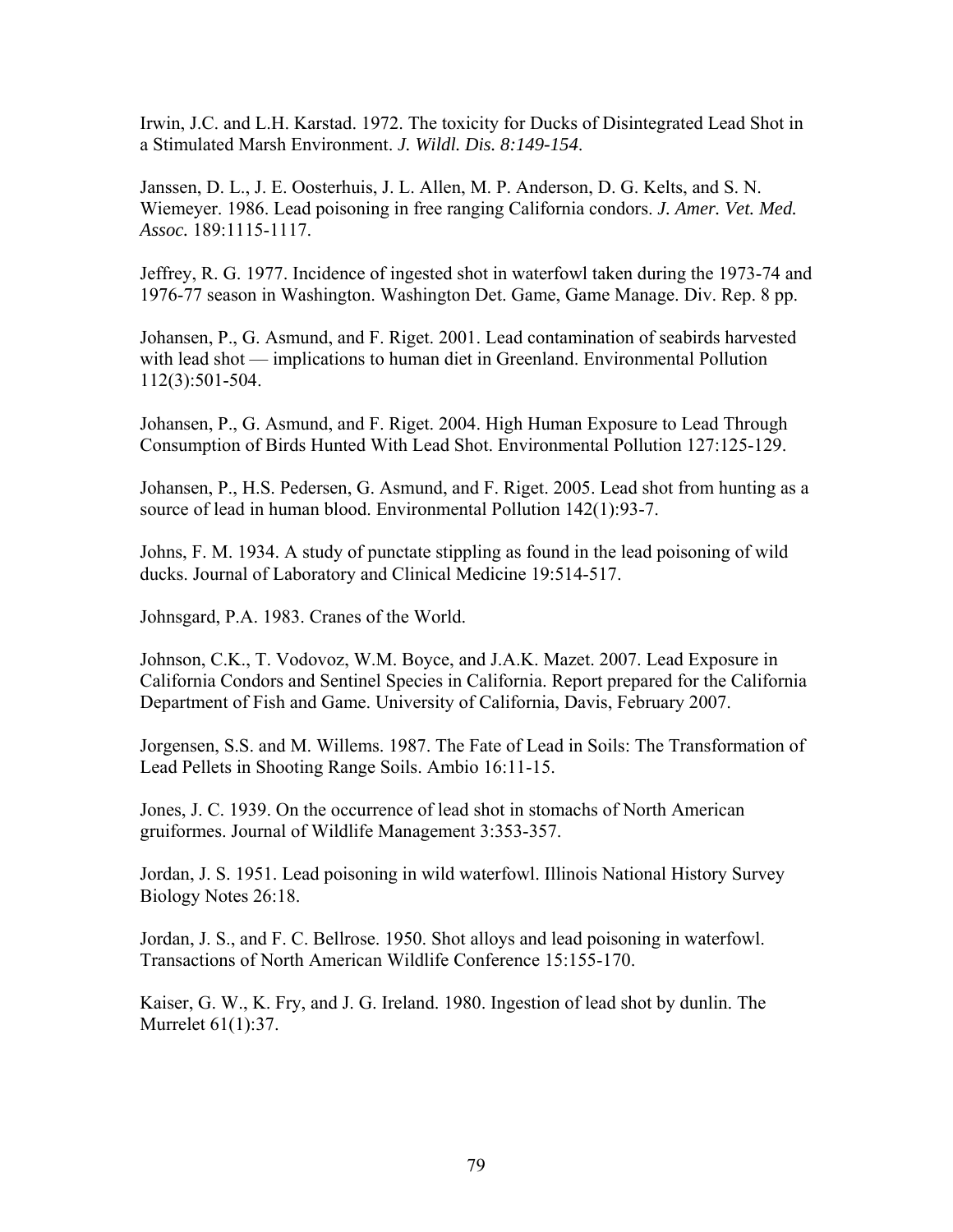KDHE (Kansas Department of Health and Environment). 2004. Adult blood lead epidemiology and surveillance program. http://www.kdhe.state.ks.us/ables/hobby.html#hunting/.

Kaplan, H.M., T.J. Arnholt, and J.E. Payne. 1967. Toxicity of Lead Nitrate Solutions for Frogs (*Rana pipiens*). Lab Animal Care 17:240-246.

Keel, M.K., W.R. Davidson, G.L. Doster, and L.A. Lewis. 2002. Northern bobwhite and lead shot deposition in an upland habitat. Archives of Environmental Contamination and Toxicology 43:318-322.

Kelly, A. and S. Kelly. 2000. Are Mute Swans With Elevated Blood Levels More Likely to Collide With Overhead Powerlines? *Waterbirds 28:331-334*.

Kelly, A. and S. Kelly. 2004. Fishing Tackle Injury and Blood Lead Levels in Mute Swans. Waterbirds 27:60-68.

Kendall, R. J. 1980. The toxicology of lead shot and environmental lead ingestion in avian species with emphasis on the biological significance in mourning dove populations. Ph.D. thesis. Virginia Polytech Institute and State University, Blacksburg. 289 pp.

Kendall, R. J., G. R. Norman, and P. F. Scanlon. 1980. Lead concentrations in ruffed grouse (Bonasa umbellus) collected from southwestern Virginia, USA. Virginia Journal of Science 31(4):100.

Kendall, R.J. and P.F. Scanlon. 1981. Effects of Chronic Lead Ingestion on Reproductive Characteristics of Ringed Turtle Doves (*Streptopelia risoria*) and on Tissue Lead Concentrations of Adults and Their Progeny. *Environ. Pollut. Series A 26, 203-214*.

Kendall, R.J., G.W. Norman, and P.F Scanlon. 1984. Lead concentration in ruffed grouse collected from Southwestern Virginia. Northwest Science 58:14-14.

Kendall, R.J. and P.F. Scanlon. 1979a. Lead concentrations in mourning doves collected from middle Atlantic game management areas. Proceedings of the Annual Conference of Southeast Association Fish Wildlife Agencies 33:165-172.

Kendall, R. J., and P. F. Scanlon. 1979b. Lead levels in mourning doves collected from Mid-Atlantic States in 1977. Virginia Journal of Science 30:69.

Kendall, R.J., T.E. Lacher, C. Bunck, B. Daniel, C.E. Driver, C.E. Grue, F. Leighton, W. Stansley, P.G. Watanabe, and M. Whitworth. 1996. An Ecological Risk Assessment of Lead Shot Exposure in Non-Waterfowl Avian Species: Upland Game Birds and Raptors. *Environmental Toxicology and Chemistry 15:4-20*.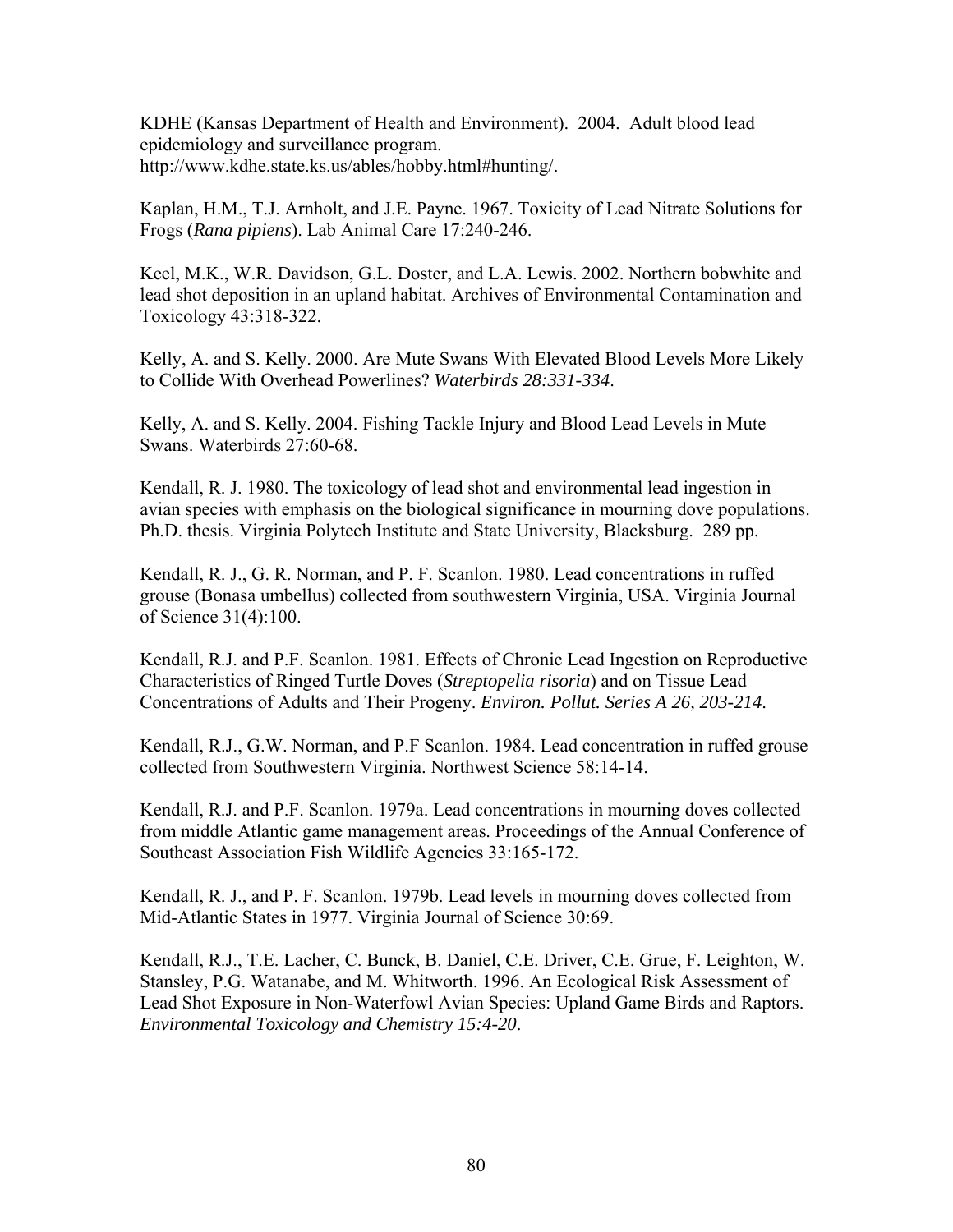Kennedy, J. A., and S. Nadeau. 1993. Lead shot contamination of waterfowl and their habitats in Canada. Canadian Wildlife Service Technical Report Ser. No. 164, Canadian Wildlife Service, Ottawa. 109 pp.

Kennedy, S., J. P. Crisler, E. Smith, and M. Bush. 1979. Lead poisoning in sandhill cranes. Journal of American Veterinary Medical Association 171:955-958.

Kenntner, N., Y. Crettenand, H-J. Fünfstück, M. J. Janovsky, and F. Tataruch. 2007. Lead poisoning and heavy metal exposure of golden eagles (*Aquila chrysaetos*) from the European Alps. Journal of Ornithology 148(2):173-177.

Kenntner, N., F. Tataruch, and O. Krone. 2001. Heavy metals in soft tissue of whitetailed eagles found dead or moribund in Germany and Austria from 1993 to 2000. Environmental Toxicology and Chemistry 20(8):1831-1837.

Khan, A.N. 2005. Lead Poisoning. Emedicine instant access to the minds of medicine. www.emedicine.com/radio/topic386.htm.

Khangarot, B.S., A. Sehgal, and M.K. Bhasin. 1985. Man and Biosphere – Studies on the Sikkim Himalayas. Part 5: acute toxicity of selected heavy metals on the tadpoles of *Rana hexadactyla*. Acta Hydrochimica et Hydrobiologica 13:259-263.

Kimball, W. H. and Z. A. Munir. 1971. The corrosion of lead shot in a simulated waterfowl gizzard. Journal of Wildlife Management 35(2):360-365.

King, M. 1993. Bismuth shot now established as a legal alternative to steel in the Northern Territory. Australian Shooters Journal, January 1993:56-57.

Kingsford, R. T., J. Flanjak, and S. Black. 1989. Lead shot and ducks on Lake Cowal. Australian Wildlife Research 16:167-172.

Kingsford, R.T., J. L. Kacprzak, and J. Ziaziaris. 1994. Lead in livers and gizzards of waterfowl shot in New South Wales, Australia. Environmental Pollution 85(3):329-335.

Kirby, J., S. Delany, and J. Quinn. 1994. Mute Swans in Great Britain – A Review, Current Status and Long-Term Trends. Hydrobiologia 279/280:467-482.

Knopper, L.D., P. Mineau, A.M. Scheuhammer, D.E. Bond, and D.T. McKinnon. 2006. Carcasses of Shot Richardson's Ground Squirrels May Pose Lead Hazards to Scavenging Hawks. *The Journal of Wildlife Management 70(1)*.

Koh, T.S., and Harper, M.J. 1988. Lead-poisoning in Black Swans, *Cygnus atratus*, exposed to lead shot at Bool lagoon Game Reserve, South Australia. Australian Wildlife Research 15:395-403.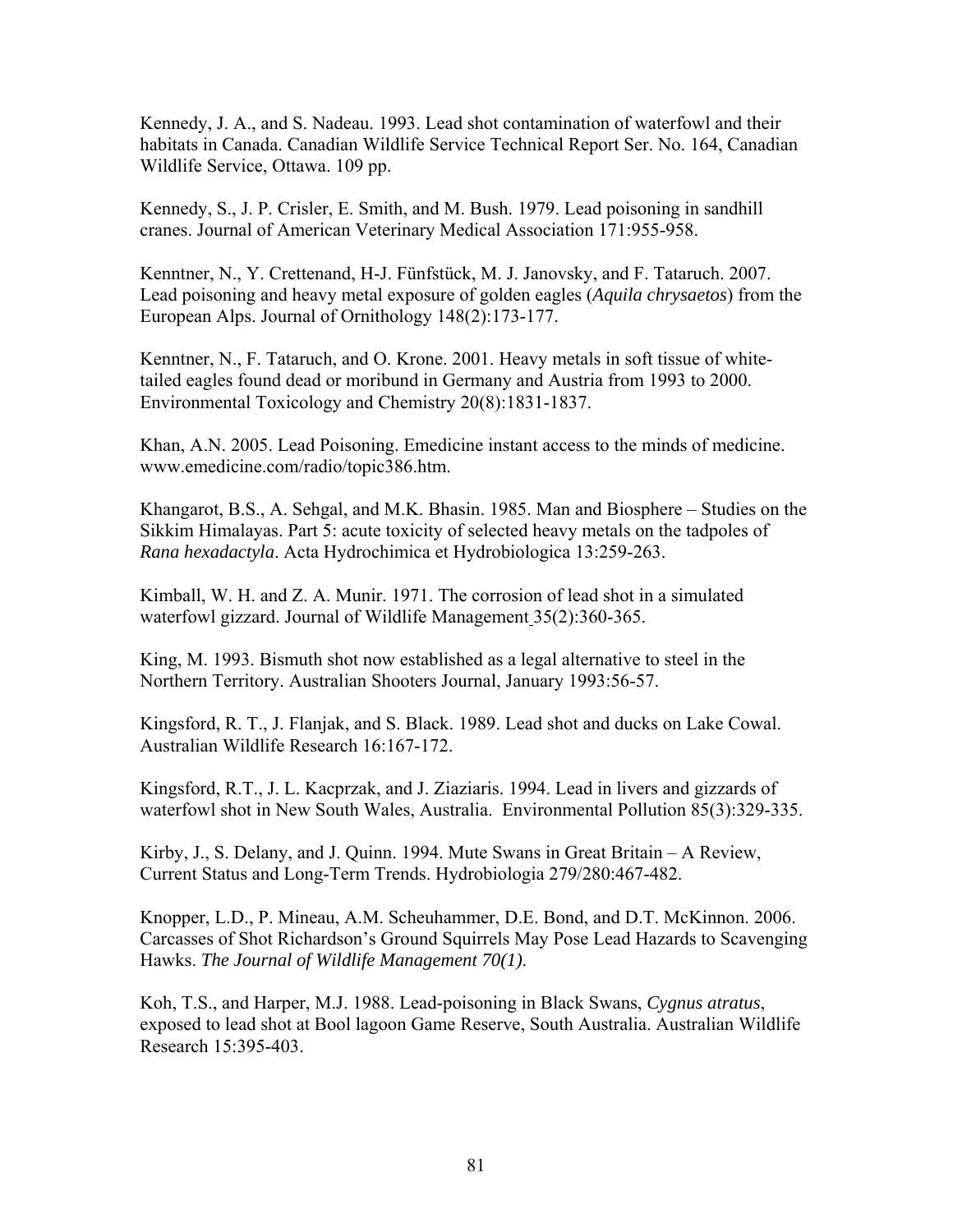Kosnett, M.J. 2009. Health effects of low dose lead exposure in adults and children, and preventable risk posed by the consumption of game meat harvested with lead ammunition. *In* R. T. Watson, M. Fuller, M. Pokras, and W. G. Hunt (Eds.). Ingestion of Lead from Spent Ammunition: Implications for Wildlife and Humans. The Peregrine Fund, Boise, Idaho, USA.

Kramer, J.L. and P.T. Redig. 1997. Sixteen Years of Lead Poisoning in Eagles, 1980- 1995: An Epizootiologic View. J.E. Cooper and A.G. Greenwood (eds.). *Journal of Raptor Research 31:327-332*.

Kringer, F., W. L. Anderson, and J. A. Ellis. 1980. Effectiveness of steel shot in 2  $\frac{3}{4}$  in 12 gauge shells for hunting mourning doves. Illinois Department of Conservation Management Notes No. 3. Springfield, Illinois. 10 pp.

Krone, O., Willie, F., Kenntner, N., Boertmann, D., Tataruch, F. 2004. Mortality factors, environmental contaminants, and parasites of white-tailed sea eagles from Greenland. Avian Diseases 48:417-424.

Krone, O., N. Kenntner, A. Trinogga, M. Nadjafzadeh, F. Scholz, J. Sulawa, K. Totschek, P. Schuck-Wersig, and R. Zieschank. 2009. Lead poisoning in White-tailed Sea Eagles: Causes and approaches to solutions in Germany. *In* R.T. Watson, M. Fuller, M. Pokras, and W.G. Hunt (Eds.). Ingestion of Lead from Spent Ammunition: Implications for Wildlife and Humans. The Peregrine Fund, Boise, Idaho, USA.

Kurosawa, N. 2000. Lead poisoning in Steller's sea eagles and White-tailed sea eagles. Pages 107-109 in Ueta, M. and McGrady, M.J. (eds). First Symposium on Steller's and White-tailed sea eagles in East Asia.

Labare, M.P., M.A. Butkus, D. Riegner, N. Schommer, and J. Atkinson. 2004. Evaluation of Lead Movement from the Abiotic to Biotic at a Small-Arms Firing Range. Environmental Geology 46:750-754.

Lagerquist, J.E., M. Davison, and W.J. Foreyt. 1994. Lead Poisoning and Other Causes of Mortality in Trumpeter (*Cygnus buccinator*) and Tundra (*C. columbianus*) Swans in Western Washington. Journal of Wildlife Diseases 30:60-64.

Lakhani, H. 1982. Benefit-cost analysis: Substituting iron for lead shot in waterfowl hunting in Maryland. Journal of Environmental Management 14:201-208.

Lance, V.A., T.R. Horn, R.M. Elsey and A. de Peyster. 2006. Chronic incidental lead ingestion in a group of captive-reared alligators (*Alligator mississippiensis*): possible contribution to reproductive failure. Toxicology and Pharmacology 142:30–35.

Langelier, K. 1994. Lead shot poisoning in Canadian wildlife. Prepared for the Animal Welfare Foundation of Canada, Vancouver, B.C. 46 pp.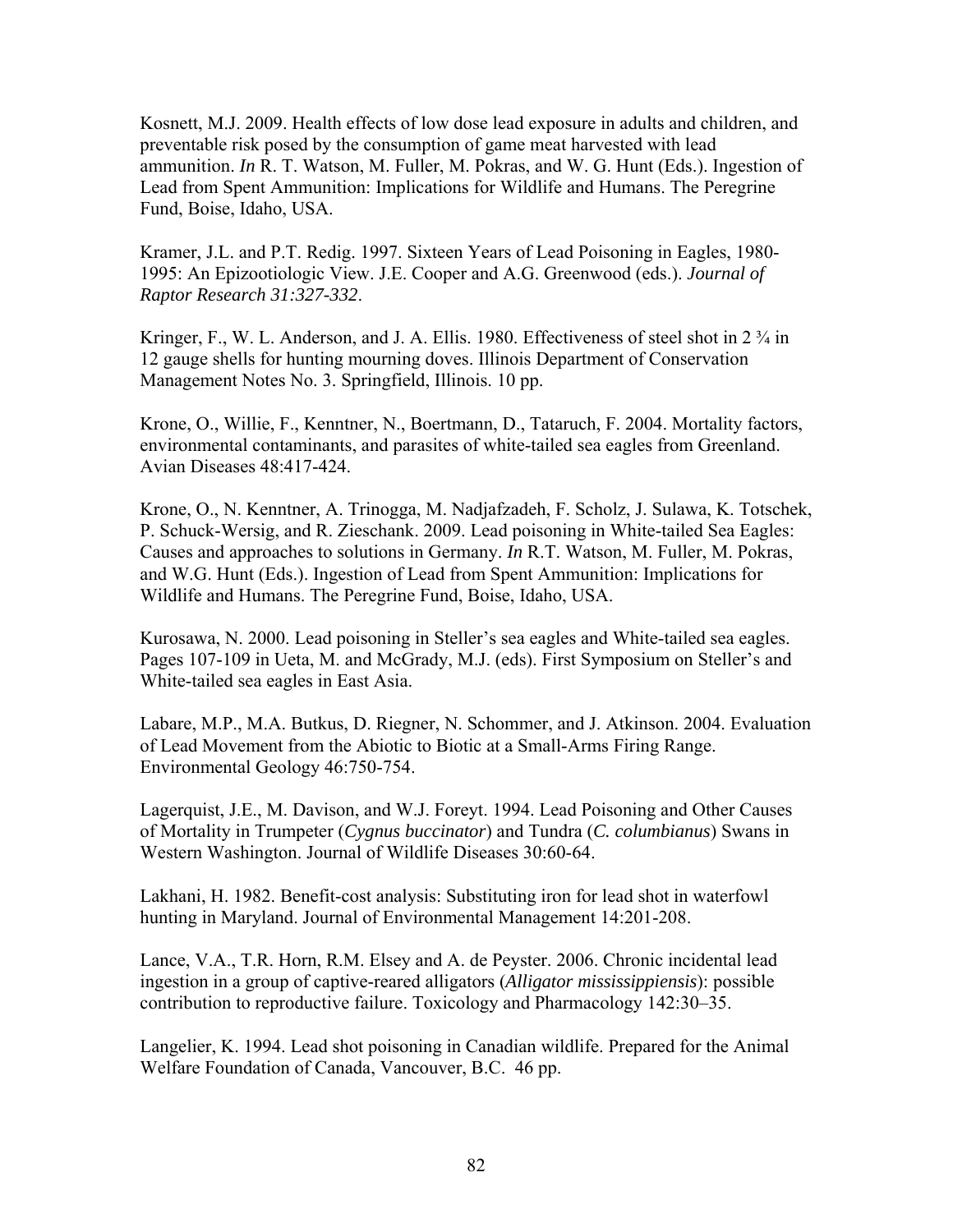Langelier, K. M., J. E. Elliott, and A. M. Scheuhammer. 1991. Bioaccumulation and toxicity of lead in bald eagles (Haliaeetus leucocephalus) of British Columbia. Western Canada Wildlife Health Workshop, 15-16 February, Victoria, B.C.

Lanphear, B.P., K.N. Dietrich, and O. Berger. 2003. Prevention of lead toxicity in US children. *Ambul. Pediatr.* 3(1):27-36.

Lanphear, B.P., R. Hornung, J. Khoury, K. Yolton, P. Baghurst, D.C. Bellinger, R.L. Canfield, K.N. Dietrich, R. Bornschein, T. Greene, S.J. Rothenberg, H.L. Needleham, L. Schnaas, G. Wasserman, J. Graziano, and R. Roberts. 2005. Low-level environmental lead exposure and children's intellectual function: an international pooled analysis. Environ Health Perspect. 2005 Jul;113(7):894-9.

Lanphear, B.P., R. Hornung, J. Khoury, K. Yolton, and K.N. Dietrich. 2006. Lead and IQ in Children: Lanphear et al. Respond. Environ Health Perspect. 2006 February; 114(2): A86–A87.

LaRoe, E.T., G.S. Farris, C.E. Puckett, P.D. Doran, and M.J. Mac. 1995. Our Living Resources. *A Report to the Nation on the Distribution, Abundance, and Health of U.S. Plants, Animals, and Ecosystems. U.S. Dept. Interior, National Biological Service*.

Levengood, J.M., G.C. Sanderson, W.L. Anderson, G.L. Foley, L.M. Skowron, P.W. Brown, and J.W. Seets. 1999. Acute Toxicity of Ingested Zinc Shot to Game-Farm Mallards. Illinois Natural History Survey Bulletin 36:1-36.

Levesque, B., J. F. Duchesne, C. Gariepy, M. Rhainds, P. Dumas, A. M. Scheuhammer, J. F. Proulx, S. Dery, G. Muckle, F. Dallaire, and E. Dewailly. 2003. Monitoring of umbilical cord blood lead levels and sources assessment among the Inuit. Occupational and Environmental Medicine 60:693-695.

Lewis, J. C., and E. Legler, Jr. 1968. Lead shot ingestion by mourning doves and incidence in soil. Journal of Wildlife Management 32(3):476-482.

Lewis, L.A., R.J. Poppenga, W.R. Davidson, J.R. Fischer, and K.A. Morgan. 2001. Lead Toxicosis and Trace Elements in Wild Birds and Mammals at a Firearms Training Facility. *Arch. Environ. Contam. Toxicol. 41:208-214*.

Locke, L. N., and G. E. Bagley. 1967a. Case report: coccidiosis and lead poisoning in Canada geese. Chesapeake Science 8(1):68-69.

Locke, L.N., M.R. Smith, R.M. Windingstad, and S.J. Martin. 1991. Lead poisoning of a marbled godwit. Prairie Naturalist 23(1):21-24.

Locke L.N. and M. Friend. 1992. Lead Poisoning of Avian Species Other Than Waterfowl. *Lead Poisoning in Waterfowl*, D.J. Pain (ed.), pp. 19-22.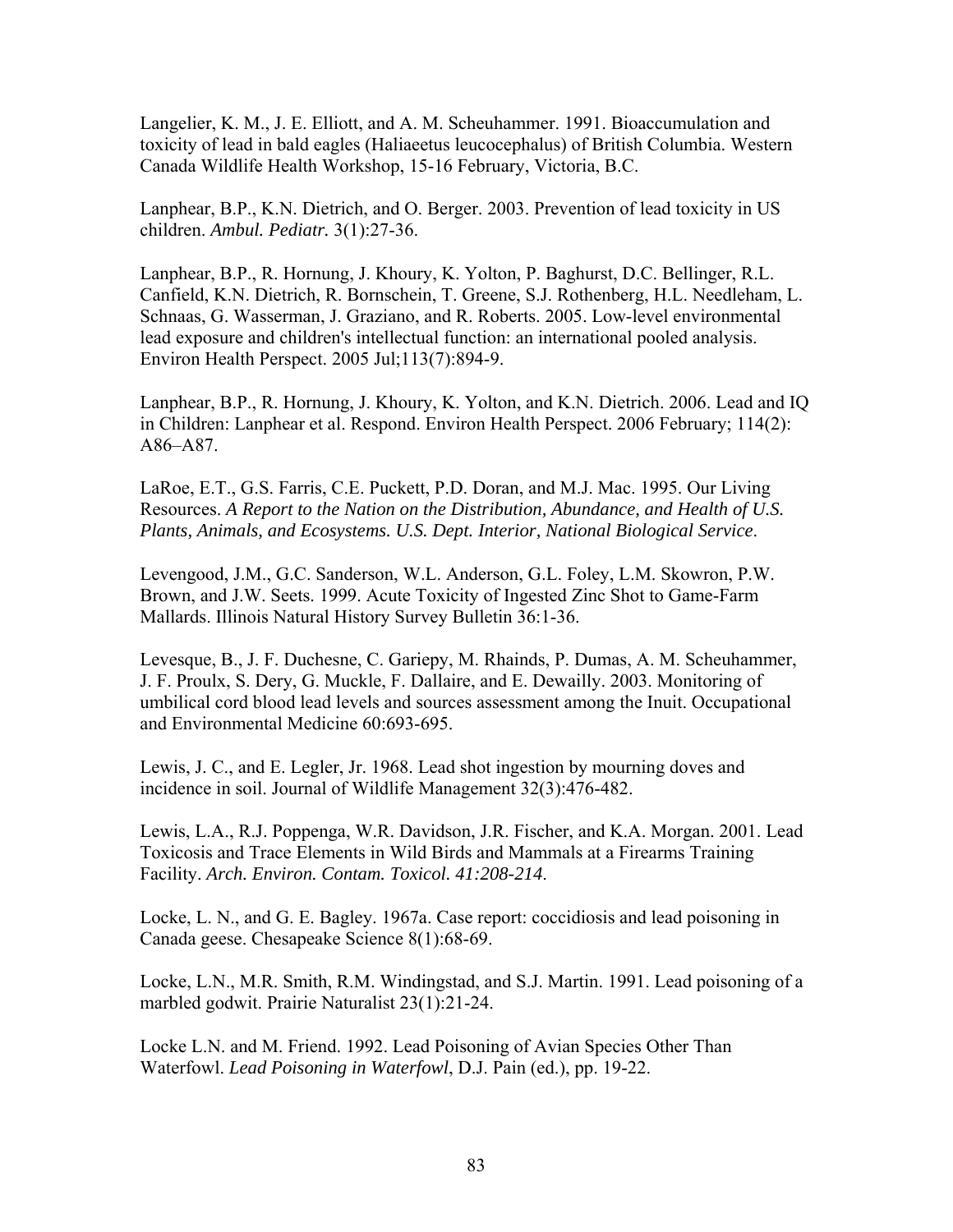Locke, L.N., S.M. Kerr, and D. Zoromski. 1982. Lead Poisoning in Common Loons (*Gavia immer*). Avian Diseases 26:392-396.

Ma, W. 1989. Effect of Soil Pollution With Metallic Lead Pellets on Bioaccumulation and Organ/Body Weight Alterations in Small Mammals. Archives of Environmental Contamination and Toxicology 18:617-622.

Maedgen, J. L., C. S. Hacker, G. D. Schroder, and F. W. Weir. 1982. Bioaccumulation of lead and cadmium in the royal tern and sandwich tern. Archives of Environmental Contamination and Toxicology 11:99-102.

Manninen, S., and N. Tanskanen. 1993. Transfer of lead from shotgun pellets to humus and three plant species in Finnish shooting range. Archives of Environmental Contamination and Toxicology 24:410-414.

Mateo, R. R. Molina, J. Grifols, and R. Guitart. 1997. Lead Poisoning in a Free Ranking Griffin Culture (*Gyps fulvus*). *Vet. Rec. 140:47-48*.

Mateo, R. 1998. La Intoxicacion Por Ingestion de Objtos de Polmo en Aves: Una Revision de Los Aspectos Epidemiologicos y Clinicos. *La Intoxicacion por Ingestion de Perdigones de Plomo en Aves Silvestres: Aspectos Epidemiologicos y Propuestas para su Prevencion en Espana, Doctoral Thesis, Univertat Autonoma de Barcelona, Barcelona*, pp. 5-44.

Mateo, R. J. Estrada, J.Y. Paquet, X. Riera, L. Domingues, R. Guitart, and A. Martinez-Vilata. 1999. Lead Shot Ingestión by Marsh Harriers (*Circus aeruginosus*) From the Ebro Delta, Spain. *Environ. Pollut. 104, 435-440*.

Mateo, R., J.C. Doltz, J.M. Aguilar Serrano, J. Belliure, and R. Guitart. 1997. An epizootic of lead poisoning in greater flamingos (*Phoenicopterus ruber roseus*) in Spain. Journal of Wildlife Diseases 33(1):131-134.

Mateo, R., R., A.J. Green, C.W. Jeske, V. Urios, and C. Gerique. 2001. Lead poisoning in the globally threatened marbled teal and white-headed duck in Spain. Environmental Toxicology Chemistry 20(12):2860-2868.

Mateo, R., M. Taggard, and A.A. Meharg. 2003. Lead and Arsenic in Bones of Birds of Prey From Spain, *Env. Poll. 126:107-114*.

Mateo, R., R., A.J. Green, H. Lefranc, R. Baos, and J. Figuerola. 2007. Lead poisoning in wild birds from southern Spain: a comparative study of wetland areas and species affected, and trends over time. Ecotoxicological Environmental Science 66(1):119-126.

Mateo, R., M. Rodríguez-de la Cruz, M. Reglero, and P. Camarero. 2007. Transfer of lead from shot pellets to game meat during cooking. Science of the Total Environment 372(2-3):480-485.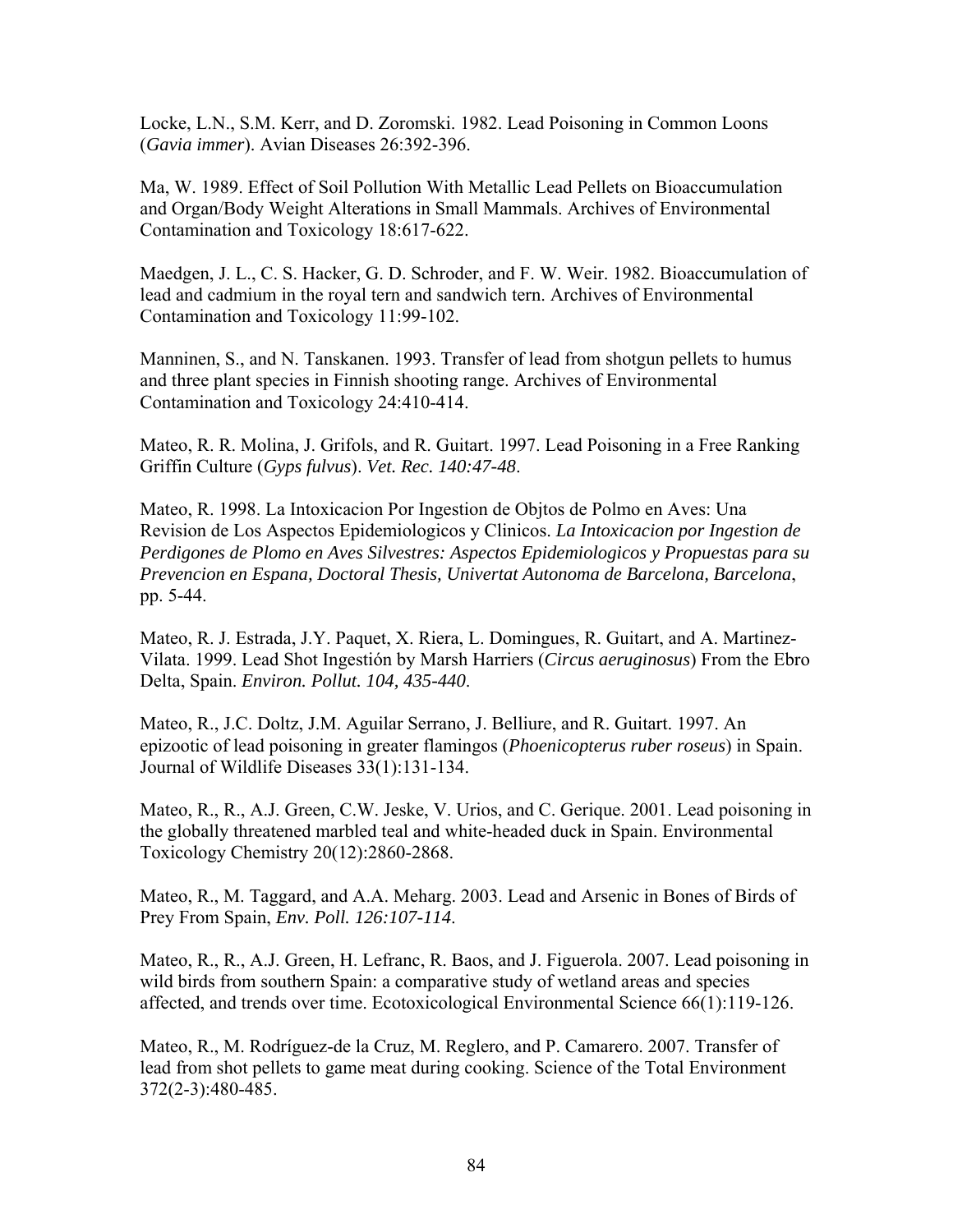Matz, A. and P. Flint. 2009*.* Lead isotopes indicate lead shot exposure in Alaska-breeding waterfowl. Abstract *in* R.T. Watson, M. Fuller, M. Pokras, and W.G. Hunt (Eds.). Ingestion of Lead from Spent Ammunition: Implications for Wildlife and Humans. The Peregrine Fund, Boise, Idaho, USA.

McAtee, W. L. 1908. Lead poisoning in ducks. Auk. 25(4):472.

Mellor, A. and C. McCartney. 1994. The Effects of Lead Shot Deposition on Soil and Crops at a Clay Pigeon Shooting Site in Northern England. Soil Use and Management 10:124-129.

Meretsky, V. J., N. F. R. Snyder, S. R. Beissinger, D. A. Clendenen, and J. W. Wiley. 2000. Demography of the California condor: Implications for reestablishment. *Conservation Biology* 14:4:957-967.

Michael, P. 2006. Fish and Wildlife Issues Related to the Use of Lead Fishing Gear. Washington State: Washington Department of Fish and Wildlife, Fish Program. http://www.wa.gov/fish/papers/lead\_fishing\_gear/fpt\_06-13.pdf.

Mikko, D. 1999. U.S. Military "Green Bullet." Association of Firearm and Tool Mark Examiners Journal, Volume 31 Number 4, Fall 1999. U. S. Army Criminal Investigation Laboratory, Forest Park Georgia.

Miller, M.J.R., M. Restani, A.R. Harmata, G.R. Bortolotti, and M.E. Wayland. 1998. A Comparison of Blood Lead Levels in Bald Eagles From Two Regions on the Plains of North America. *Journal of Wildlife Diseases 34:704-714*.

Miller, M.J.R., M.E. Waylands, and G.R. Bortolotti. 2001. Hemograms for and Nutritional Condition of Migrant Bald Eagles Tested for Exposure to Lead. *J. Wildl. Dis. 37(3):481-488*.

Minnesota Office of Environmental Assistance (MOEA). 2006. Let's Get the Lead Out! Non-Lead Alternatives for Fishing Tackle. www.pca.state.mn.us/oea/reduce/sinkers.cfm.

Mohler, L. 1945. Lead poisoning of geese near Lincoln. Nebraska Bird Review 13(2):49- 50.

Mörner, T., and L. Petersson. 1999. Lead poisoning in woodpeckers in Sweden. Journal of Wildlife Diseases 35(4):763-765.

Mudge, G.P. 1983. The Incidence and Significance of Ingested Lead Pellet Poisoning in British Waterfowl. Biological Conservation 27:333-372.

Munro, J. A. 1925. Lead poisoning in trumpeter swans. Canadian Field-Naturalist 39(7):160-162.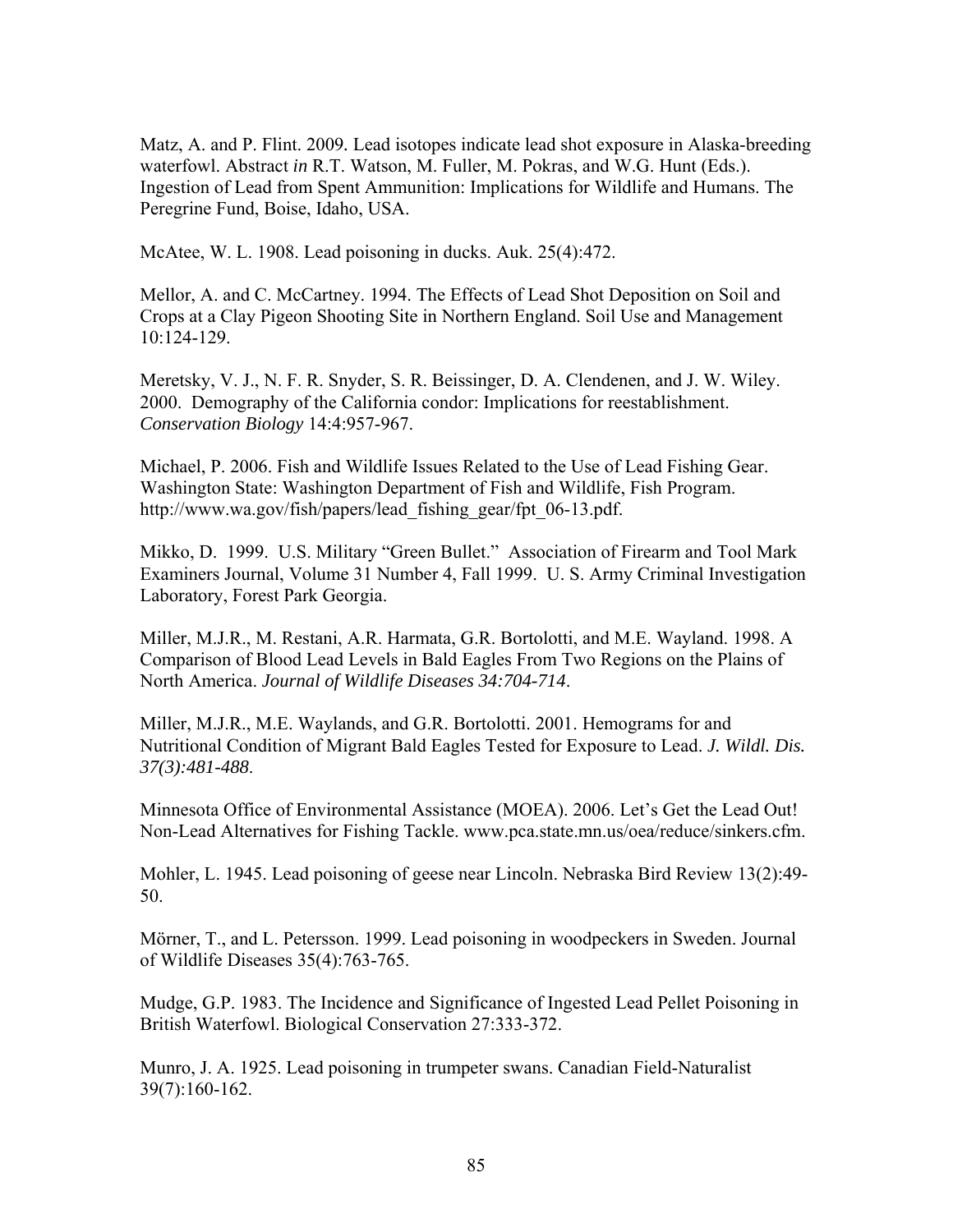Murray, K., A. Bazzi, C. Carter, A. Ehlert, A. Harris, M. Kopec, J. Richardson, and H. Sokol. 1997. Distribution and Mobility of Lead in Soils at an Outdoor Shooting Range. Journal of Soil Contamination 6:79-93.

Nakade, T., Y. Tomura, K. Jin, H. Taniyama, M. Yamamoto, A. Kikkawa, K. Miyagi, E. Uchida, M. Asakawa, T. Mukai, M. Shirasawa, and M. Yamaguchi. 2005. Lead poisoning in Whooper and Tundra swans. Journal of Wildlife Diseases 41(1):253-256.

National Wildlife Health Laboratory. 1985. Bald eagle mortality from lead poisoning and other causes 1963-84. Unpublished report. U.S. Fish and Wildlife Service, Washington, D.C. 48 pp.

Needleman, H.L., A. Schell, D.M. Bellinger, A. Leviton, and E.N. Allred. 1990. The long-term effects of exposure to low doses of lead in childhood. An 11-Year follow up report. New England Journal of Medicine 322(2):83-88.

Needleman, H.L. and D.M. Bellinger. 1991. The health effects of low level exposure to lead. Annual Review of Public Health12:111-140.

Needleman, H.L. 1999. History of Lead Poisoning in the World. International Conference on lead Poisoning Prevention and Treatment, Bangalore, February 8-10, 1999. Bangalore, India: The George Foundation. www.leadpoisoning.net/general/history.htm.

Needleman, H.L. 2004. Lead Poisoning. Annual Review of Medicine 55:209-222.

Needleman, H.L., C. McFarland, R.B. Ness, S.E. Fienberg, and M.J. Tobin. 2002. Bone Lead Levels in Adjudicated Delinquents: A Case Control Study. Neurotoxicology and Teratology 24:711-717.

Neumann, K. 2009. Bald Eagle lead poisoning in winter. *In* R. T. Watson, M. Fuller, M. Pokras, and W. G. Hunt (Eds.). Ingestion of Lead from Spent Ammunition: Implications for Wildlife and Humans. The Peregrine Fund, Boise, Idaho, USA.

Nevin, R. 2000. How Lead Exposure Relates to Temporal Changes in IQ, Violent Crime, and Unwed Pregnancy. Environmental research Section A 83:1-22.

Nieboer, E. 2001. The definitive identification of lead shotshell as a major source of lead exposure in native communities. Health Canada and Environment Canada, Toxic Substances Research Initiative # 287.

Nordic Council of Ministers (NCM). 2003. Lead Review. Nordic Council of Ministers Report 1, Issue 4. www.norden.org/pub/miljo/miljo/sk/US20031308.pdf.

Novotny, T., M. Cook, J. Hughes, and S.A. Lee. 1987. Lead Exposure on a Firing Range. American Journal of Public health 77:1225-1226.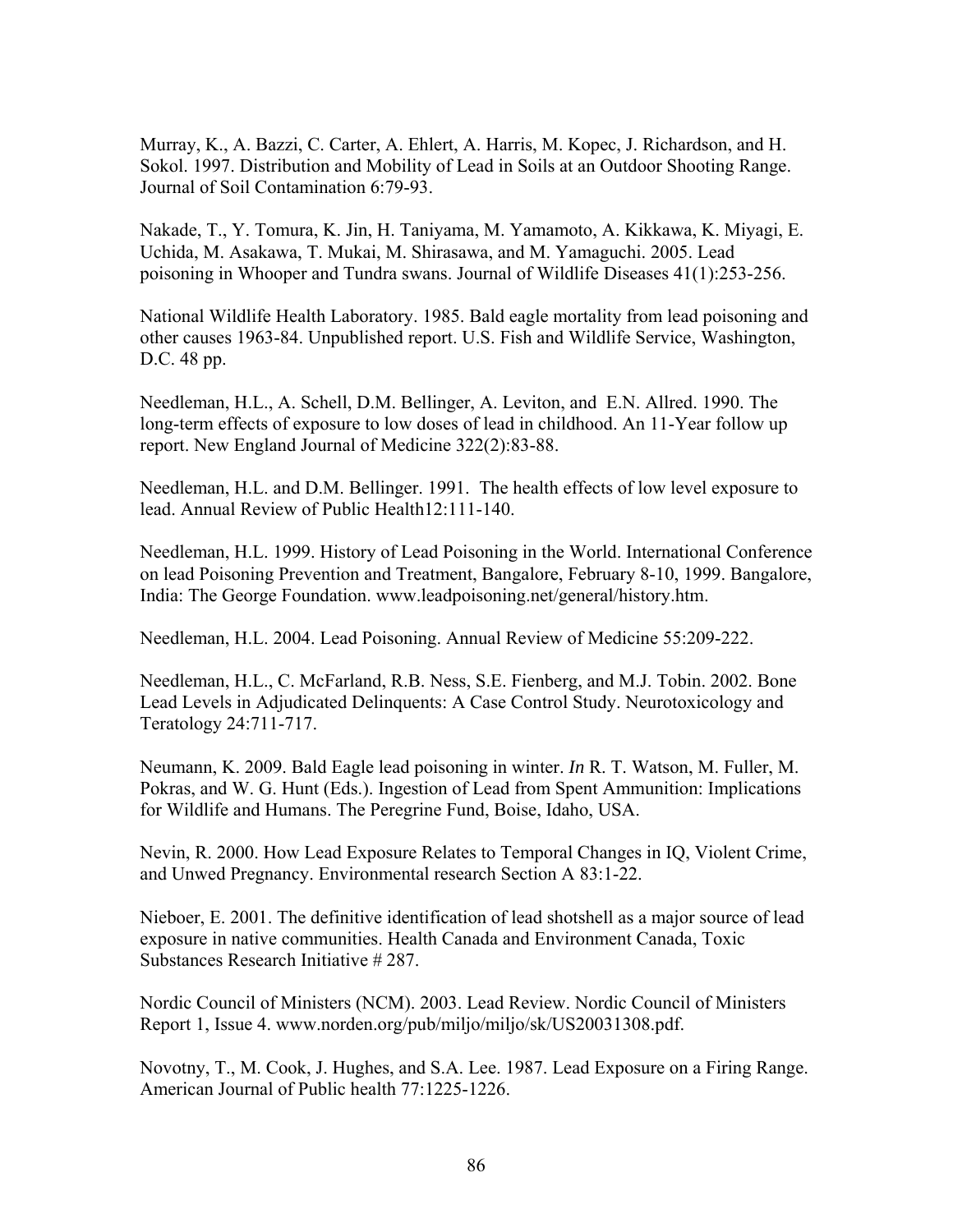Nriagu, J.O. 1983. Lead and Lead Poisoning in Antiquity. John Wiley and Sons. New York.

Nraigu, J.O. 2009. History in lead and lead poisoning in history. Abstract *in* R. T. Watson, M. Fuller, M. Pokras, and W. G. Hunt (Eds.). Ingestion of Lead from Spent Ammunition: Implications for Wildlife and Humans. The Peregrine Fund, Boise, Idaho, USA.

Ochiai, K., T. Kimura, K. Uematsu, Umematsu, and C. Itakura. 1999. Lead poisoning in wild waterfowl in Japan. Journal of Wildlife Diseases 35(4):766-769.

Ochiai, K., K. Hoshiko, K. Jin, T. Tsuuzuki, and C. Itakura. 1993. A survey of lead poisoning in wild waterfowl in Japan. Journal of Wildlife Diseases 29(2):349-352.

Ochiai, K., K. Jin, C. Itakura, M. Goryo, K. Yamashita, N. Mizuno, T. Fujinaga, and T. Tsuzuki. 1992. Pathological study of lead poisoning in whooper swans (*Cygnus cygnus*) in Japan. Avian Diseases 36(2):313-323.

Odland et al. 1999. Elevated blood lead concentrations in children living in isolated communities of the Kola Peninsula, Russia. Ecosystem Health 5(2):75-81.

O'Halloran, J., A. A. Myers, and P. F. Duggan. 1988. Lead poisoning in swans and sources of contamination in Ireland. Journal of Zoology (London) 216:211-223.

Old Deer Hunter Association (ODHA). 2004. The Importance of Ballistic Coefficient When Selecting Ammo and Bullets (available at http://www.clcweb.net/Shooting/Ballistics/ ballistics.html).

Oltrogge, V. 2009. Success in developing lead-free, expanding nose centerfire bullets. *In*  R.T. Watson, M. Fuller, M. Pokras, and W. G. Hunt (Eds.). Ingestion of Lead from Spent Ammunition: Implications for Wildlife and Humans. The Peregrine Fund, Boise, Idaho, USA.

Osmer, T.L.G. 1940. Lead shot: its danger to water-fowl. The Scientific Monthly 50(5):455-459.

Oswkttera, GD, Bucka, WB, and WE Lloyda. 1973. Epidemiology of Lead Poisoning in Cattle- A Five-Year Study in Iowa. Clinical Toxicology, Volume 6(3): 367 – 376.

Owen, M. 1992. Progress on Lead Shot in the UK: 1991. Wildfowl 43:223.

Pain, D.J. 1991. Lead shot densities and settlement rates in Camargue marshes, France. Biological Conservation 57:273-286.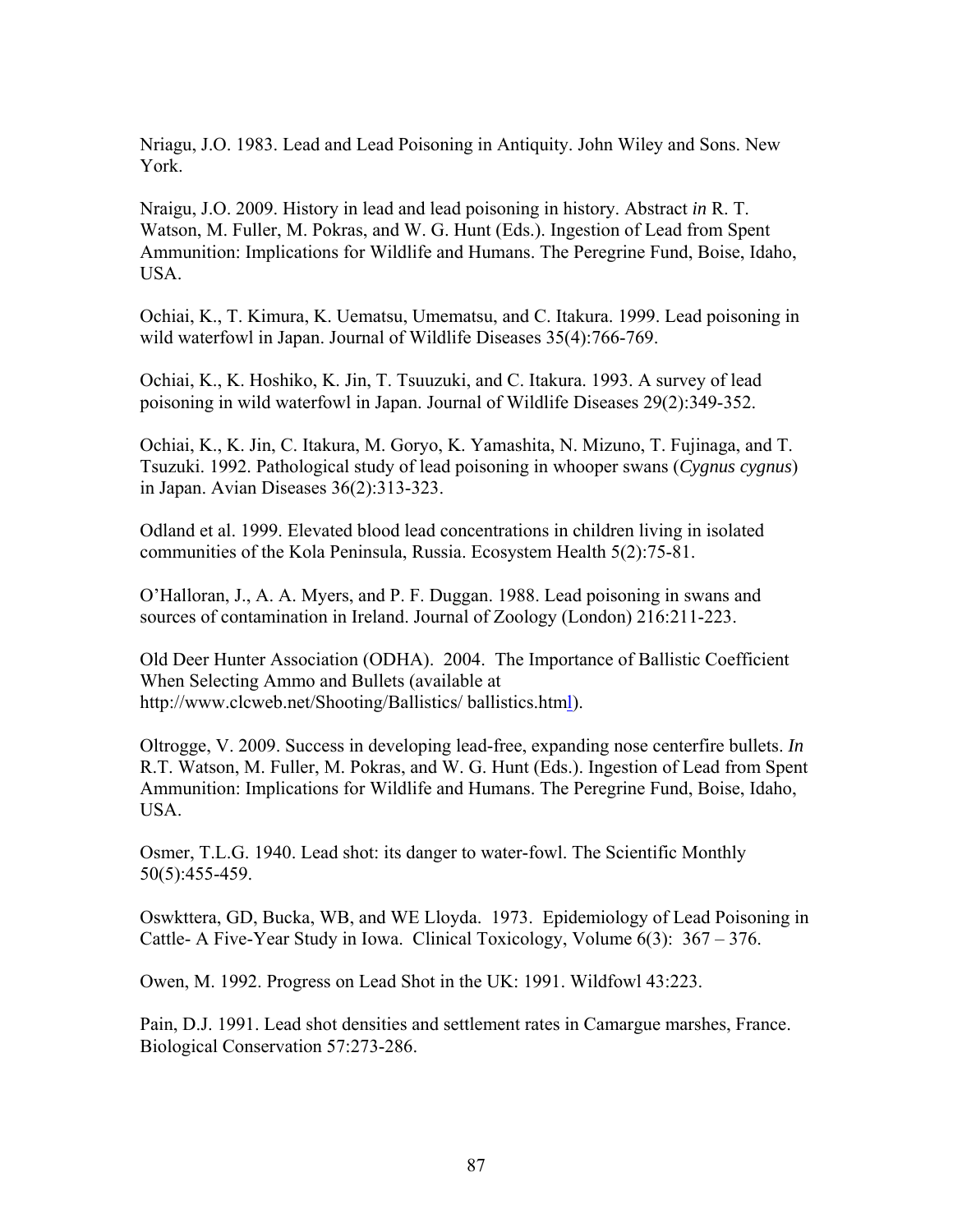Pain, D. J. (ed). 1992a. Lead poisoning of waterfowl: a review. IWRB Special Publication No. 16, Slimbridge, United Kingdom.

Pain, D.J. 1992b. Lead poisoning in birds: a southern European perspective. Pages 109- 114 in C M. Finlayson, G. E. Hollis and T. J. Davis (eds), Managing Mediterranean Wetlands and Their Birds, Proceedings of an IWRB International Symposium, Grado, Italy, 1991. IWRB Special publication, Slimbridge, United Kingdom.

Pain, D.J. 1992. Lead Poisoning of Waterfowl: A Review. Pages 7-13 *in* D.J. Pain, editor. Lead Poisoning in Waterfowl. Proceedings of the International Waterfowl and Wetlands Research Bureau Workshop, Brussels, Belgium 1991. IWRB Special Publication 16, Slimbridge, U.K.

Pain, D. J., and C. Amiard-Triquet. 1993. Lead poisoning of raptors in France and elsewhere. Ecotoxicology and Environmental Safety 25:183-192.

Pain, D. J., C. Bavoux, G. Burneleau, L. Eon, and P. Nicolau-Guillaum. 1993. Lead poisoning in wild populations of marsh harriers (Circus aeruginosus) in the Camargue and Charente-Maritime, France. Ibis 135:379-386.

Pain, D. J., J. Sears, and I. Newton. 1994. Lead concentrations in birds of prey in Britain. Environmental Pollution 87:173-180.

Pain, D.J. 1996. Lead in Waterfowl. *Environmental Contaminants in Wildlife: Interpreting Tissue Concentrations*. W.M. Beyer, G.H. Heinz, and A.W. Redman-Norwood (eds.), pp. 251-262.

Pain, D. J., C. Bavoux, and G. Burneleau. 1997. Seasonal blood lead concentrations in marsh harriers *Circus aeruginosus* from Charente-Maritime, France: Relationship with the hunting season.

Pain, D.J. and B.A. Rattner. 1988. Mortality and Hematology Associated With the Ingestion of One Number Four Lead Shot in Black Ducks, *Anas rubripes*. *Bull. Environ. Contam. Toxicol. 40, 159-164*.

Pain, D.J., C. Amiard-Triquet, C. Bavoux, G. Burneleau, . Eon, and P. Nicolau-Guillaumet. 1993. Lead Poisoning in Wild Populations of Marsh Harrier (*Circus aeruginosus*) in the Camargue and Charente-Maritime, France. *Ibis 135, 379-386*.

Pain, D.J., I.J. Fisher, and V.G. Thomas. 2009. A global update of lead poisoning in terrestrial birds from ammunition sources. *In* R. T. Watson, M. Fuller, M. Pokras, and W. G. Hunt (Eds.). Ingestion of Lead from Spent Ammunition: Implications for Wildlife and Humans. The Peregrine Fund, Boise, Idaho, USA.

Pain, D.J., R.L. Cromie, J. Newth, M.J. Brown, E. Crutcher, P. Hardman, L. Hurst, R. Mateo, A.A. Meharg, A.C. Moran, A. Raab, M.A. Taggart, and R.E. Green. 2010.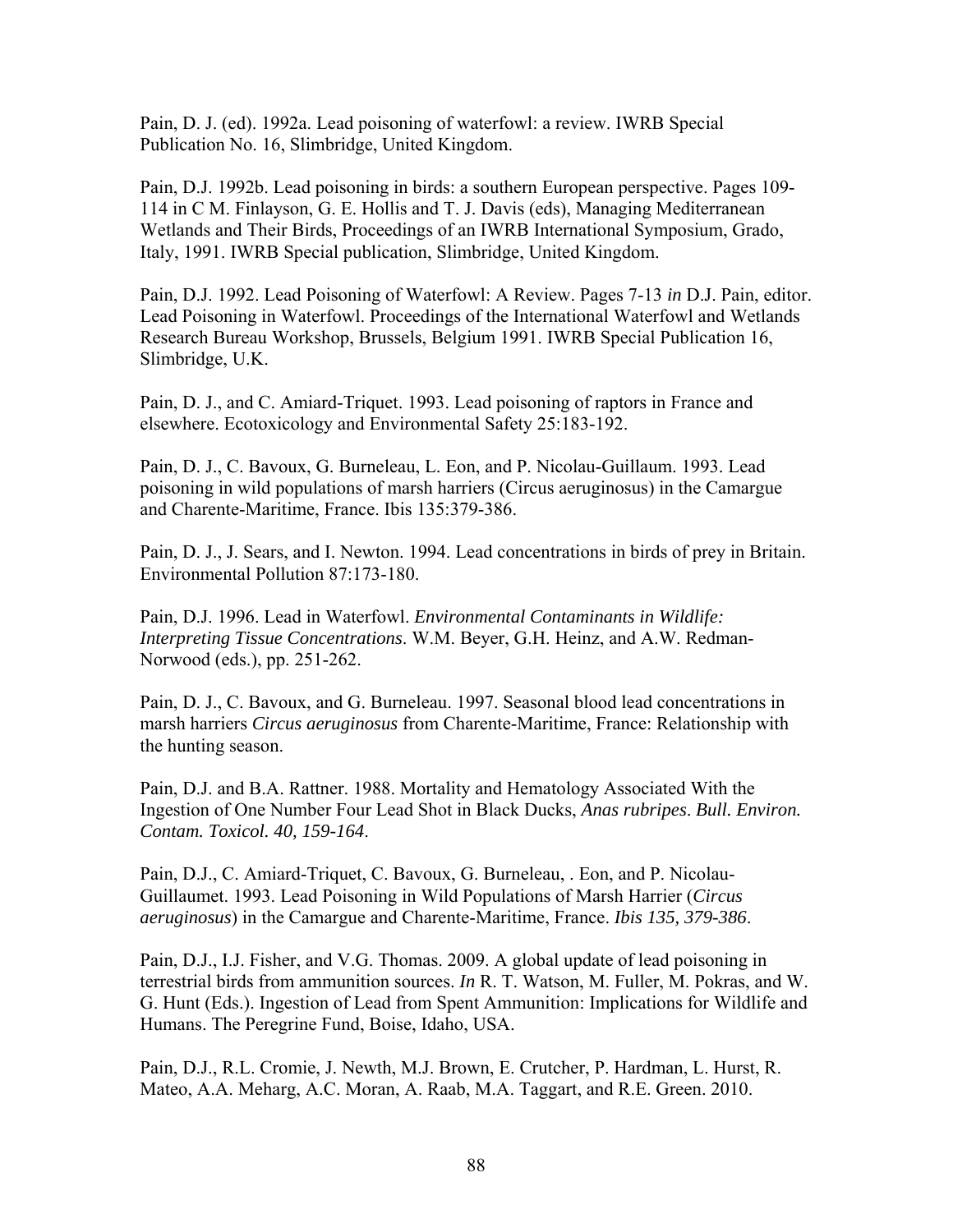Potential Hazard to Human Health from Exposure to Fragments of Lead Bullets and Shot in the Tissues of Game Animals. *Plos One*, 5 (4): e10315 DOI: 10.1371/journal.pone.0010315.

Parish, C.N., W.G. Hunt, E. Feltes, R. Sieg, and K. Orr. 2009. Lead exposure among a reintroduced population of California Condors in northern Arizona and southern Utah. *In*  R. T. Watson, M. Fuller, M. Pokras, and W. G. Hunt (Eds.). Ingestion of Lead from Spent Ammunition: Implications for Wildlife and Humans. The Peregrine Fund, Boise, Idaho, USA.

Parmentier, K., R. Gwiazda, J. Burnett, K. Sorenson, S. Scherbinski, C. Vantassell, A. Welch, M. Koenig, J. Brandt, J. Petterson, J. Grantham, R. Risebrough, and D. Smith. 2009. Feather Pb isotopes reflect exposure history and ALAD inhibition shows subclinical toxicity in California Condors. Abstract *in* R. T. Watson, M. Fuller, M. Pokras, and W. G. Hunt (Eds.). Ingestion of Lead from Spent Ammunition: Implications for Wildlife and Humans. The Peregrine Fund, Boise, Idaho, USA.

Pattee, O.H., S.N. Wiemeyer, B. Mulhern, L. Sileo, and J.W. Carpenter. 1981. Experimental Leadshot Poisoning in Bald Eagles. *J. Wildl. Manage. 45:806-810*.

Pattee, O.H., P.H. Bloom, J.M. Scott, and M.R. Smith. 1990. Lead Hazards Within the Range of the California Condor. *The Condor 92:931-937*.

Pattee, O.H. and D.J. Pain. 2003. Lead in the Environment. *Handbook of Ecotoxicology*, D.J. .Hoffman, B.A. Rattner, G.A. Burton, and J. Cairns (eds.), pp. 373-408.

Pauli, J.N. and S.W. Buskirk. 2007. Recreational Shooting of Prairie Dogs: A Portal for Lead Entering Wildlife Food Chains. *Journal of Wildlife Management 71:103-108*.

Peddicord, R.K. and J.S. LaKind. 2000. Ecological and Human Health Risks at an Outdoor Firing Range. Environmental Toxicology and Chemistry 19:2602-2613.

The Peregrine Fund. 2010. California Condor Releases in Arizona--Notes from the Field. Available at

http://www.peregrinefund.org/archived\_notes.asp?category=California%20Condor%20R eleases%20in%20Arizona&cnoteid=272

Perez-Coll, C.S., J. Herkovitz, and A. Salibian. 1988. Embryotoxicity of Lead to *Bufo arenarum*. Bulletin of Environmental Contamination and Toxicology 41:247-252.

Perrins, C.M., G. Cousquer, and J. Waine. 2003. A Survey of Blood Lead Levels in Mute Swans *Cygnus olor*. Avian Pathology 32:205-212.

Perry, M. C., and J. W. Artmann. 1979. Incidence of embedded shot and ingested shot in oiled ruddy ducks. Journal of Wildlife Management 43(1):266-269.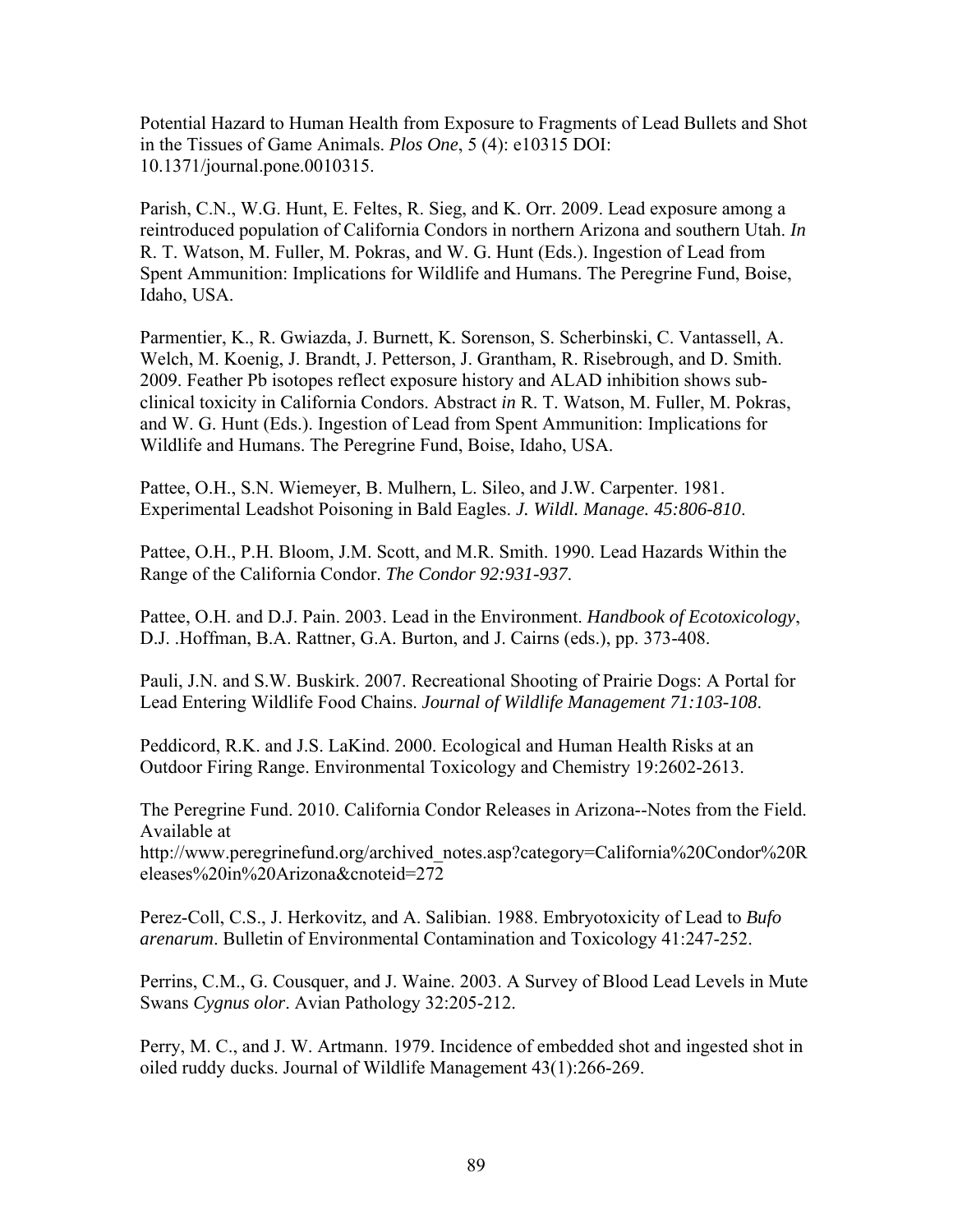Peterson, S., R. Kim, and C. McCoy. 1993. Ecological Risks of Lead Contamination at a Gun Club: Waterfowl Exposure Via Multiple Dietary Pathways. 14<sup>th</sup> Annual Meeting of the Society of Environmental Toxicology and Chemistry. Abstract.

Petterson, J.R., K.J. Sorenson, C. Vantassell, J. Burnett, S. Scherbinski, A. Welch, and S. Flannagan. 2009. Blood-lead concentrations in California Condors released at Pinnacles National Monument, California. Abstract *in* R. T. Watson, M. Fuller, M. Pokras, and W. G. Hunt (Eds.). Ingestion of Lead from Spent Ammunition: Implications for Wildlife and Humans. The Peregrine Fund, Boise, Idaho, USA.

Platt, S.R., K.E. Helmick, J. Graham, R.A. Bennett, L. Phillips, C.L. Chrisman, and P.E. Ginn. 1999. Peripheral neuropathy in a turkey vulture with lead toxicosis. Journal of the American Veterinary Medical Association 8:1218-1220.

Pokras, M.A. and R. Chafel. 1992. Lead Toxicosis From Ingested Fishing Sinkers in Adult Common Loons (*Gavia immer*) in New England. Journal of Zoo and Wildlife Medicine 23:92-97.

Pokras, M.A., M.R. Kneeland, A. Major, R. Miconi, and R.H. Poppenga. 2009. Lead objects ingested by Common Loons in New England. Extended abstract *in* R. T. Watson, M. Fuller, M. Pokras, and W. G. Hunt (Eds.). Ingestion of Lead from Spent Ammunition: Implications for Wildlife and Humans. The Peregrine Fund, Boise, Idaho, USA.

Potts, G.R. 2004. Incidence of ingested lead gunshot in wild grey partridges (*Perdix perdix*) from the UK. European Journal of Wildlife Research 51(1):31-34.

Quortrup, E.R. and J.E. Shillinger. 1941. 3,000 wild bird autopsies on western lake areas. American Veterinary Medical Association Journal.

Radomski, P., T. Heinrich, T.S. Jones, P. Rivers, and P. Talmage. 2006. Estimates of Tackle Loss for Five Minnesota Walleye Fisheries. *North American Journal of Fisheries Management 26:206-212*.

Rattner, B.A., W.J. Fleming, and C.E. Bunck. 1989. Comparative Toxicity of Lead Shot in Black Ducks (*Anas rubripes*) and Mallards (*Anas platyrhynchos*). Journal of Wildlife Diseases 25:175-183.

Rattner, B.A...[et al.]. 2007. Contaminant Exposure and Effects--Terrestrial Vertebrates (CEE-TV) Database. Version 7.0. [Updated May 2007; Accessed Feb. 4, 2008]. U.S. Geological Survey, Patuxent Wildlife Research Center , Laurel, Maryland. Available online: http://www.pwrc.usgs.gov/contaminants-online

Redig, P. T. 1979. Lead poisoning in raptors. Hawk Chalk 18(2):29-30.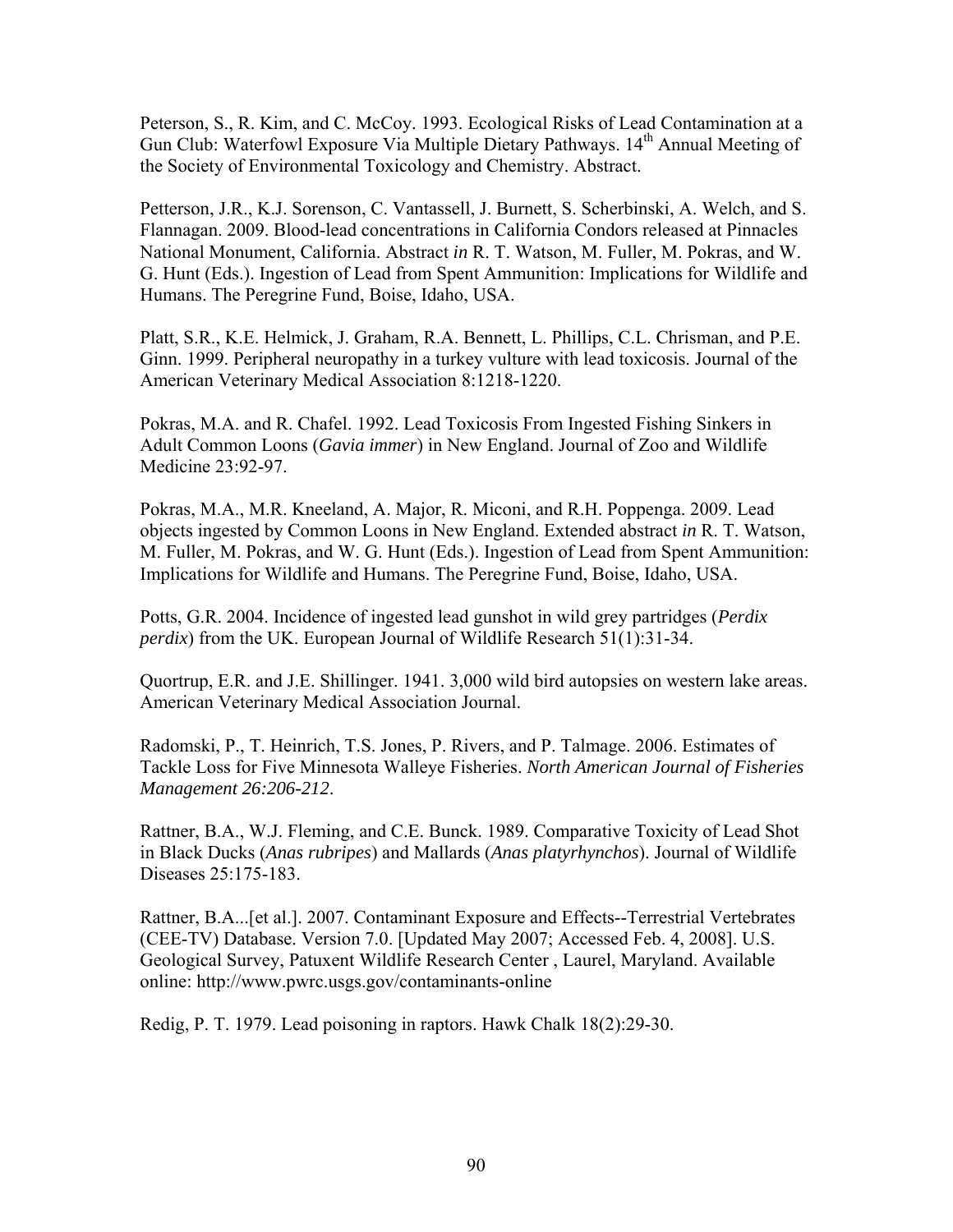Redig, P.T. 1984. An investigation into the effects of lead poisoning on bald eagles and other raptors: Final report. Endangered Species Program. Study 100A-100B. University of Minnesota, St. Paul, Minnesota. Unpublished report. 41 pp.

Redig, P. T. 1985. A report on lead toxicosis studies in bald eagles. Final Report, U. S. Dept. of Interior, Fish and Wildlife Service Project No. BPO #30181-0906.

Redig P.T, D.R. Smith, and L. Cruz-Martinez. 2009. Potential sources of lead exposure for Bald Eagles: A retrospective study. Extended abstract in R. T. Watson, M. Fuller, M. Pokras, and W. G. Hunt (Eds.). Ingestion of Lead from Spent Ammunition: Implications for Wildlife and Humans. The Peregrine Fund, Boise, Idaho, USA.

Redig, P.T., C.M. Stowe, D.M. Barnes, and T.D. Arent. 1980. Lead Toxicosis in Raptors. *J. Am. Vet. Assoc. 177:941-943*.

Redig, P.T., E.M. Lawler, S. Schwartz, J.L. Dunnette, B. Stephenson, and G.E. Duke. 1991. Effects of Chronic Exposure to Sublethal Concentrations of Lead Acetate on Heme Synthesis and Immune Function in Red-Tailed Hawks. *Arch. Environ. Contam. Toxicol. 21:72-77*.

Rees, C. Triple-Shock X-Bullet. *Petersen's Rifle Shooter*. Available at http://www.rifleshootermag.com/ammunition/triple\_0723/index.html

Reid, V.H. 1948. Lead shot in Minnesota waterfowl. Journal of Wildlife Management 12(2):123-127.

Reiser, M.H. and S.A. Temple. 1981. Effects of Chronic Lead Intoxication on Birds of Prey. *Recent advances in the study of raptor diseases, 21-25*. J.E. Cooper and A.G. Greenwood (eds.), pp. 21-25.

Rice, D.A., M.F. McLoughlin, W.J. Blanchflower, T.R. Thompson. 1987. Chronic lead poisoning in steers eating silage contaminated with lead shot – diagnostic criteria. Bulletin of Environmental Contaminant Toxicology 39(4):622–629.

Rice, T.M., B.J. Blackstone, W.L. Nixdorf, and D.H. Taylor. 1999. Exposure to Lead Induces Hypoxia-Like Responses in Bullfrog Larvae (*Rana catesbeiana*). Environmental Toxicology and Chemistry 18:2283-2288.

Ris, M. D., K.N. Dietrich, P.A. Succop, O.G. Berger and R.L. Bornschein. 2004. Early exposure to lead and neuropsychological outcome in Adolescence. Journal International Neuropsychological Society 10: 261-270.

Ritter, J. 2006. Lead Poisoning Eyed as Threat to California Condor,. *USA Today* (10/23/2006). Available at http://www.usatoday.com/news/nation/2006-10-23 condor\_x.htm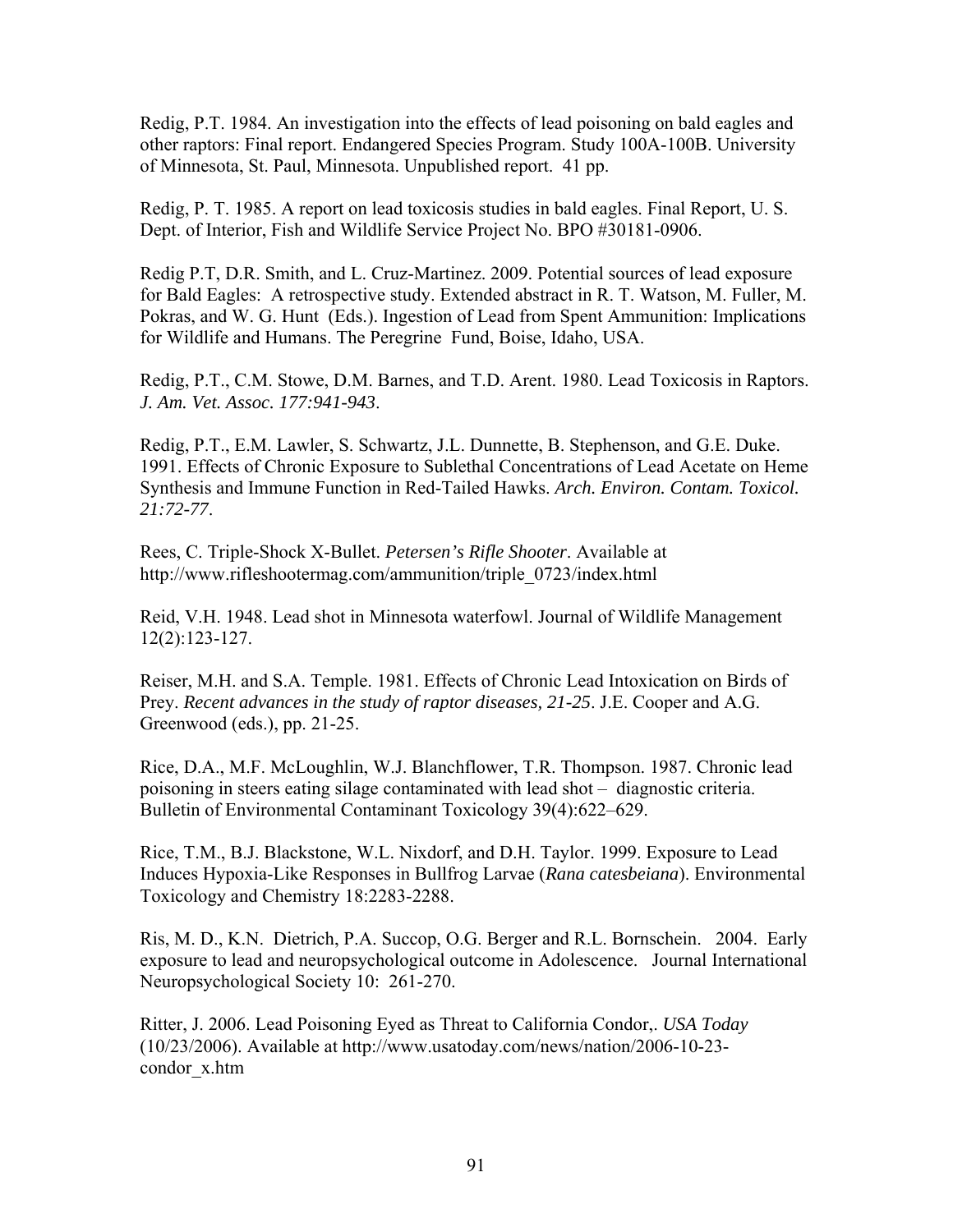Rocke, T.E., C.J. Brand, and J.G. Mensik. 1997. Site-Specific Lead Exposure From Lead Pellet Ingestion in Sentinel Mallards. Journal of Wildlife Management 61:228-234.

Rodrigue, J., R. McNicoll, D. Leclair, and J. F. Duchesne. 2005. Lead concentrations in ruffed grouse, rock ptarmigan, and willow ptarmigan in Quebec. Archives of Environmental Contamination and Toxicology 49(1):334-340.

Rogers, T., B. Bedrosian, D. Craighead, H. Quigley, and K. Foresman. 2009. Lead ingestion by scavenging mammalian carnivores in the Yellowstone ecosystem. Extended abstract *in* R.T. Watson, M. Fuller, M. Pokras, and W.G. Hunt (Eds.). Ingestion of Lead from Spent Ammunition: Implications for Wildlife and Humans. The Peregrine Fund, Boise, Idaho, USA.

Rooney, C.P., RG. McLaren, and R.J. Creswell. 1999. Distribution and Phytoavailability of Lead in a Soil Contaminated With Lead Shot. Water, Air, and Soil Pollution 116:535- 548.

Roscoe, D.E., S.W. Nielsen, A.A. Lamola, and D.. Zuckerman. 1979. A Simple, Quantitative Test for Erythrocytic Protoporphyrin in Lead-Poisoned Ducks. Journal of Wildlife Diseases 15:127-136.

Saito, K. 2009. Lead poisoning of Steller's Sea-Eagle (*Haliaeetus pelagicus*) and Whitetailed Eagle (*Haliaeetus albicilla*) caused by the ingestion of lead bullets and slugs, in Hokkaido Japan. *In* R.T. Watson, M. Fuller, M. Pokras, and W. G. Hunt (Eds.). Ingestion of Lead from Spent Ammunition: Implications for Wildlife and Humans. The Peregrine Fund, Boise, Idaho, USA.

Sanderson, G.C. and F.C. Bellrose. 1986. A Review of the Problem of Lead Poisoning in Waterfowl. *Ill. Nat. Hist. Surv. Spec. Publ. 4*.

Scheuhammer, A. M. 1987. The chronic toxicity of aluminum, cadmium, mercury, and lead in birds: a review. Environmental Pollution 46:263-295.

Scheuhammer, A.M. 2009. Historical perspective on the hazards of environmental lead from ammunition and fishing weights in Canada. *In* R. T. Watson, M. Fuller, M. Pokras, and W. G. Hunt (Eds.). Ingestion of Lead from Spent Ammunition: Implications for Wildlife and Humans. The Peregrine Fund, Boise, Idaho, USA.

Scheuhammer, A.M. and S. L. Norris. 1995. A review of the environmental impacts of lead shotshell ammunition and lead fishing weights in Canada. Canadian Wildlife Service, Environment Canada, Ottawa.

Scheuhammer, A.M. and S.L. Norris. 1996. The Ecotoxicology of Lead Shot and Lead Fishing Weights. Ecotoxicology 5:279-295.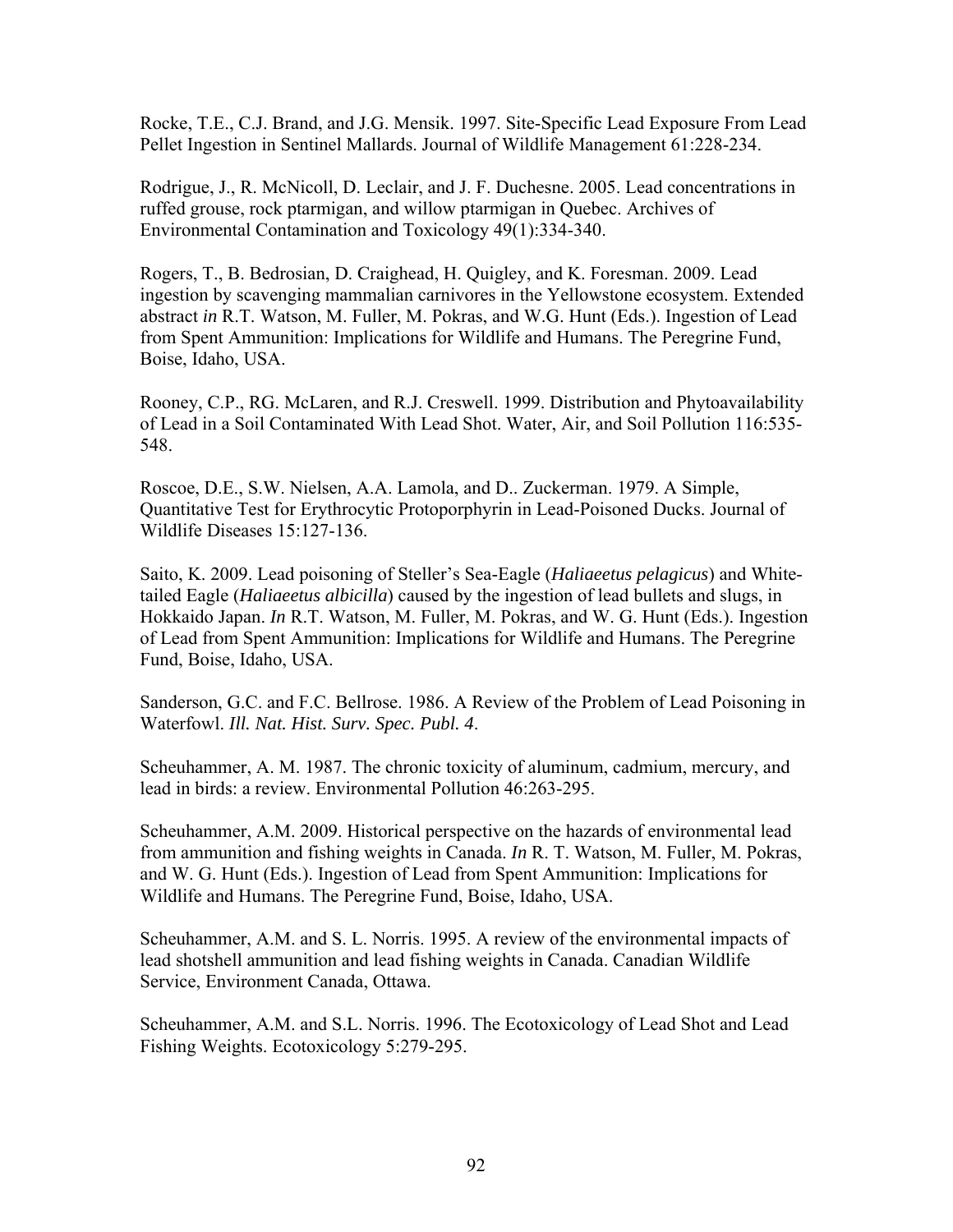Scheuhammer, A. M., J. A. Perrault, E. Routhier, B. M. Braune, and G. D. Campbell. 1998. Elevated lead concentrations in edible portions of game birds harvested with lead shot. Environmental Pollution 102:251-257.

Scheuhammer, A. M., C. A. Rogers, and D. Bond. 1999. Elevated lead exposure in American woodcock (*Scolopax minor*) in eastern Canada. Archives of Environmental Contamination and Toxicology 36:334-340.

Scheuhammer, A.M., S.L. Money, D.A. Kirk, and G. Donaldson. 2003b. Lead Fishing Sinkers and Jigs in Canada: Review of Their Use Patterns and Toxic Impacts on Wildlife. Occasional Paper 108. Canadian Wildlife Service, Environmental Canada, Ottawa, Ontario, Canada.

Schulz, J.H., J.J. Millspaugh, B.E. Washburn, G.R. Wester, J.T. Lanigan III, and J.C Franson. 2002. Spent-Shot Availability and Ingestion on Areas Managed for Mourning Doves. Wildlife Society Bulletin 30:112-120.

Schulz, J.H., J.J. Millspaugh, A.J. Bermudez, X. Gao, T.W. Bonnot, L.G. Britt, and M. Paine. 2006. Acute Lead Toxicosis in Mourning Doves. Journal of Wildlife Management 70:413-421.

Schulz, J. H., J. J. Millspaugh, X. Gao, and A. J. Bermudez. 2007. Experimental lead pellet ingestion in mourning doves (*Zenaida macroura*). American Midland Naturalist 158:177-190.

Schulz, J. H., P. I. Padding, and J. J. Millspaugh. 2006. Will mourning dove crippling rates increase with nontoxic-shot regulations? Wildlife Society Bulletin 34(3), 861-864.

Schulz, J.R., R.A. Reitz, S.L. Sheriff, and J.J. Millspaugh. 2007. Attitudes of Missouri Small Game Hunters Toward Nontoxic-Shot Regulations. J. Wildlife Management 71(2):628–633; 2007)

Schulz, J. R., G. E. Potts, J. E. Cornely, J.J. Millspaugh, and M.A. Johnson. 2009. The Question of Lead: Considerations for Mourning Dove Nontoxic-shot Regulation. The wildlife Professional 2009: 46-49. The Wildlife Society.

Schulz J.H. R.A. Reitz, S.L. Sheriff, J.J. Millspaugh, and P.I. Padding. 2009. Small game hunter attitudes toward nontoxic shot, and crippling rates with nontoxic shot. In: M. Fuller, M. Pokras, and W. G. Hunt (Eds.). Ingestion of Lead from Spent Ammunition: Implications for Wildlife and Humans. The Peregrine Fund, Boise, Idaho, USA.

Schulz J.H, J.J. Millspaugh, and L.D. Vangilder. 2009. Policy considerations for a Mourning Dove non-toxic shot regulation. In: R. T. Watson, M. Fuller, M. Pokras, and W. G. Hunt (Eds.). Ingestion of Lead from Spent Ammunition: Implications for Wildlife and Humans. The Peregrine Fund, Boise, Idaho, USA.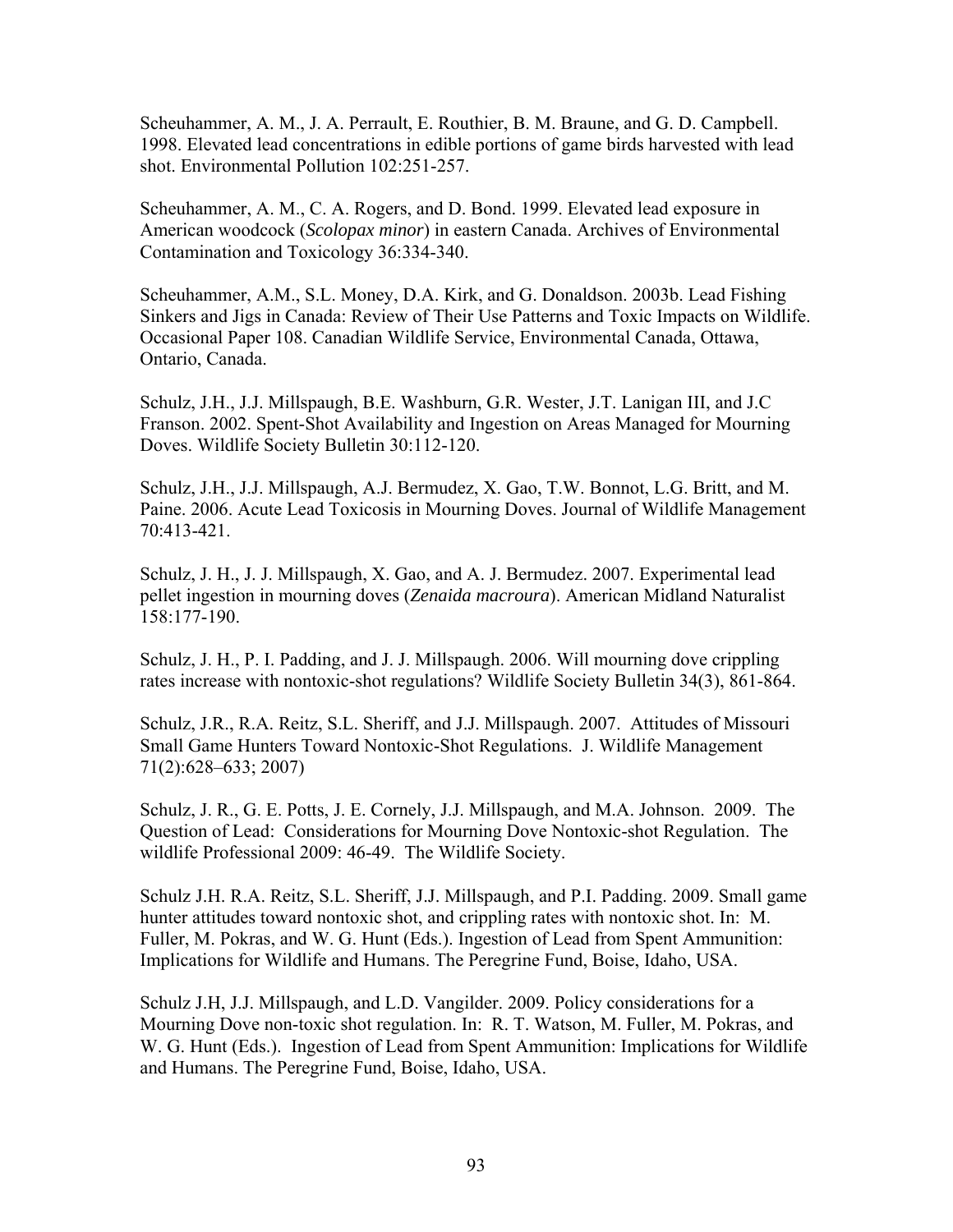Schulz, J.H., X. Gao, J.J. Millspaugh, and A.J. Bermudez. 2009. Acute lead toxicosis and experimental lead pellet ingestion in Mourning Doves. Extended abstract *in* R.T. Watson, M. Fuller, M. Pokras, and W.G. Hunt (Eds.). Ingestion of Lead from Spent Ammunition: Implications for Wildlife and Humans. The Peregrine Fund, Boise, Idaho, USA.

Sears, J. 1988. Regional and Seasonal Variations in Lead Poisoning in Mute Swan *Cygnus olor* in Relation to the Distribution of Lead and Lead Weights in the Thames Area, England. Biological Conservation 46:115-134.

Sears, J. and A. Hunt. 1991. Lead Poisoning in Mute Swans, *Cygnus olor*, in England. Pages 383-388 *in* J. Sears and P.J. Bacon, editors. Wildfowl. Supplement 1, Third IWRB International Swan Symposium. The Wildfowl & Wetlands Trust and the International Waterfowl and Wetlands Research Bureau, Slimbridge, U.K.

Seng, P.T. 2006. Non-Lead Ammunition Program Hunter Survey. *Final Report to the Arizona Game and Fish Department*. Available at www.azgfd.gov/w\_c/documents/AmmoSurveyFINALReport2-23-06\_001.pdf.

Shillinger, J. E., and C. C. Cottam. 1937. The importance of lead poisoning in waterfowl. Transactions of the North American Wildlife Conference 2:398-403.

Shore, R. 2009. Mystery of the Toxic Swans: Explores the Fraser Valley's Avian Eco-Disaster. Canadian Television documentary.

Sidor, I.F., M.A. Pokras, A.R. Major, R.H. Poppenga, K.M. Taylor, and R.M. Miconi. 2003. Mortality of Common Loons in New England, 1987 to 2000. Journal of Wildlife Diseases 39:306-315.

Sileo, L., L. H. Creekmore, D. J. Audet, M. R. Snyder, C. U. Meteyer, J. C. Franson, L. N. Locke, M. R. Smith, and D. L. Finley. 2001. Lead poisoning of waterfowl by contaminated sediment in the Coeur d'Alene River. Archives of Environmental Contamination and Toxicology 41:364–368.

Simpson, J. 2001. Weighting Environmentally Friendly Metal Weight Alternatives for Change. Walleye In-Sider Magazine 12:56-57.

Simpson, V.R., A.E. Hunt, and M.C. French. 1979. Chronic Lead Poisoning in a Herd of Mute Swans. Environmental Pollution 18:187-202.

Smith, M.C., M.A. Davison, C.M. Schexnider, L. Wilson, J. Bohannon, J.M. Grassley, D. K. Kraege, W.S. Boyd, B.D. Smith, M. Jordan, and C. Grue. 2009. Lead shot poisoning in swans: Sources of pellets within Whatcom County, WA, USA, and Sumas Prairie, BC, Canada. Extended abstract *in* R. T. Watson, M. Fuller, M. Pokras, and W. G. Hunt (Eds.). Ingestion of Lead from Spent Ammunition: Implications for Wildlife and Humans. The Peregrine Fund, Boise, Idaho, USA. DOI 10.4080/ilsa.2009.0201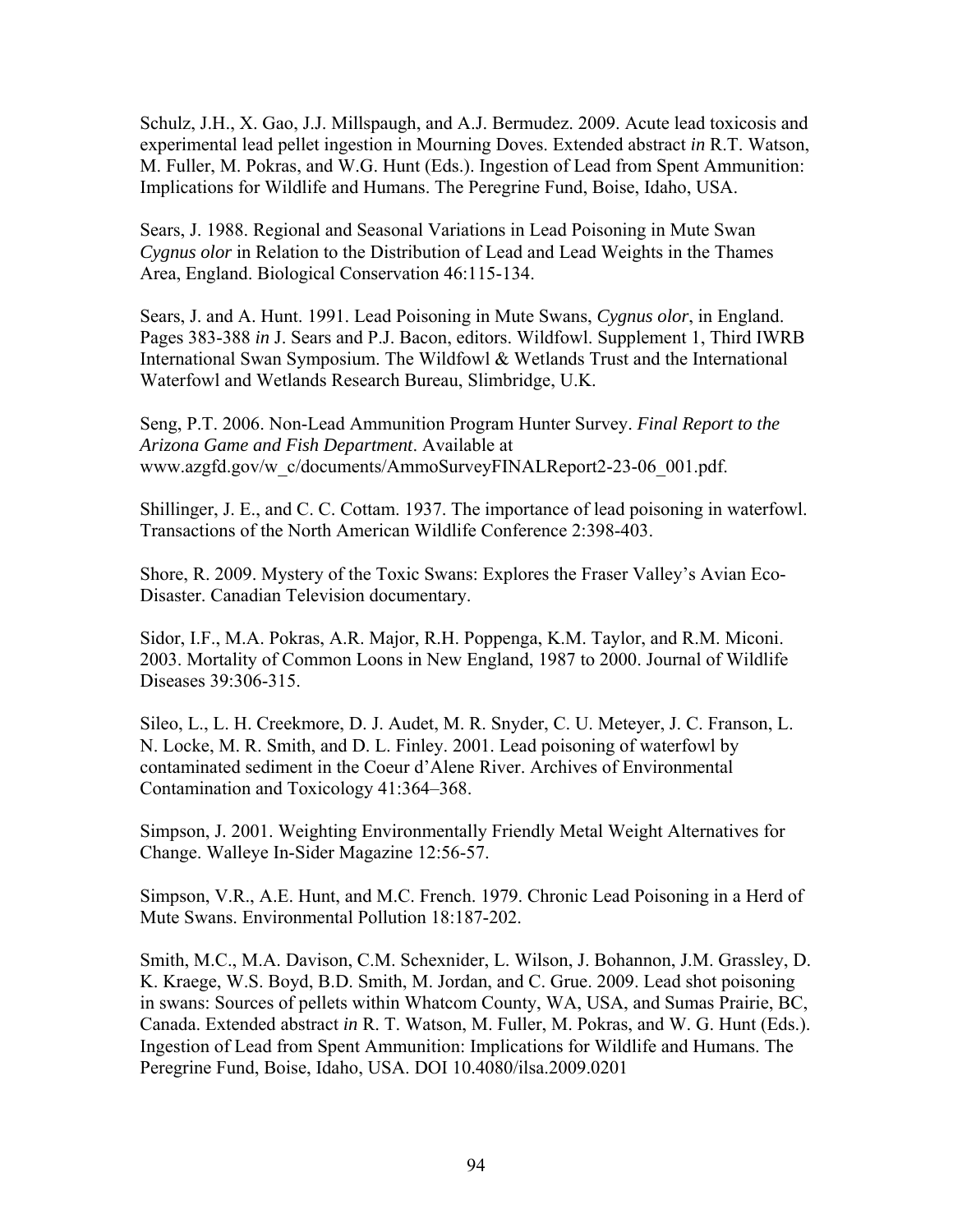Snyder, N.F., H.A. Snyder, J.L. Lincer, and R.T. Reynolds. 1973. Organochlorines, Heavy Metals, and the Biology of North American Accipiters. *Bioscience 23, 300-305*.

Soeder, D.J. and C.V. Miller. 2003. Ground-Water Contamination From Lead Shot at Prime Hook National Wildlife Refuge, Sussex County, Delaware. Water resources Investigation Report 02-4282. U.S. Geological Survey, Baltimore, Maryland. 26 pp.

Sorvai, J., R. Anitikainen, and O. Pyy. 2006. Environmental Contamination at Finnish Shooting Ranges – the Scope of the Problem and Management Options. Science of the Total Environment 333:21-31.

Sparling, D.W., S. Krest, and M. Ortiz-Santaliestra. 2006. Effects of Lead-Contaminated Sediment on *Rana sphenocephala* Tadpoles. Archives of Environmental Contamination and Toxicology 51:458-466.

Staessen, J.A., R.R. Lauwerys, C.J. Bulpitt, R. Fagard, P. Linjen, H. Roels, L. Thijs, and A. Amery. 1994. Is a Positive Association Between Lead Exposure and Blood Pressure Supported by Animal Experiments? *Current Opinion in Nephrology and Hypertension 3:257-263*.

Stansley, W. and D.E. Roscoe. 1996. The Uptake and Effects of Lead in Small Mammals and Frogs at a Trap and Skeet Range. Archives of Environmental Contamination and Toxicology 30:220-226.

Stansley, W., L. Widjeskog, and D.E. Roscoe. 1992. Lead Contamination and Mobility in Surface Water at Trap and Skeet Ranges. Bulletin of Environmental Contamination and Toxicology 49:640-647.

Stansley, W., M.A. Kosenak, J.E. Huffman, and D.E. Roscoe. 1997.Effects of Lead-Contaminated Surface Water From a Trap and Skeet Range on Frog Hatching and Development. Environmental Pollution 96:69-74.

Stevenson, A.L., A.M. Scheuhammer, and H.M. Chan. 2005. Effects of Nontoxic Shot regulations on lead Accumulation in Ducks and American Woodcock in Canada. Archives of Environmental Contamination and Toxicology 48:405-413.

Stein, S. 1979. Lead shot poisoning in red-tailed hawks. 77 pp.

Stone, W.B. and J.C. Okoniewski. 2001. Necropsy Findings and Environmental Contaminants in Common Loons from New York. Journal of Wildlife Diseases 37:178- 184.

Strom, S.M., J.A. Langenberg, N.K. Businga, and J.K. Batten. 2009. Lead exposure in Wisconsin birds. *In* R. T. Watson, M. Fuller, M. Pokras, and W. G. Hunt (Eds.). Ingestion of Lead from Spent Ammunition: Implications for Wildlife and Humans. The Peregrine Fund, Boise, Idaho, USA.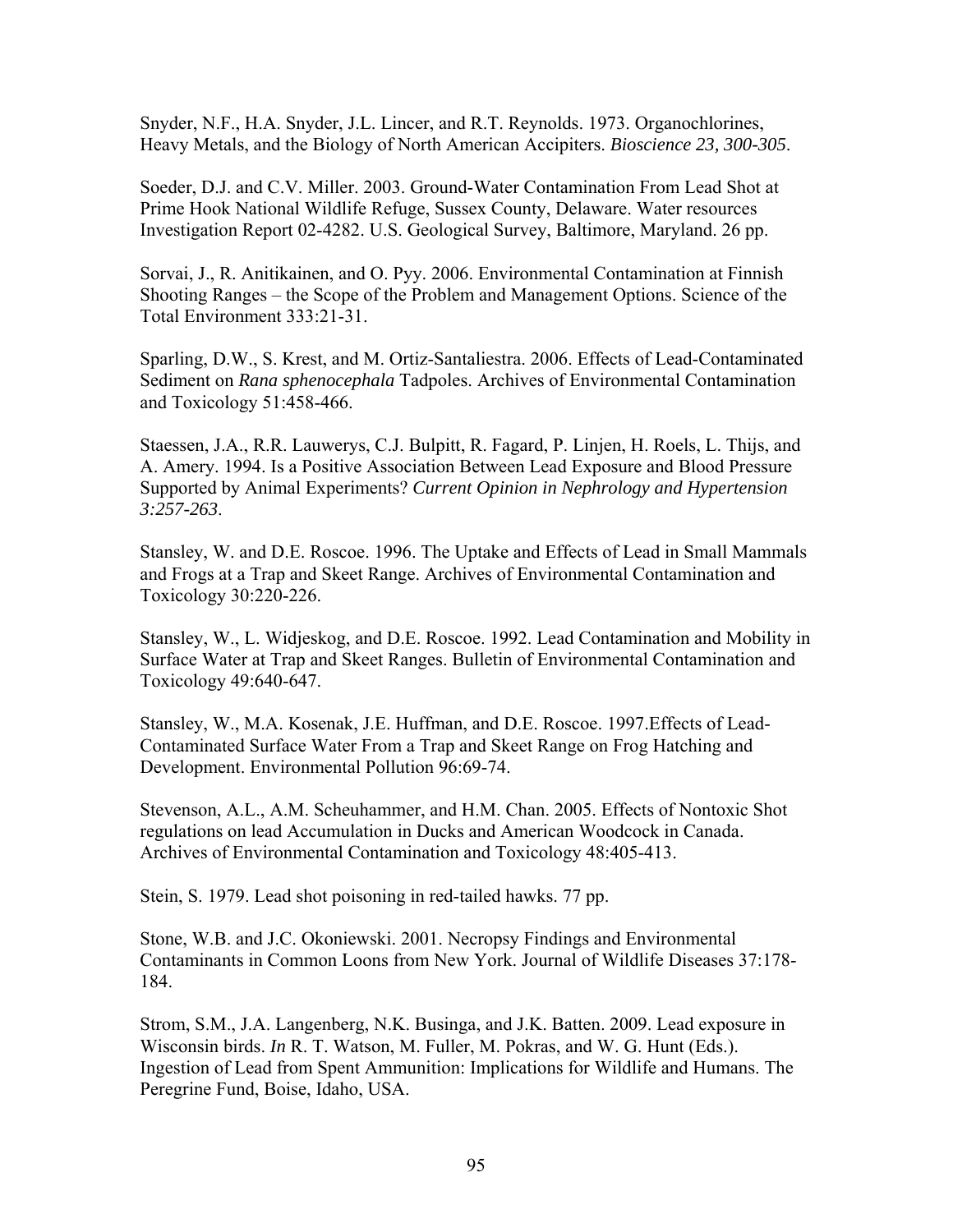Stroud, R.K., and W.G. Hunt. 2009. Gunshot wounds: A source of lead in the environment. *In* R. T. Watson, M. Fuller, M. Pokras, and W. G. Hunt (Eds.). Ingestion of Lead from Spent Ammunition: Implications for Wildlife and Humans. The Peregrine Fund, Boise, Idaho, USA.

Stutzenbaker, C.D., K. Brown, and D. Lobpries. 1983. An assessment of the accuracy of documenting waterfowl die-offs in a Texas coastal marsh. Special Report. Federal Aid Project W-106-R, Texas Parks and Wildlife Department, Austin, Tex. 21 p.

Tanskanen, H., I. Kukkonen, and J. Kaija. 1991. Heavy Metal Pollution in the Environment of a Shooting Range. Geological Survey of Finland, Special Paper 12:187- 193.

Tataruch, F., and K. Onderscheka. 1981. Levels of environmental pollutants in wild animals in Austria (II)- amounts of lead and cadmium in the organs of European brown hare. Zeitschrift for Jagdwissenschaft 27:153-160.

Tavecchia, G., R. Pradel, J. Lebreton, A.R. Johnson, and J. Mondain-Monval. 2001. The effect of lead exposure on survival of adult mallards in the Camargue, southern France. Journal of Applied Ecology 38(6):1197-1207.

Thomas, V.G. 1997. The environmental and ethical implications of lead shot contamination of rural lands in North America. Journal of Agricultural and Environmental Ethics 10(1):41-54.

Thomas, V.G. 2003. Harmonizing approval of nontoxic shot and sinkers in North America. Wildlife Society Bulletin 31(1):292-295.

Thomas, V.G., and Guitart, R. 2003a. Evaluating non-toxic substitutes for lead shot and fishing weights. Environmental Policy and Law 33(3-4):150-154.

Thomas, V.G., and Guitart, R. 2003b. Lead pollution from shooting and angling, and a common regulative approach. Environmental Policy and Law 33(3-4):143-149.

Thomas, V.G., and Guitart, R. 2005. Role of international conventions in promoting avian conservation through reduced lead toxicosis: progression towards a non-toxic agenda. Bird Conservation International 15:147-160.

Thomas, V.G., and M. Owen. 1996. Preventing lead toxicosis of European waterfowl by regulatory and non-regulatory means. Environmental Conservation 23(4):358-364.

Titus, K., T.L. Haynes, and T.F. Paragi. 2009. The importance of Moose, Caribou, deer and small game in the diet of Alaskans. *In* R. T. Watson, M. Fuller, M. Pokras, and W. G. Hunt (Eds.). Ingestion of Lead from Spent Ammunition: Implications for Wildlife and Humans. The Peregrine Fund, Boise, Idaho, USA.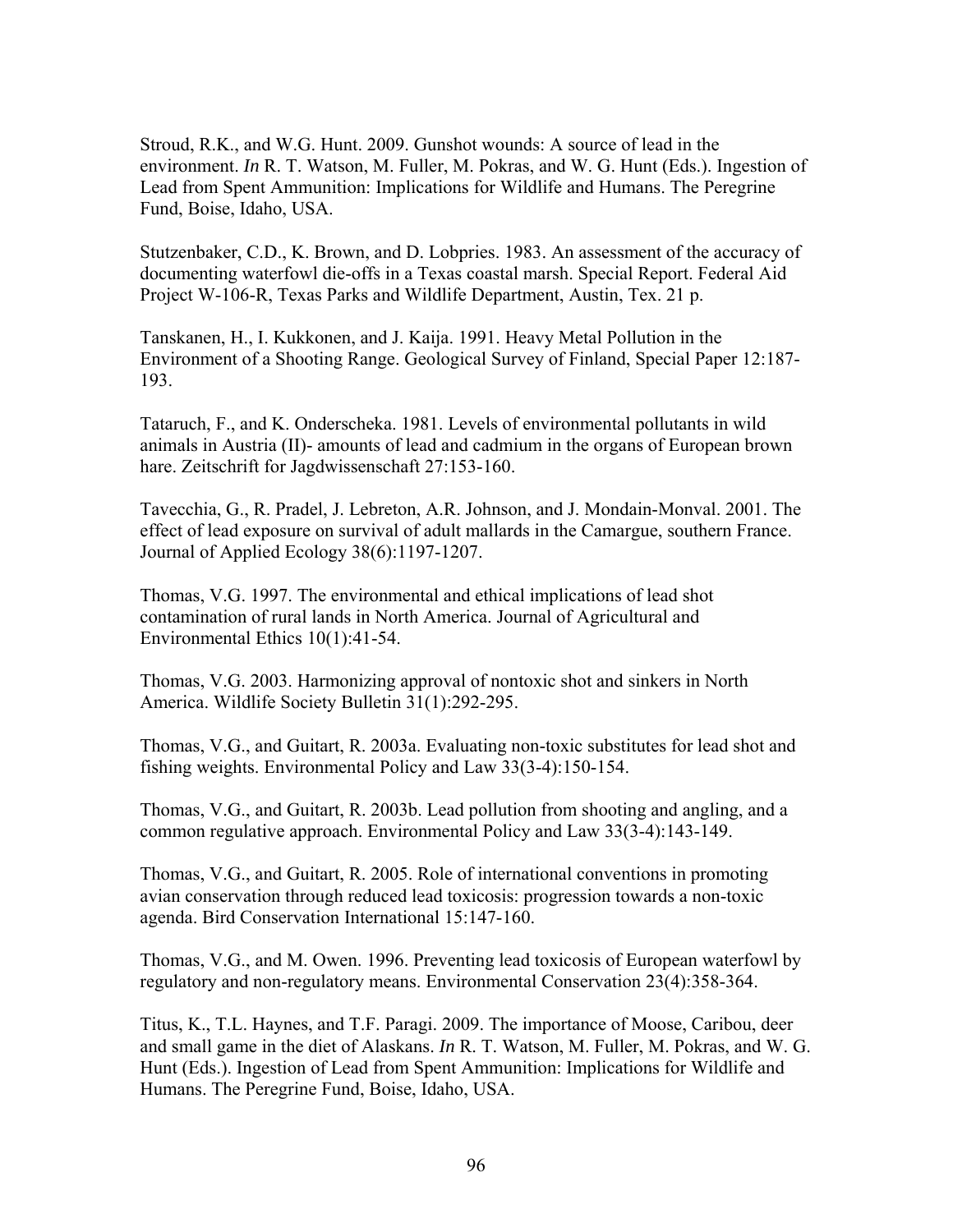Tong, S., Y.E. von Schirnding, and T. Prapamontol. 2000. Environmental Lead Exposure: A Public Health Problem of Global Dimensions. Bulletin of the World Health Organization 78:1068-1077.

Trainer, D.O., and R. A. Hunt. 1965. Lead poisoning of waterfowl in Wisconsin. Journal of Wildlife Management . 29(1):95-103.

Trainer, D.O., and R. A. Hunt. 1965. Lead poisoning of whistling swans in Wisconsin. Avian Diseases 9(2):252-264.

Tranel, M.A., and R.O. Kimmel. 2009. Impacts of lead ammunition on wildlife, the environment, and human health—A literature review and implications for Minnesota. *In*  R.T. Watson, M. Fuller, M. Pokras, and W.G. Hunt (Eds.). Ingestion of Lead from Spent Ammunition: Implications for Wildlife and Humans. The Peregrine Fund, Boise, Idaho, USA.

Trautman, M.B., W.E. Bills, and E.L. Wickliff. 1939. Winter losses from starvation and exposure of waterfowl and upland game birds in Ohio and other Northern states. The Wilson Bulletin 51(2):86-104.

Tsuji, L.J.S. and E. Nieboer. 1997. Lead Pellet Ingestion in the First Cree Nation of the Western James Bay Region of Northern Ontario, Canada; Implications for a Nontoxic Shot Alternative. Ecosystem Health 3:54-61.

Tsuji, L.J.S., E. Nieboer, J.D. Karagatzides, and D.R. Kozlovic. 1997. Elevated dentine lead levels in adult teeth of First Nation people from an isolated region of northern Ontario, Canada. Bulletin of Environmental Contamination and Toxicology 59:854-860.

Tsuji, L.J.S., E. Nieboer, J.D. Karagatzides, R.M. Hanning, and B. Katapatuk. 1999. Lead Shot Contamination in Edible Portions of Game Birds and its Dietary Implications. Ecosystem Health 5:183-192.

U. S. Department of Health and Human Services (USDHHS). 1999. Toxicological profile for lead. Agency for Toxic Substances and Disease Registry, July 1999. Available at http://www.atsdr.cdc.gov/toxprofiles/tp13.pdf/.

United States Environmental Protection Agency (USEPA). 1994. Lead Fishing Sinkers: Response to Citizens' Petition and Proposed Ban; Proposed Rule. Federal Register Part III, Volume 40, part 745:11121-11143.

United States Environmental Protection Agency (USEPA). 1999. 1999-2000 Refuge-Specific Hunting and Sport Fishing Regulations: Proposed Rule. Federal Register Volume 64, Number 154:43834-43854.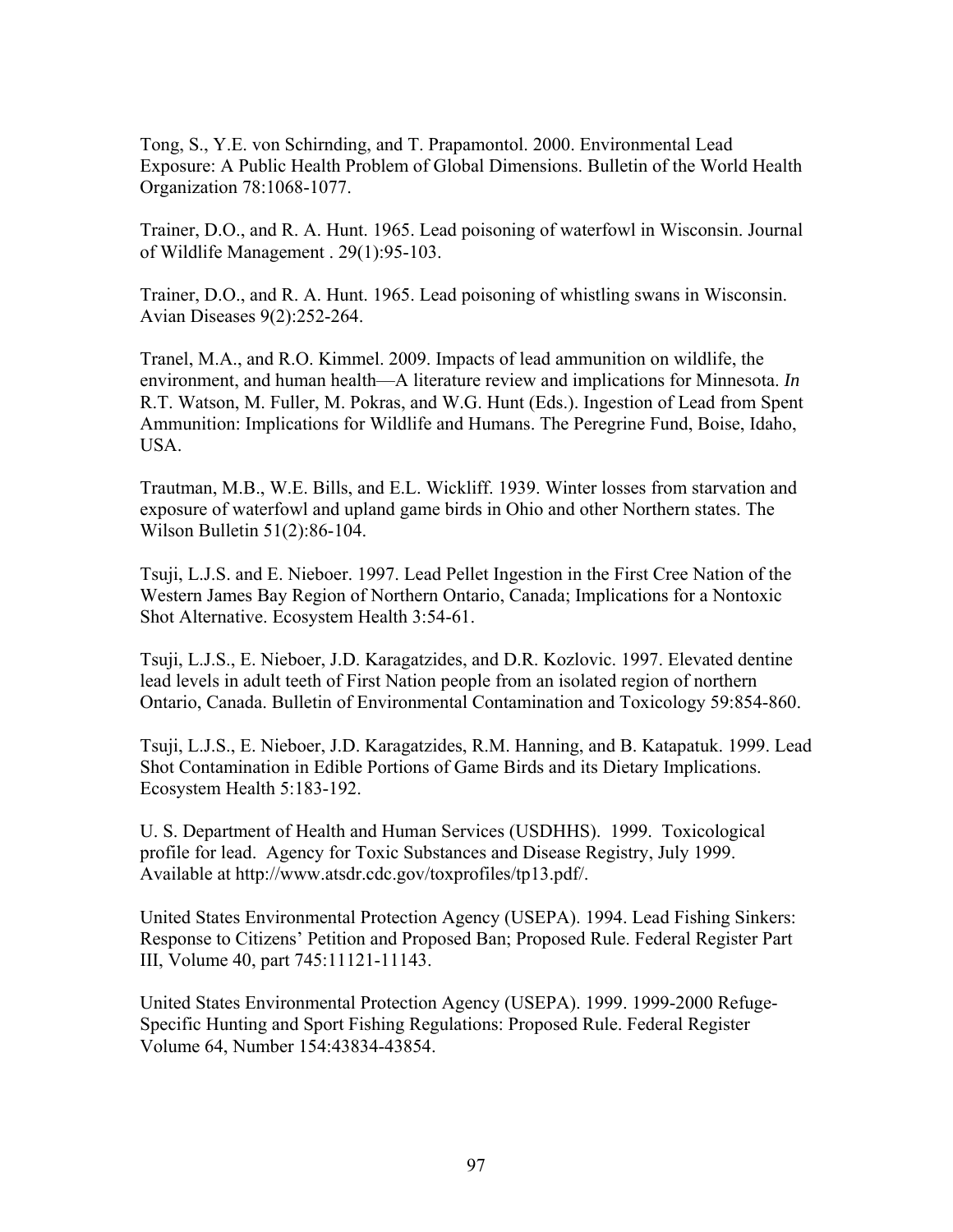United States Environmental Protection Agency (USEPA). 2001. Best Management Practices for Lead at Outdoor Shooting Ranges, EPA-902-B-01-001. U.S. Environmental Protection Agency, Division of Enforcement and Compliance Assistance, RCRA Compliance Branch, New York. www.epa.gov/region02/waste/leadshot/epa\_bmp.pdf.

United States Environmental Protection Agency (USEPA). 2004. Humans and Lead Fishing Sinkers. www.epa.gov/owowwtr1/fish/humans.html.

United States Environmental Protection Agency (USEPA). 2009. Lead Wheel Weights; Regulatory Investigation. Available at http://yosemite.epa.gov/opei/rulegate.nsf/byRIN/2070-AJ64?opendocument

United States Environmental Protection Agency. 2010. Request for comments on petition to phase out leaded aviation gasoline. http://www.epa.gov/otaq/aviation.htm

United States Fish and Wildlife Service (USFWS). 1999. Establishing "Lead Free Fishing Area" and the Prohibition of the Use of Certain Fishing Sinkers and Jigs Made With Lead on Specific Units of the National Wildlife Refuge System. Federal Register 64:17992.

United States Fish and Wildlife Service (USFWS). 2010. Nontoxic shot regulations for hunting waterfowl and coots in the U.S. Division of Migratory and Bird Management. http://www.fws.gov/migratorybirds/CurrentBirdIssues/nontoxic.htm

U.S. Geological Survey (USGS). 2008 Lead Shot and Sinkers: Weighty Implications for Fish and Wildlife Health. *USGS Press Release 7/11/2008*.

Valway, S.E., J.W. Martyny, J.R. Miller, M. Cook, and E.J. Mangione. 1989. Lead Absorption in Indoor Firing Range Users. American Journal of Public Health 79:1029- 1032.

Veit, H.P., R.J. Kendall, and P.F. Scanlon. 1982. The Effect of Lead Shot Ingestion on the Testes of Adult Ringed Turtle Doves (*Streptophelia risoria*). *Avian Dis. 27, 442-452*.

Ventana Wildlife Society (VWS). 2010. Condor Reintroduction Notes from the Field. Available at http://www.ventanaws.org/species\_condors\_fieldnotes/

Verbrugge, L.A., S.G. Wenzel, J.E. Berner, and A.C. Matz. 2009. Human exposure to lead from ammunition in the circumpolar north. *In* R.T. Watson, M. Fuller, M. Pokras, and W.G. Hunt (Eds.). Ingestion of Lead from Spent Ammunition: Implications for Wildlife and Humans. The Peregrine Fund, Boise, Idaho, USA.

Victery, W. 1988. Evidence for Effects of Chronic Lead Exposure on Blood Pressure in Experimental Animals: An Overview, *Environmental Health Perspectives 78:71-76*.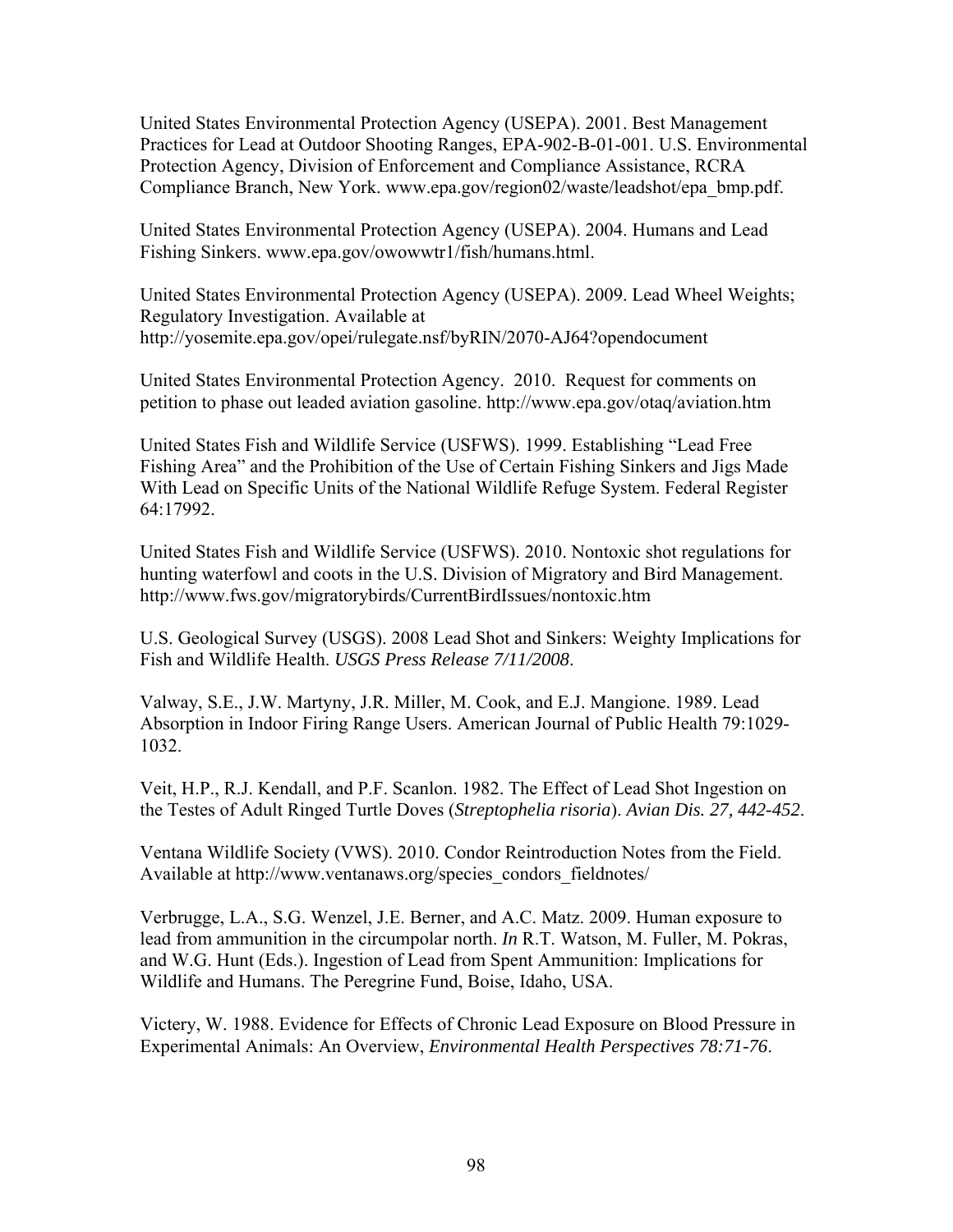Vyas, N.B., J.W. Spann, and G.H. Heinz. 2001. Lead shot toxicity to passerines. Environmental Pollution 111 (1):135-138.

Vyas, N.B., J.W. Spann, G.H. Heinz, W.N. Beyer, J.A. Jaquette, and J.M. Mengelkoch. 2000. Lead poisoning of passerines at a trap and skeet range. Environmental Pollution 107 (1):159-166**.** 

Vermeer, K., and D.B. Peakall. 1979. Trace metals in seaducks of the Fraser River Delta intertidal area, British Columbia. Marine Pollution Bulletin 10(7):189-193.

Wallace, B.M., R.J. Warren, and G.D. Gaines. 1983. Lead shot incidence in sandhill cranes collected from Alaska, Canada, and Texas. Prairie Naturalist 15(4):155-156.

Walters J.R., S. R. Derickson, D. M. Fry, S.M. Haig, J.M. Marzluff, and J.M. Wunderle, Jr. 2010. Status of the California Condor and Efforts to Achieve its Recovery. Auk. In Press

Washington Department of Fish and Wildlife (WDFW) 2000. Unpublished data. Available at http://wdfw.wa.gov/fish/papers/lead\_fishing\_gear/index.htm

Washington Fish and Game Association (WFGA). 2001. Report to the Washington Fish and Wildlife Commission: the use of nontoxic shot for hunting in Washington. Washington Department of Fish and Wildlife Nontoxic Shot Working Group.

Watson, R.T. and D. Avery. 2009. Hunters and anglers at risk of lead exposure in the United States. *In* R. T. Watson, M. Fuller, M. Pokras, and W. G. Hunt (Eds.). Ingestion of Lead from Spent Ammunition: Implications for Wildlife and Humans. The Peregrine Fund, Boise, Idaho, USA.

Wayland, M. and T. Bollinger. 1999. Lead exposure and poisoning in bald eagles and golden eagles in the Canadian prairie provinces. Environmental Pollution 104:341-350.

Wayland, M., E. Neugebauer, and T. Bollinger. 1999.Concentrations of lead in liver, kidney, and bone of Bald and Golden eagles. Archives of Environmental Contamination and Toxicology 37(2):267-272.

Weimeyer, S.N., A.J. Krynitsky, and S.R. Wilbur. 1983. Environmental contaminants in tissues, foods, and feces of California condors. Pages 428-439 in S. R. Wilbur and J. A. Jackson (eds), Vulture Biology and Management. University of California Press, Berkeley, California.

Weimeyer, S.N., J.M. Scott, M.P. Anderson, P.H. Bloom, and C.J. Stafford. 1988. Environmental Contaminants in California Condors, Journal of Wildlife Management 52:238-247.